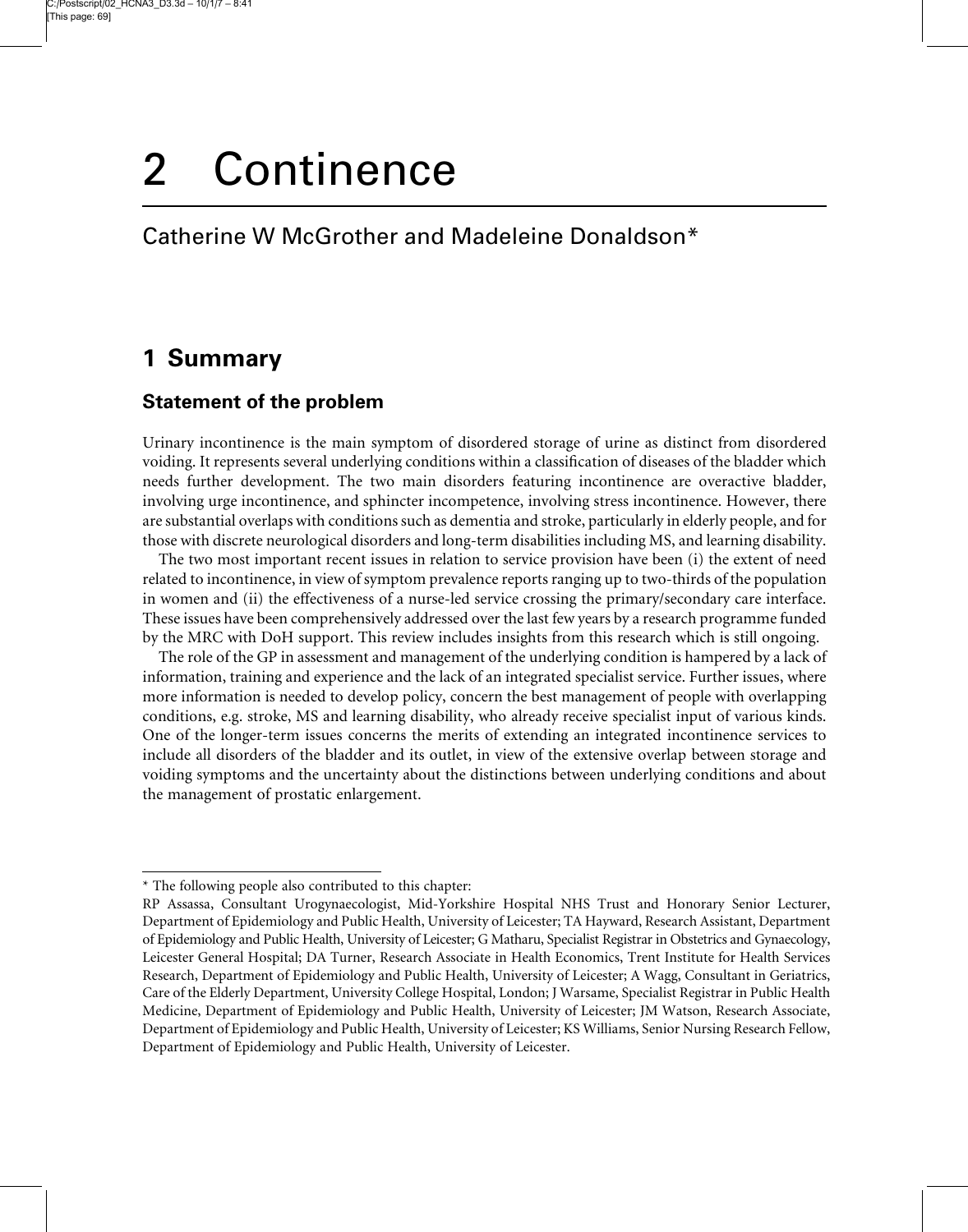## Sub-categories

Storage disorder signifies the totality of clinically recognised abnormal storage symptoms including incontinence, urgency, frequency and nocturia. Incontinence serves as the main epidemiological indicator and has two commonly recognised levels of severity – any and moderate/monthly. At primary care level the syndrome of *overactive bladder* is commonly represented by the symptoms of urgency, including urge incontinence, often occurring in association with frequency and nocturia. Similarly, *sphincter incompe*tence is commonly represented by the symptom of stress incontinence.

The ICD-10 codes (see **Table 2**) encompass all the conditions associated with incontinence but the subcategories lack coherence. The International Continence Society reflects current thinking in re-organising the main sub-categories as *detrusor overactivity* (DO) with idiopathic and neurogenic components, and urodynamic stress incontinence (USI). Less common categories involving incontinence in men include chronic retention of urine with overflow, mostly due to prostatic enlargement and post-micturition dribble due to abnormal relaxation of the external sphincter.

Health care need is defined in terms of objectively defined abnormal storage symptoms and impact on life. Felt need is defined more subjectively in terms of apparent motivation to obtain help indicated by either using services or wanting help. Health care requirement represents felt need within the context of the defined health care need.

## Prevalence and incidence

The results of a systematic review of UK studies suggest that bladder malfunction is very common, often distressing for the individual and represents a major public health problem in the UK that may be increasing over time. Incontinence and other storage symptoms should be conceptualised as disorder of the bladder on a par with and indeed related to other organ systems of the body and deserve similar consideration for research and service development.

Across a range of UK studies, the prevalence of any incontinence averages out at around 40% for women and 10% for men. Incontinence with impact on life is estimated around 30% for women. For those aged 40 or more, storage disorder as a whole affects around 39% of women and 29% of men. This represents considerably more men than are affected by incontinence alone (Table 1). These results are consistent with findings from around the world and the current MRC programme of research. There were no published UK studies available that estimated the full extent of felt need in relation to storage disorder. We estimate this at 25% in women and 18% in men within the previous year, indicating the level of health care requirement. These levels cannot be ascribed to measurement error or uncertainty over thresholds. They appear high in relation to other individual conditions partly because incontinence/storage disorder represents several common conditions affecting the bladder. There is an overall increase in prevalence of symptoms with age in both women and men but the latter start from a lower base after childhood, increasing to similar levels in old age. Women experience a peak of prevalence around menopause, due to stress incontinence. The rise seen in elderly people is related to urge incontinence. These two types of incontinence place very different demands on services, especially with regard to surgery. Overall, the prevalence of need increases with age and the major problem is apparent in old age, equally among men and women.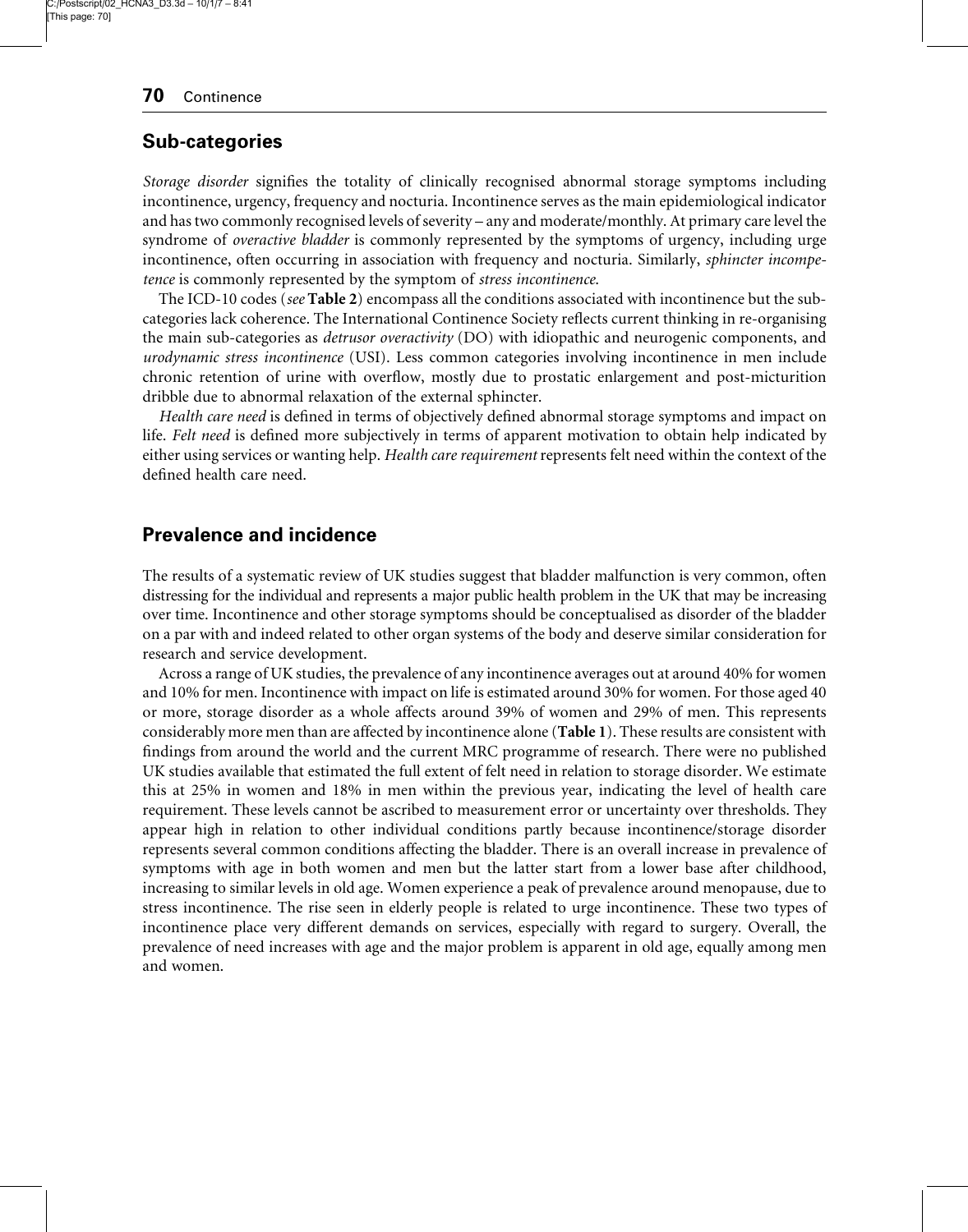|                                        | Average prevalence % (range in studies) <sup>a</sup> |                |  |
|----------------------------------------|------------------------------------------------------|----------------|--|
|                                        | Women                                                | Men            |  |
| Storage disorder <sup>d</sup>          | $39(-)$                                              | $29(-)$        |  |
| Incontinence $(minor)d$                | $40(16-69)$                                          | $10(8-25)$     |  |
| Incontinence (monthly)                 | $12(8-23)$                                           | $5(3-9)$       |  |
| Nocturia $(2+)$                        | $15(14-26)$                                          | $15(14-20)$    |  |
| Frequency (hourly)                     | $9(-)$                                               | $5(-)$         |  |
| Urgency (difficulty)                   | $9(6-9)$                                             | $5(3-5)$       |  |
| Impact – $anyd$                        | $30(17-44)$                                          | $12^b (11-12)$ |  |
| $-$ more than a little                 | $8(8-30)$                                            | $4(3-6)$       |  |
| Consultation                           | $6(2-11)$                                            | $3(1-7)$       |  |
| Want help/uptake on offer <sup>c</sup> | $5(4-9)$                                             | $4(3-4)$       |  |

Table 1: Urinary incontinence and storage disorder: prevalence, impact and use of services from UK studies – 1960–2001.

<sup>a</sup> Estimated from graphs.

<sup>b</sup> Elderly ages only.

<sup>c</sup> Indicator of unmet need.

<sup>d</sup> Indicator of health care need.

The prevalence of incontinence is 2–3 times higher in residential care and hospitals and among people with severe disabilities of various kinds than in the general population. Incontinence probably operates as a selection factor but it could deteriorate as a result of institutional care.

The incidence of incontinence suggests three distinct peaks in women – early reproductive age, menopause and old age with rates ranging between 6–22% for women and half this for men. The natural history suggests a marked tendency to fluctuation with elements of both remission and progression. There are clear associations with pregnancy/parity, obesity and cognitive impairment, and fairly consistent relationships with stroke and depression.

## Services available and their costs

Division of care between professionals is complex, with varied models of service around the country. Patients may present to GPs or go directly (or indirectly) to continence nurses in the community. They may be treated extensively within primary care with behavioural and medical therapies or be referred at an early stage to specialists, including neurologists, geriatricians, urologists and gynaecologists. In relation to health service pathways for incontinence, most younger women are referred to gynaecologists whereas most older men and women are referred to physicians for the elderly; whilst for voiding problems most men are referred to urologists. Continence nurses of various kinds play a considerable role in managing the problem but the nature and extent of provision is very variable across the country. Community nurses are often the first port of call for patients with incontinence. They may make the initial in-depth assessment and are often involved in providing some degree of behavioural therapy for the common disorders and long-term aids for intractable conditions.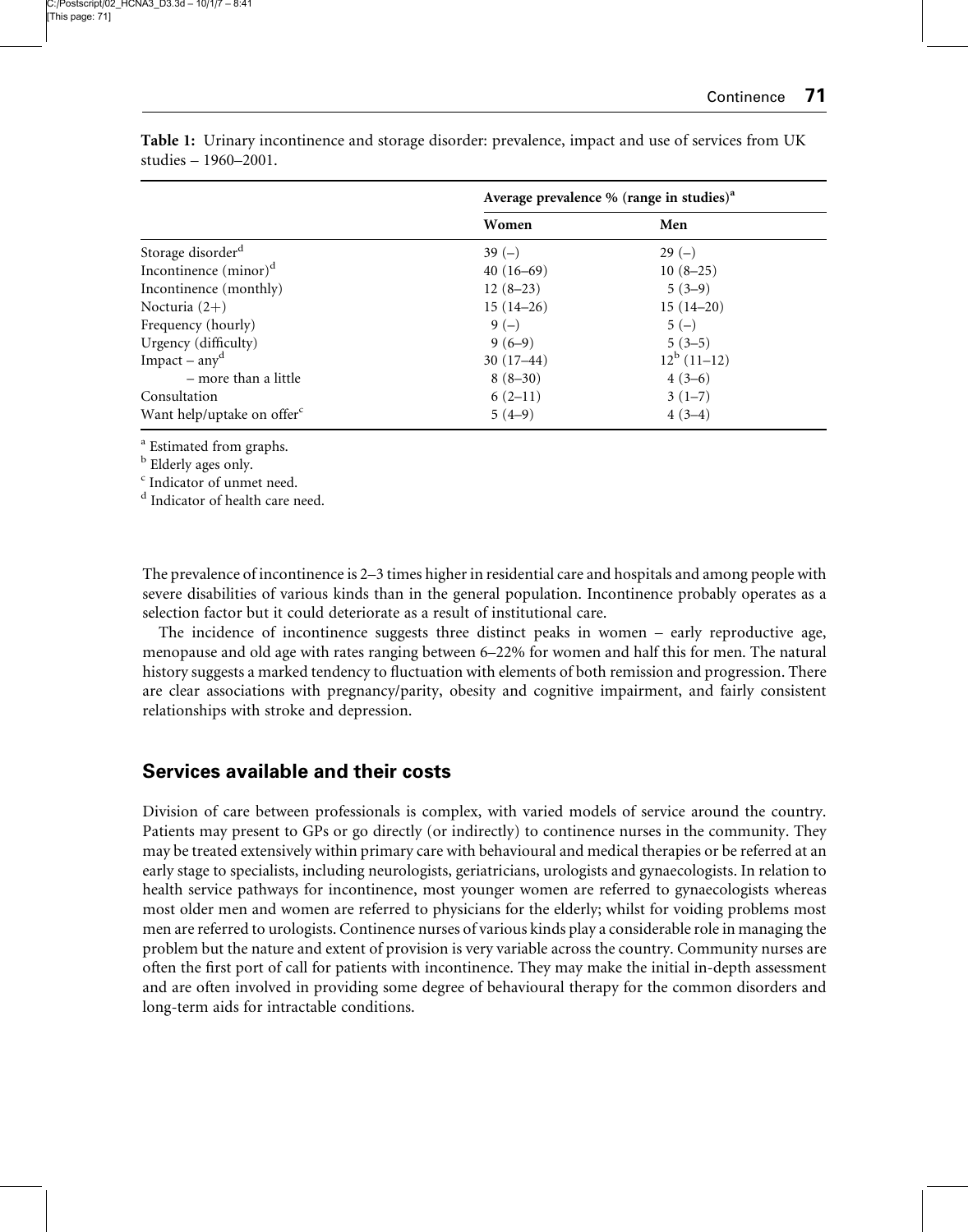## Primary care

The key issues in the provision of appropriate services to date have been the level of interest in continence on the part of the health care provider, the fragmented approach to provision of specialised services in secondary care and the variable nature of provision. This variation in service delivery affects patient outcomes. Interventions available in primary care include giving general advice, behavioural and lifestyle changes, pelvic floor muscle training, bladder training and drug treatment, all of which form the mainstay of the conservative management of urinary incontinence. Pelvic floor muscle training is usually reserved for individuals with stress incontinence and occasionally urge incontinence. The latter is more commonly treated with bladder training or drug therapy.

## Secondary care

The interventions in primary care may also be introduced in the secondary care setting, where assessment and treatment may be provided by any one of a number of clinical specialists with or without specialist nursing or physiotherapist support. It is in secondary care that facilities such as urodynamic investigation are available to diagnose the underlying abnormality, as well as a more multidisciplinary approach to care.

Surgery is clearly within the remit of secondary care and plays a major part in the treatment of urodynamic stress incontinence. Over 100 operative techniques have been described to treat this condition. Colposuspension is currently regarded as the gold standard procedure. Surgery is generally performed in those cases where conservative measures, such as pelvic floor muscle training have failed. However, surgical therapies for urodynamic stress incontinence are relatively expensive and not without complications.

## Health care utilisation

Official statistics indicate that 36/10 000 of the population per annum consult a GP for incontinence; however, this represents only 7% of adults who self-report such consultations. The corresponding level of hospital episodes is 14/10 000 p.a. and the level of surgery is 2/10 000 p.a. In primary care the pattern of recognised consultation reflects that in the community in relation to age and sex. However, hospital episode rates are disproportionately high for elderly men compared to women. Hospital episode rates remained stable overall in recent years but within this there has been a substantial increase in the rates for elderly people. Whether this reflects trends in admission or more people developing incontinence during a hospital episode is unknown. The majority of surgery is carried out on women mostly around the time of menopause. This pattern reflects the high peak in mild/moderate incontinence in the community. However, surgical rates are too small to account for much of the sharp decline in prevalence following menopause. There has been a steady increase in the number of prescriptions for drugs used exclusively for incontinence in recent years. An estimated 1.6 million such prescriptions are dispensed per year. The MRC Incontinence Study estimates 6.2% of people aged  $40+$  are using incontinence aids of some kind.

## Costs

The overall annual cost to the UK of urinary incontinence was estimated in 1998 by the Continence Foundation to be £353.6 million. This does not include patient-borne financial costs and estimates from elsewhere in the world would suggest considerably higher levels. However, one study has estimated NHS and patient-borne costs in women to be £37 (1995) for a three-month period. Patients also bear other types of costs such as discomfort and embarrassment, disruptions to usual activities and disruption of social life. These costs are difficult to quantify but the concept of 'Willingness to Pay' in relation to urinary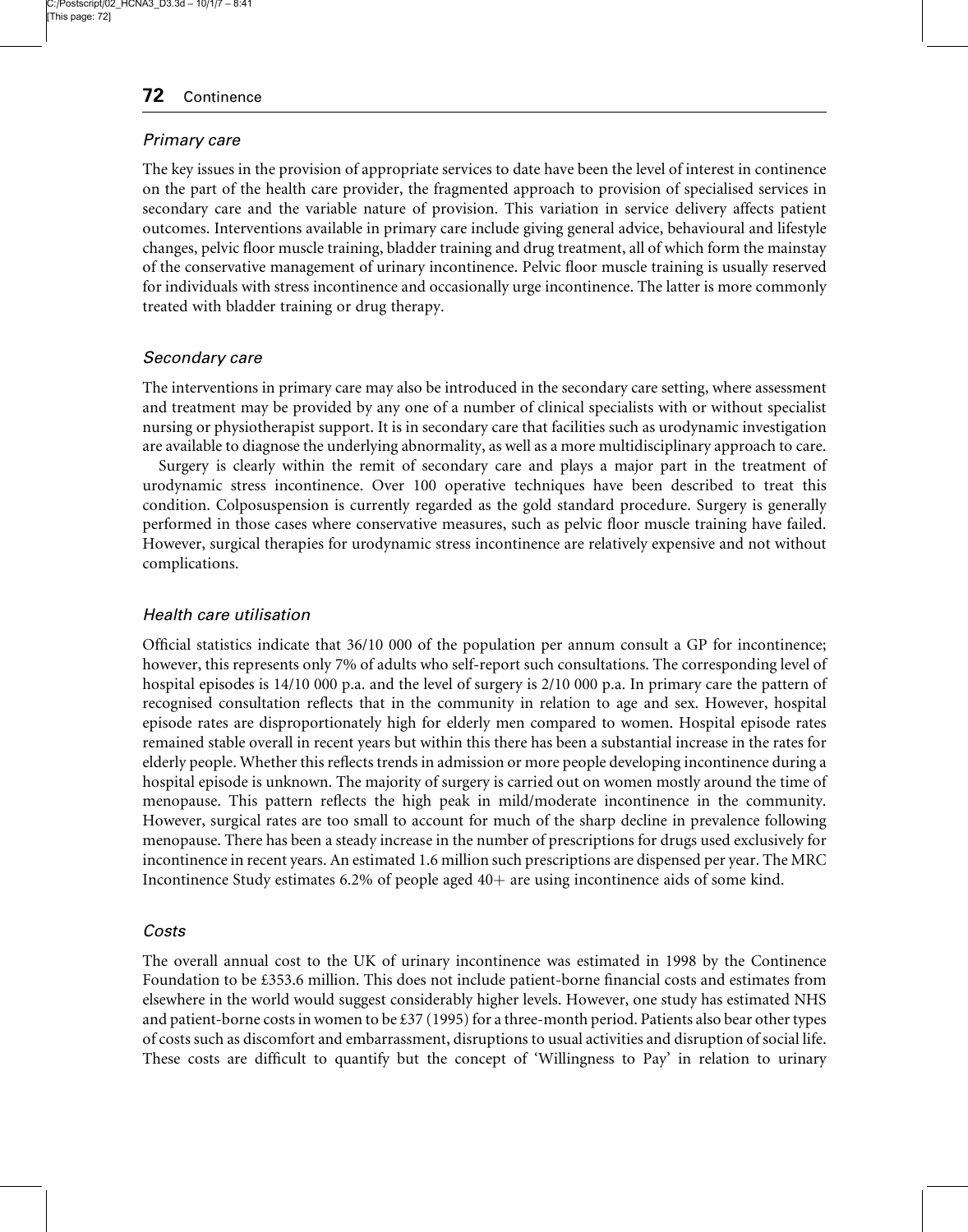incontinence provides some indication. Estimates in the region of  $£18$  per month for a reduction in symptoms indicate the level of importance to the individual.

## Effectiveness of services and interventions

There is clear evidence in the literature showing the benefit of pelvic floor exercises and bladder training, both in primary and secondary care. Drug treatment, which is mainly aimed at patients with detrusor overactivity, is also effective but has been hampered by unacceptable side effects. The introduction of newer, more effective drugs is addressing this problem, but they are much more expensive. As with many other areas of health care, there is very limited evidence of the cost-effectiveness of any interventions in primary care.

Surgery provides differing cure/improvement rates for urodynamic stress incontinence. Despite the large number of studies published, the quality of trials comparing different techniques has been criticised. Surgery is expensive and is associated with morbidity and mortality. It is therefore essential that treatments are evaluated properly before being introduced into everyday practice. Furthermore, outcome is related to the experience of the surgeon. Once again, there is little evidence of the cost-effectiveness of surgery for incontinence.

## Quantified models of care/recommendations

As outlined in the previous two sections, there are considerable inconsistencies in current continence care available to the population. What is lacking is co-ordination of continence care. Continence nurse practitioners can not only provide this co-ordination, but also deliver these services in primary care with effect and high levels of patient satisfaction. A new model of care is proposed based on current research. The new ideal service would span the primary and secondary care interface, with Continence Nurse Practitioners (CNPs) bridging the gap and leading and co-ordinating the service. The CNPs would provide much of the care in the community with an emphasis on conservative interventions, e.g. bladder retraining and pelvic floor muscle exercises, thereby reducing referrals to secondary care. They would be part of a multidisciplinary team along with other health care professionals, such as GPs, surgical specialists and physicians. The service would be structured around evidence-based protocols, regular audit and quality assurance systems, in order to ensure the delivery of high quality care.

Within this context there is considerable consensus about the main issues that need to be addressed in order to improve services including:

- raising public awareness to remediable symptoms of bladder disorder and overcoming the lack of knowledge and reticence of patients, particularly elderly women, with this highly stigmatising and neglected condition
- employing standard identification and assessment procedures in primary care to assist professionals in identifying and not discouraging appropriate people who need to access services, including those in residential care
- training and expansion of the primary care workforce to provide first line therapy including bladder training, pelvic floor exercises and behavioural interventions in accordance with evidence-based best practice
- $\bullet$  developing an integrated service including specialist continence nurses, urology, uro-gynaecology and gerontology that bridges the primary/secondary interface to minimise confusion over referral pathways and to rationalise the use of expertise.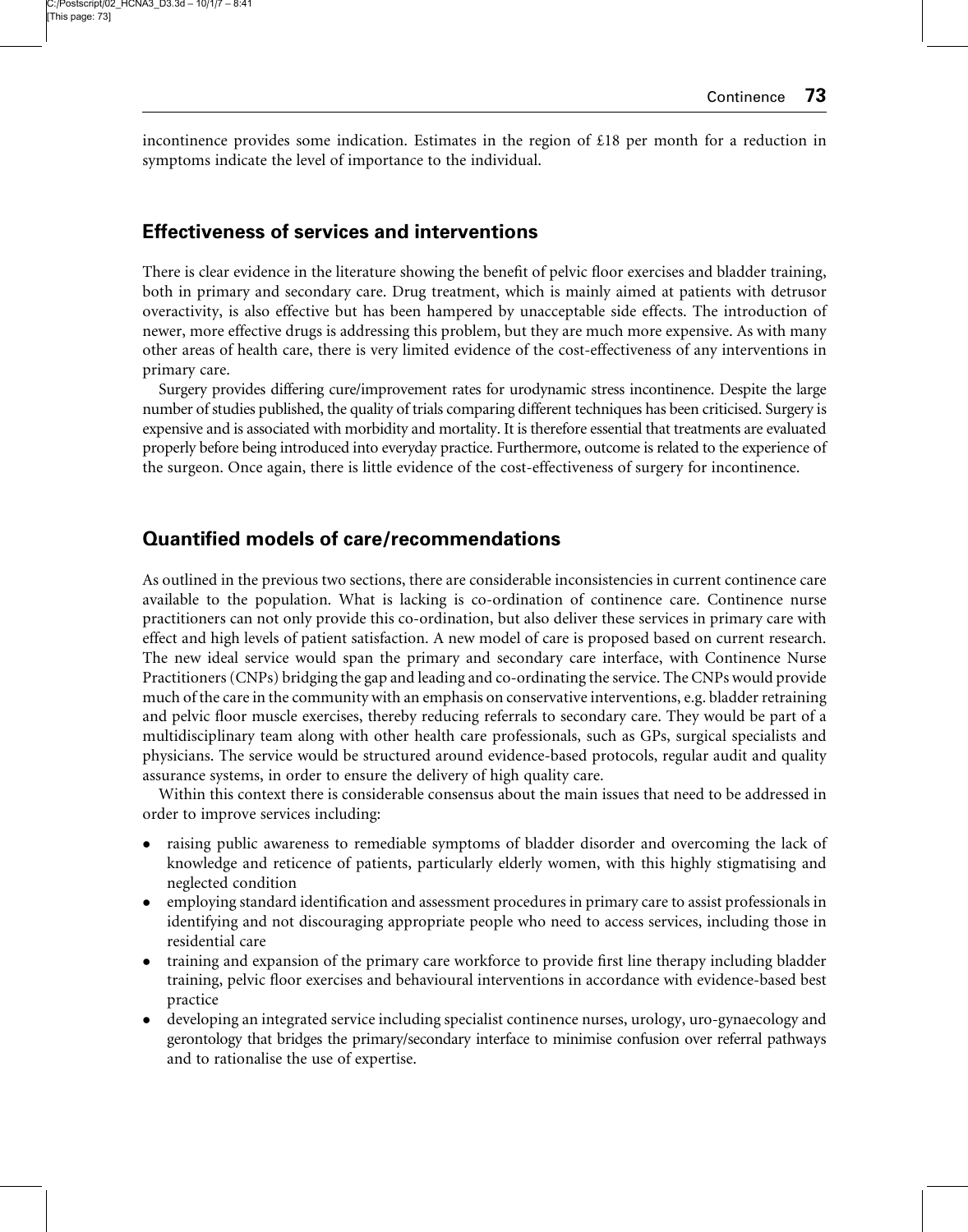## Patient outcomes, audit tools, information and future research

Urinary incontinence is associated with significant psychological distress and poor quality of life. It is therefore necessary to assess symptoms and impact on patients' lives to establish the need for services and to evaluate outcomes. A variety of questionnaires exist which variously assess urinary incontinence symptoms, lower urinary tract symptoms and impact on quality of life, with some designed specifically for use in clinical trials.

Evidence-based audit tools have been developed to promote the quality of incontinence services in primary and secondary services.

The Working Group on Outcome Indicators for Urinary Incontinence has identified indicators that are routinely available from health care data or periodic surveys and some which require further development.

Until very recently, research concerning the bladder received very little investment in the UK or around the world. Consequently the levels of understanding and conceptual development are at an early stage. There is a lack of any long-term infrastructure to maximise contributions from around the country in building a coherent evidence base for innovative forms of management and prevention.

Future research needs to focus on providing an evidence base for preventive action; investigating mechanisms for dual diagnoses, e.g. depression as a basis for innovative therapeutic development; improving access and equality in the use of services; development and evaluation of services, especially those for elderly and disabled people; plus the development of a comprehensive classification and related noninvasive assessment and diagnostic tools.

## 2 Introduction and statement of the problem

This chapter contains an interpretation of the evidence concerning appropriate levels of NHS provision and treatment for urinary incontinence and related symptoms in adults. The broad questions addressed include:

- $\bullet$ What is the level of need for services?
- $\bullet$ What are the roles of primary and secondary services?
- $\bullet$ How effective are the medical and surgical treatments available?
- $\bullet$ What are the costs of treatment?
- $\bullet$ What overall level of provision should be commissioned for urinary incontinence among adults?

Urinary incontinence has been defined as the involuntary loss of urine.<sup>1</sup> This concept has served to highlight a substantial but neglected, indeed taboo, subject and stimulated varied development of services across the country. In itself, however, incontinence is only one symptom of disordered storage of urine. It indicates a number of underlying conditions which are themselves only partially conceptualised at present. Nevertheless, abnormal symptoms may be useful markers of the pattern of disease in the population.

The bladder is a relatively complex system of the body because, although it operates largely autonomously, we are obliged to learn and maintain voluntary control of its functioning. Thus a wide range of neurological and mental disorders make considerable contributions to the nature of bladder dysfunction. The lower urinary tract differs markedly between females and males and is subject to the different risks of childbirth and prostatic enlargement. Physical disability and acute disorders have additional implications for maintenance of continence, even when the bladder functions within normal limits, because of the necessity of accessing a toilet and adjusting clothing.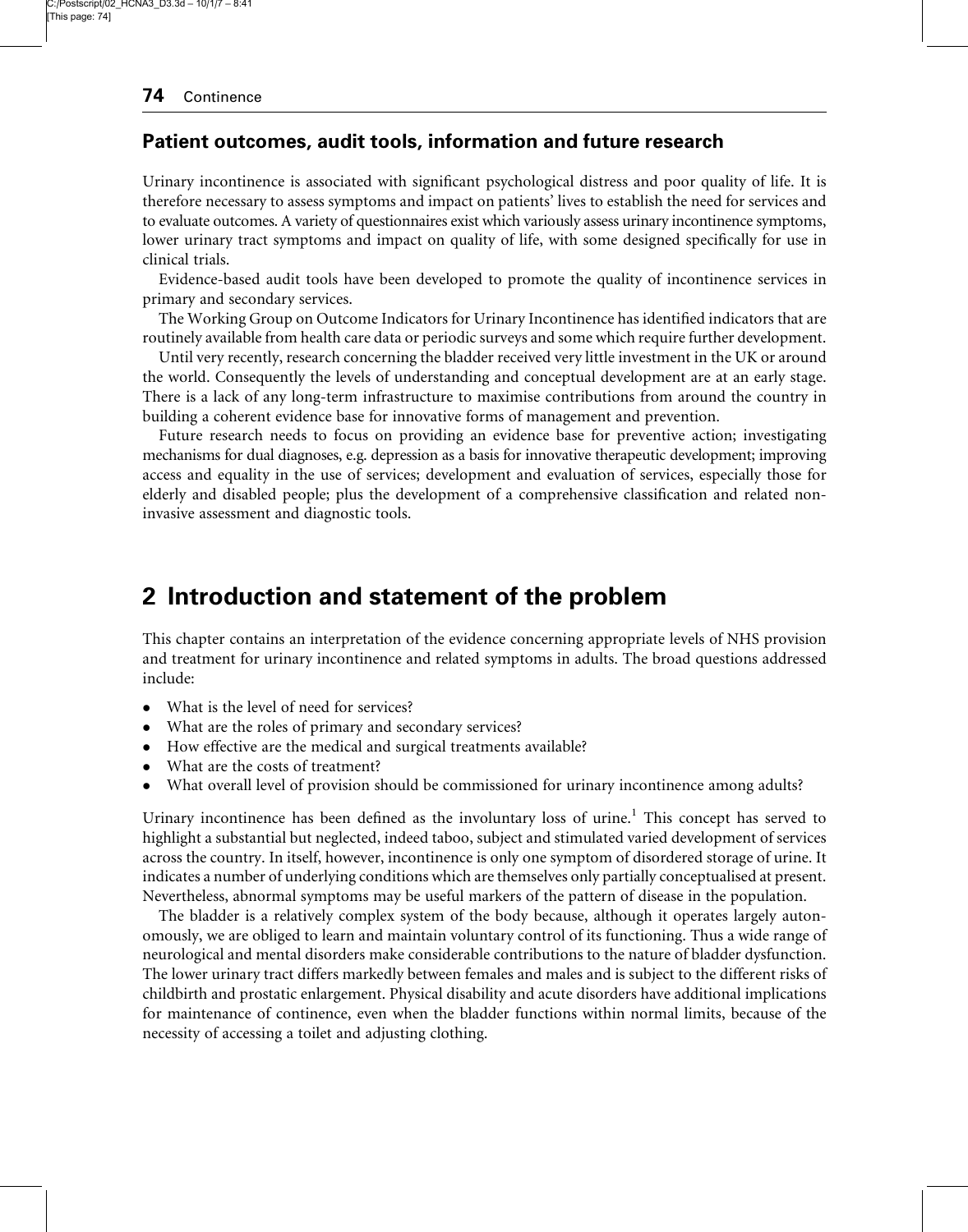The manner in which lower urinary tract (LUT) disorder tends to be subdivided in relation to service provision is necessarily complex. It owes something to the specific underlying conditions in so far as they are perceived and to the range of client groups involved. Classifications abound, suggesting that none integrate all the various dimensions and few capture the difference in perspective between primary and secondary care. Figure 1 represents a system based on underlying condition but arranged to illustrate the main health service orientations. All the disorders may present as incontinence and other storage symptoms. Common general conditions such as immobility and acute confusion also impinge on the overall functioning of the bladder/nervous system, particularly in old age. Currently the commonest disorders of the LUT are conceptualised in terms of function or structure rather than the inter-related pathology. This represents a relatively early stage of development compared with other systems of the  $body.<sup>2</sup>$ 

| <b>NERVOUS SYSTEM</b> |                                                            | <b>BLADDER</b>         | <b>GENERAL HEALTH</b>                             |
|-----------------------|------------------------------------------------------------|------------------------|---------------------------------------------------|
| dementia<br>stroke    |                                                            | overactive bladder     | frailty                                           |
|                       | (elderly)                                                  | (elderly/urology)      | (elderly)                                         |
|                       | Parkinson's disease<br>multiple sclerosis<br>spinal injury | sphincter incompetence | urinary tract infection                           |
|                       | (neurology)                                                | (gynaecology)          | (primary care)                                    |
|                       | diabetes + neuropathy                                      | prostatic enlargement  | long-term disability                              |
|                       | (general medicine)                                         | (urology)              | (e.g. learning disability/<br><i>psychiatry</i> ) |

Figure 1: Lower urinary tract disorder – a public health classification (*main service orientation*).

The difficulty faced by commissioners in the case of incontinence is defining what level of severity is significant and the appropriate boundaries for an integrated service. The challenges for service planning and delivery also include:

- 1 determining the extent of need, taking into account significant symptoms, the impact on people's lives and personal goals, the attendant stigma and low expectations;
- 2 getting people to come forward with their problem; and primary care recognising and responding appropriately to the problem;
- 3 identifying the appropriate structured care pathways for patients to make use of available resources;
- 4 determining the roles of the parties involved in providing care, including general practitioners (GPs), nurses and consultants and the corresponding levels of expertise and degrees of specialisation required;
- 5 organising secondary care teams and clinics to provide essential multidisciplinary advice and avoid duplication of costly resources such as cystometry;
- 6 determining the effectiveness of modern treatments;
- 7 deciding on the indications for surgery, what type of specialist should do it and what procedures should be used;
- 8 developing approaches to prevention/early intervention;
- 9 addressing priorities in terms of how far to treat those most able to benefit, those most liable to deteriorate and those in the worst state of health.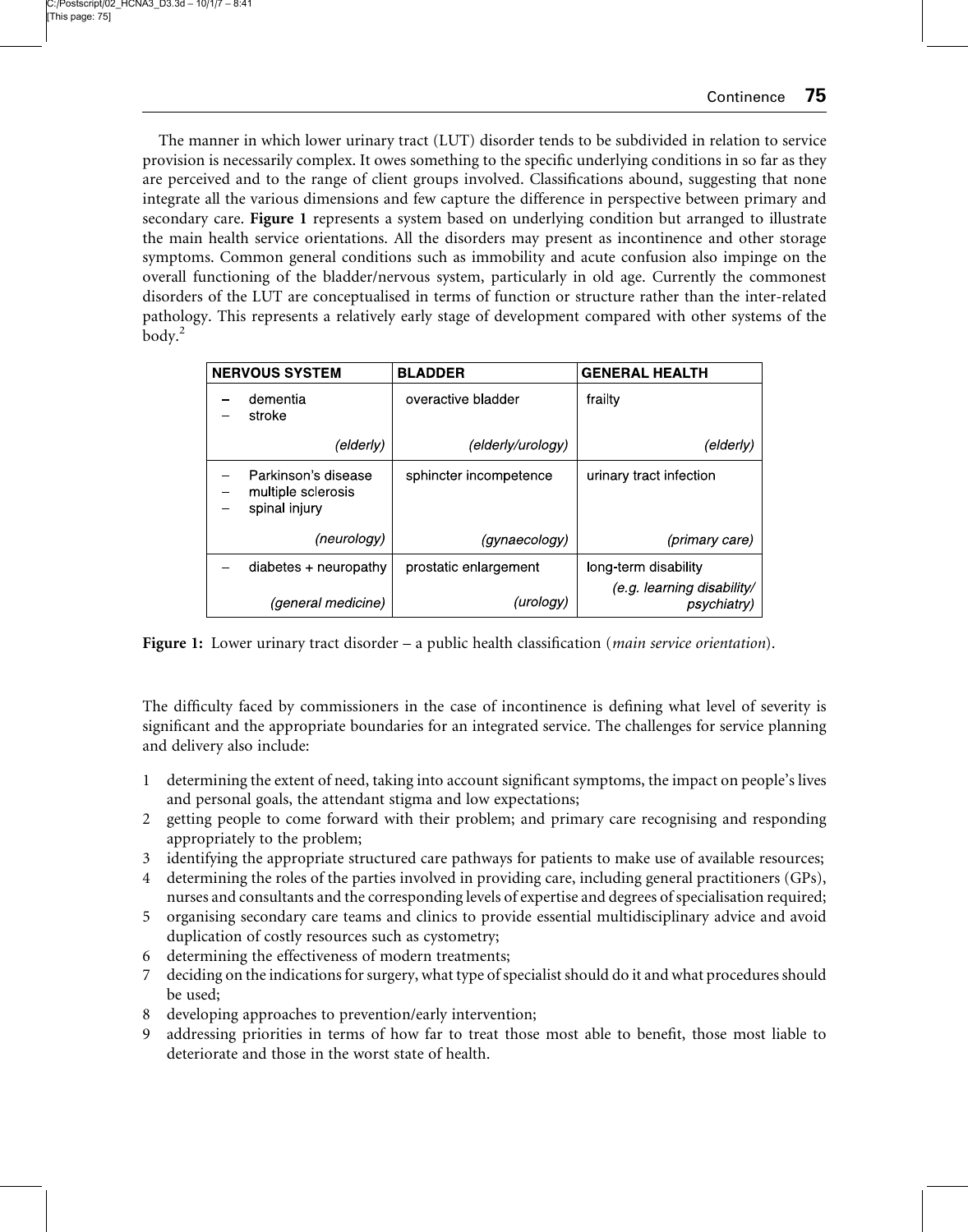Available evidence from epidemiological research, evaluative studies and economic analysis will be presented in this chapter. This information, together with guidance on best practice, will be considered and analysed as a basis for advice on commissioning services. However, it is important to acknowledge that although a considerable amount of research has been carried out, its contribution is limited by the lack of development of appropriate conceptual frameworks (including diagnostic classification and thresholds for symptom severity and need) and well designed studies and trials. Hopefully this review will help to reduce the uncertainty, but there is still along way to go to obtain a clear picture of disorders of the bladder and appropriate services.

# 3 Sub-categories

Urinary incontinence as a whole does not have a specific code in the International Classification of Diseases (ICD). Details of the diagnostic codes of all relevant underlying conditions are shown in Table 2.

| Code            | <b>Diagnosis</b>                                                                               |
|-----------------|------------------------------------------------------------------------------------------------|
| N31.0           | Uninhibited neuropathic bladder, not elsewhere classified                                      |
| N31.1           | Reflex neuropathic bladder, not elsewhere classified                                           |
| N31.2           | Flaccid neuropathic bladder, not elsewhere classified                                          |
|                 | Neuropathic bladder: atonic (motor, sensory)                                                   |
|                 | autonomous                                                                                     |
|                 | non-reflex                                                                                     |
| N31.8           | Other neuromuscular dysfunction of the bladder                                                 |
| N31.9           | Neuromuscular dysfunction of the bladder, unspecified                                          |
| N32.2           | Vesical fistula, not elsewhere classified (excludes fistula between bladder and female genital |
|                 | tract)                                                                                         |
| N39.3           | Stress incontinence                                                                            |
| N39.4           | Overflow, reflex, urge incontinence                                                            |
| N82.0           | Vesico-vaginal fistula                                                                         |
| N82.1           | Cervico-vaginal, uretero-vaginal, urethro-vaginal fistulae                                     |
| R <sub>32</sub> | Unspecified urinary incontinence                                                               |
|                 | Enuresis not otherwise specified                                                               |
| R39             | Extravasation of urine                                                                         |
| F98.0           | Non-organic enuresis                                                                           |

Table 2: Relevant diagnostic ICD-10 codes.<sup>3</sup>

From the perspective of clinical management, particularly in primary care, LUT disorders are currently thought of as either a problem of storage or voiding (see Appendix 1). Here the notion of storage disorder includes incontinence but also the other commonly associated symptoms of urgency, frequency and nocturia.<sup>1</sup> Storage disorder includes the predominant sub-groups of patients with sphincter incompetence and overactive bladder. To a fair extent, these relate to the underlying categories of urodynamic stress incontinence (USI) and detrusor overactivity (DO), respectively. (The notion of voiding disorder includes bladder outlet obstruction with symptoms of hesitancy, straining, slow stream, spraying, terminal dribble and intermittency. It includes primarily the underlying condition of prostatic enlargement.) The division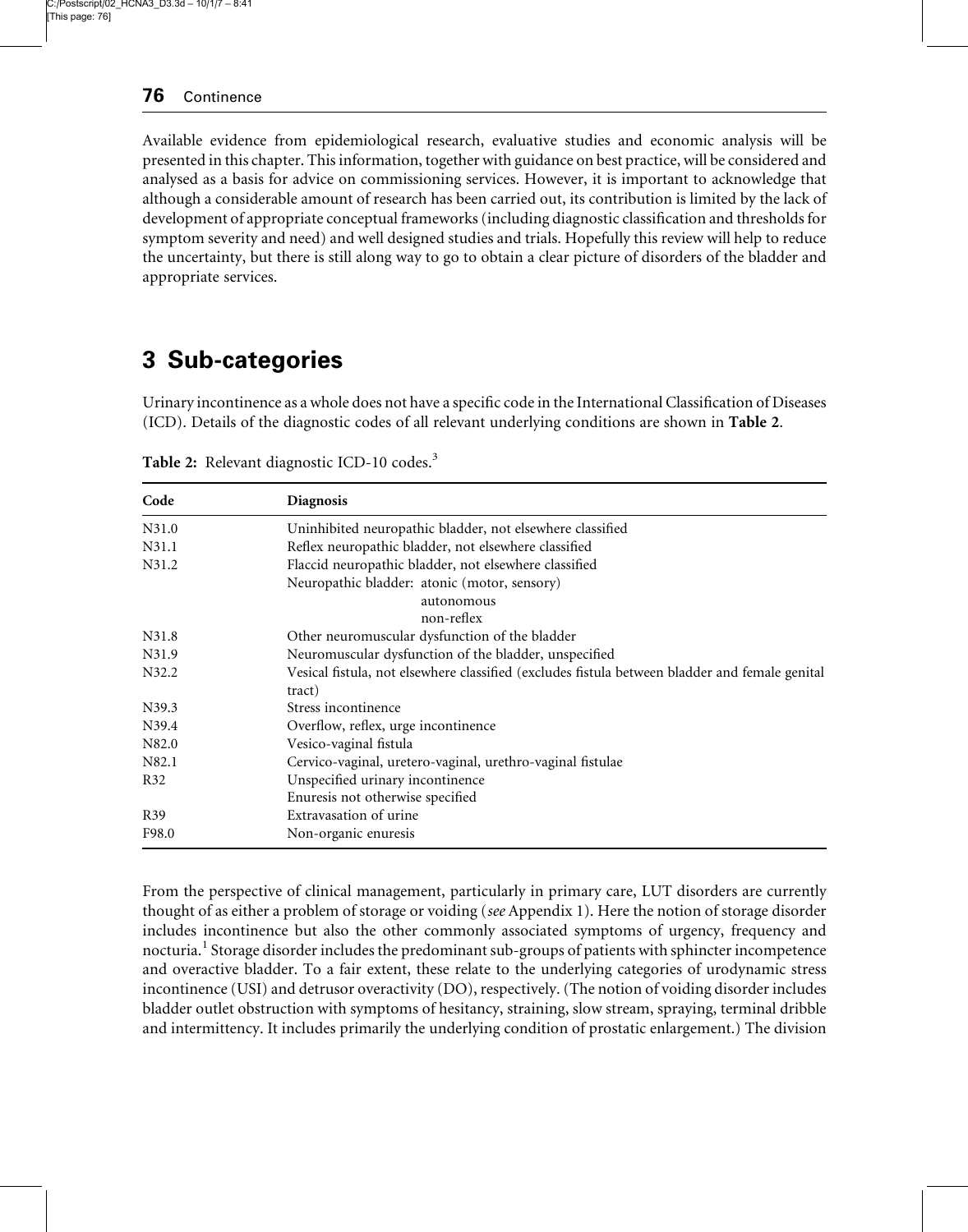between storage and voiding is useful, but not entirely coherent because, for example, chronic obstruction with retention of urine leads to overflow incontinence.

Storage symptoms represent an objectively defined element of normative need, as perceived by professionals.<sup>4</sup> However, there is variation in symptom severity and in the concept of normality in the general population. In this context especially, the definition of need for health care must take account of the impact on the individual. Impact is a concept we will define in two main ways: (i) overall or general impact using global terms such as 'problematic'; (ii) disabling or *specific* impact using *interference* with important area of life, including activities, feelings/well-being, quality of life and relationships. Symptoms and impact are indicators of the *health care need*<sup>5</sup> for therapeutic services, and may be applied to incontinence or storage symptoms as a whole. The unusual degree of stigma and coping attached to incontinence may lead this to be an underestimate of the true extent of health care need. The felt need for help is used here to indicate the likely motivation to use services assuming basic awareness of their existence.<sup>4</sup> It is indicated by the individual reporting that they sought or want help. In relation to symptoms and impact it represents the priority or extent of *health care requirement* for therapeutic services.<sup>6</sup>

Operation codes for procedures that may be carried out for conditions involving incontinence are shown in Table 3.

| Procedure                                                                    |
|------------------------------------------------------------------------------|
| Abdominoperineal suspension of urethra                                       |
| Endoscopic suspension of bladder neck                                        |
| Suprapubic sling operation                                                   |
| Retropubic suspension of bladder neck                                        |
| Colposuspension                                                              |
| Vaginal buttressing of urethra                                               |
| Tension-free vaginal tape insertion                                          |
| Artificial urethral sphincter insertion (female)                             |
| Periurethral collagen injection                                              |
| Artificial urethral sphincter insertion (male)                               |
| Endoscopic resection of prostate using electrotome                           |
| Endoscopic resection of prostate using punch                                 |
| Endoscopic resection of prostate                                             |
| Repair of vesicovaginal fistula                                              |
| Repair of ureterovaginal fistula                                             |
| Implantation of neurostimulator into peripheral nerve (sacral nerve implant) |
|                                                                              |

Table 3: OPCS operation codes: relevant OPCS operation codes, 4th revision (April 1988) onwards).<sup>7</sup>

# 4 Prevalence and incidence

A literature search was carried out to identify all papers on the prevalence of urinary incontinence and related storage symptoms in the UK published since 1960. The electronic sources were Medline and Embase. Keywords employed were 'urinary disorders', 'epidemiology', 'prevalence' and 'UK' or 'Great Britain'. The search was limited to English language papers. Index medicus was searched for relevant publications between 1960 and 1966 using 'urinary disorders' and 'urinary incontinence' headings.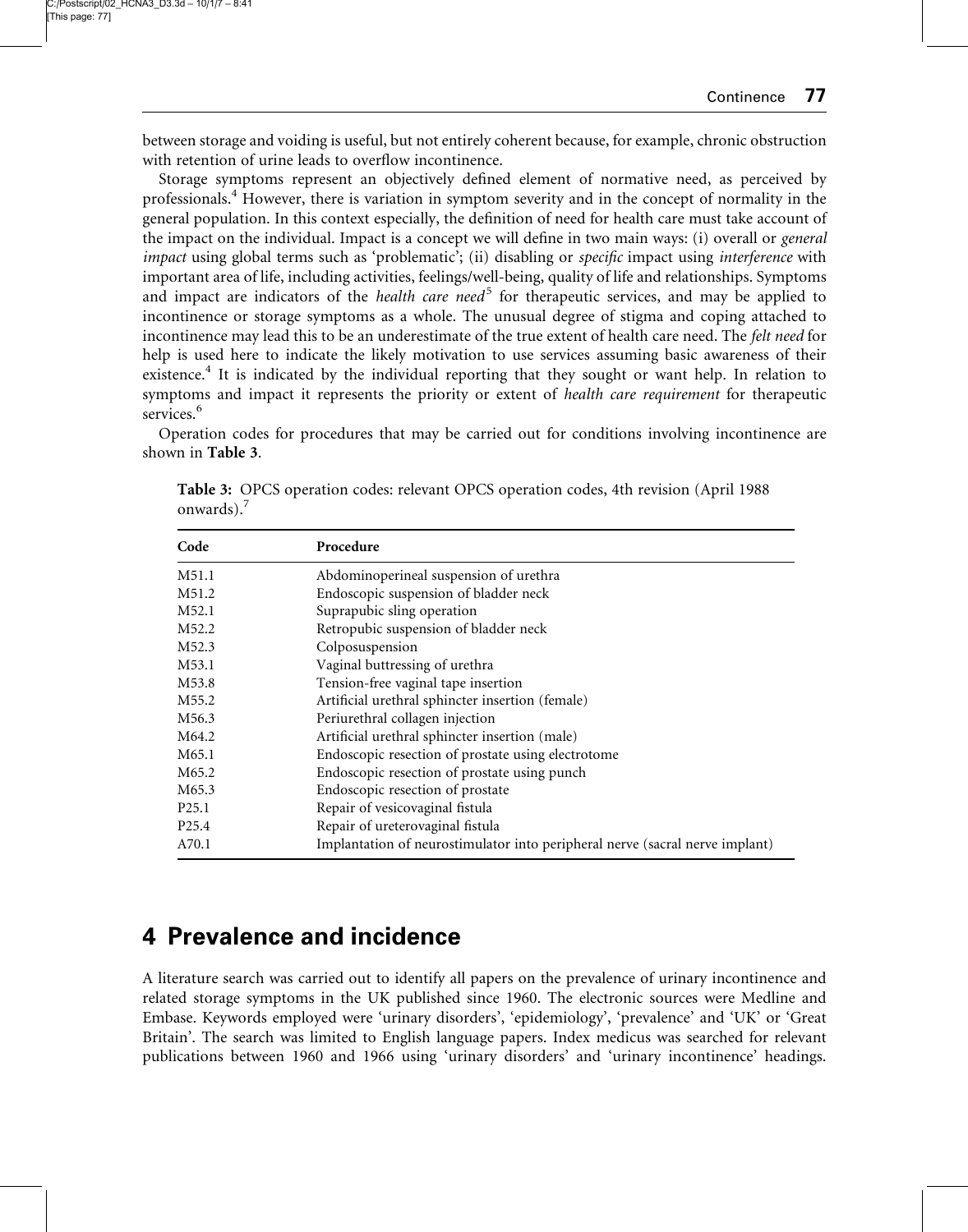References from located publications were examined for further prevalence papers and an author search was also undertaken.

Thresholds for incontinence are based on a general consensus present in the UK literature. In essence this distinguishes minor or any leakage from moderate or monthly leakage whilst major leakage denotes a more severe level. Variations are grouped under these thresholds on the basis of either similar terminology (any, ever, yearly) or a notional average frequency  $\times$  volume (Table 4).

| Minor $(1)$                                                              | Moderate (2)                                                                                                                 | Major $(3)$                                                                                                           |
|--------------------------------------------------------------------------|------------------------------------------------------------------------------------------------------------------------------|-----------------------------------------------------------------------------------------------------------------------|
| any $\times$ leakage<br>ever $\times$ leakage<br>yearly $\times$ leakage | monthly $\times$ leakage<br>any $\times$ damp/wet/soaked<br>ever $\times$ damp/wet/soaked<br>yearly $\times$ damp/wet/soaked | monthly $\times$ damp/wet/soaked<br>weekly $\times$ leakage/damp/wet/soaked<br>daily $\times$ leakage/damp/wet/soaked |

Estimates for minor leakage for all adults average out at around 40% for women and 10% for men; for moderate incontinence at around 12% for women and 5% for men; and for major leakage at around 5% for women and 3% for men (Figure 2). Moderate incontinence shows an overall increase with age affecting around 5% in younger women and 20% in old age, compared to around 2% in younger men and 10% in old age. Major incontinence shows a similar but lower prevalence pattern. However, in women the pattern for minor leakage shows substantial increases across the reproductive period to a high peak around the time of menopause. This has no parallel with minor incontinence in men, which follows the same agerelated pattern of moderate and major incontinence. The majority of studies in the UK show an increase in moderate incontinence after the age of 70, affecting around 17% of women and 12% of men. However, the prevalence in older people is probably underestimated in many cases because of exclusion of those in care homes and non-response bias.

The main methodological features of all UK studies are summarised in order of prevalence in Table A2.1(a). It is most apparent that higher prevalence is associated with milder severity of incontinence both between and within studies. The average female to male ratio of prevalence for all studies was 1.9 but was higher in studies involving younger subjects (2.5) compared to those confined to old age (1.5). In order to identify methodological and other factors associated with the prevalence of urinary incontinence, univariate and multivariate meta-regression models were generated in relation to age, date, response rate, number of prompts and type of study, with prevalence weighted for study size. Models were generated separately in men and women for each severity rating using p<0.05 to indicate significance.

In addition to gender, severity and age, meta-regression identified significant associations with number of prompts and response rate. The length of time since the study was published was also significant for increasing prevalence. There was little apparent relationship with study region or sample type. In the early stages of research development, some learning and therefore increase in prevalence is to be expected. However, controlling for the number of questions or prompts on incontinence should take account of this to a large extent. Therefore, it is possible that a genuine increase has occurred over time. This would be consistent with known increases occurring to recognised co-morbidities for incontinence, e.g. obesity.

Recently, the focus has moved to include other significant storage symptoms (nocturia, urgency, frequency and bladder pain) within overall prevalence estimates. The effect is illustrated in a recent MRC study where monthly incontinence in women affected 20% whilst storage symptoms affected 39%. The prevalence also doubled for men from 9% to 20%.<sup>8</sup> Studies of storage disorder in older people suggest the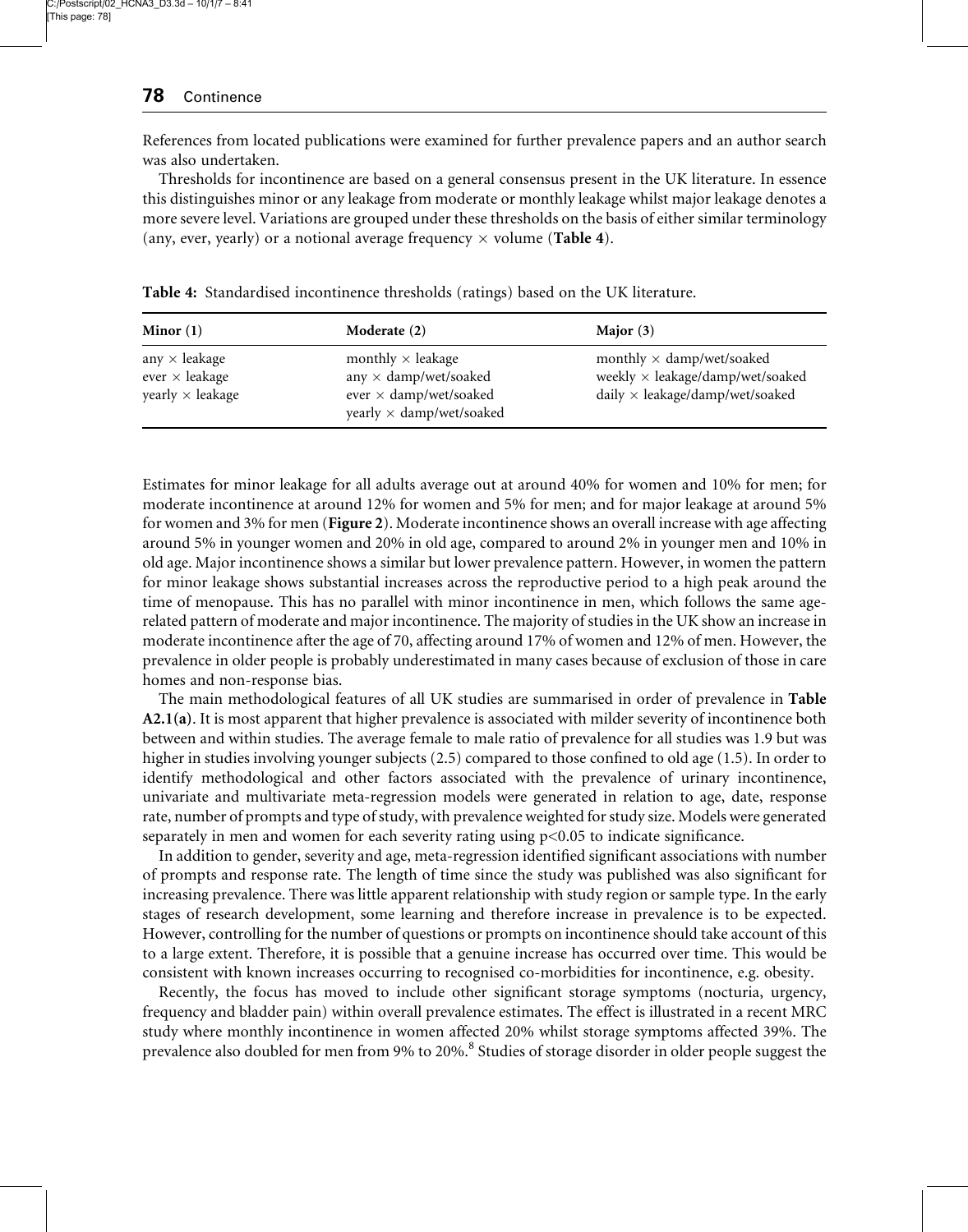prevalence is similar in men and women and doubles between 70 and over 809. Increasingly in the future, services are likely to be oriented towards levels of storage symptoms as a whole.

The results of this review are consistent with studies of urinary incontinence from around the world. The prevalence of any incontinence across a variety of ages ranged from 10–71.9% for women and 3.4–19.6% for men. For moderate incontinence, the range was 6.5–46% for women and 8.5–15% for men (see Appendix 2).

Relatively few studies have included the other individual storage symptoms of nocturia, frequency and urgency.<sup>8,10–13</sup> Overall, there is some comparability between studies for each symptom but only nocturia is consistently defined across several studies (Table A2.2). Nocturia at the level of twice a night is reported consistently between studies and averages out at around 15% for men and women. It increases markedly between young and old, around four-fold in women and ten-fold in men. However, at age  $75+$  the prevalence of nocturia (twice a night) averages out similarly for men and women at around 35–40%.

Frequency was captured in several ways, length of interval between micturitions, number of micturitions in a day, as well as on the basis of change in pattern and without specification. Estimates for specified frequency suggest a slight overall increase with age in both men and women. There is inconsistency between studies as to whether the prevalence is higher in men or women. However, the largest and most recent study suggests slightly higher rates in women.<sup>8</sup>

Urgency was also defined in a variety of ways. Those that included expressions of 'difficulty' or 'inability' were grouped as more severe than those described in terms of 'hurrying' or 'having control'. Estimates for specified urgency suggest an increase with age, particularly old age, and slightly higher levels in women.

## Prevalence among elderly people in institutional care

In the UK, the prevalence of urinary incontinence is 2–3 times higher in populations in institutional care than elsewhere in the community<sup>9,14,15</sup> in line with studies from elsewhere in Europe.<sup>16,17</sup> In Britain, recent evidence suggests an overall prevalence of regular incontinence in institutional settings of around 40%, with estimates of 15–30% for those in residential homes, 30–60% for those in nursing homes and 30–70% for those on geriatric and psycho-geriatric wards.<sup>15</sup> The higher prevalence of urinary incontinence in institutional care is probably largely due to the selection of frail, incontinent individuals into this type of accommodation. Prevalence estimates are likely to vary between and within institutions over time due to differences in admission and management policies and as residents age. The threshold for defining incontinence tends to be higher in institutions because it relies on observations from carers rather than on self-reported incontinence. There is a strong correlation between the prevalence of incontinence and the level of dependency plus a suggestion of an excess observed prevalence associated with incontinence among psycho-geriatric patients (Table 5).

In institutions, almost half of those with urinary incontinence also experience faecal incontinence. This is a far higher proportion than in the general population, where only 1% of women aged 65 or over have regular faecal or double incontinence compared with 12% who have regular urinary incontinence.<sup>18-20</sup>

Incontinence is associated with dementia, stroke and problems of mobility and dexterity.<sup>21,22</sup> This may contribute to a tendency for staff to be more reluctant to treat incontinence as vigorously in older people as they would in younger people. It is worth noting that among all people aged 75 or more, only 20% of those with troublesome incontinence are reported as being cognitively impaired. Incontinence in older people is often a remediable condition and this age group is likely to benefit considerably from appropriate treatment. Furthermore, it has been suggested that dementia is no bar to achieving continence in elderly people.<sup>23</sup>

Among elderly people in residential and nursing homes it has been estimated that 87% of residents needed changes in the management of their condition and 57% of homes requested more help from the specialist services.<sup>24</sup>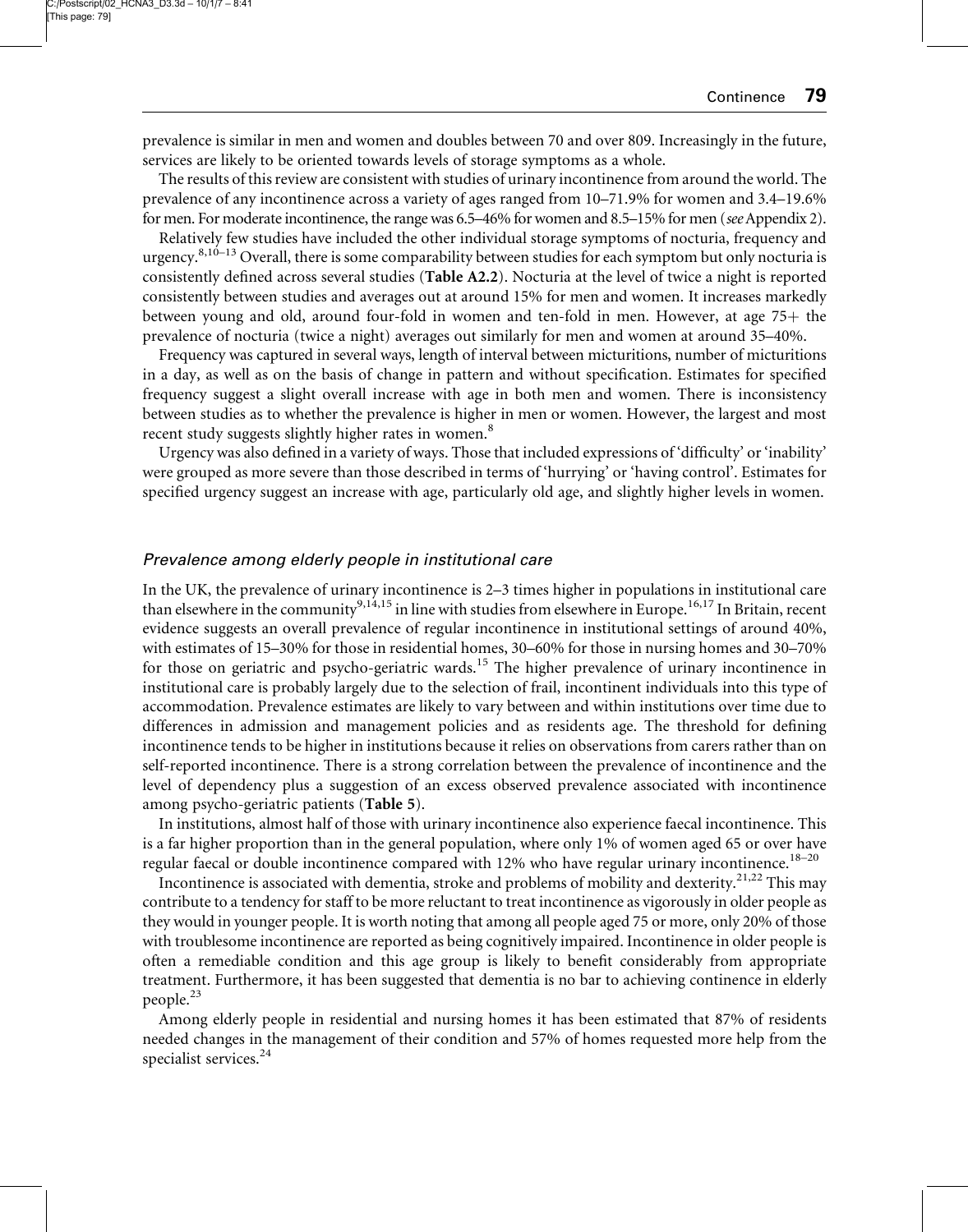

Figure 2: Prevalence of urinary incontinence by age, sex and severity (UK, 1960–2001).

## Prevalence in people with disabilities

The OPCS surveys of disability in Great Britain<sup>25</sup> estimate that 14.2% of all adults have a limiting and longstanding disability, which may relate to physical, sensory, intellectual and/or social functioning. The study looks at 10 main areas of disability, including continence. Among adults with any disability, 17% of those living in private households and 44% of those resident in institutions have a disabling problem with urinary and/or faecal incontinence.

The researchers calculated a severity score of overall disability for each adult in the survey with one or more disabilities and described a positive relationship between the prevalence of incontinence and the overall severity of disability score (Figure 3). As people age, the prevalence of incontinence rises and multiple disabilities also become more common, with a corresponding increase in the overall severity score. It is only among people within the most severe category of disability (score 9–10) that there is a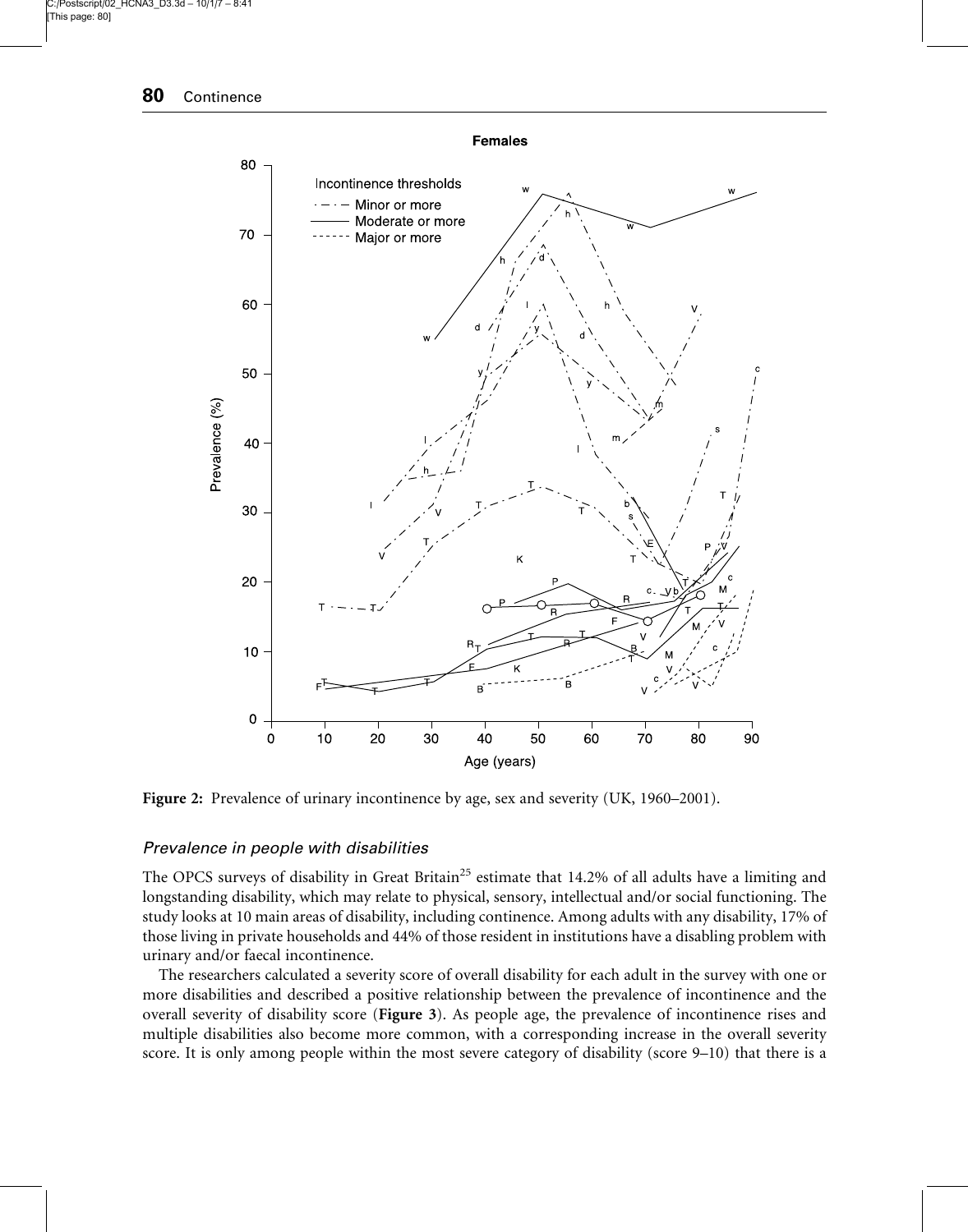

Figure 2: Continued

significant difference in the prevalence of incontinence between those living in their own households and in institutions (56% and 72% respectively).

There is a paucity of information about incontinence in people with specific disabilities. A communitybased study found that survivors of stroke living in the community had double the prevalence of urinary symptoms of the non-stroke population  $(64\% \text{ v } 32\%)$ .<sup>22</sup> The prevalence among women with severe learning disability resembles that of older people in residential care more than the general population<sup>26</sup> (Table 6). Data from the Leicestershire Learning Disability Register shows that 23% of women and 16% of men with learning disability are wet at least once a week.<sup>26</sup>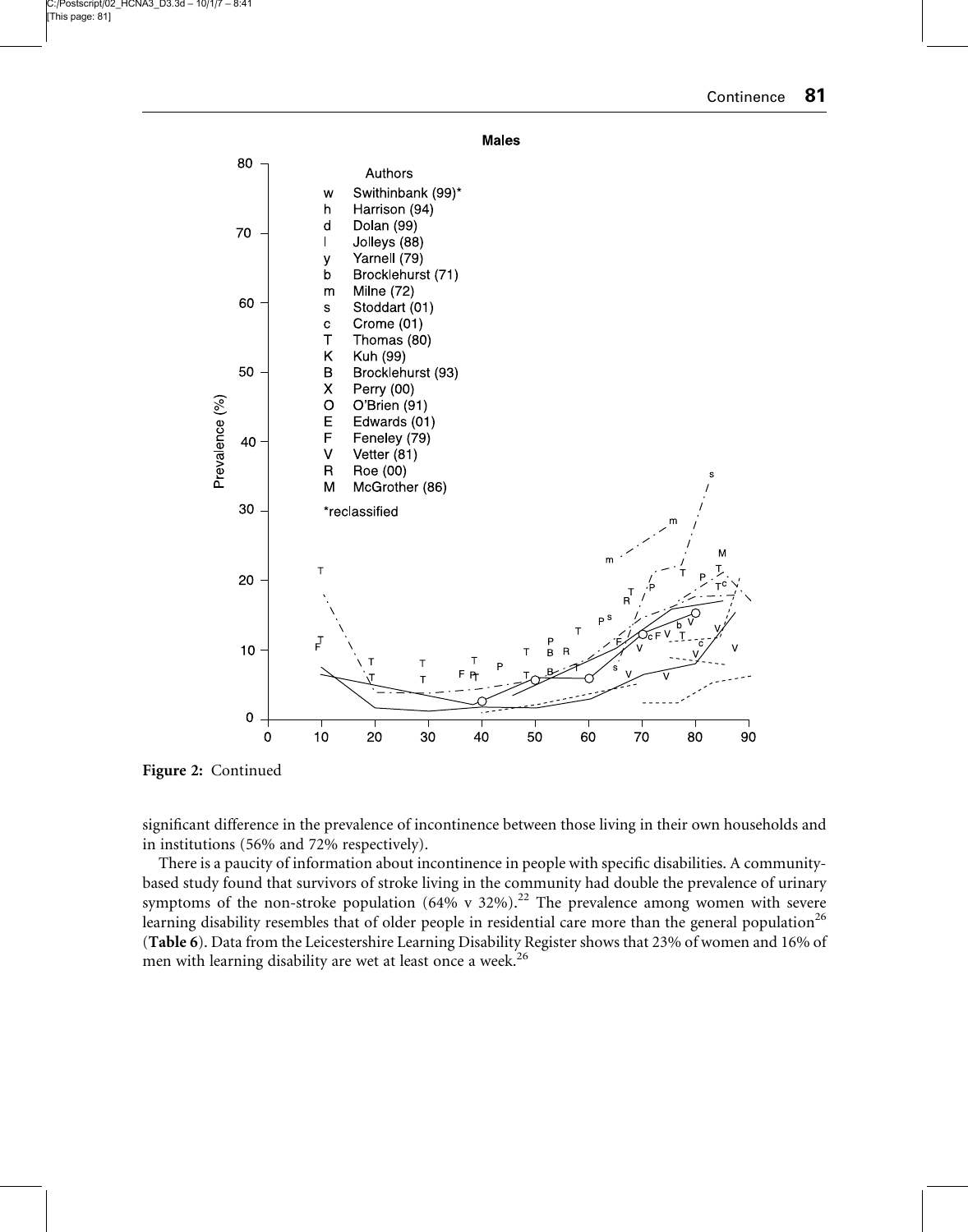| Type of home         | Urinary incontinence<br>without faecal | Total urinary<br>incontinence with or  | Dependent (%) |  |
|----------------------|----------------------------------------|----------------------------------------|---------------|--|
|                      | incontinence $(\% )$                   | without faecal<br>incontinence $(\% )$ |               |  |
| Private nursing      | 30                                     | 63                                     | 70            |  |
| NHS geriatric        | 31                                     | 58                                     | 61            |  |
| NHS psycho-geriatric | 28                                     | 65                                     | 47            |  |
| NHS acute            | 21                                     | 30                                     | 35            |  |
| Private residential  | 19                                     | 29                                     | 32            |  |
| Local authority      | 21                                     | 35                                     | 26            |  |
| Voluntary            | 6                                      | 10                                     | 17            |  |
| Other                | 15                                     | 23                                     | 24            |  |
| All types of home    | 23                                     | 41                                     | 39            |  |

Table 5: Prevalence of incontinence<sup>a</sup> and dependency<sup>b</sup> in older persons in residential care.<sup>15</sup>

<sup>a</sup> Incontinence: at least one episode of weekly wetting.

b Dependency: an additive score derived from ratings of mobility, washing/dressing and feeding.



Figure 3: Prevalence of incontinence in adults with disabilities by overall severity of disability and place of residence.

Table 6: Prevalence of urinary incontinence in women with learning disabilities compared with older people and the general population.

| Study      | Sandvik $1993^{27}$ | Peet 1995 <sup>15</sup> | McGrother 1996 <sup>26</sup> |  |  |
|------------|---------------------|-------------------------|------------------------------|--|--|
| Subgroup   | General population  | Institutional care      | Learning disability          |  |  |
| Definition | >drops weekly       | leakage weekly          | wet weekly                   |  |  |
| Age group  | Prevalence %        |                         |                              |  |  |
| $40 - 49$  | 3                   |                         | 16                           |  |  |
| $50 - 59$  | 12                  |                         | 14                           |  |  |
| $60 - 69$  | 6                   | 22                      | 27                           |  |  |
| $70 - 79$  | 9                   | 30                      | 22                           |  |  |
| $80+$      | 18                  | 32                      | 44                           |  |  |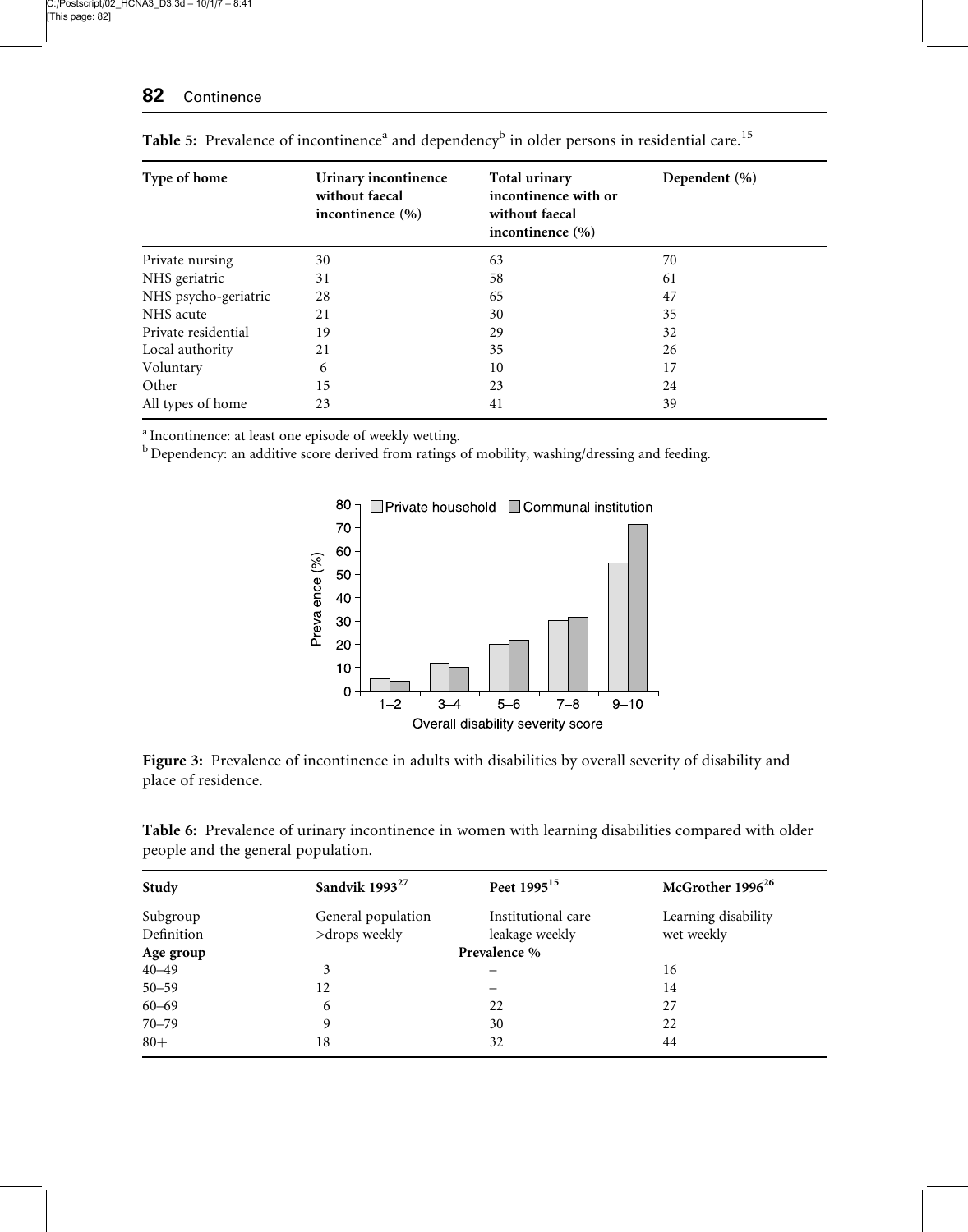## Health care need and requirement

In the UK, need for services is an important domain that relies on quality of life for disorders like urinary incontinence and other storage symptoms. This review suggests health care need should be defined in terms of the recognised storage symptoms having an impact on life. There is a large degree of consistency in the literature suggesting 'any' or 'minor' incontinence represents the lower threshold of abnormality. Impact includes general 'problems' and specific 'interference' with life. There is a fair degree of consistency in the literature suggesting 'mild' or 'little' impact represents the lower threshold of abnormality. Although impact is more subjectively defined than symptoms, it still represents an external norm rather than a felt need in Bradshaw's original sense of wanting help. Indicators of felt need identified in this review are any reported use of a relevant service, reported need for help or take-up of services when offered and represents the health care requirement or priority in the context of the overall health care need.

Urinary incontinence may interfere with activities of daily living, social activities, relationships, feelings, self-perception, general health and overall quality of life in a variety of ways.<sup>28–36</sup> Activities most commonly affected are shopping, visiting friends and sport. Travel becomes problematic, with initial avoidance of long journeys and eventually also of short journeys. Relationships may be affected, particularly sexual relationships since incontinence can occur during coitus.<sup>30</sup> Disturbance of sexual relations due to incontinence has been reported in  $1.1\%^{32}$  and  $0.1\%^{33}$  of community populations, i.e. in approximately 1–4% of those with incontinence. In clinic populations this proportion can be as high as  $40\%$ .<sup>35,36</sup> Incontinence tends to be more restrictive than stress incontinence.<sup>32</sup> Interference with activities, feelings and relationships is commonly reported in  $1-5%$  of the population.<sup>8,28-31,37</sup>

Women tend to experience more bother or social restriction than men, but the prevalence shows only a slight increase with age. However, care is needed in interpreting studies of very elderly people, especially women, since non-response and admission to residential care lead to underestimation of the problem. Some people are able to modify their lifestyle to cope fairly successfully with incontinence, though the coping strategies may contribute to their becoming socially isolated.<sup>33</sup> Others experience shame, embarrassment, loss of self-esteem, anxiety and depression.<sup>35</sup>

Twelve UK studies<sup>8,9,18,28,37-44</sup> have addressed some aspects of the extent of need and are profiled in Table A2.3. Although there are variations in the definitions of need they are similar enough to allow some comparison. A minority of studies relate to storage disorder as a whole but most relate to incontinence. General impact was defined as a 'problem', 'a difficulty' or 'a bother'. Precise thresholds used had a marked effect on prevalence estimates. Four studies covering a range of ages identified a problem for 8–30% in women and 3.8–6.2% in men.<sup>8,40,42,45</sup> In old age, one comparable study estimated *difficulty* in control of micturition affected 12% of men and women aged 75+.<sup>9</sup> Three studies explicitly included a relatively mild problem/bother with incontinence which affected more people (17–44% of women of all ages and 17% of elderly women and 12% of elderly men).<sup>41-43</sup>

Estimates of specific interference with life also varied depending on the threshold used. Five studies across a range of ages estimated <2%–8.6% of women and <1%–2.9% of men experienced interference with their daily lives.<sup>8,18,28,37,40</sup> In *older* people similar interference was estimated to affect 5% of men and women.<sup>9</sup> However, a little interference with life affected substantially more people, 18% of women and 12.2% of elderly men.<sup>43</sup>

Reported consultation in primary care was estimated across a range of ages at  $2.1-11.4%$  for women and 1.3–6.7% for men<sup>28,37,39,40,44</sup> and for *older people* at 5.1–6.2%.<sup>9,38</sup> More broadly defined use of health services was estimated at the higher level of  $14\%$  of women and 9.2% of men aged 65+.<sup>43</sup> Reported consultation confined to the last year was relatively low but was more prevalent than incontinence recorded by services.<sup>37,18</sup> Uptake of services offered was estimated across a range of ages at 6.1–9.2% of women and 3.4% in men and 4.4% for *elderly* men and women.<sup>9,28,39</sup> The levels of currently wanting help across a range of ages was 3.8% in women and in men at 4.4%.<sup>8</sup>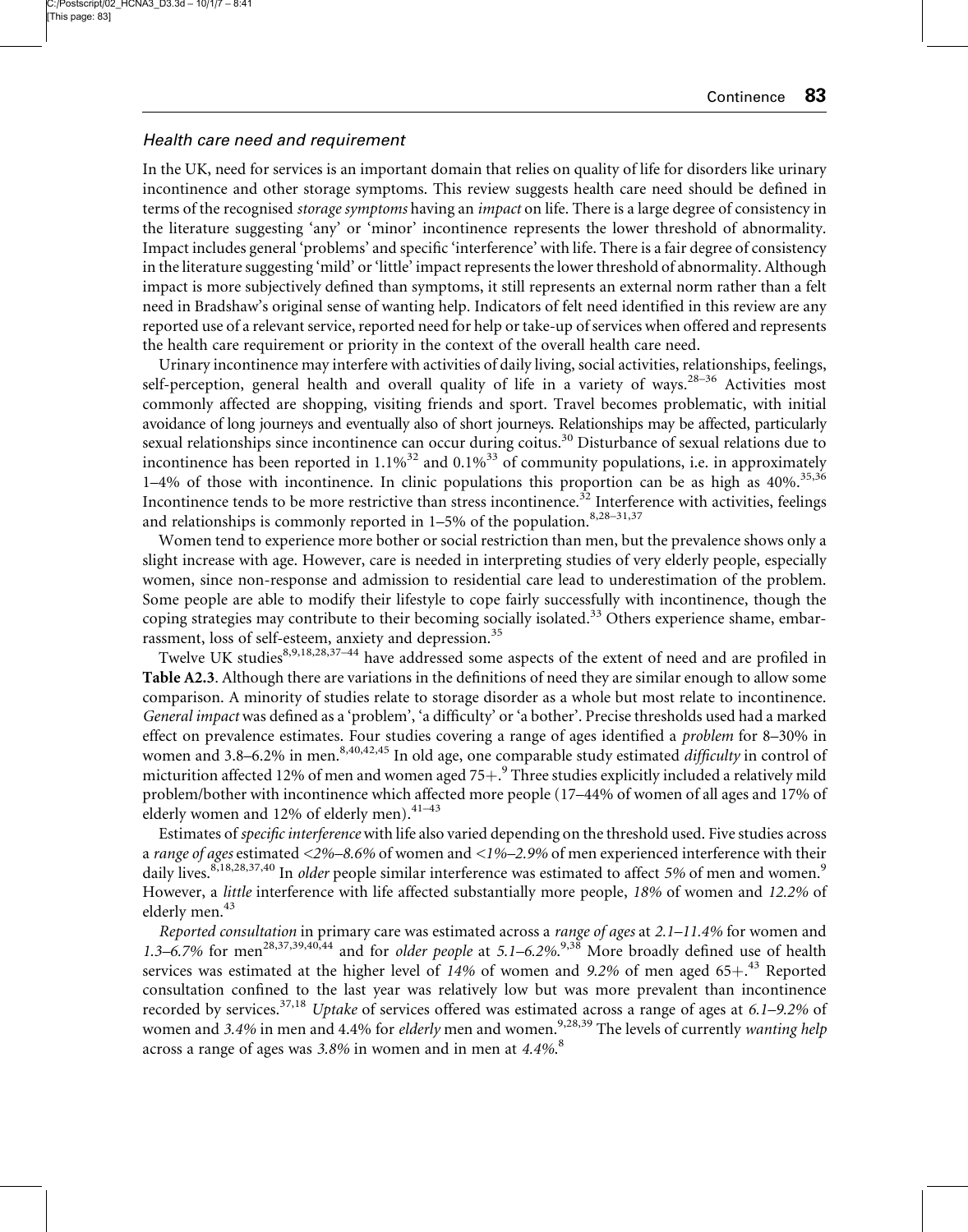An association between the level of incontinence and level of impact or use of services has been demonstrated within the UK studies.<sup>18,37,38,41</sup> Amongst women, 69% of those with severe incontinence regard it as a problem compared with 55% with moderate and 27% with mild incontinence. In men the relationship was stronger: 86%, 65% and 27% respectively.<sup>43</sup> A similar relationship occurs with specific interference with life. The gender difference may suggest women adapt their lifestyle more than men.

Reports in the UK are consistent with studies elsewhere in the western world in terms of overall impact,<sup>27,46–48</sup> consultation rates,<sup>29,31,46,48–52</sup> and relationship between symptoms and impact.<sup>29,31,53</sup>

Consultation reported directly by an individual is a far better measure than consultation recorded by a professional, which forms the basis of routine statistics. Reported rates vary considerably depending on the sample and the definition of incontinence. Between 9% and 32% of women with incontinence (2% to 7% of the total population) have spoken to their doctor about it.28,29,31,37,48,52 Younger sufferers and those in full-time work are most likely to seek help.<sup>30</sup> Consultation rates increase with increasing severity and impact of incontinence but the association is not strong. In Reker's study,  $31\frac{44}{6}$  of women experiencing incontinence at least once a week sought help compared with 22% with less frequent incontinence. Even among women reporting worry about their symptoms, only a third had spoken to a doctor and among women reporting more severe restriction to their social life, only half had consulted a health professional. The relationship is stronger for use of aids: 73% of elderly people with severe incontinence used aids compared to 17% with milder incontinence.<sup>54</sup>

A major reason for not seeking professional help is a misconception of the aetiology and natural history of the condition. Many women view incontinence as the inevitable result of childbearing and ageing and consider that seeking medical attention is an inappropriate use of consulting time.<sup>55</sup> There is a general lack of awareness of the range and efficacy of treatments.28,48 Some do not consult a doctor because they fear surgery.<sup>55</sup> Unfortunately, these views are often reinforced by health professionals.<sup>56</sup>

| Condition | (rating) | Definition                    | Prevalence % |             |             |             |  |
|-----------|----------|-------------------------------|--------------|-------------|-------------|-------------|--|
|           |          |                               | Women        |             | Men         |             |  |
|           |          |                               | all ages     | elderly     | all ages    | elderly     |  |
| Impact    | (>mild)  | problem/bother/<br>difficulty | $8 - 30$     | 12          | $3.8 - 6.2$ | 12          |  |
|           |          | interference with life        | $<2-8.6$     | 5           | $<1-2.9$    | 5           |  |
|           | (mild)   | mild problem                  | $17 - 44$    | 17          |             | 12          |  |
|           |          | a little interference         |              | 18          |             | 12.2        |  |
| Felt need | ('met')  | primary care<br>consultation  | $2.1 - 11.4$ | $6.1 - 6.2$ | $1.3 - 6.7$ | $5.1 - 6.2$ |  |
|           |          | use of any health<br>service  |              | 14          |             | 9.2         |  |
|           |          | consultation in last<br>year  | 2.1          |             |             |             |  |
|           |          | routine statistics of use     | $\leq$ 2     |             | $<$ 1       |             |  |
|           | (unmet)  | uptake on offer               | $6.1 - 9.2$  | 4.4         | 3.4         | 4.4         |  |
|           |          | currently want help           | 3.8          |             | 3.8         |             |  |

Table 7: Estimated prevalence of impact and felt need in relation to storage disorder/incontinence from UK studies 1960–2001.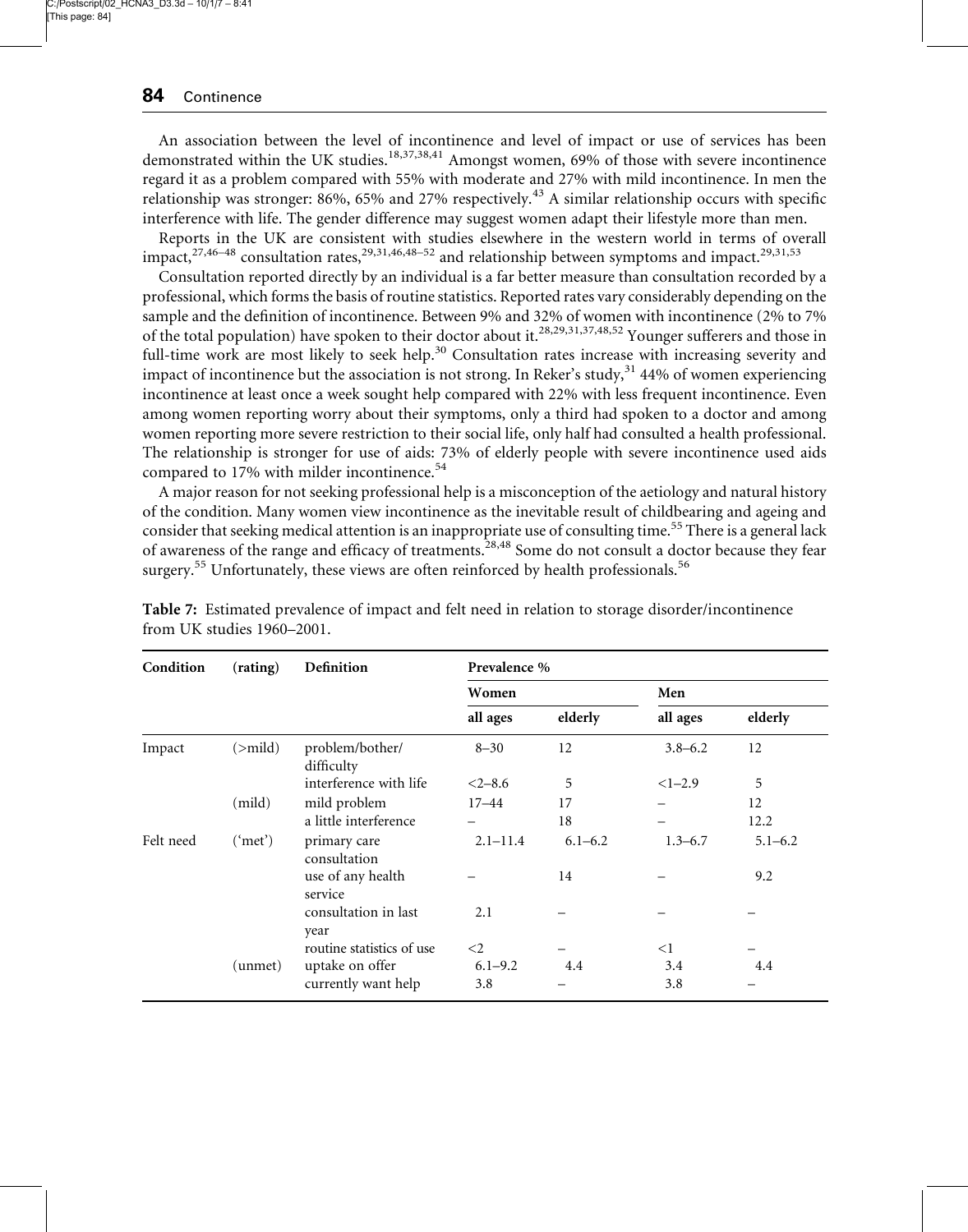The prevalences of significant impact and unmet felt need increase with age, in men and women $8.57$  (see Figure 4). A higher proportion of men with bothersome symptoms complain of interference with life compared to women. However, the proportion reporting an unmet need is slightly greater in women.



Figure 4: Prevalence of significant impact and unmet felt need in adults by age (storage symptoms).

There is limited information concerning the prevalence of incontinence among ethnic minorities in the UK. It has been suggested that white women are at greater risk<sup>58</sup> but others have found no difference between ethnic groups.<sup>59</sup> One small study in London found that fewer than 50% of women with incontinence from a range of ethnic minority groups sought help.<sup>60</sup> However, only Muslim women had a strong preference for female doctors. In general it is recognised that South Asians within the UK make greater use of GP services and less use of specialist care than the general population.  $61-64$ 

In the USA prevalence rates for Caucasian women appear consistently higher than Afro-American women,<sup>65–68</sup> but consultation rates are lower.

## Prevalence by type of incontinence

In women, the most common conditions underlying incontinence are detrusor overactivity and urethral sphincter incompetence. Several studies have shown a relationship between these disorders and the symptoms of urge incontinence (leakage associated with a strong urge to void) and symptoms of stress incontinence (leakage during coughing, laughing, exercise or other physical exertion) respectively. Studies relying on standardised questions have shown moderate validity.<sup>69,70</sup> In Lagro-Janssen's study,<sup>69</sup> for example, the sensitivity and specificity of pure urge incontinence for detrusor overactivity diagnosed by cystometry are 61% and 95% respectively; and 78% and 84% of pure stress incontinence for urodynamic stress incontinence. Although symptoms of urge and stress incontinence are not sufficiently accurate predictors to be clinically diagnostic for surgical interventions, they provide markers with which to examine the different epidemiological patterns of the two leading bladder disorders.

A range of studies report on the symptomatic diagnosis of incontinence in women (Table A2.4). Again, the prevalence values are wide-ranging and depend on the precise definition used and the age of the population studied.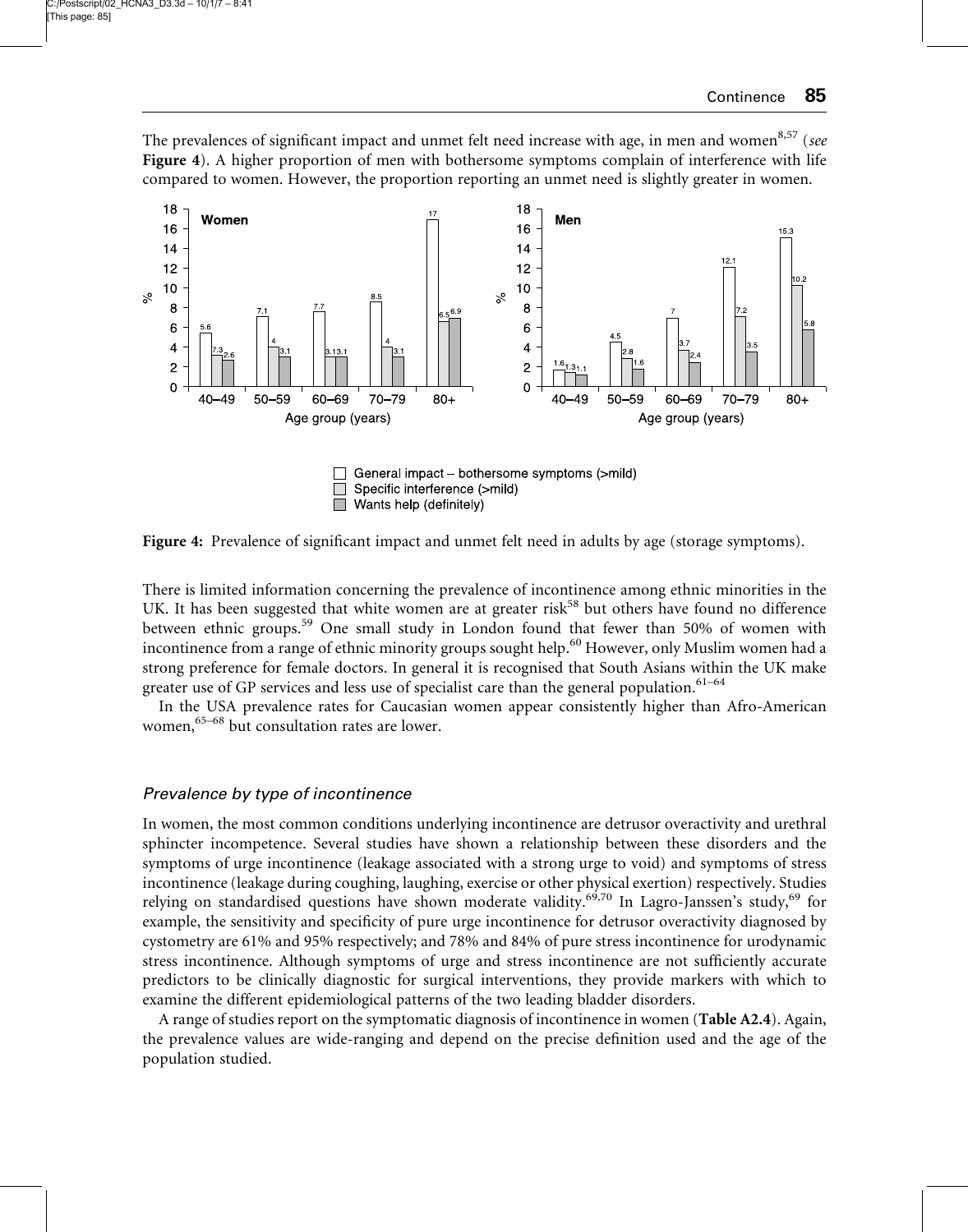The prevalence of stress incontinence increases gradually through the reproductive years to a slight peak around the time of the menopause, followed by a possible decline. In contrast, the prevalence of urge incontinence steadily increases with age and is most pronounced in old age. These studies suggest that, to some extent, stress incontinence undergoes some degree of remission after the menopause, possibly through genuine recovery and/or through adaptation and treatment. Urge incontinence contributes primarily to the overall increase in incontinence in old age.

Overall, stress incontinence is the most prevalent type of incontinence reported by women (Figure 5). Stress and urge incontinence occur in combination in around a third of cases in women overall and increasingly in older women. The extent of overlap of both disorders in old age may contribute to the preponderance of severe incontinence at this stage.



**Figure 5:** The overall pattern of incontinence by type of incontinence in women.<sup>37</sup>

The predominant type of urinary incontinence in men is urge incontinence. The most common condition underlying this is detrusor overactivity, with or without prostatic enlargement. Urge incontinence accounts for most of the overall increase of incontinence with age in men.

## Incidence and natural history

The *incidence rate* represents the number of new cases developed in a disease-free population in a year.\* In order to estimate the incidence rates and natural history of a condition it is necessary to conduct repeated surveys on the same large random sample of the population over several years. For this reason, very few prospective studies are available. Retrospective studies are subject to problems with recall. Episodes of incontinence may be forgotten or there may be difficulty recalling the correct year of onset, especially in the distant past. These reports are therefore likely to underestimate the true incidence, especially among older persons who may have memory defects. The only advantage of retrospective studies is that they readily provide a perspective on the pattern of incidence over a lifetime (Figure 6). The overall incidence of incontinence mirrors the pattern of prevalence in younger women. It highlights two distinct peaks in incidence, one in the early reproductive years and another around menopause. There is also a third peak in old age.

Table A2.5 summarises three key prospective studies of the incidence of urinary incontinence in adults living in the community, each carried out using sound methodology on a large and representative study population.72–74 Like prevalence, incidence is very dependent on the definition and severity of the

<sup>\*</sup> Incontinence incidence rate = number of new cases of incontinence at the current assessment/number of respondents who were continent at the previous assessment (non-cases).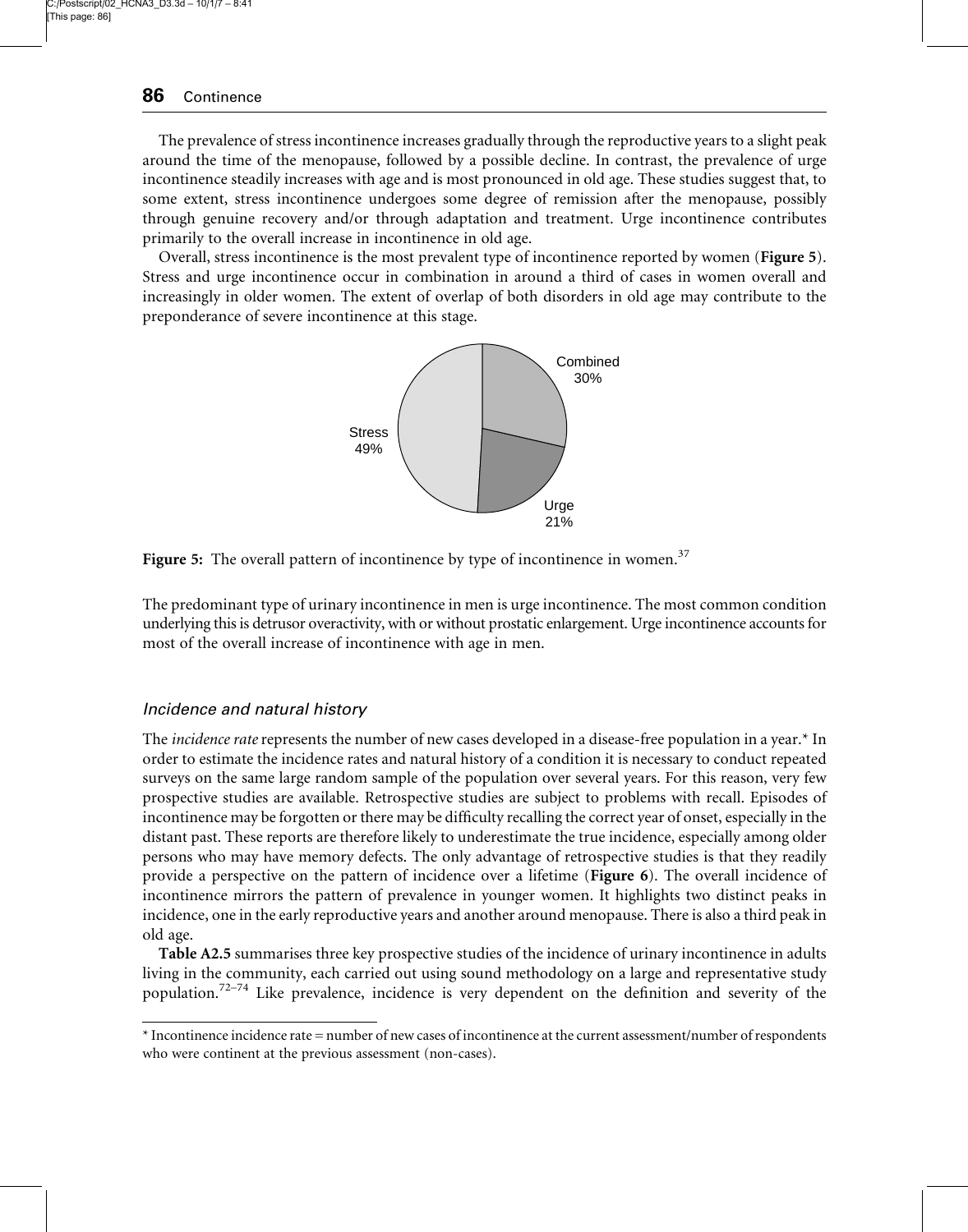

Figure 6: Incidence of urinary incontinence in women by age. $71$ 

symptom being studied, making comparison between studies difficult. Broadly, however, these studies indicate that 6–22% of middle-aged and older women who are previously continent develop incontinence each year. The incidence rates are higher where the study population is older and when the definition of symptoms studied is milder. The incidence rates in men are about half those in women, which is consistent with men's lower prevalence rates.

The *remission rate* denotes the number of cases remitted from a diseased population in a year and is not directly comparable with incidence rate.\* Results from the prospective studies<sup>72–74</sup> show remission rates in women ranging between 9% p.a. and 42% p.a. The remission rates are lower where the population is older and incontinence more severe, thus contributing to the cumulative effect of incontinence with age. Remission rates in men are higher than in women, estimated in one study at 30% compared to 12% in women.<sup>72</sup> The MRC programme estimates incidence rates for storage disorder at 15.4% p.a. for women and 12.7% p.a. for men and remission rates at 23.1% p.a. for women and 30.4% p.a. for men aged 40 and over.<sup>72</sup>

When continent people first become incontinent, they are most likely to develop a mild form of incontinence. Figure 7 shows the changes in continence and severity of incontinence for 726 women during the first year of study<sup>72</sup> (Table A2.6). A large proportion of mild and moderate incontinence appears to fluctuate in severity but severe incontinence is relatively persistent. The pattern in men is similar, with higher remission rates.

#### Associated factors

Incontinence is more common in pregnancy.<sup>75</sup> Although the problem is generally self-limiting, it may predispose women towards incontinence later in their lives, such as during a subsequent pregnancy or as they age.<sup>76</sup> Several studies have shown that nulliparous women are less likely to develop incontinence than parous women and that increasing parity is a risk. However, the precise relationship between pregnancy, parity, childbirth and incontinence needs further investigation. Similarly, there are inconsistent findings in the literature about the role of oestrogen loss around the menopause and hysterectomy in the development of incontinence and other urinary symptoms.

<sup>\*</sup> Incontinence remission rate = number of recovered cases of incontinence at the current assessment/number of respondents who were incontinent at the previous assessment (cases).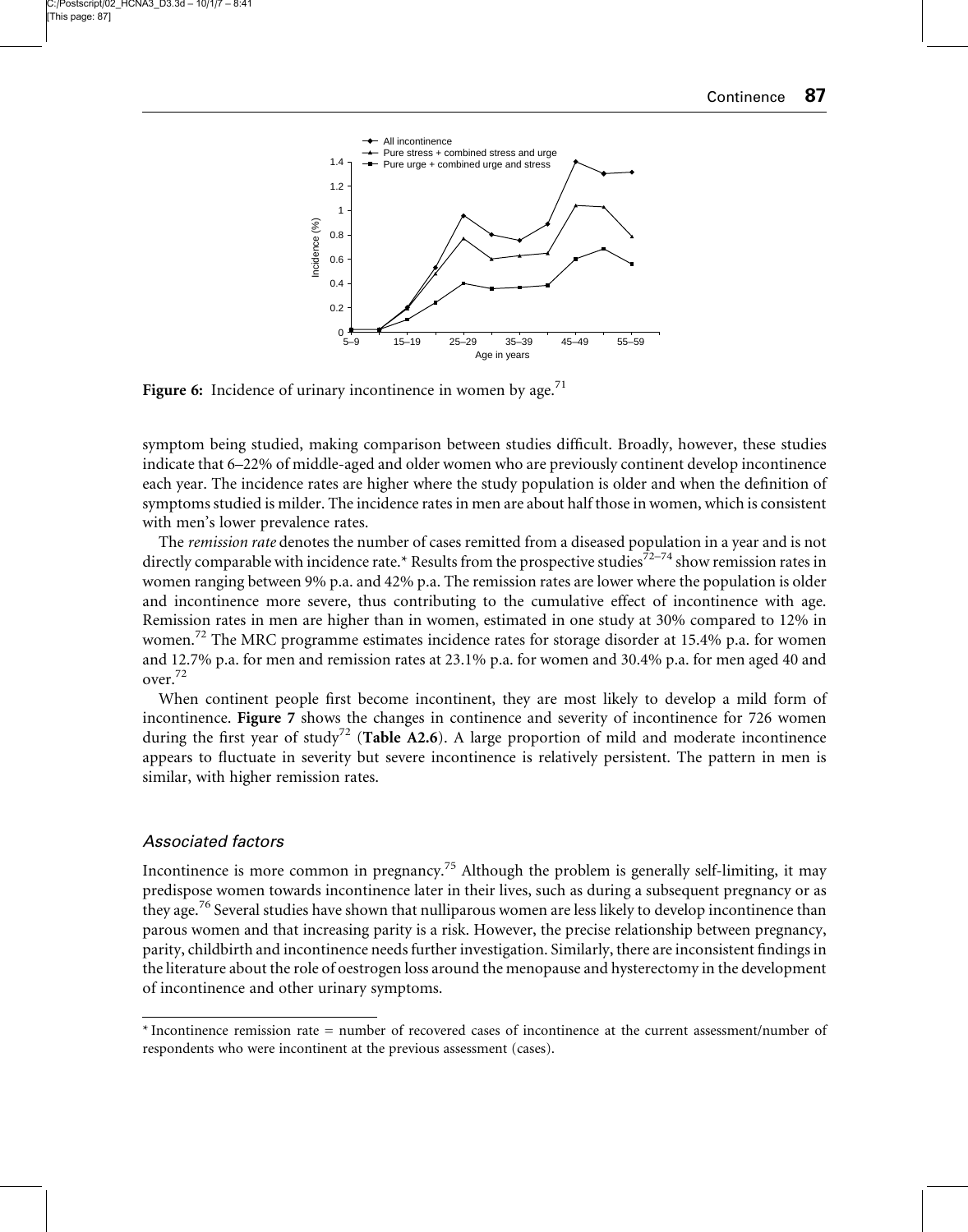

Figure 7: Changes in self-reported incontinence after one year of follow-up in women.<sup>72</sup>

There is stronger evidence for the association of incontinence with obesity and with cognitive and functional impairment, especially mobility problems. Prostatectomy is an established iatrogenic cause of male stress incontinence. Comorbidities identified in a review of the literature<sup>42,74,77–85</sup> are shown in Figure 8.



CAPS = consistent factors Italics = prospective predictors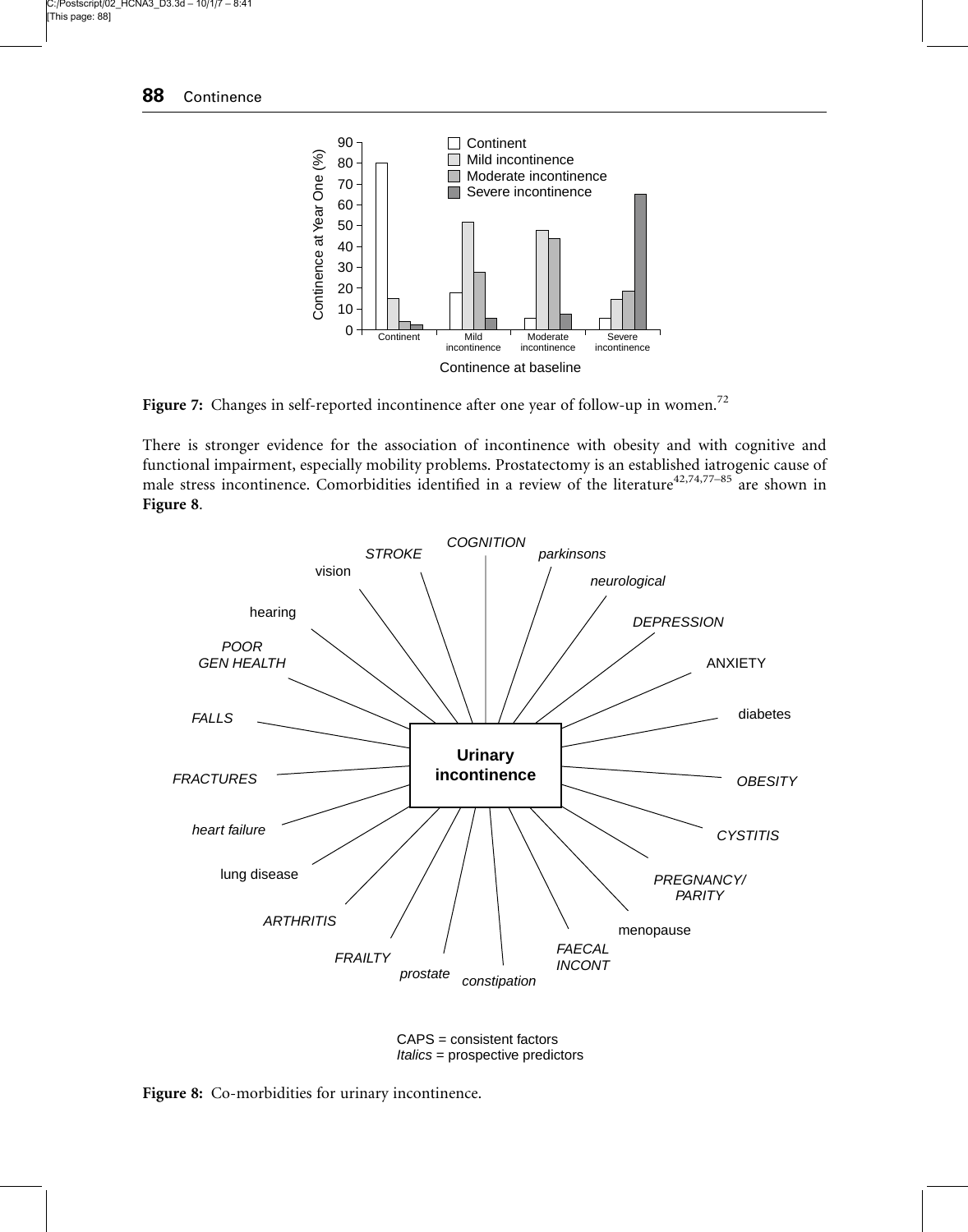Well-controlled analyses of potential lifestyle risk factors for the development of urinary incontinence are limited.<sup>77</sup> Most of the data have been derived from cross-sectional studies of volunteers and clinical subjects. Early indications from the population-based cohort study within the current MRC programme suggest adherence to a healthy diet may offer protection.

# 5 Services available and their costs

## Primary care

The organisation of continence services affects patient outcomes and thus the mode of delivery in continence provision is an important factor in delivering positive outcomes.<sup>86</sup> At present, primary continence care provision shows great variation across the country and is often fragmented. There are wide variations in nursing input and a lack of continuity of care. Care may be provided by one or more health care professional, with referral from one to another, but there are no consistent care pathways. When individuals first present with incontinence or lower urinary tract symptoms, they tend to see a GP, despite the fact that continence advisors have been in existence for over 20 years in many areas. Primary care may then be provided by a continence advisor, continence link nurse, practice nurse, district nurse or health visitor.

## Continence care pathway in primary care

The two key continence service providers are described below in terms of role, access to provider, training and reasons for variation in care provision and costs (Figure 9).

## General practitioners

General practitioners (GPs) are the most likely first point of contact when patients seek formal help for their incontinence.40,87 The GP usually carries out the clinical assessment, screening, giving advice, prescribing medication and arranging referral to secondary care. As with other aspects of general practice, GPs have a gate-keeping role in continence provision. They may refer their patients to other health professionals in primary care, such as a continence advisor, practice nurse or district nurse or, more commonly, to a specialist in secondary care. GPs provide this service without having undergone essential specialist training in the management of patients with urinary symptoms, as this is not available. Access to GPs is usually through self-referral.

The estimated cost of a GP consultation is  $£18<sup>88</sup>$ 

Inadequacies in incontinence care have been acknowledged for some time. In 1983, the Incontinence Action Group published a report<sup>89</sup> which identified 'the huge gap which exists between available knowledge of the causes and methods of management and that which is actually known to practising nurse and doctors.' In their review of the evaluation and treatment of women with urinary incontinence in the primary care setting, Walters and Realini found that urinary incontinence can be diagnosed accurately by family physicians using basic tests.<sup>90</sup> A later study found that outpatient geriatric assessment units were better than physicians in community based practices at identifying patients with both mild and severe incontinence.<sup>91</sup> There is evidence that there is a need for further education of health care professionals.<sup>92</sup> Brocklehurst found that less than 25% of patients with urinary incontinence were given a full examination by their GPs.<sup>40</sup> Deficits in the knowledge of GPs about urinary incontinence were found by Jolleys and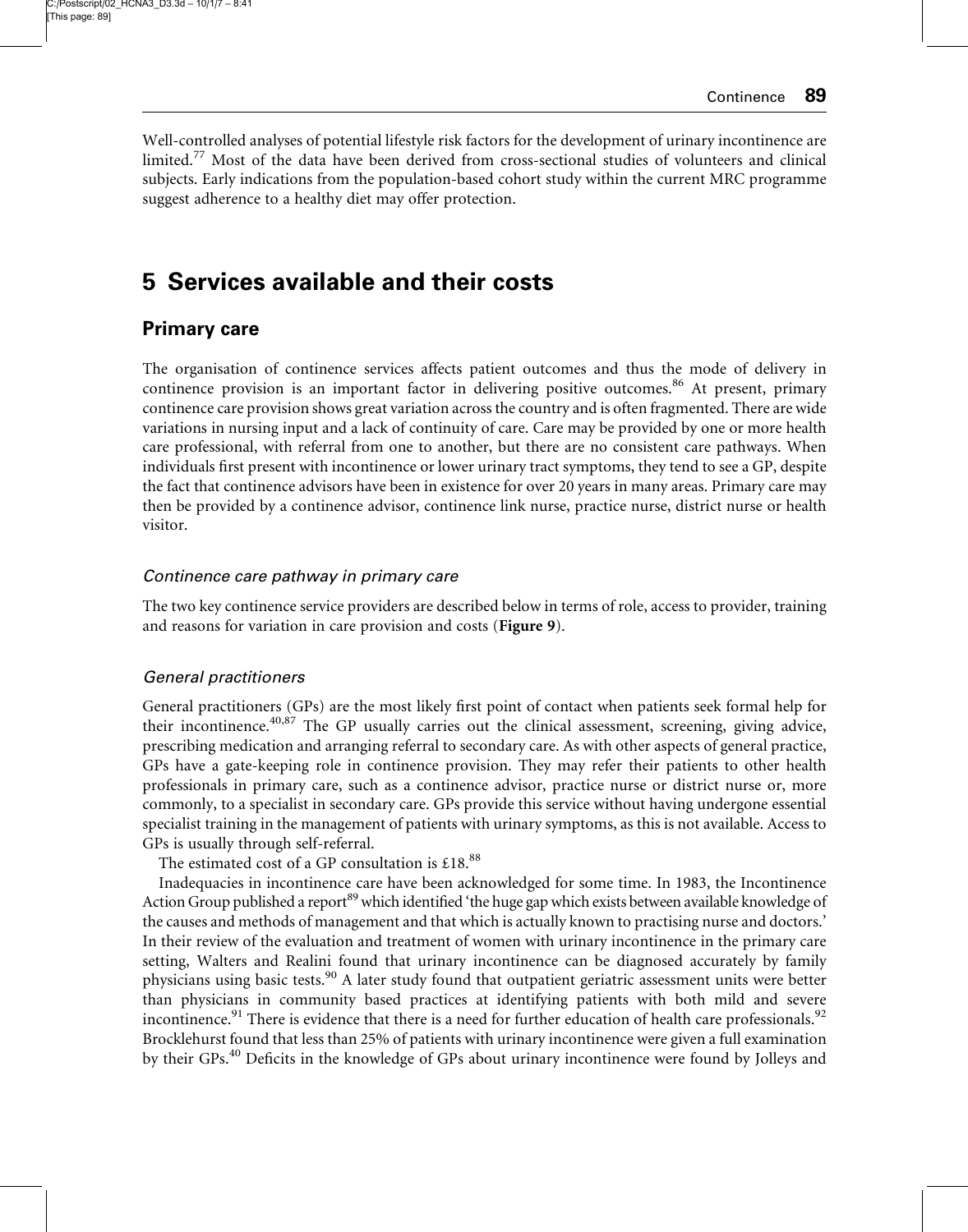

Solid lines represent most common referral pathways Broken lines represent least common pathways

Figure 9: Flow diagram of typical care pathways for individuals with storage symptoms.

Wilson in a survey of 1284 GPs.<sup>93</sup> They also found that GPs lacked confidence in their abilities to diagnose and manage urinary incontinence, although this lack of confidence was not related to length of practice as a GP. In an analysis of incontinence in the community, the action taken by many GPs was found be suboptimal, with considerable geographical variation.<sup>94</sup> Fewer than 5% of those who consulted a doctor in this survey were referred to a nurse or incontinence clinic. It also suggested that medication was often prescribed without clinical examination and probably without a diagnosis being made. In Briggs' study<sup>95</sup> 42 of 101 general practitioners surveyed never used the service of a continence advisor for older patients although the service was available to them.

## Nurses involved in continence care provision

A common model of care provision comprises a service led by a team of continence advisors, which, in turn, has a team of link nurses, largely drawn from the pool of district nurses. Some health care trusts, often covering a large geographical area, rely on a single continence advisor, with no link nurse system. Other trusts have teams of continence advisors offering expertise in the care of individuals who have, for example, learning disabilities or mental health problems as well as urinary symptoms.<sup>96,97</sup> However, continence advisors often work in isolation without expert medical support.<sup>96</sup> The majority of health authorities now have the services of a continence advisor.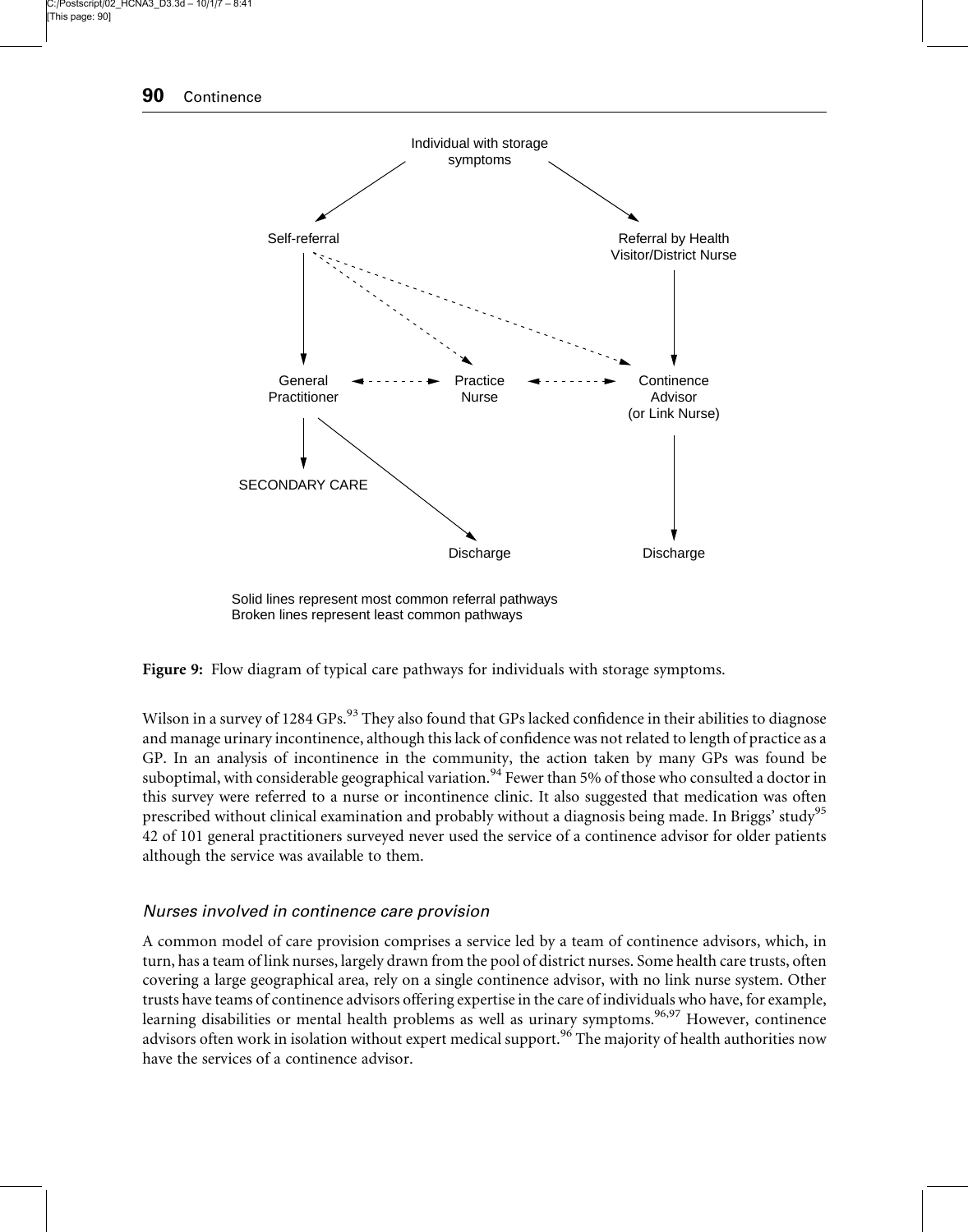Continence advisors are trained to carry out clinical examinations and complex holistic assessments to initiate treatment for individuals with urinary symptoms. The link nurse may also be able to perform some or all of these duties. A few continence advisors also perform urodynamic investigations. The specific role of each link nurse shows considerable variation throughout the country. Some continence advisors have a limited clinical remit, leaving all, apart from the most complex, clinical care to the nurse link team. Apart from clinical practice, the role of the continence advisor is to provide management, advice and education, research and audit, to co-ordinate the service and support the link nurses. Some may also have the responsibility of holding the continence budget. The amount of time spent in each activity varies enormously between continence advisors. Geographical variations in the time spent in core activities and in the type of service offered result in inconsistencies in care provision.

Training of the continence advisor includes completing an ENB 978 course. Various continence modules are available in addition, but there are geographical inconsistencies. Access to the continence advisor may be via the GP, district nurse, link nurse, practice nurse, health visitor or through self-referral.

Cost of a continence advisor – Grade F (£22 302–£27 039), G (£24 903–£28 854) and occasionally H (£27 819–£32 326).

The lack of knowledge amongst medical staff regarding urinary incontinence outlined above is mirrored within the nursing profession. In her study of nurses' attitudes towards incontinence, Cheater found that there was a need for increased education of nurses in relation to preventative care and the therapeutic and rehabilitation aspects of continence promotion.<sup>98</sup> The same author also found that qualified nurses lacked the knowledge to complete an adequate assessment of incontinent patients.<sup>99</sup> Health visitors wanted more information in a training needs analysis by Burnet et  $al.^{100}$ 

## Secondary care

The following groups currently provide secondary care:

- $\bullet$ core medical professionals
- $\bullet$ nurses
- $\bullet$ allied health care professionals (physiotherapists/occupational therapists)
- $\bullet$ allied diagnostic specialist professionals.

The role of each of these groups will be briefly outlined in terms of professionals involved, variation in care provision and costs.

## Core medical professionals

In the UK the vast majority of secondary care is provided from acute hospitals by consultant-led services. Most of these operate a traditional referral pathway directly from the GP and some allow referral from specialist nursing services. Unfortunately, many specialist nursing services are located in community trusts whereas hospital specialists became based in acute trusts when these were formed. This led to the further fragmentation of continence care. The formation of Primary Care Trusts may lead to further isolation of community services from those in secondary care. Consultant-to-consultant referral may also occur where the skills needed to deal with patients do not exist within a consultant's own service. Such tertiary referrals previously required GP approval, but the need for this appears to have reduced. There are direct referral pathways to urologists or gynaecological oncologists from specialties when life-threatening conditions such as renal or genital tract cancer are discovered. There are also facilities for frail elderly individuals to be specifically referred to physicians for the care of the elderly; such referrals may originate from other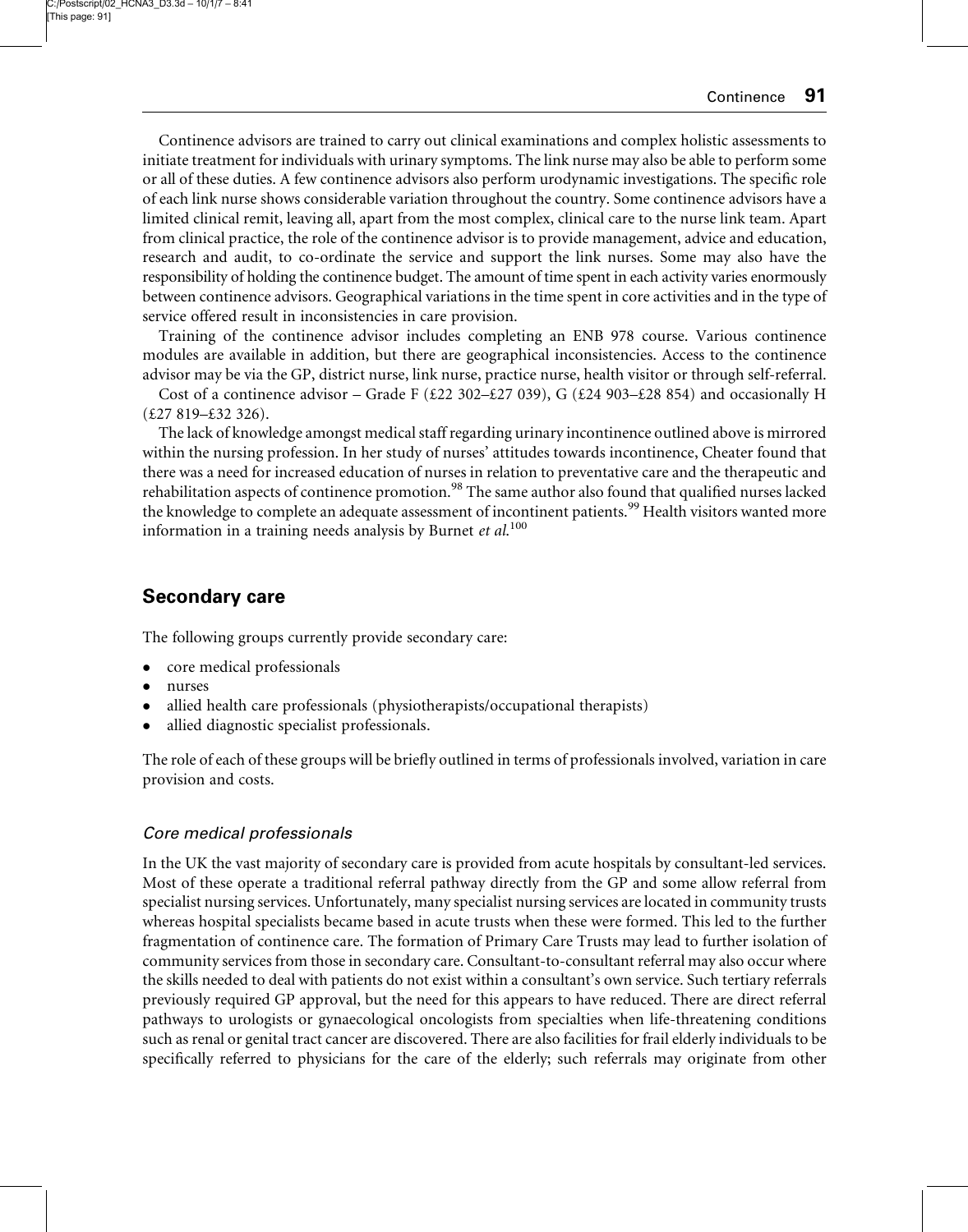secondary care specialists dealing with urinary incontinence. The trend for increasing sub-specialisation is evident in gynaecology. There are at present six recognised sub-specialty training rotations in urogynaecology, to which more are likely to be added in the near future. Such sub-specialisation has been recognised as desirable following the publication of data concerning the results of operations conducted by general gynaecologists when compared with the published results of interventions from research studies.<sup>101</sup> Urologists have also begun to recognise the need to develop their input into female urology.

Services have often been developed because of the interest of individual practitioners, with little strategic overview in any location, rather than in response to an identified need of the local population. Continence services led by physicians for the care of the elderly in particular have a large regional variation. Geriatrician membership of the International Continence Society, UK, for example, numbers approximately 20 of a total consultant population of over 700. Each of these medical specialties tends to work in isolation and care pathways vary similarly between specialties. Some regions may have clear linkage and referral pathways. There is also great variation within each medical specialty in terms of services and interventions provided. All specialists provide access to diagnostic services, behavioural therapies, medical interventions (including drugs) and surgery. There is little appreciation of the desires or needs of users in the design or delivery of secondary care services. With the advent of national service frameworks and the NHS Plan this is likely to change, with user and carer involvement becoming central to future service planning and delivery.

The percentage time that each specialty devotes to incontinence management may be calculated indirectly and hence cost calculations can be made. The Continence Foundation has estimated the cost of both urinary and faecal incontinence to an average primary care group (PCG) of 102 000 people to be approximately £737 000 per year. Similarly, the cost to the NHS in England has been estimated at £353 595 000 per year; and a total of £423 467 000 per year for the UK. This takes into account the time and services of both primary and secondary care resources but only the salary costs of staff.<sup>102</sup>

#### Nurses

The Royal College of Nurses sees clinical nurse specialists in continence care as an essential part of continence services, able to give cost-effective expert care, advice and treatment. As first line referral for people with incontinence, their services compare favourably to hospital consultants.<sup>103</sup> Hospital continence nurse specialists may originate from any of the incontinence-based backgrounds, notably from urology or gynaecology. They are, however, an ill-defined entity throughout the specialties. Within certain specialties such as urology, they may have a limited remit in continence care. Often they have a combined role in performing urodynamic studies and providing a service to the patients under the care of their department. Some specialist nurses within hospital have a remit to serve the entire hospital. There is a wide variation in the degree of collaboration between nurses from the different specialties and between hospital- and community-based specialist nurses. However, a recent survey of continence nurses suggested that the majority had both hospital and community responsibilities.<sup>104</sup> The referral pathway to these nurses is through any of the consultants from the incontinence-based specialties and, for those with a hospital-wide remit, from nursing or medical staff within the institution. The services tend to be consultant-led with the nurses providing the majority of continence care.

The differences between continence nurse specialists and continence advisors are ill-defined. Historically, providers of continence care in secondary care are involved in staff education and training, providing expert advice to staff and direct care to patients, often with involvement from an interested medical consultant. The role of the continence nurse specialists is currently variable and has been outlined in the previous section. The type of services provided includes patient assessment, diagnosis and conservative intervention such as bladder re-education and pelvic floor re-education therapies. Depending upon the role of the nurse within each department and the wider educational and training role, such nurses may be of varying grade. Nurse specialists are most often employed as a G grade (£24 903–£28 854); others may be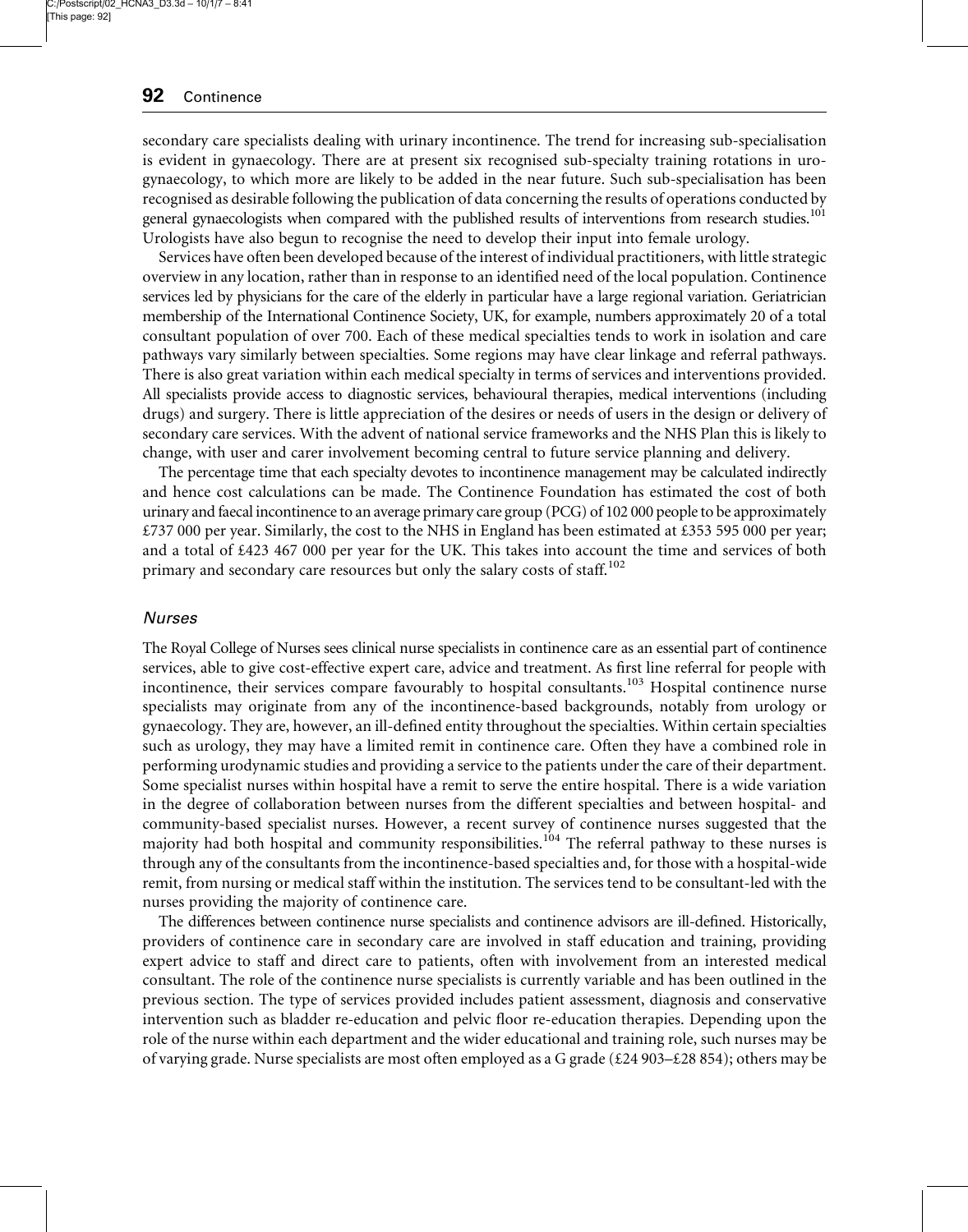either F (£22 302–£27 039) or even E (£18 212–£22 387). The lower grade nurses tend to have a role limited to their host department and may spend a limited amount of time in continence care delivery.

## Other allied health care professionals

## Physiotherapists

Although continence care in the community is largely provided by nurses, the situation is different in secondary care. In this setting, care may be provided by either nurses or physiotherapists. Both may receive referrals from the community or hospital clinicians. Traditionally, assessment and conservative treatments used to be administered by physiotherapists, who may or may not have had a particular interest in the pelvic floor. They have been superseded by physiotherapists who do have a special interest in the pelvic floor and incontinence. More recently, the role of the physiotherapist in secondary care has been supplemented by the continence nurse, who has been trained in the management of incontinence and pelvic floor problems. One of the reasons for this is that the only remit for the nurses is incontinence and so they can be based in the relevant clinical department. This encourages a closer working relationship, especially between clinician and nurse. This is more likely to happen in the larger units where there is a greater workload. The vast majority of physiotherapists have a more general role so tend to be based in their own departments. The result is a variation in the continence service, largely determined by local circumstances. National average salary, senior 1 grade: £26 148.

## Occupational therapists

Occupational therapists may be involved in continence care provision by advising on techniques to improve function, or aids to maximise an individuals ability in self-toileting, thereby avoiding incontinence. They may recommend modification to clothing or alternatives to the toilet that will help to maintain continence. National average salary, senior 1 grade: £26 148.

## Allied diagnostic specialist professionals

Certain services may have access to specialists in other disciplines who are involved in the delivery of continence care, for example, uro-radiology, neuro-urology and rehabilitation physicians. Often these people exist in specialist centres and their services have evolved in an unplanned fashion, rather than as a result of any coherent plan for a continence service. In some areas, the services provided by such professionals may be provided by core specialists within urology or gynaecology.

## Summary

Division of care between professionals is complex, with varied models of service around the country. Patients may present to GPs or go directly (or indirectly) to continence nurses in the community. They may be treated extensively within primary care with behavioural and medical therapies or be referred at an early stage to specialists, including neurologists, geriatricians, urologists and gynaecologists. In relation to health service pathways for incontinence, most younger women are referred to gynaecologists whereas most older men and women are referred to physicians for the elderly; whilst for voiding problems most men are referred to urologists.

Continence nurses of various kinds play a considerable role in managing the problem but the nature and extent of provision is very variable across the country. Community nurses are often the first port of call for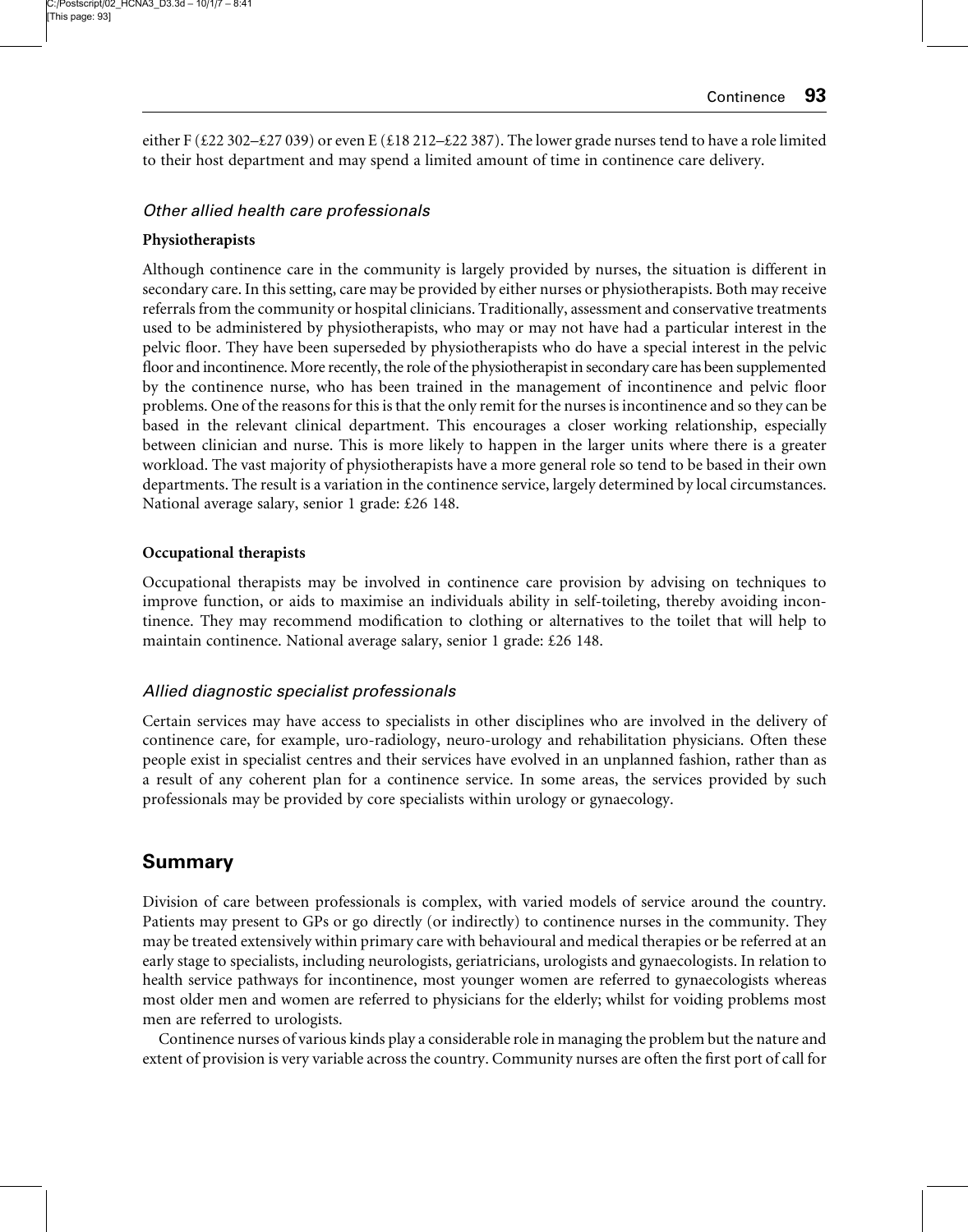patients with incontinence. They may make the initial in-depth assessment and are often involved in providing some degree of behavioural therapy for the common disorders and long-term aids for intractable conditions. The role of the GP in assessment and management of the underlying condition is hampered by lack of information concerning the long-term natural history of bladder problems and the lack of an integrated specialist service.

## Treatment in primary care

Treatment for urinary incontinence in both primary and secondary care has been the subject of a number of World Health Organization sponsored international conferences. The available data concerning treatments has been reviewed by a number of committees and recommendations published.

#### Conservative therapies

#### Pelvic floor muscle training

Pelvic floor muscle training (PFMT) is the most commonly recommended physical therapy treatment for women with stress incontinence. It is also used in the treatment of women with mixed incontinence, and less commonly for urge incontinence. PFMT involves the voluntary contraction and relaxation of the levator ani muscle, which supports the vagina, bladder and urethra and which contributes to the skeletal muscle component of the urethral sphincteric mechanism. The goal of these exercises is to increase the strength and endurance of the levator, thereby enhancing the force of urethral closure under certain conditions, such as with a sudden increase in abdominal pressure.

Although the use of PFMT is the main non-surgical treatment for women with mild to moderate stress incontinence, there has been little research into how pelvic floor exercises should be taught and there is wide variation in the elements of teaching such as frequency of training, number of repetitions, duration and quality of contractions and exercise period reported in studies.<sup>105</sup> Prior to PFMT, a woman should be assessed by a person with skills in the assessment and training of pelvic floor muscles to ensure that a correct pelvic floor muscle contraction is being performed, and to determine if any facilitation techniques or adaptations are required to the recommended training programme.<sup>106</sup> On the basis of extrapolation from exercise science literature, PFMT programmes should include three sets of 8 to 12 slow velocity maximal voluntary pelvic floor muscle contractions sustained for six to eight seconds each, performed three to four times a week and continued for at least 15 to 20 weeks.<sup>106</sup>

Not all women are able to perform pelvic floor exercises correctly and so may require instruction and supervision from a nurse or physiotherapist. Adjuncts such as biofeedback and electrical stimulation are also commonly used with PFMT. Biofeedback is most commonly employed when using a perineometer to measure pelvic floor muscle strength. The use of electrical stimulation in the treatment of incontinence is described in detail by Laycock.<sup>107</sup> Use of this mode of treatment has increased in recent years, partly due to the introduction of portable equipment. The technique has been used in both neurologically and nonneurologically impaired individuals to manage both bladder and urethral dysfunction. Electrical stimulation is usually given to mimic a normal pelvic floor muscle contraction and is a treatment option for patients who are unable to produce a voluntary contraction or only a weak contraction. Such electrical stimulation recruits muscle fibres. Having been made aware of the specific pelvic floor muscle activity by means of electrical stimulation, the patient then tries to join in and reproduce the contraction. Naturally, these adjunctive treatments do require nursing or physiotherapy input.

More recently, vaginal cones have been used as an alternative form of PFMT. The use of weighted vaginal cones to assess and train pelvic floor muscles was first reported by Plevnik.<sup>108</sup> The cones are the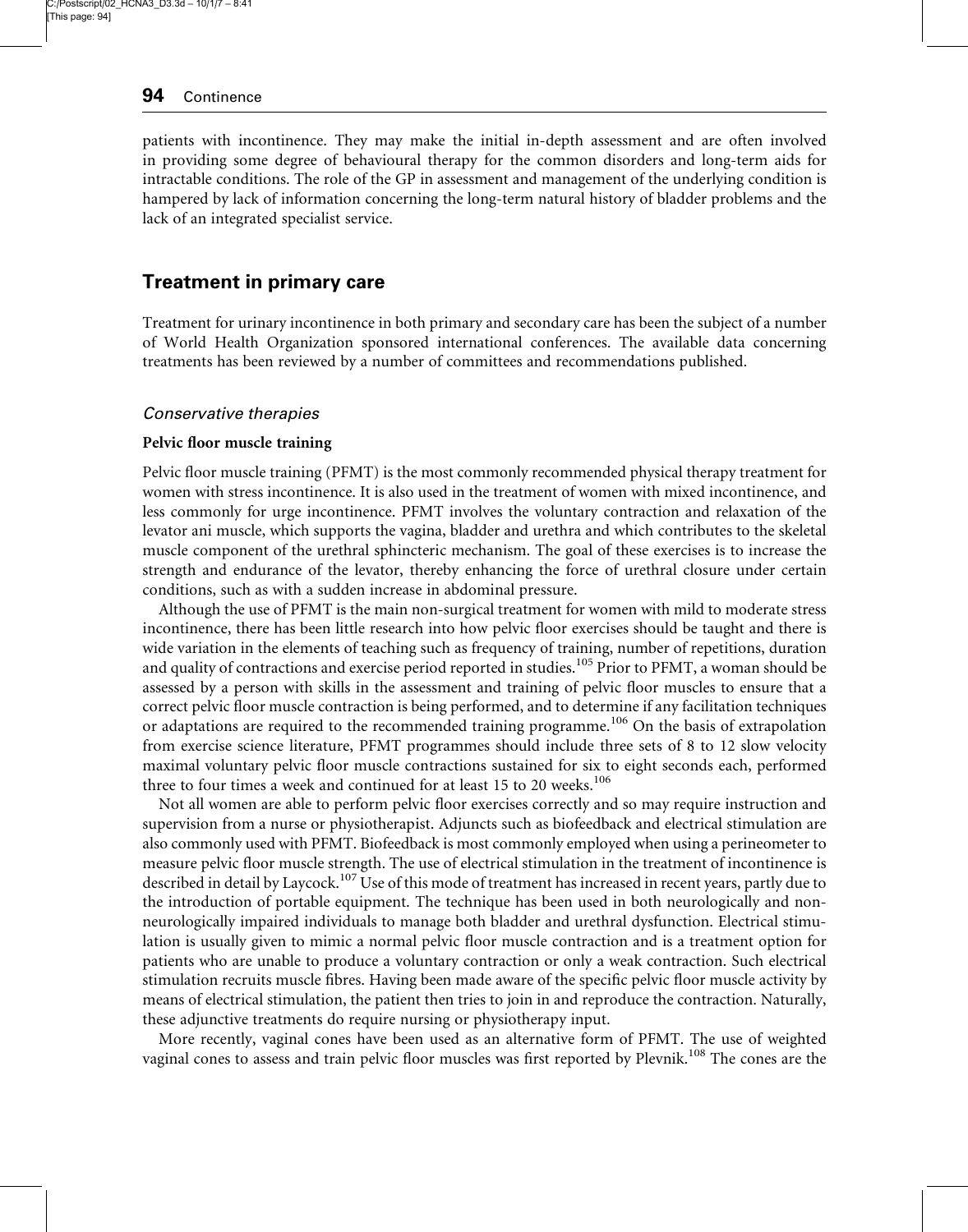same size but are of different weights, usually five. When a cone of the appropriate weight is inserted into the vagina, it tends to slip out. This feeling of 'losing the cone' provides a sensory feedback which makes the pelvic floor contract around the cone retaining it. This principle can be used to exercise the pelvic floor muscles correctly.

Therapies to strengthen the pelvic floor have the advantage over other therapies in that they have no physical side effects or morbidity. Rational use of these therapies may offer treatment to women who would or could not undergo more invasive treatments.

## Bladder retraining

Bladder retraining is the most commonly used behavioural treatment for patients with overactive bladder symptoms. Bladder retraining can successfully be taught and monitored in a primary care setting, but has also been employed as part of an in-patient programme for urinary incontinence. It relies on three basic concepts: (1) education, (2) voiding schedule and (3) positive reinforcements.<sup>109</sup>

Education emphasises the voluntary control over motor and sensory impulses. Distraction techniques to control urinary urgency are also incorporated. The voiding schedule includes mandatory voiding at specific intervals. These intervals are gradually extended until a reasonable time between voids is established.

#### Caffeine restriction

Dietary advice regarding the restriction of caffeine is often given. There is evidence that theoretically supports its association with bladder overactivity.<sup>110</sup>

#### Fluid advice

Drinking excessive amounts of fluid, especially at night, may contribute to a patient's symptoms of frequency and nocturia. It may be appropriate in such circumstances to advise some sort of fluid restriction.

## Weight reduction

There are no data on the relationship between urinary incontinence and obesity in males. In females, however, there is good evidence for a positive association of stress urinary incontinence and body mass.<sup>111,112</sup> Obese women should, therefore, be advised to lose weight.

#### Relief of constipation

Subjects who report urinary incontinence are more likely to report constipation. Faecal impaction can lead to urinary retention, and there have been conflicting reports of an association between incontinence and constipation.<sup>7,113</sup> It would seem sensible to advise all patients, not just those with constipation, to eat a high fibre diet.

#### Smoking

An association of bladder problems with cigarette smoking has been identified for both men and women.<sup>114–117</sup> However, there are clearly many more convincing arguments for not smoking.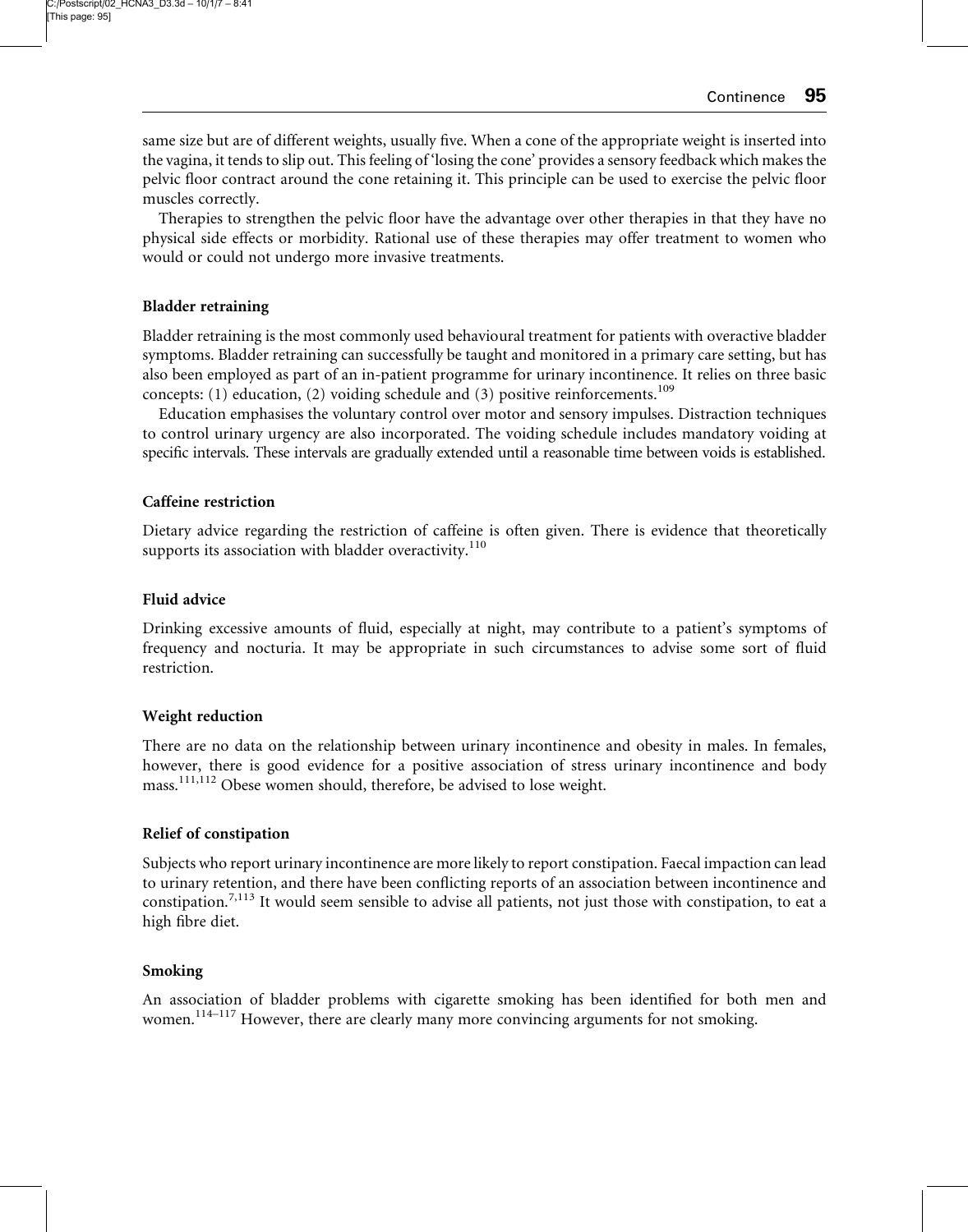#### Drug therapy

Drug therapy for urinary symptoms is mainly aimed at patients with detrusor overactivity (DO). Bladder contractions are mediated by the release of acetylcholine to act on muscarinic receptors in the bladder. Most drugs for detrusor overactivity work at least in part by blocking these receptors. The most commonly used drugs today are oxybutynin and tolterodine. Other drugs include trospium chloride, flavoxate hydrochloride, propiverine hydrochloride, imipramine, desmopressin and oestrogens. All of the currently available drug therapies have side effects that limit their use. At present most secondary care sites do not have the resources to provide effective behavioural therapies and so there is a reliance on drug therapy alone. The vast majority of drug prescribing occurs in the community.

All of the above interventions can be delivered in primary care, but need time and positive reinforcement.

## Continence aids

A wide variety of continence products are available in the UK, from the NHS, over the counter and by mail order,<sup>118–121</sup> but accessibility still remains a problem. Continence aids may be divided into (1) containment devices such as absorbent pads, penile sheaths and bed sheets; (2) conduction devices such as catheters; (3) occlusive devices such as clamps and urethral plugs; and (4) intravaginal devices which support the bladder neck. These aids may be used in individuals with intractable incontinence, in cases where other treatments have failed, when alternative treatments such as surgery are inappropriate or for patient preference. The product used should be tailored to the individual and all of these products are used for both the long and short term. Absorbent pads and pants are probably the most commonly used aids and are, for many, the first method of control. There are a large variety of types available. Occlusive devices and devices to support the bladder neck tend to be used the least.

In an evaluation of health interventions by primary health care teams and continence advisory services, Roe et al.<sup>122</sup> reported that the majority of people with incontinence felt that health services for sufferers could be improved by the supply of continence products. The most recent Department of Health Guidelines<sup>119</sup> recommend that the initial assessment of a person's continence needs at primary care level should include assessment of the need for appropriate continence products. There should be a range of pads available in all categories, consideration should be given to patient choice, there should be periodic re-assessment of those receiving long-term supplies, the provision of pads should be available equally to anyone in the geographical area, regardless of where they live, and pads should be provided in quantities appropriate to the individual's continence needs.

## Treatments in secondary care

Initial treatment of bladder problems, following an assessment in secondary care, is little different from that offered in the primary care setting. Secondary care may offer greater experience in terms of adjustment and experience with drug therapy and combinations of conservative techniques. Surgical intervention is clearly the role of secondary and, in the case of certain specialist areas, tertiary care. In secondary care the treatment of symptom clusters such as frequency, urgency, nocturia and urge and stress incontinence often gives way to treatment of underlying pathophysiology. The common conditions being diagnosed are urodynamic stress incontinence (USI), detrusor overactivity and bladder outflow obstruction. These are diagnosed using a series of invasive techniques termed urodynamic investigations based on definitions from the International Continence Society.<sup>123</sup> Symptoms have not been found to predict the underlying diagnosis accurately,<sup>124–131</sup> hence the need for investigation. Not all patients require urodynamic investigation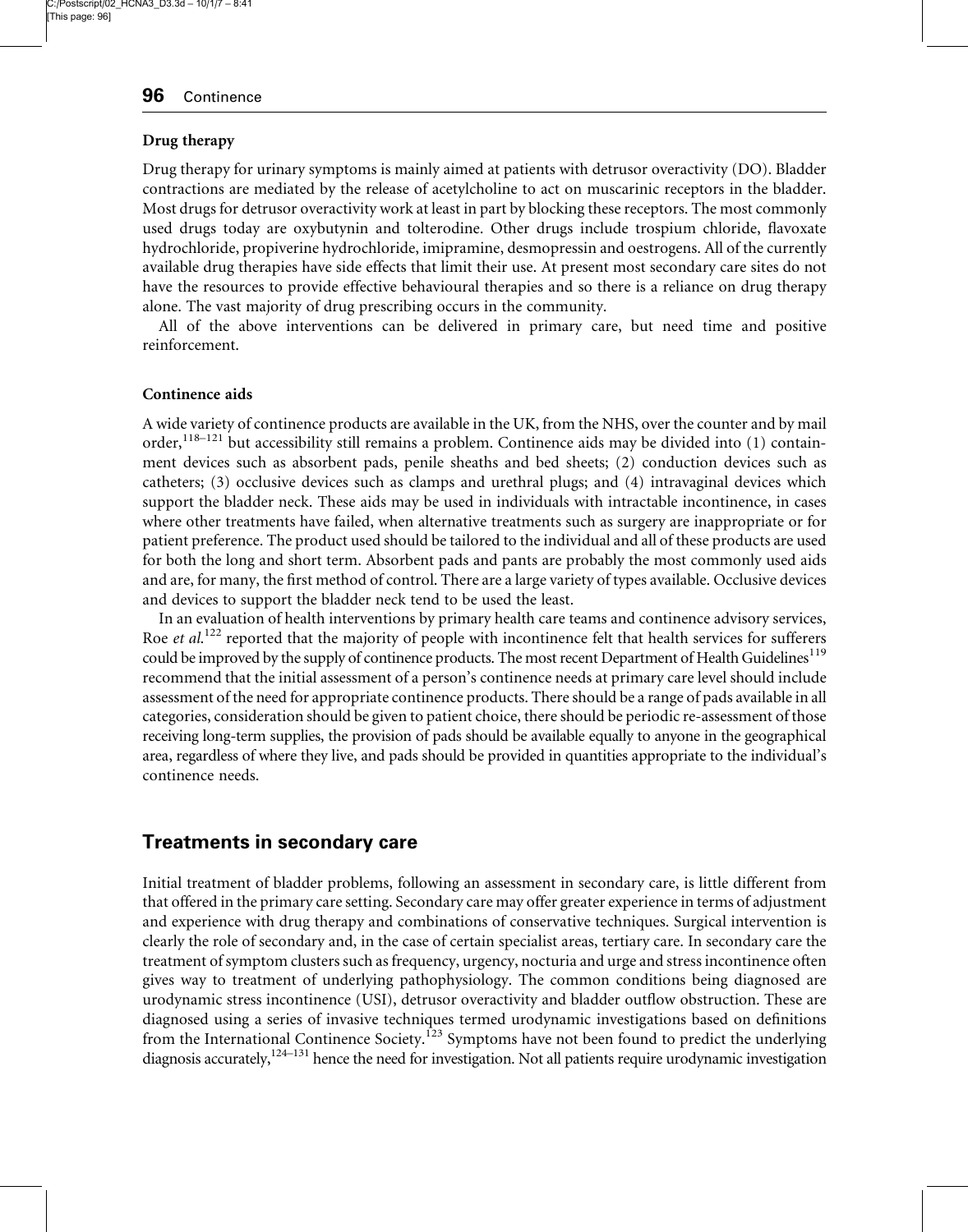in order to make a diagnosis or before implementing treatment, but there is a consensus of opinion that such investigation should be performed prior to surgery. The main argument for urodynamic investigation is that it avoids unnecessary surgery in a woman complaining of stress incontinence, where the cause of urine leakage is due to detrusor overactivity and not bladder neck descent or urethral sphincter incompetence.<sup>132-134</sup>

## Surgery for incontinence

The vast majority of surgery performed in the UK is for urodynamic stress incontinence, a condition in which the bladder sphincter mechanism has failed. After behavioural and pelvic floor therapies have been tried in either primary or secondary care, the next line of treatment is often surgery. The aim of surgery is to increase closure pressure within the urethra and so prevent urinary leakage when the pressure within the bladder rises (such as when the patient coughs or exercises). The commonly performed operations include colposuspension, needle suspension, bladder sling, anterior repair and urethral buttress, Marshall-Marchetti-Krantz (MMK), all of which are usually performed under general anaesthesia, and injection of collagen or synthetic material into the bladder neck, which can be performed under general, regional or local anaesthesia. The aim of these injectables is to bulk up the junction between bladder neck and urethra, increasing pressure transmission and causing a partial obstruction. This technique is particularly useful in frail or elderly patients where more major operations are not possible. Colposuspension is still widely regarded as the gold standard surgical procedure, although tension-free vaginal tape (TVT) insertion, a new sling procedure, is rapidly gaining popularity and has the advantages of being performed under regional or local anaesthesia. There is still some uncertainty over the mechanisms of cure for some of these surgical procedures. Colposuspension, needle suspension and the MMK procedure aim to stabilise the bladder neck, so that abdominal pressure is equally transmitted to bladder and proximal urethra, and also to increase the urethrovesical angle. The older sling procedures also elevate the bladder neck, whilst the TVT insertion is thought to cause kinking of the urethra during an increase in abdominal pressure. The anterior colporrhaphy is no longer recommended as a sole procedure for the treatment of stress urinary incontinence.<sup>135</sup>

Men may also suffer with stress incontinence, although far fewer than women. Some may require insertion of an artificial urethral sphincter to treat their problem. Rarely, women may also need an artificial sphincter. A small number of surgical procedures are performed for other types of incontinence. Severe cases of detrusor overactivity in both men and women can be treated with a sacral nerve implant, which is expensive. Very occasionally there are cases of detrusor overactivity which fail to respond to all conservative interventions and surgery may become necessary. Techniques include urinary diversion, augmentation cystoplasty and detrusor myomectomy. These are complex surgical procedures, associated with not insignificant morbidity and should only be considered as a last resort.

## Health care utilisation

## Consultation

The most recent available data for urinary incontinence consultation in primary care was obtained from the Fourth National General Practice Morbidity Survey 1991–1992<sup>136</sup> on the basis of the ICD-9 codes listed in Table 8. The survey involved a representative cross-section of practices in England and Wales. The consultation rates were calculated using denominator data from the 1991 census. The numerator for consultation rates was the number of consultations for urinary incontinence during 1991/92. The number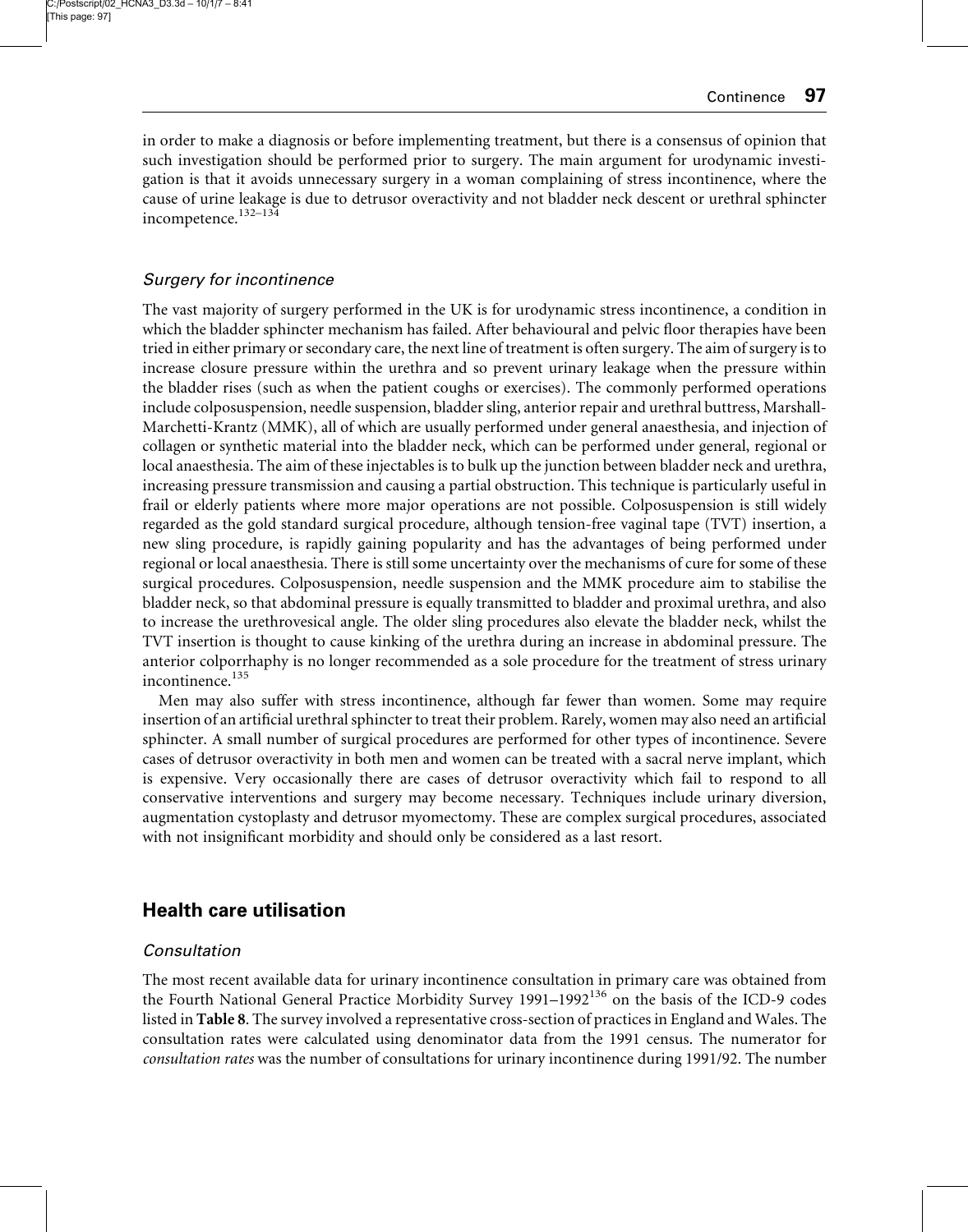of patients forms the numerator for *patient rates* consulting with urinary incontinence during the same period.

> Table 8: ICD-9 codes for urinary incontinence included in the National General Practice Morbidity Survey 1991–1992.

| Diagnosis code from ICD-9 | Description                              |
|---------------------------|------------------------------------------|
| 788.3                     | Male and neurogenic urinary incontinence |
| 625.6                     | Female stress urinary incontinence       |
| 307.6                     | Non-organic incontinence                 |

The recognised level of patients presenting to primary care with urinary incontinence in 1991–1992 was 36/10 000.<sup>136</sup> For people aged 40 or more, these rates are considerably lower than estimates based on consultations reported by patients themselves  $600/10\ 000\ (40+)$   $(610/10\ 000\ for\ men\ and\ 650/10\ 000\ for\$ women) identified by the MRC Incontinence Study. The difference may be due to urinary incontinence not registering as a presenting complaint. The sex and age pattern of distribution of urinary incontinence in primary care is consistent with that in population studies, with the rate being appreciably higher in women than men and increasing with age in both sexes (Figure 10).



Figure 10: Patient rates consulting for urinary incontinence per 10 000 population by age and sex in general practice in England and Wales 1991-1992.<sup>136</sup>

The total consultation rate for urinary incontinence in general practice was 54 per 10 000 population, with women consulting almost twice as often as men (Table 9). Among these patients, the average number of consultations per incontinent patient was 1.5, with similar levels in men and women, young and old.

In a typical Primary Care Trust with 150 000 population, 25 900 patients aged 40 and over with storage symptoms would be expected to be present at any one time, based on population studies. In the course of a year 6700 people will develop a condition worthy of assessment, whilst 5154 prevalent cases are likely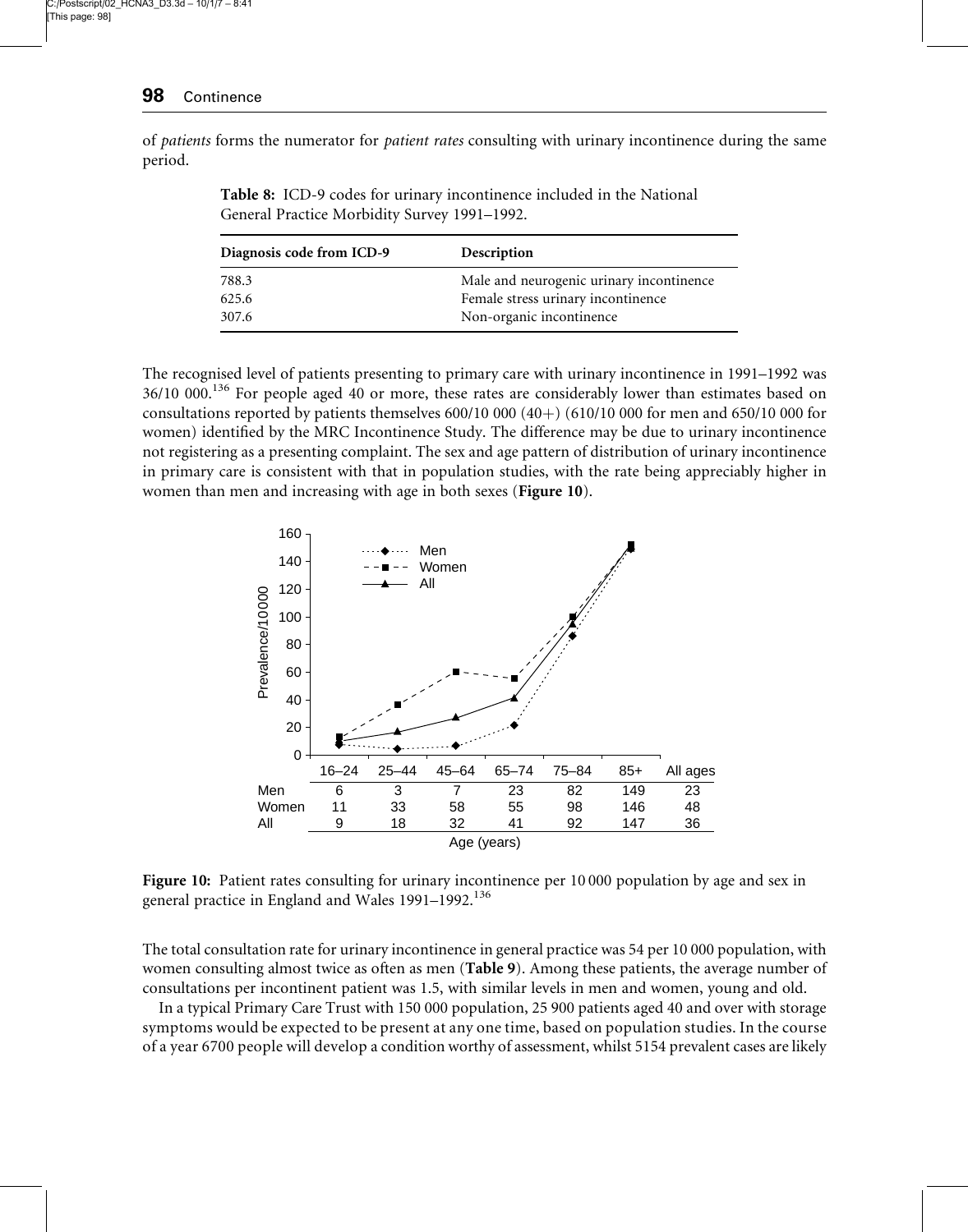| <b>Sex</b> | Age (years) |           |           |           |           |       |          |  |
|------------|-------------|-----------|-----------|-----------|-----------|-------|----------|--|
|            | $16 - 24$   | $25 - 44$ | $45 - 64$ | $65 - 74$ | $75 - 84$ | $85+$ | All ages |  |
| Men        | 8.4         | 6.1       | 10.8      | 40.8      | 153.4     | 202.0 | 36.9     |  |
| Women      | 16.0        | 44.1      | 84.9      | 86.3      | 160.8     | 216.8 | 70.2     |  |
| All        | 12.2        | 25.1      | 47.5      | 65.9      | 158.0     | 213.1 | 53.9     |  |

Table 9: Consultation rates for urinary incontinence per 10,000 population by age and sex in general practice 1991-1992.<sup>136</sup>

to remit. Self-reported annual patient consultation rates suggest 4014 will visit the GP and mention incontinence. However, official patient consultation rates suggest only around 300 (i.e. 7%) will actually be recorded by the GP; this may be due to patients reporting an incontinence problem whilst consulting for a more 'serious' medical problem.

For secondary care service utilisation, urinary incontinence data for England in the period 1999–2000 was obtained from Hospital Episode Statistics (HES). The data were based on the ICD-10 codes given in Table 2. Rates were calculated using the corresponding population estimates.

In that year, the overall rate of admission to hospital of patients with urinary incontinence was 13.9 per 10 000 population. These patients were not necessarily admitted because of their urinary incontinence, but a diagnosis of UI was recorded during the hospital stay.

The rate of *hospital episodes* is approximately one third of patients consulting in primary care (Figure 11). The rate of admissions was higher in women than men and increased steadily with age for both sexes, with a slight peak for women at age 45–64 years. In old age, the admission rates in males overtook those in women, apparently.



Figure 11: Hospital in-patient episode rates for urinary incontinence per 10 000 by age and sex in England, 1999/2000.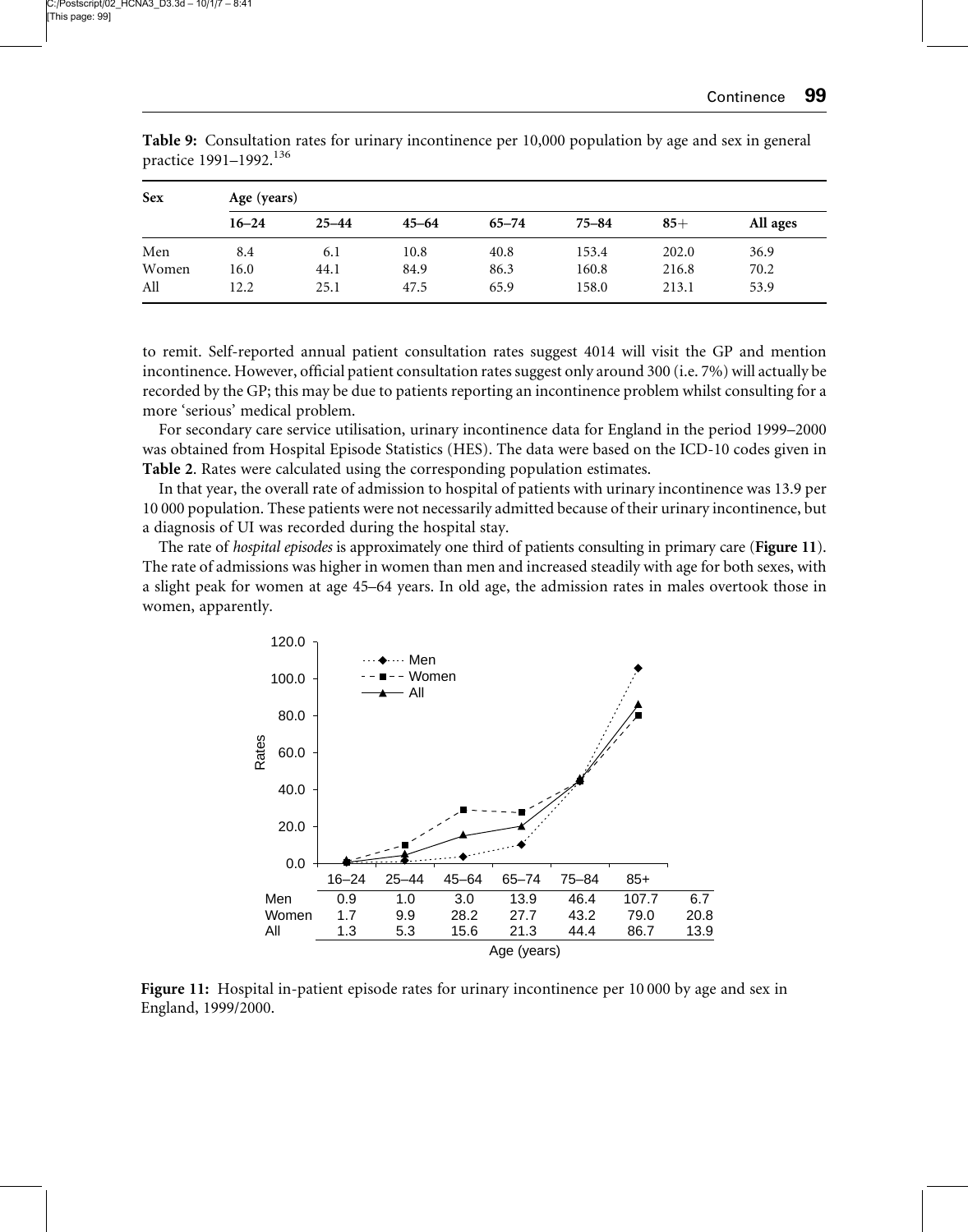The overall pattern of use of secondary care is similar to that in primary care. However, there appears to be a disproportionate rate of hospital episodes for older men compared with older women. This may reflect a disproportionate tendency to refer elderly men rather than women, possibly related to overlapping concerns about prostate enlargement, and the development of incontinence *de novo* in hospital among men, among other factors.

It appears that 56 045 patients with urinary incontinence were admitted to hospital in England in 1999/2000 (Figure 12). Numerically, more women than men attend hospital at every age. There is a peak in women in the age group 45–64 years, suggesting an increased service use in this age group.



Figure 12: Number of hospital patient episodes with urinary incontinence by age and sex in England 1999/2000. Source: Hospital Episode Statistics.

The overall annual rate of hospital episodes has remained unchanged over the 5-year period 1995–2000. However, the age-specific rates increased slightly over this period for older men and women, particularly at age 75 years and over (Figure 13).



Figure 13: Hospital episode rates for urinary incontinence per 10 000 population by age and sex in England and Wales 1995–2000.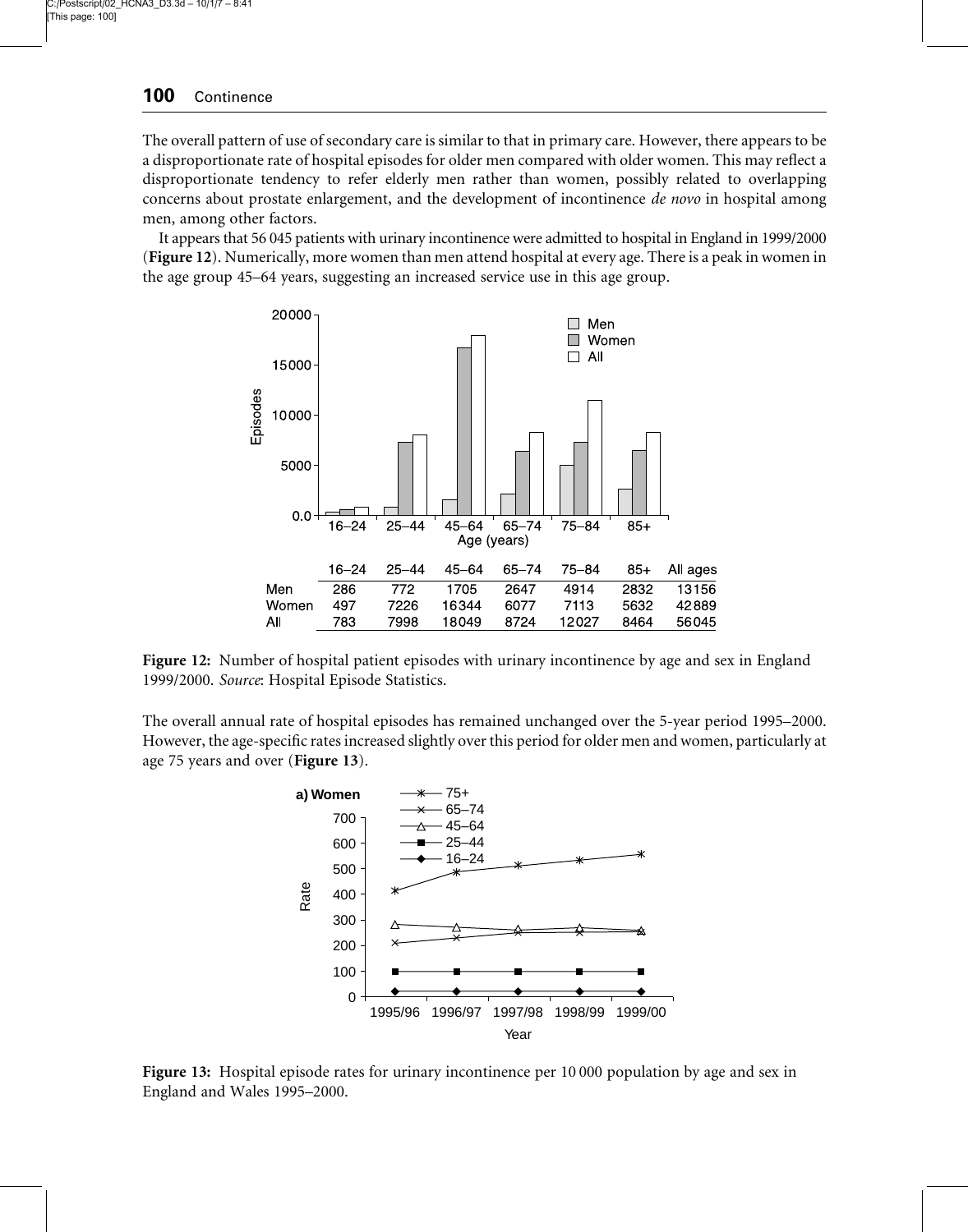

Figure 13: Continued.

The data in Figure 14 was obtained from Hospital Episode Statistics, Department of Health, and represents surgical activity for urinary incontinence performed during 1999/2000 in England & Wales. The Office for National Statistics' Surgical Classification codes (OPCS4) for urinary incontinence were used to extract data on surgical activity for this condition (Table 3) (see Table A3.1 for actual numbers of surgical procedures).



Figure 14: Surgical procedures rates for urinary incontinence per 10 000 population by age and sex in England and Wales 1999/2000.

The overall rate of surgical procedures for urinary incontinence was 1.94 per 10 000 population in 1999/2000 (Figure 14). For women the rate was 3.68 compared with 0.16 per 10 000 population for men. The number of surgical operations was minimal below age 20 for both women and men but thereafter, for women, the rate starts to rise rapidly to a peak of 9.8 operations per 10 000 at 50–59 years. Thereafter the frequency declines for women and rises steadily for men, arriving at comparable levels at age 80 and over.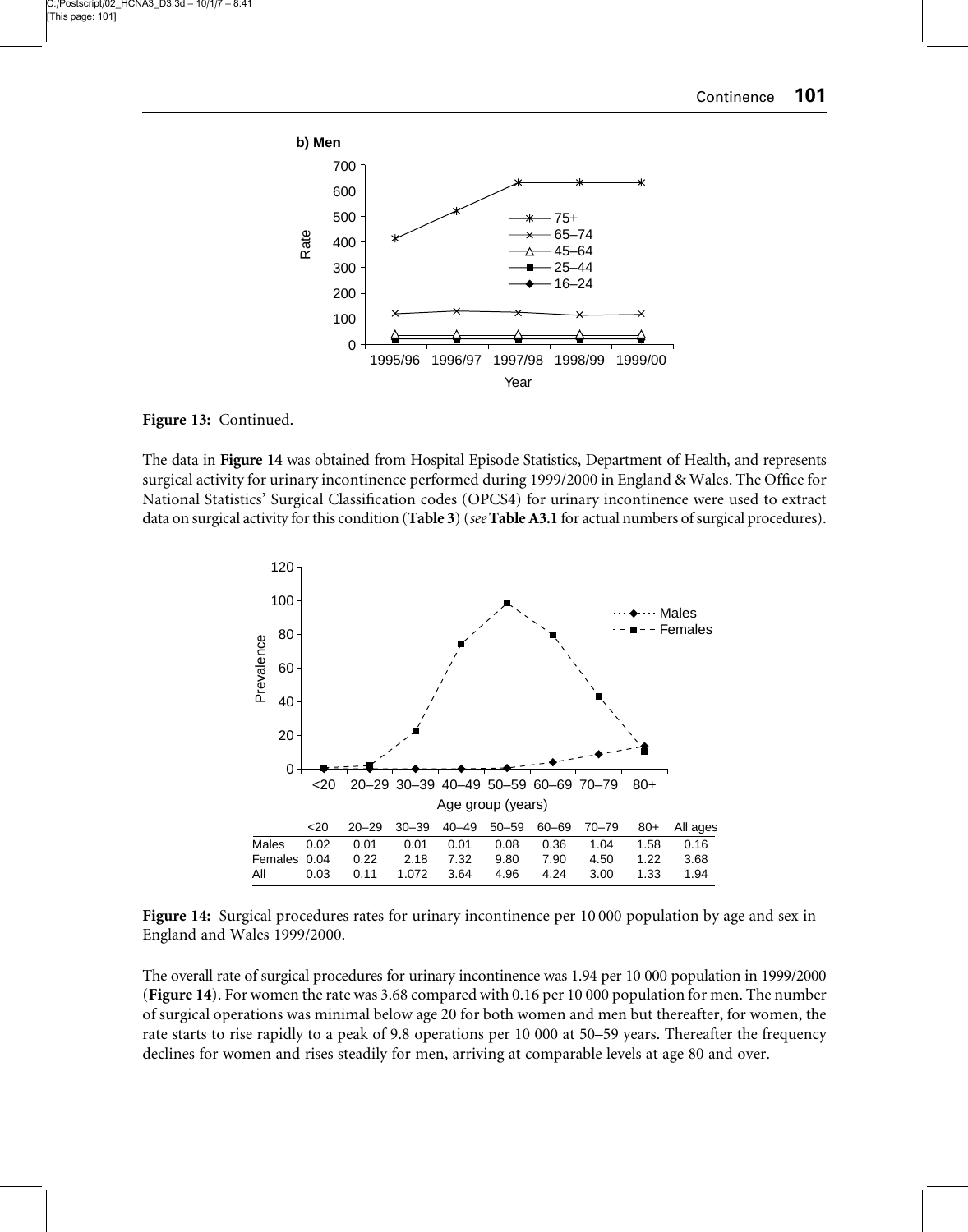Numerically, the vast majority of operations are undertaken in women. This is not only because of the higher prevalence of urinary incontinence in women but also because most surgery in the UK is performed for urodynamic stress incontinence, which largely affects women.

## Use of therapies and surgery

In a nurse-led continence service in Leicestershire<sup>137</sup> where male and female patients were seen and treated by nurses in the community, of 101 patients that were assessed, 37.6% had a 'weak pelvic floor' and were treated with PFE. 21.8% had urge incontinence and underwent bladder retraining. 12.9% had both conditions and therefore received both treatments. The distribution of the diagnostic groups was different in a later study carried out in Somerset.<sup>39</sup> Of those eligible for treatment, stress incontinence was diagnosed in 55%, urge incontinence in 10% and mixed stress and urge incontinence in 31%. All patients received both PFE and bladder retraining.

Among the different forms of incontinence, urge incontinence is the one most often treated with drugs, most commonly with anticholinergic drugs. Pharmacological treatment may or may not be combined with bladder retraining. These drugs may also be used to treat urinary urgency and frequency, when not accompanied by urge incontinence. Detrusor overactivity, which is a urodynamic diagnosis, is treated similarly. These drugs are increasingly being used in both primary and secondary care settings and the number of such drugs available on the market is increasing. The more modern drugs are more effective and have fewer side effects, which will lead to increased utilisation. Table A4.2 indicates the numbers of prescriptions dispensed and the cost of four types of drug dispensed in the community in England for the three years 1998–2000. During these three years there has been a steady increase in the number of prescriptions and this is reflected by a considerable cost. The latest estimate suggests 1.6 million prescriptions dispensed each year, at a cost of over £28 million. Information regarding the number of people being treated with these drugs may be obtained from the General Practitioners Research Database.

The extent of use of investigations for urinary incontinence, such as urodynamic studies, and interventions such as pelvic floor exercises (PFE), bladder retraining and drug treatment may be influenced by a number of factors including the population being studied (gender, prevalence and the different types of urinary incontinence), the presenting symptoms, previous treatment for the problem, how the type of incontinence is diagnosed, the preferences of the clinician and whether surgery is being considered. With the exception of drug treatment, data on the above interventions is not routinely collected, although individual units may audit their practice. The following examples from the literature provide an illustration of the utilisation of conservative measures for urinary incontinence.

In Hilton and Stanton's study<sup>138</sup> of 100 elderly women with urinary incontinence, 29% were diagnosed with urethral sphincter incompetence and recommended oestrogen, pelvic floor exercises or surgery, whereas 56% had detrusor overactivity and were recommended drug treatment. Over a third (39%) of their sample underwent urodynamic investigation. Black et al.<sup>139</sup> performed a survey of the practice of clinicians in the North Thames region. 57.5% of women undergoing surgery for urodynamic stress incontinence had pre-operative urodynamic investigation. Interestingly, the likelihood of improvement was similar regardless of whether urodynamics were done before surgery.

#### Use of continence aids

A wide variety of continence products such as pads, sheaths, catheters, urinals and bed sheets are available in the UK, from the NHS, over the counter and by mail order $^{118,119}$  but there is limited epidemiological data on their use. The MRC Incontinence Study estimates 6.2% (women 10.1%, men 1.7%) of the population are using incontinence aids of some kind. The study by Roe et al. in 1996<sup>122</sup> revealed that only a minority of people who were incontinent, both in a health authority with and in a health authority without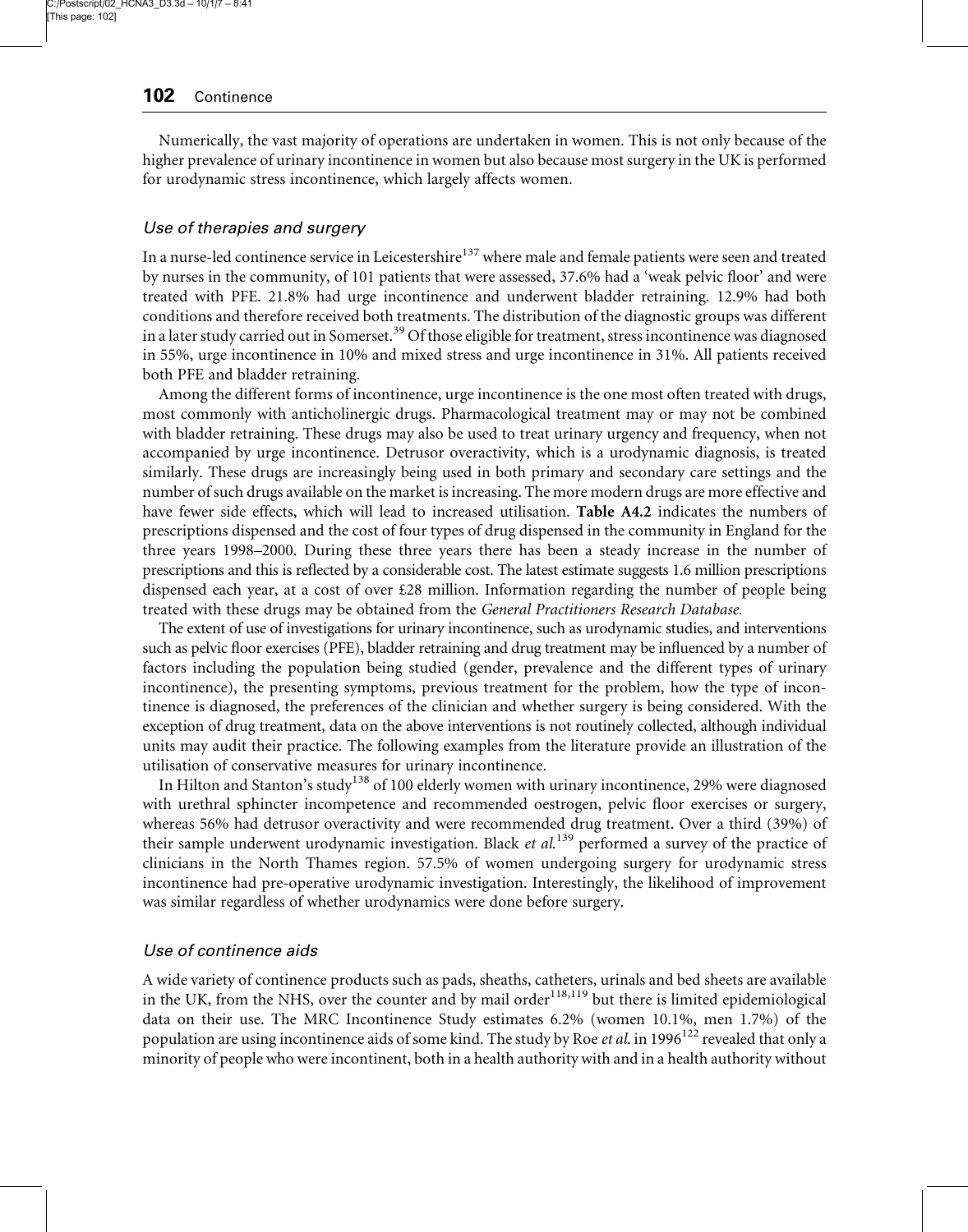a continence service, used NHS aids or appliances to manage their incontinence. The majority of incontinent people (83%) bought their own aids or appliances. This may be due to sufferers being unaware that these products are available, not knowing how to obtain them, difficulties obtaining them or some individuals having to pay for their products. In the United States, Herzog<sup>72</sup> reported that 66% of the men and women with urinary incontinence aged 60 or over living in the community used one or more aid to control leakage and 47% of these used absorbent pads.

Hellström's study<sup>16</sup> of an 85-year-old population in Sweden found that among incontinent people living in the community significantly more women (68%) used continence aids during the day than men (43%). At night, 77% of women and 62% of men used aids, the major difference during the night being the increased use of disposable sheets. Nearly half of the men living at home who had daily incontinence did not use any form of continence aid. This may be due to different attitudes towards and/or awareness of the products available between men and women. Among those incontinent people living in an institution, 92% of women and 86% of men used continence aids. Pads were the commonest form of aid used both by those living in the community and those in an institution. Indwelling catheters were used by 2% of the 85-year-old population living in an institution.<sup>16</sup> In other studies, a figure of up to 28% is cited as the proportion of patients with long-term urinary catheters in residential long-term care.<sup>140</sup> There has been a suggestion that the over-use of catheters to manage incontinence, other than for short-term periods, is a potential sign of suboptimal care and an indication that further assessment and alternative treatment could be offered.<sup>141</sup>

Among adults with a learning disability within the UK, women are more likely to use continence aids than men (Table 10).

| Age group | Prevalence of weekly wetting <sup>a</sup><br>(%) |       | Using continence aids<br>(%) |       | Total felt need for aids<br>(% – met and unmet need) |       |
|-----------|--------------------------------------------------|-------|------------------------------|-------|------------------------------------------------------|-------|
|           | Men                                              | Women | Men                          | Women | Men                                                  | Women |
| $20 - 29$ | 20                                               | 34    | 3                            | 34    | 7                                                    | 39    |
| $30 - 39$ | 15                                               | 20    |                              | 23    | 2                                                    | 25    |
| $40 - 49$ | 15                                               | 15    | 16                           | 21    | 16.5                                                 | 22    |
| $50 - 59$ | 10                                               | 23    | 15                           | 27    | 15                                                   | 29    |
| $60 - 69$ | 20                                               | 16    | 23                           | 34    | 26                                                   | 39    |
| $70 - 79$ | 25                                               | 31    | 36                           | 39    | 36                                                   | 42    |
| $80+$     | 14                                               | 44    | 14                           | 33    | 14                                                   | 33    |
| All ages  | 16                                               | 23    | 19                           | 27    | 20                                                   | 30    |

Table 10: Prevalence of incontinence and use and need for incontinence aids in adults with learning disability living in Leicestershire (Leicestershire Learning Disability Register 1994–1999).

<sup>a</sup> Wetting on one or more days/nights a week.

## Overall estimates of the cost of urinary incontinence

Cost of illness studies aim to estimate the total amount of societies' resources involved with the care or treatment of a condition, or that arise because of that condition. There are a number of cost of illness studies which deal with urinary incontinence. Probably the most comprehensive estimate of the cost of urinary incontinence (urinary incontinence) was made for the  $USA<sub>142</sub>$  subsequently updated to 1995 US dollars,<sup>143</sup> and the later study estimated the cost of urinary incontinence to be \$26.3 billion in 1995 US dollars, of which \$704 million were indirect costs. These estimates were derived for the over-65s and included costs associated with extended hospital stays, urinary incontinence as a reason for admission to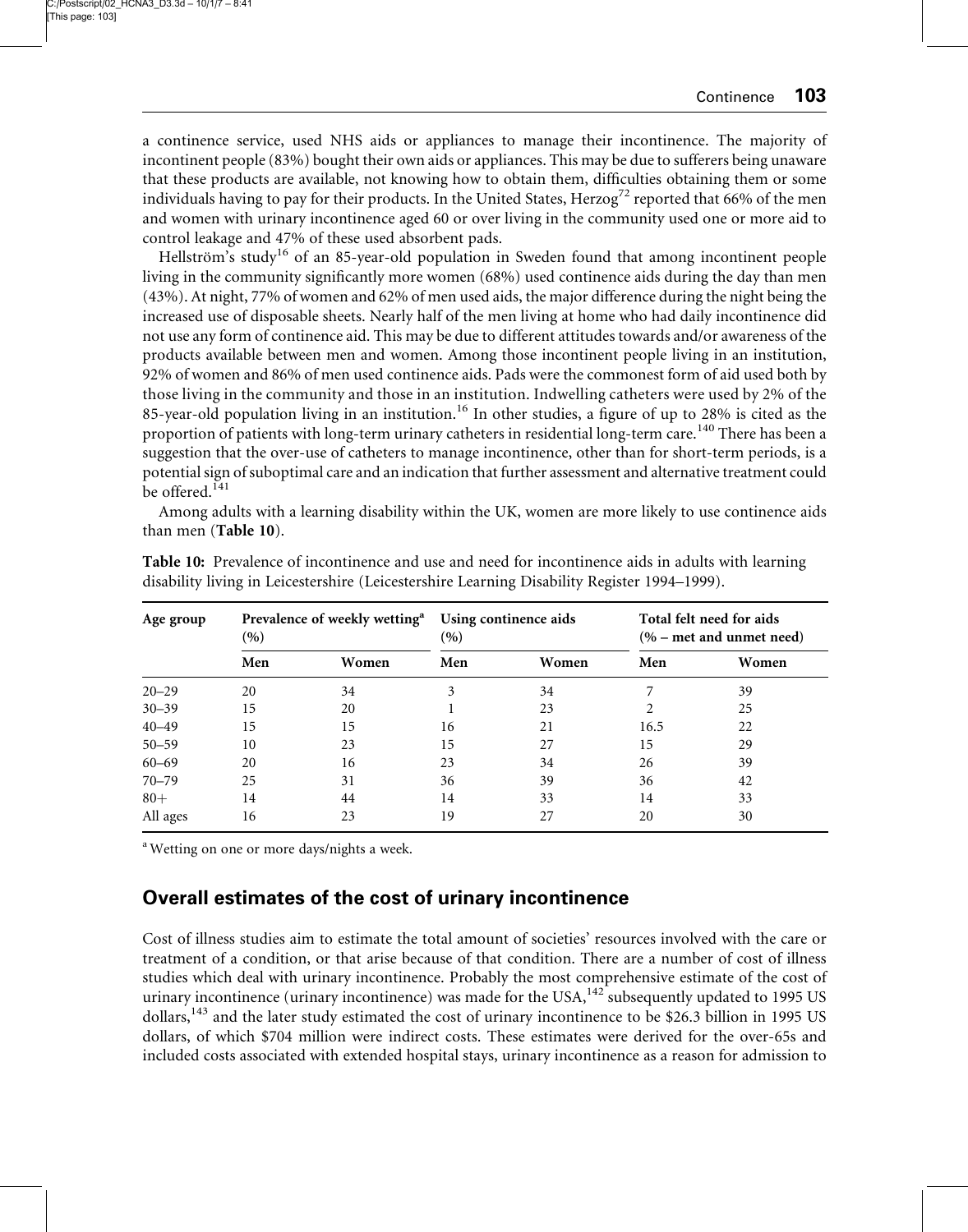nursing homes and residential care, and indirect costs relating to loss of earning due to urinary incontinence. Wilson and colleagues also estimated the direct cost of urinary incontinence for the USA, this was £16.3 billion in 1995 US dollars.<sup>144</sup> Doran and colleagues estimated the cost of urinary incontinence for Australian women aged over 18 to be \$710.44 million Australian dollars in 1998<sup>145</sup> (equivalent to \$439.76) million US dollars) equating to \$387 dollars per person with incontinence. An estimate of the cost of urinary incontinence to Italy in 1998<sup>146</sup> was based on a survey of 229 Italian women over 40 years of age. Focusing only on direct expenditure for the health service, i.e. costs associated with diagnosis, hospitalisation for detrusor overactivity, diapers and drugs, and excluding the cost of GP visits, the cost in 1998 was 351 800 billion lira, equivalent to 255 519 lira (\$158 1998 US dollars) per person. An estimate was also made for Sweden that suggested that urinary incontinence costs comprised 2% of the total health care costs in 1993.<sup>147</sup>

There have been a number of estimates of cost for urinary incontinence in the UK. The most recent was made for the year 1998.<sup>102</sup> This included drugs and prescription appliances, containment products, the proportions of time spent by various staff on urinary incontinence and surgery. The estimated cost for the UK was £353.6 million. There were also two earlier estimates that focused on equipment, pads and appliances.<sup>102,148</sup> An estimate of the cost of urinary incontinence to health authorities was produced as part of an study carried out by the Social Policy Research Unit, York University.<sup>149</sup> The authors produced estimates of the costs of continence services to two health authorities, labelled as area 2 and area 3. The cost for area 2 was £2.72 per person and for area 3 £4.71 per person (1993/4 UK pounds). Both areas included urodynamic investigations, a continence advisory service, issue of products, drugs, and urinary appliances and stoma appliances, but area 2 also included the involvement of health care professionals in continence management while area 3 included outpatient clinic and social services.

Work has also been carried out to estimate the costs of urinary incontinence on an individual basis. Clayton and colleagues<sup>150</sup> surveyed 118 women, of whom 28 were disabled. The costs of NHS and patientborne costs for a three-month period had a mean value of £37 in 1995 prices. An earlier study estimated the cost for people with multiple sclerosis as £1.53 per week in 1977/8 prices.<sup>151</sup> This author also found that mothers of severely handicapped children spent 10 hours a week on incontinence care. Utilisation of services due to urinary incontinence was examined by Roe and colleagues.<sup>122</sup> The authors found that those with incontinence were more likely to have contacted their GP and also any other health care providers compared to individuals without urinary incontinence.

One common feature of these studies is that they are limited to financial costs of urinary incontinence. They typically look at health service or provider costs. Some studies also consider financial costs borne by individuals such as purchases of pads. None of these studies estimate the non-resource-related costs of urinary incontinence. Examples of these types of cost would be discomfort and embarrassment of urinary incontinence, disruptions to usual activities and disruption of social life. These costs are not easily quantifiable but they represent a burden of urinary incontinence to individuals and society. Wagner and Hu recognised the lack of any estimate of these costs in their work but at the time of publication they felt there was no way to quantify these costs.<sup>143</sup> However, one tool that could be used to estimate these non-financial costs is willingness to pay (WTP). In this method a respondent is asked how much they would be prepared to pay for a defined change in their health. For example, a change in an individual's continence level would be defined and that individual may be asked to identify how much they would pay a month for this change. Alternatively, they might be given a series of amounts and asked to say whether they would pay these amounts, a technique used in the field of urinary incontinence.152 In a study using this technique, respondents were asked about their willingness to pay for a reduction in their urinary symptoms. Responses were consistent with prior expectations in that they increased with severity of symptoms and with the ability to pay of the respondent. The mean willingness to pay for a respondent in the middle of their severity range was 530 Swedish krona per month (1996 prices). This equates to approximately £35 per month (UK pounds with an exchange rate of 15 krona to £1). In an evaluation of these results Kobelt<sup>153</sup> found that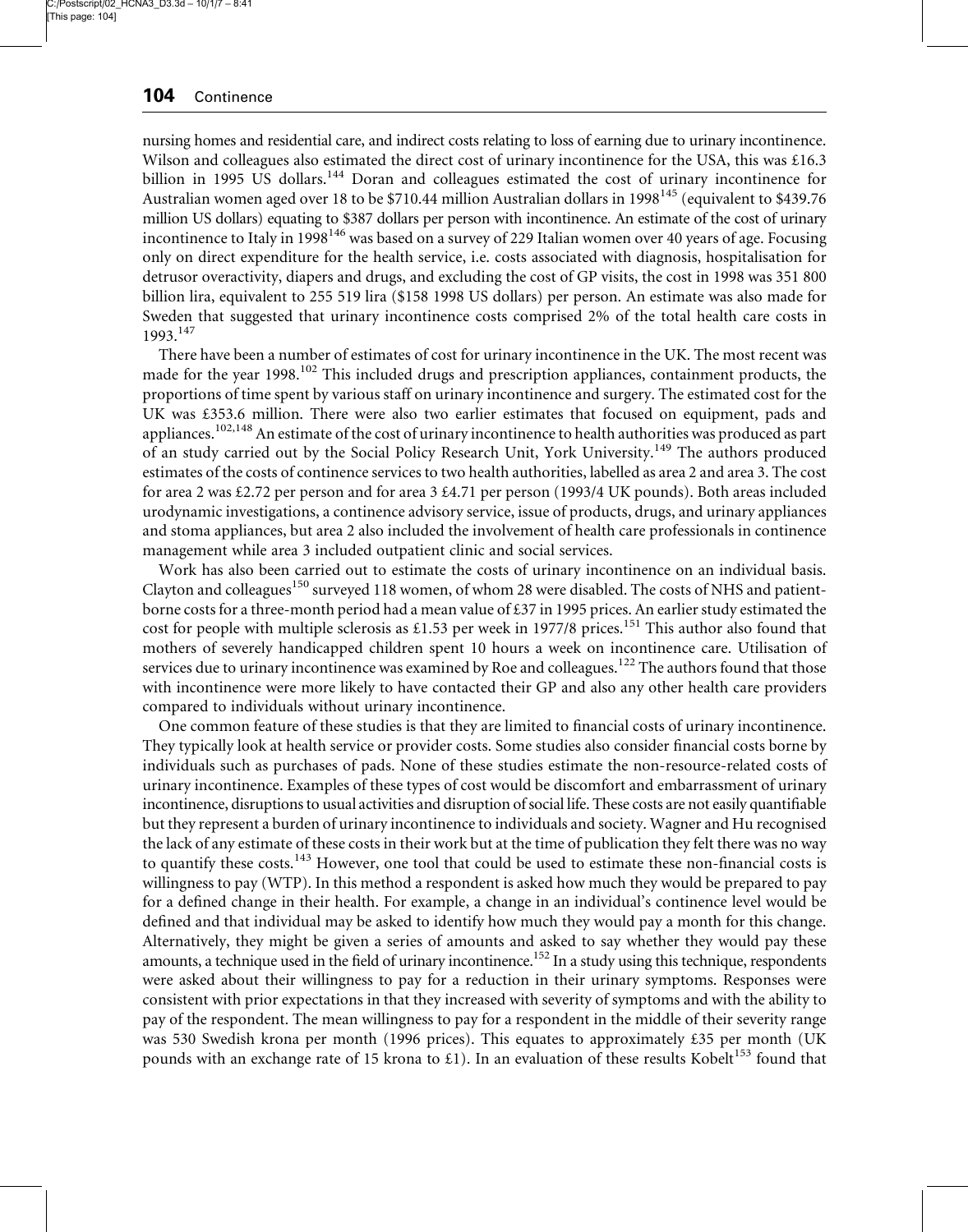willingness to pay was correlated with improvements in health, urinary incontinence symptoms and income. A similar method was used on a sample of US respondents<sup>154</sup> where 257 respondents completed a WTP survey in 1997. The mean WTP was US\$87.7 for a 25% reduction in micturitions and leakages. These results show that the non-financial part of the burden of urinary incontinence is potentially very important to those with the condition.

These studies are very mixed in that they use varying methodologies on different populations from different countries and in different time periods, but as a whole demonstrate that urinary incontinence has large resource implications, both to societies and to individuals. Any planned change in services for urinary incontinence should consider the wider costs associated with any change in level of function, as they are likely to be important.

# 6 Effectiveness of services and interventions

### Primary care

Overall rates of cure and improvement resulting from primary care services are estimated at around 44%.<sup>122</sup> The presence of a Continence Advisory Service appeared to have little effect on the condition but a marked difference on levels of satisfaction with services.

### Pelvic floor muscle training

Although therapies designed to strengthen the pelvic floor muscles and enhance closure of the bladder under stress have been extensively investigated, studies report markedly different results. These differences may be the result of different methods in applying the interventions, differences in the patients undergoing them, differences in compliance or differences in measuring the effects of treatment. Most studies have investigated small numbers of patients and few have used any form of satisfactory control group.

There is some evidence to support the effectiveness of bladder re-education, pelvic floor exercises and drug therapies in primary care. Hall<sup>137</sup> set up a team of trained district nurses supervised by a continence advisor in Leicestershire and found that 59–65% of patients were cured or improved. Short and longer term cure/improvement rates vary from 65–74%.<sup>39,94,155,156</sup> In a review of the literature by Williams et al.,<sup>157</sup> the authors concluded that studies varied in their design, the exercise programmes implemented, the person undertaking the training programme and the measures used to test effectiveness. This is reflected in the cure/improvement rates of 25–84% in the studies reviewed. A recent Cochrane review of the literature<sup>121</sup> showed that PFMT appeared to be an effective treatment for adult women with stress or mixed incontinence. PFMT was better than no treatment or placebo treatments. 'Intensive' appeared to be better than 'standard' PFMT programmes for women with stress incontinence and postnatal women with symptoms of urine leakage. There is insufficient evidence to determine if: PFMT is better or worse than other treatments; e.g. electrical stimulation or weighted cones in women with stress incontinence; or whether adding PFMT to other treatments for women with SI (e.g. electrical stimulation or behavioural therapy) is effective. Evidence of the effect of adding other adjunctive treatments to PFMT (e.g. vaginal cones, intravaginal resistance devices) is equally limited. On the basis of the evidence available, there does not appear to be any benefit of biofeedback-assisted PFMT over PFMT alone.

There have been very few trials comparing PFMT with pharmacological therapy or surgery. In a recent review of the literature, in women with stress and mixed incontinence, there may be no difference between PFMT and phenylpropanolamine (an alpha-adrenergic antagonist), but in women with detrusor over-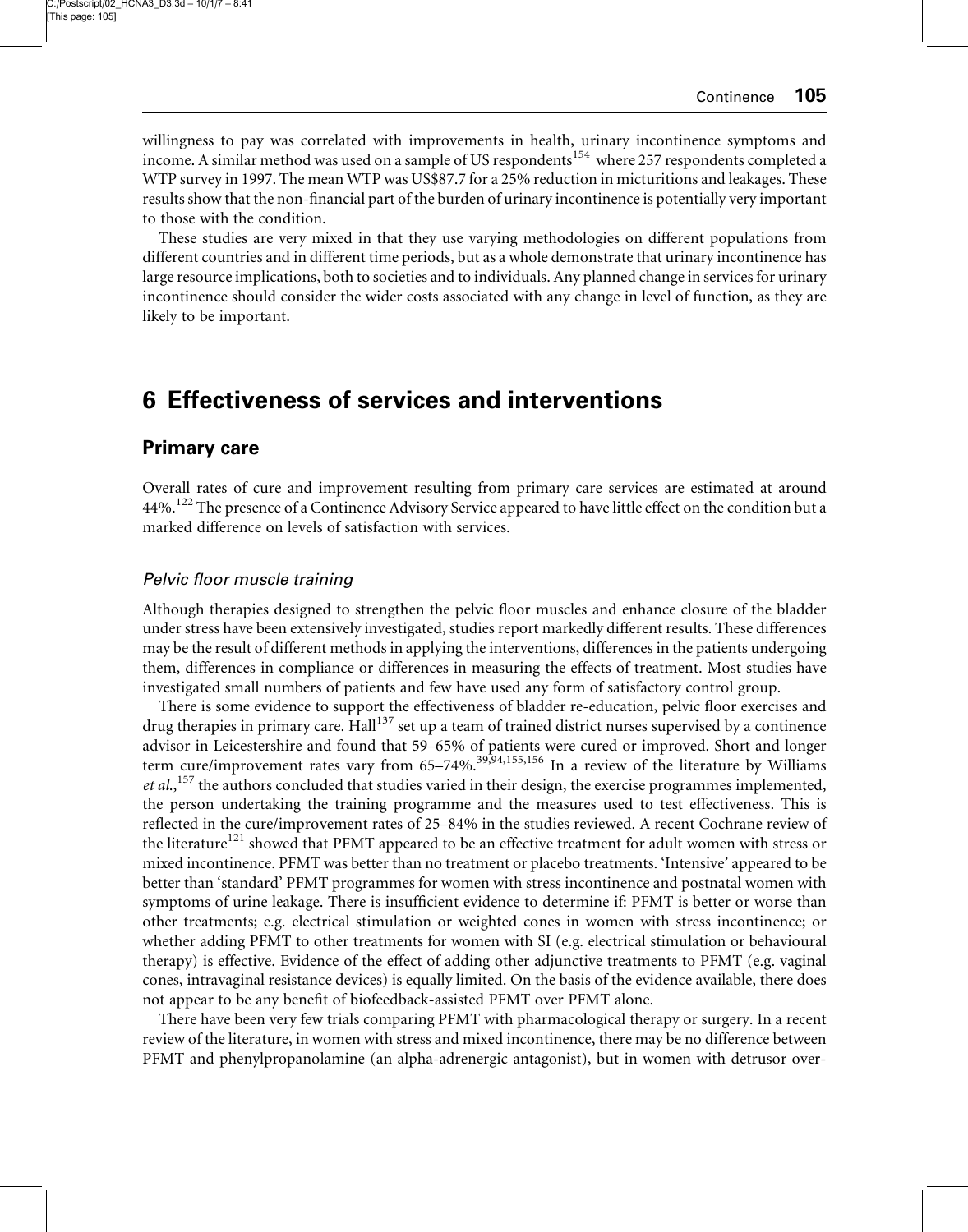activity, with or without stress incontinence, PFMT may be better than oxybutynin. In women with urodynamic stress incontinence, PFMT may be better than topical oestrogens, but surgery may be better than PFMT.<sup>106</sup>

Long-term outcomes of PFMT are unclear. Most studies have reported a follow-up of no longer than 12 months. The best quality and most complete data comes from the follow-up study by Lagro-Janssen and Van Weel.<sup>158</sup> The number of continent women (25%) was the same after five years, but a significant number of women reported their condition had worsened. Women with urge or mixed incontinence were less likely to be satisfied with the outcome of treatment at five years, although two-thirds of all the women followed up remained satisfied with the outcome of treatment and did not want any further intervention. Nearly half (43%) of the women who had received PFMT were no longer training at all. For women with stress incontinence, continued training was the only significant predictor of outcome at five years. Five years after an intensive exercise program, Bø and Talseth<sup>159</sup> found that 70% of women were satisfied with treatment and did not want further treatment, despite a significant increase in urine loss over this period. This may reflect the fact that women became more empowered over their condition and accepted greater urine loss. O'Brien<sup>160</sup> evaluated non-specialist nurse continence classes using pelvic floor exercises and bladder retraining and showed that 68% of patients were improved or cured, compared with 5% in the GP control group. When the treated group was followed up four years later<sup>161</sup> 69% had either maintained their original improvement or cure or had improved further.

The role of PFMT for women with urge incontinence alone remains unclear.<sup>121</sup> There is level 1 evidence that PFMT is better than placebo treatments for women with urge incontinence.<sup>106</sup> In their review of the literature of pelvic floor exercises for the treatment of overactive bladder, Bø and Berghmans found that because of the lack of evidence, no firm conclusion can be drawn on the effect of pelvic floor muscle exercise on the overactive bladder.<sup>162</sup> In a review of 15 randomised controlled trials to assess the efficacy of physical therapies for first line use in the treatment of urge urinary incontinence in women, Berghmans et al. concluded that although almost all studies included reported positive results in favour of physical therapies, there were too few studies to evaluate the effect of pelvic floor muscle exercise with or without biofeedback in this group of women.<sup>163</sup>

#### Electrical stimulation (ES)

Electrical stimulation for the treatment of urinary incontinence in women is currently the subject of a Cochrane review.<sup>164</sup> A previous review of the literature by Wilson et al.<sup>106</sup> found that due to a lack of good quality trials, there is insufficient evidence to judge whether ES is better than no treatment for women with urodynamic stress incontinence or detrusor overactivity. With regard to ESversus placebo ES, the findings of two good quality trials are contradictory.165,166 For women with detrusor overactivity, there is a trend in favour of active stimulation over placebo stimulation.<sup>106</sup> When reviewing ES trials in general, and trials comparing ES protocols in particular, it appears that some ES protocols may be more effective than others and/or some populations of women receive more benefit from ES than others. Both these variables require further investigation.<sup>106</sup> With only single small trials comparing ES with medication, there is insufficient evidence to determine if ES is better than vaginal oestrogens in women with urodynamic stress incontinence, or better than anticholinergic therapy in women with detrusor overactivity.<sup>106</sup>

#### Weighted vaginal cones

A Cochrane review has provided some evidence that weighted vaginal cones are better than no active treatment in women with stress incontinence and may be of similar effectiveness to PFMT and ES.<sup>167</sup> The authors suggest that this conclusion must remain tentative until further larger, high quality studies are carried out using comparable and relevant outcome measures. Some women treated with cones, PFMT or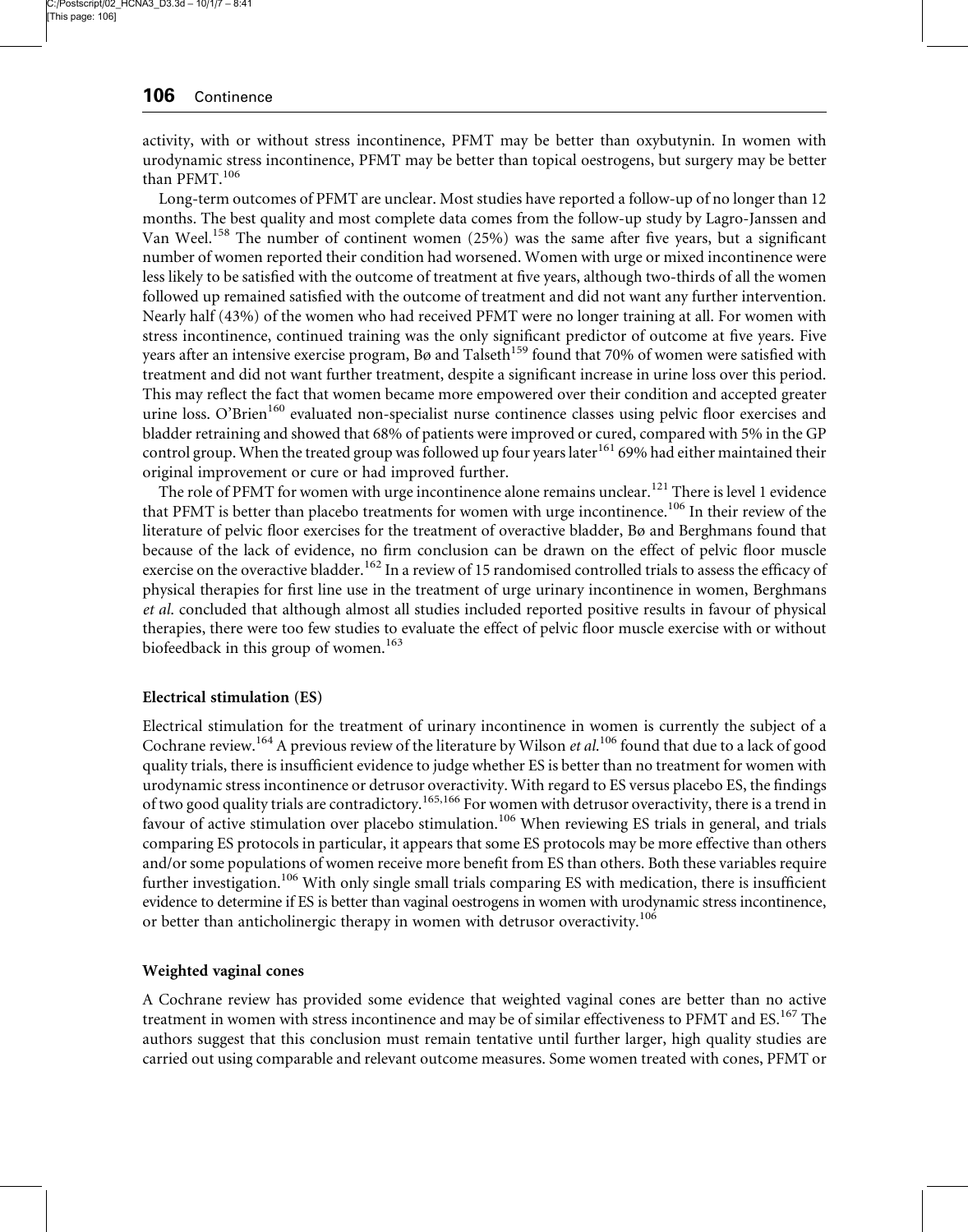ES drop out of treatment early. Therefore, cones should be offered as one option so that if women find them unacceptable there are other treatments available.

#### Behavioural and lifestyle changes

#### Bladder retraining

Evidence for the efficacy of lifestyle changes in the management of urinary incontinence is lacking. Much of current practice is based upon expert opinion and a 'common sense' approach. Such measures include advice relevant to the maintenance of general health and therefore should not be neglected. It appears that, when taken as a whole, the basket of interventions is effective in reducing the subjective severity of bladder problems as assessed by sufferers. The evidence for bladder retraining is a little more robust and data suggest that, in certain groups, bladder retraining can gain as much improvement as drug therapy. When employed as part of a package of measures, bladder retraining appears to be as effectively delivered on an outpatient as an in-patient basis,<sup>168,169</sup> but remote delivery, by telephone, does not work.<sup>170</sup> This suggests that the therapeutic relationship and direct contact with their clinician or therapist is important in achieving success. In many studies the technique is used as part of a package of other lifestyle measures (diet and fluid advice, caffeine restriction) with or without pelvic floor therapy and medication.<sup>171,172</sup> Studies of bladder retraining alone indicate that among incontinent women successfully undertaking a bladder retraining programme 60–80% will be improved in terms of urine loss and urinary frequency.173–176

A number of trials of this technique, which aims to control urinary frequency and increase functional bladder capacity, have been performed and have recently been the subject of a Cochrane Review. This noted that many of the available studies were flawed and that limitations on the available data led the reviewers to issue a guarded positive recommendation based upon the available evidence.<sup>177</sup> Where the patient is confused and unable to participate in bladder retraining then there are other toileting regimens which have been found useful in care homes in the US. These techniques have also been the subject of a Cochrane review.<sup>178</sup>

#### Effect of caffeine restriction

There has been a short-term, urodynamic study using oral caffeine, which has shown minimal effect on the bladder while retrospective analyses have found an association between high caffeine intake and a diagnosis of detrusor overactivity.<sup>110,179</sup> Clinical trials, most of which assessed fluid intake and caffeine, have found no sustained benefit,<sup>81</sup> although a recent trial of caffeine reduction in a predominantly elderly group of women reported that reduction in caffeine intake with maintenance of total fluid intake led to a reduction in urinary frequency.<sup>180</sup> However, the practicality of meaningful caffeine reduction and the achieved magnitude of resolution of symptoms may not result in this being a worthwhile option for most patients.

#### Fluid advice

Limiting or reducing overall fluid intake is not effective for managing incontinence and may lead to adverse effects especially in the elderly, who are likely to be taking other medication, who have a decreased total body water and are more susceptible to volume depletion. There are no randomised trials of fluid intake adjustment alone on which to base management. Retrospective studies have shown that nurse intervention is useful in achieving appreciation of fluid requirements<sup>181</sup> and a study examining the association of caffeine and fluid intake resulted in improvements in continence status.<sup>180</sup>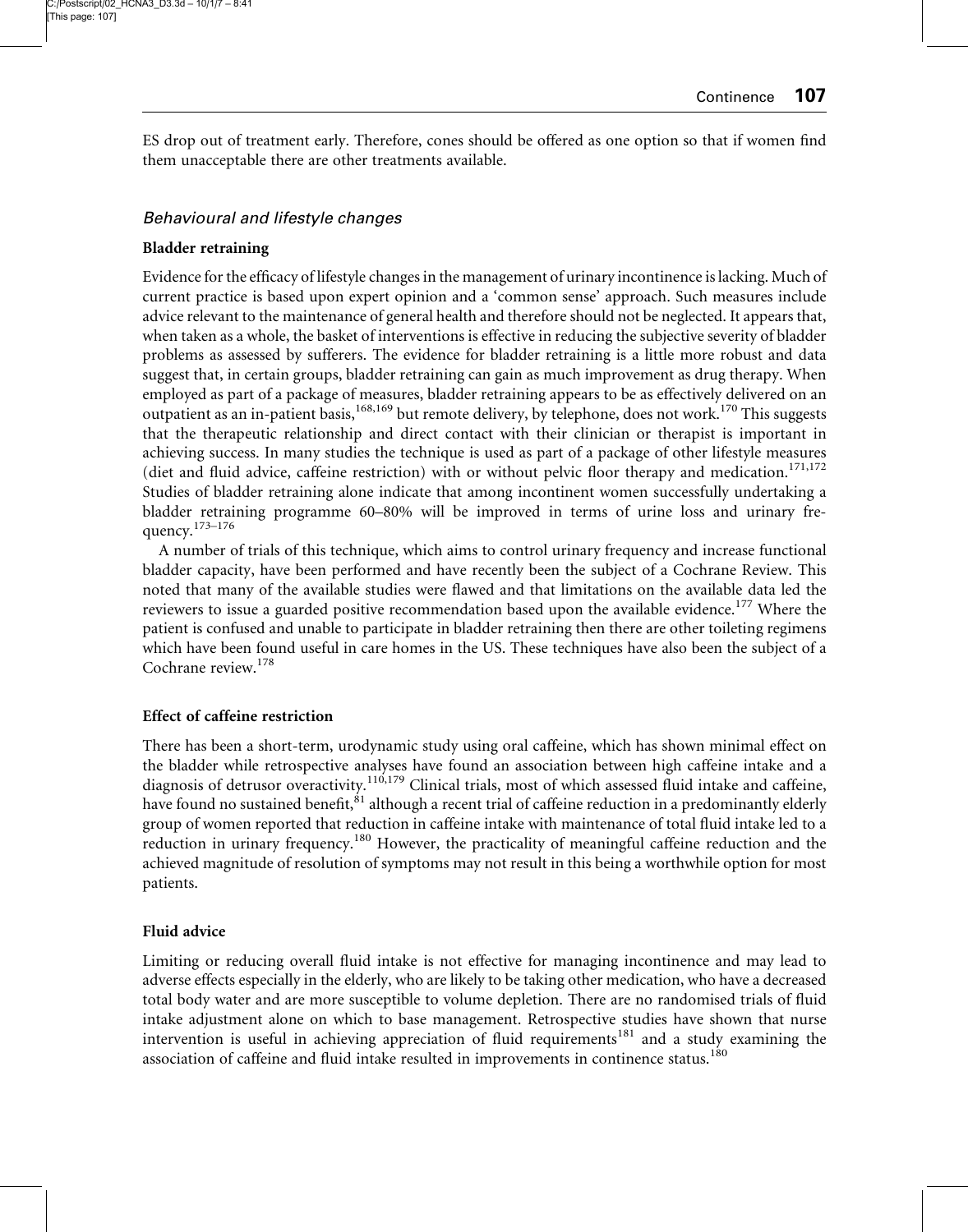### Weight reduction

There are no data on the relationship between urinary incontinence and obesity in males. In females, however, there is good evidence for a positive association of stress urinary incontinence and body mass.<sup>111,112</sup> In community surveys a greater number of women with incontinence reported themselves as obese, or being too heavy for their height.<sup>59</sup>

There is also evidence that being obese is associated with a poorer result from operation for stress incontinence.<sup>182</sup> However, the evidence that weight reduction might be able to correct some of this disadvantage is limited to two studies of women who had undergone surgery for their obesity with consequent massive weight reduction.<sup>183,184</sup> The latter study reported that, in women losing at least 50% of their excess weight, the prevalence of urinary incontinence was reduced by 50%. An association of obesity with types of incontinence other than stress incontinence is seldom reported<sup>185</sup> and the single report which did, did not control for age.<sup>186</sup> It seems that the weight loss achieved by advice from physicians is unlikely to have a significant impact upon urinary incontinence.

#### Relief of constipation

There has been one community-based study in women of 60 years and older which has examined the relationship between self-reported urinary incontinence and constipation. Subjects who reported urinary incontinence were more likely to report constipation. A relationship between straining and impaired function of rectal emptying is hypothesised but there are no studies which systematically evaluate the effect of relieving constipation on urinary incontinence.<sup>187</sup> Faecal impaction can lead to urinary retention, and there have been conflicting reports of an association between incontinence and constipation.<sup>113</sup>

#### Smoking

An association of bladder problems with cigarette smoking has been identified for both men and women.<sup>114,116</sup> The odds ratio of men suffering lower urinary tract symptoms was 1.47 for current smokers and 1.38 for former smokers when compared with men who had never smoked.<sup>114</sup> For women, smokers were 1.9 times more likely to suffer from incontinence.<sup>115</sup> However, studies in other populations have found no association.<sup>66,84</sup> As with other adverse effects of smoking, this association weakened following cessation of smoking and appeared to reach baseline after 40 years of abstinence. In men, the association of smoking appeared to be strongest with the occurrence of detrusor overactivity. An association with both stress and urge incontinence is found in women, smoking-related cough thought to be a precipitating factor in the development of stress incontinence.<sup>188</sup>

There are no prospective intervention trials of smoking cessation on improving bladder symptoms. However, there is little doubt that smoking should be discouraged in view of the cardiovascular risk, regardless of its effect upon lower urinary tract function.

Lifestyle interventions for the treatment of urinary incontinence have been a subject of the Cochrane review process.<sup>189</sup>

#### Drug therapy

Drug therapy for urinary symptoms is mainly aimed at patients with detrusor overactivity. All of the currently available drug therapies have side effects that limit their use. At present the most effective drug therapies with the most favourable side effect profiles are controlled release oxybutynin and tolterodine. These drugs, although of proven efficacy, have limited clinical effects (about 50% reduction in urinary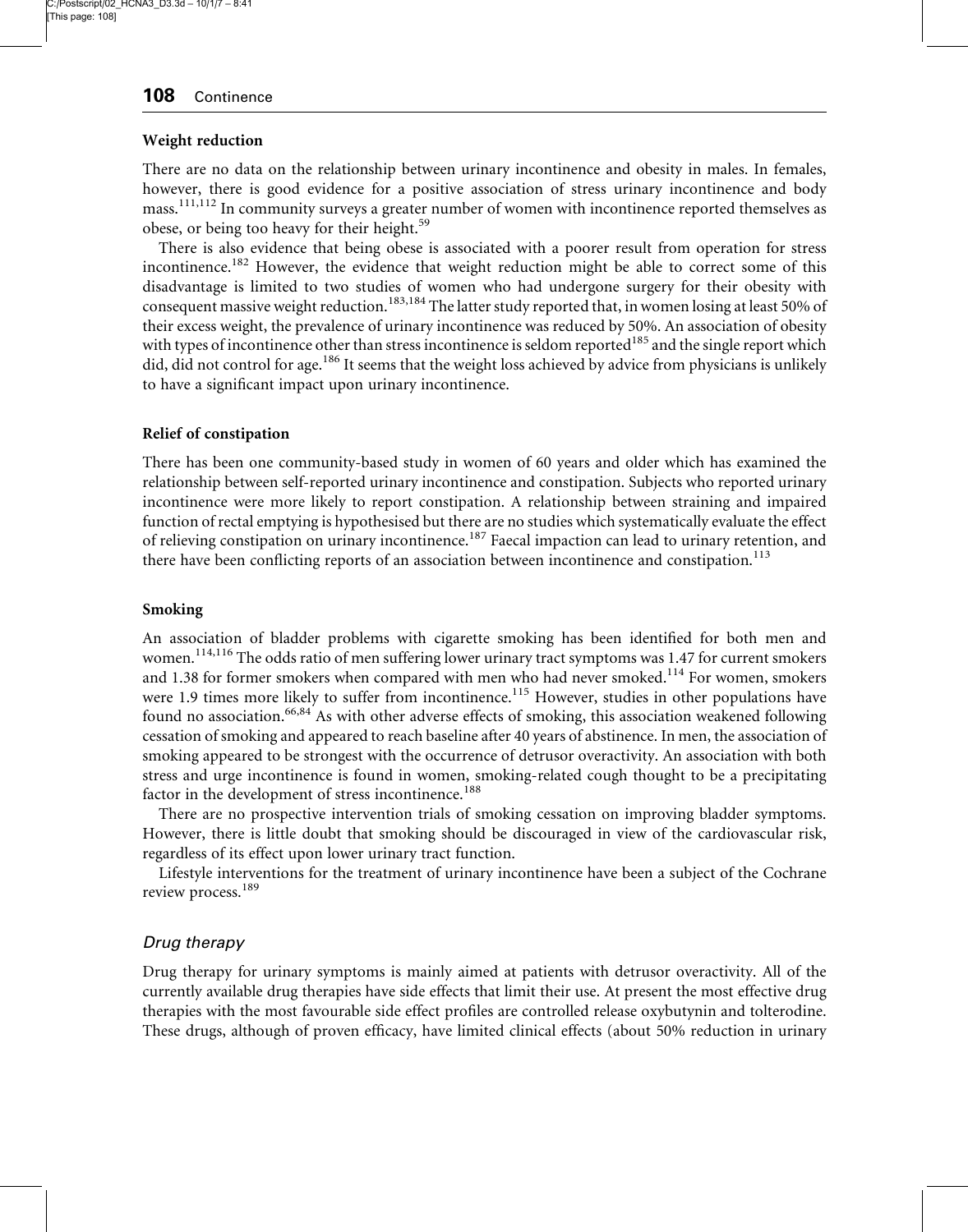frequency and incontinence episodes) and should not be started without ensuring that simple behavioural therapies have been started. The costs of the drugs vary with the compound and dose used (Table A4.1).

Details of the individual drug studies and the evidence of benefit may be found in Appendix 4.

#### Economic evidence

To be considered an economic evaluation a study must consider both the costs of any intervention and also some measure of benefits produced. These must be combined; for example, cost per quality adjusted life year, cost per case cured etc.

Although there is some evidence for the effectiveness of primary care interventions for lower urinary tract symptoms, there is very little evidence of the cost-effectiveness of interventions. One study investigated the use of tolterodine for overactive bladder<sup>190</sup> and estimated quality of life using a rating scale; this was used to generate quality-adjusted life years (QALYs). Costs measured related to drug costs, pad usage and visits to a GP. Costs in the tolterodine arm were SEK (Swedish Krona) 5309 higher than in the control arm. The improvement in quality of life was 0.025 equating to a cost per QALY of SEK 213 000, which equates to US\$28 000 or UK£14 200. There are also two studies which consider the costs of urinary incontinence interventions in primary care, $191,192$  but neither of these studies combined an estimate of costs with any measure of whether the interventions studied were effective.

# Secondary care

#### Drug therapy

The main indication for pharmacological therapy is detrusor overactivity, whether idiopathic or secondary to a neurological cause. Whatever the indication, drug therapy appears to maximally improve or cure approximately 50% of patients in terms of urinary frequency or urgency, with a lesser effect on the number of incontinence episodes. The main limitation of antimuscarinic drugs for this indication has been the relatively high incidence of side effects, notably dry mouth, leading to withdrawal from medication. The newer, once daily, formulations of both oxybutynin and tolterodine are an attempt to minimise the effect of these and to maximise the effective dose of medication. Although drug therapies are in common use in secondary care many patients will not have undergone behavioural therapies before starting medication. There is little evidence that drug therapy is superior to behavioural therapies $172$  but some suggestion that a combination of drug therapy with behavioural therapy is advantageous.<sup>193</sup> In fact most studies investigating the efficacy of drug therapy in secondary care do not allow any of the patients to receive concurrent behavioural therapies. It therefore seems appropriate to make sure that behavioural therapies have been applied appropriately before starting medication. The evidence supporting the use of antimuscarinic medication has been subject to recent Cochrane reviews.<sup>194-196</sup>

#### Oxybutynin

Oxybutynin is the most established antimuscarinic drug in use today. Trials comparing oxybutynin to placebo have consistently shown a reduction in symptoms and urodynamic parameters with the active drug (Table A4.5). Oxybutynin is thus the drug against which all new preparations are compared. Drugrelated unwanted side effects occur in the majority of patients taking standard doses of oxybutynin and these can result in about 1 in 4 patients discontinuing treatment.<sup>197,198</sup> It has been suggested that oxybutynin should be started at a low dose and gradually increased, titrating the dose against side-effects and efficacy. Inevitably this will lead to more hospital appointments with associated cost.<sup>199</sup>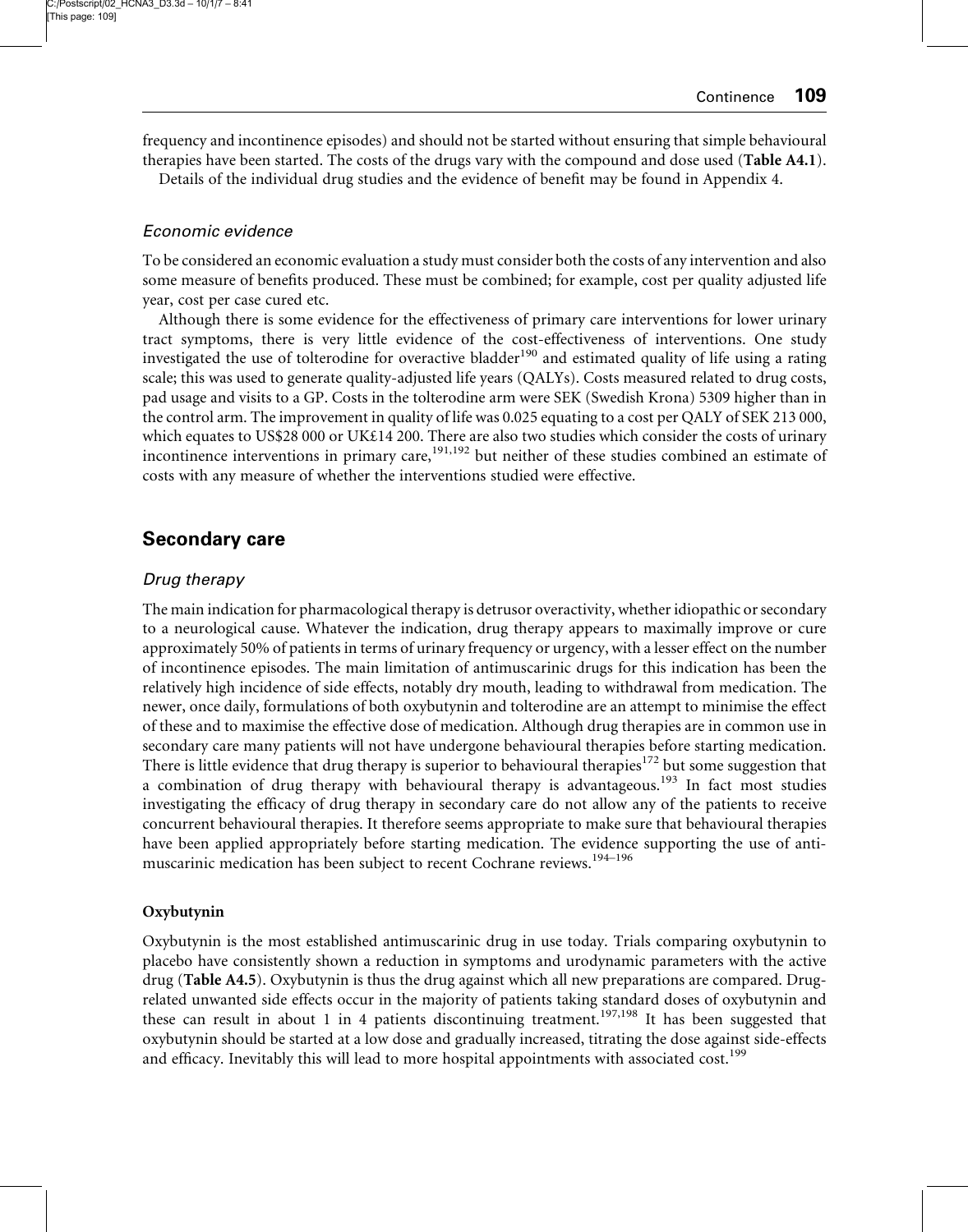Recently controlled-release oxybutynin has been studied. This modified release, once daily preparation avoids large peaks in plasma levels of the drug and its active metabolite.<sup>200</sup> Trials seem to show an improved side effect profile with this preparation (Table A4.6).

#### Tolterodine

Tolterodine has functional selectivity for muscarinic receptors in the bladder compared to the salivary gland. Given in a dose of 2 mg twice per day, there seems to be similar efficacy between oxybutynin and tolterodine, but tolterodine had a more favourable side effect profile in terms of unwanted dry mouth and gastrointestinal effects resulting in less patients needing to stop therapy. Controlled-release tolterodine may have less adverse side effects (Table A4.7).

#### Trospium chloride

There is limited evidence that trospium chloride is useful in the treatment of detrusor overactivity. Randomised controlled trials have shown improvements in urodynamic parameters and subjective symptomatic improvement.<sup>201,202</sup> Trospium (20 mg bd) seems to be better tolerated than oxybutynin (5 mg tds) and as the compound does not cross the blood-brain barrier, very few CNS side effects have been reported.

#### Flavoxate

This tertiary amine has not been shown to have any clear advantages over placebo in double blind controlled studies.<sup>203,204</sup>

#### Imipramine

Imipramine is a tricyclic antidepressant with anticholinergic side effects. It may also have some bladder anaesthetic and adrenergic properties that may aid bladder filling. There is some evidence that imipramine may be useful in children with nocturnal enuresis,<sup>205</sup> but the only double blind controlled trial in adults was small and inconclusive.<sup>206</sup>

#### Propiverine

This drug, with combined antimuscarinic and calcium channel blocking properties, has been shown to be superior to placebo in controlled clinical trials. It appears to be as effective as oxybutynin in the treatment of detrusor overactivity. There are no data comparing the drug to behavioural intervention. Approximately 20% of users develop some adverse side effect but dry mouth is less common and milder than with oxybutynin.

#### Desmopressin

This synthetic vasopressin analogue can be used to suppress diuresis overnight. It has been shown to be useful in nocturnal enuresis in children<sup>205</sup> and in reducing nocturnal frequency in adults.<sup>207</sup> There are potential problems in producing worsening daytime frequency due to increased daytime diuresis and fluid overload may be a problem, particularly the elderly.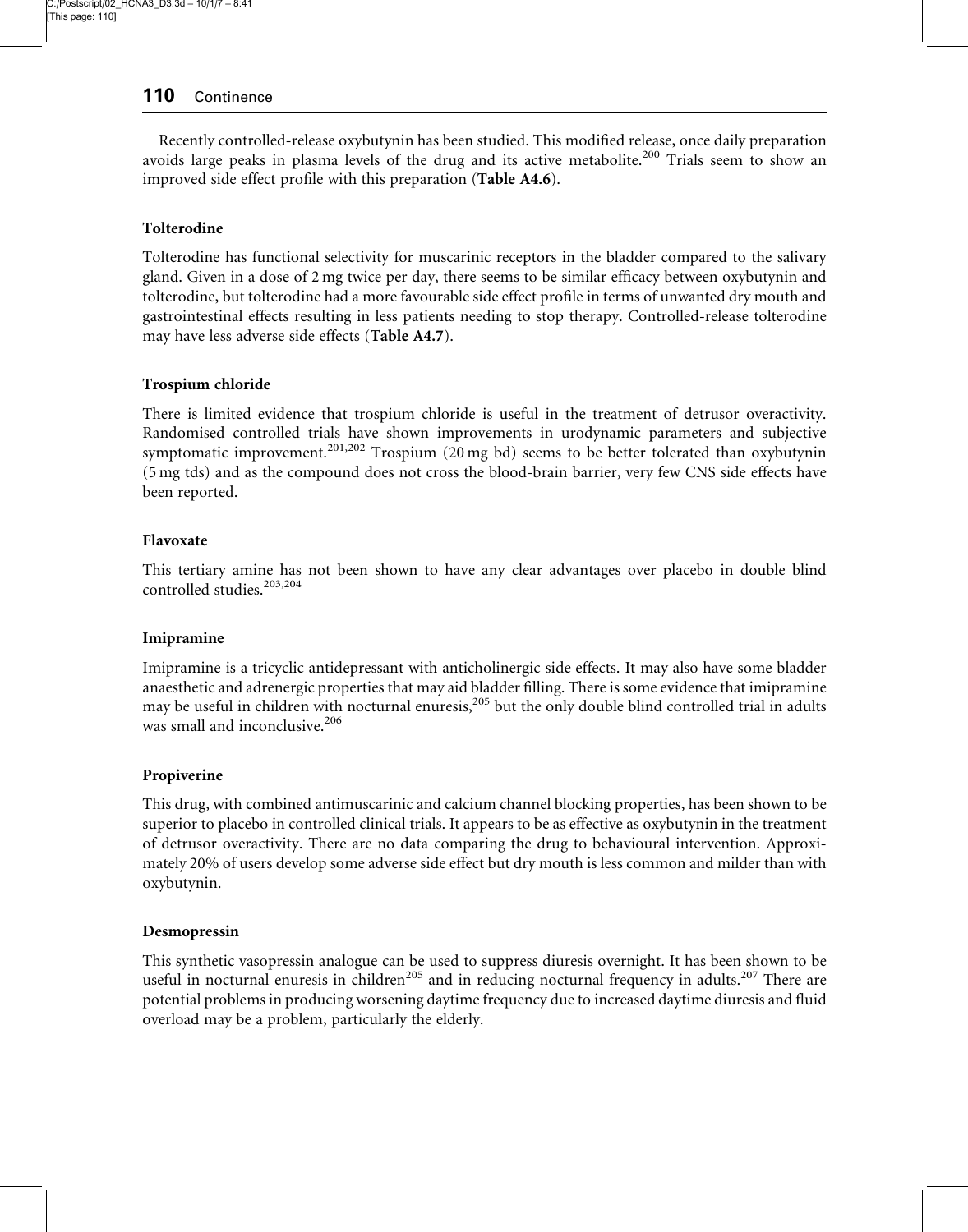#### **Oestrogens**

Although oestrogen therapy has been advocated for the treatment of urinary frequency and incontinence in randomised controlled trials, no beneficial effect was shown on bladder function.<sup>208,209</sup> The only symptom that appears to be reduced with oestrogen therapy is urinary urgency.<sup>210</sup>

#### Alpha-adrenergic agents

Alpha-adrenergic receptor agonists have been used for the treatment of stress incontinence. Where the urethral sphincter is incompetent, they are thought to increase the intrinsic tone of the sphincter and so prevent incontinence on pressure. Currently there is no recommended indication for this type of drug in stress incontinence.<sup>211</sup>

#### **Surgery**

As might be expected when there are such a large number of operations for one condition (Table A4.8), there is variable efficacy and morbidity associated with each. Until recently there were few trials comparing these procedures and evidence for efficacy of recent techniques, such as the tension-free vaginal tape (TVT), is still being generated. Evaluation of the efficacy of this operation in particular is part of the 6th work program of the National Institute for Clinical Excellence.

Jarvis, in 1994, completed a systematic review of surgery for urodynamic stress incontinence.<sup>212</sup> This showed that some procedures had only limited efficacy (which is usually unacceptable when considering major surgery for a non-life threatening disease). Others, although efficacious, had high levels of morbidity associated with them.

Anterior repair with bladder buttress has been evaluated in a recent Cochrane review.<sup>213</sup> This procedure, when done for stress incontinence alone, was shown to have low initial cure rates with high recurrence and repeat operation rates compared to colposuspension. Although morbidity is low with this operation, it is significantly higher than the minimally invasive procedures that are now available. No such procedures should now performed for significant incontinence in the absence of prolapse.

Marshall-Marchetti-Krantz procedures have generally been abandoned as there is a high incidence of osteitis pubis (2.5%) following the procedure. When this occurs the patient has severe pain, often necessitating further surgery. All other rates of efficacy and morbidity are similar to colposuspension.

Many different types of needle suspension have been described. All involve minimal access surgery inserting (with the use of needles) stitches between the abdominal wall and the anterior vaginal wall. Although associated with minimal short-term morbidity, long-term success rates have been disappointing and fewer numbers of these procedures are performed. Bladder neck needle suspension surgery is probably not as good as open abdominal retropubic suspension for the treatment of primary stress urinary incontinence in terms of lower cure rates and higher morbidity.<sup>214</sup>

Traditional suburethral sling procedures were originally designed for recurrent stress incontinence but have recently been used for patients with severe primary disease. A recent systematic review showed no increased efficacy over colposuspension but there was a longer in-patient stay.<sup>215</sup> Suburethral sling procedures are usually associated with high rates (37%) of postoperative voiding disorder and subsequent repeat operation (28%) to release the sling. They involve a relatively large abdominal incision resulting in moderate short-term morbidity.

The tension-free vaginal tape (TVT) for primary treatment of stress incontinence has become fashionable. It is based on the suburethral sling but this is sited at the mid-urethra under no tension. Using angled needles, a specially developed sling (polypropylene tape) can be inserted with minimal dissection. The tape should be inserted without tension so that minimal obstruction of the urethra occurs. Large case series seem to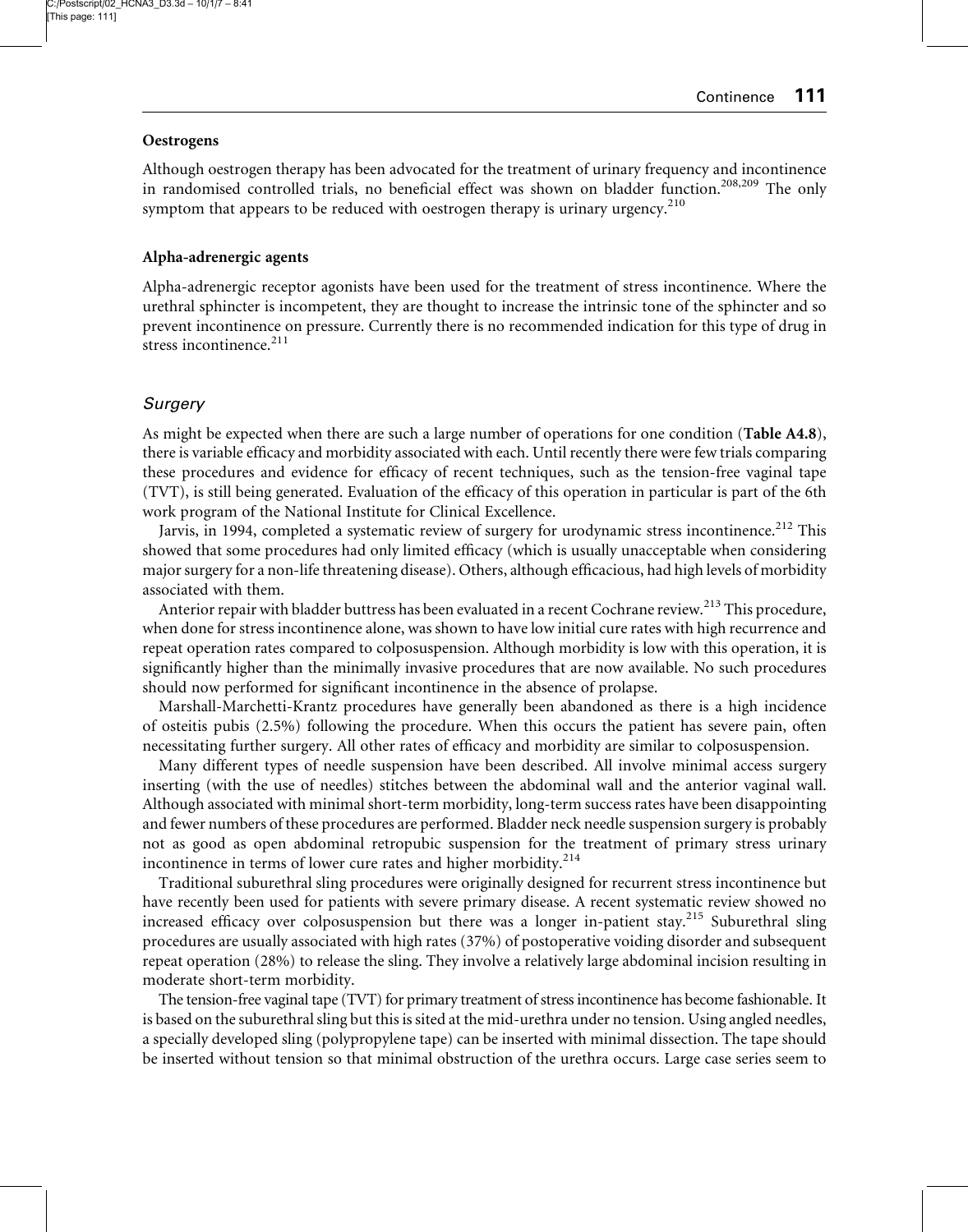show that this operation has reduced short- and long-term morbidity compared to a colposuspension.<sup>216</sup> In particular the in-patient stay is dramatically reduced. There is comparable reduction in symptoms for up to five years compared to a colposuspension. A randomised controlled trial has been conducted comparing TVT with colposuspension. The unpublished results of this trial in the short term seem to be encouraging. The major disadvantage of this operation is the cost of the tape. However, this is more than outweighed by the reduced costs of hospitalisation.

Any decision about which operation to perform will usually take into account the chance of cure, the likelihood of surgical complications, the severity of the patients' condition, medical comorbidities and what previous therapies have been tried. The ideal surgery should be effective, have few risks and be longlasting. At present the gold standard operation is the colposuspension despite a failure rate of 10% in the short term and 20% in the long term. The operation is also associated with a 10% incidence of genitourinary prolapse, a 10% incidence of voiding disorder and a 10% incidence of de novo detrusor overactivity. This 'gold standard' is far from ideal.<sup>217</sup> Colposuspension may be performed either as an open operation or using a laparoscope. Currently there are exponents of each technique and no clear consensus as to whether one is superior in terms of cure or improvement. The long-term performance of colposuspension is uncertain. Currently available evidence suggests that laparoscopic colposuspension may be poorer than open colposuspension. Like other laparoscopically performed operations, laparoscopic colposuspension leads to a quicker recovery, but takes longer to perform and may be associated with more surgical complications. These matters should hopefully be answered in the near future as the results of a randomised controlled trial sponsored by the MRC become available. If laparoscopic colposuspension is performed, two paravaginal sutures appear to be more effective than one.<sup>218</sup>

There is conflicting evidence from trial data of effectiveness versus the real-life experience of women undergoing these operations, the results seldom reaching those attained in clinical trials.<sup>101,219</sup>

Injection of various different materials into the bladder neck has been described.<sup>220</sup> The aim of these procedures is to bulk up the junction between bladder neck and urethra, increasing pressure transmission and, although unclear, probably causing a partial obstruction. The operation is minimally invasive and can be performed under local anaesthetic. There is little associated morbidity and most patients will be treated as day cases. This has the advantage of allowing frail elderly patients to receive treatment where more major operations are not possible. The short-term success rate is acceptable but may fall to as low as 40% by four years. There is no strong evidence that any agent has a marked increased success rate but they vary considerably in their cost.

Surgical therapies for urodynamic stress incontinence are relatively expensive in terms of health service usage. Most have significant associated morbidity and mortality. Effectiveness will depend on patient selection and the skill and experience of the surgeon.<sup>101</sup> It seems reasonable that surgery should only usually take place where conservative measures, in particular pelvic floor therapies, have already been tried and failed. In view of the possible adverse consequences of surgery, all patients should undergo a detailed expert assessment to confirm the diagnosis and assess the severity of disease. Where surgery is necessary it should ideally be performed by a small team of experienced surgeons in each locality. This will allow development of expert local expertise and allow local figures for success and complication rates to be quoted.

Urinary incontinence after prostatectomy is a common problem. Conservative management of this condition includes pelvic floor muscle training, biofeedback, electrical stimulation using a rectal electrode, transcutaneous electrical nerve stimulation, or a combination of methods. Conservative management is often combined with lifestyle adjustments including: decreased intake or elimination of caffeine, physical exercise, cessation of smoking, and bladder retraining. A Cochrane review of six randomised trials, each evaluating different treatments, concluded that the value of the various approaches to manage this particular problem remains uncertain.<sup>221</sup>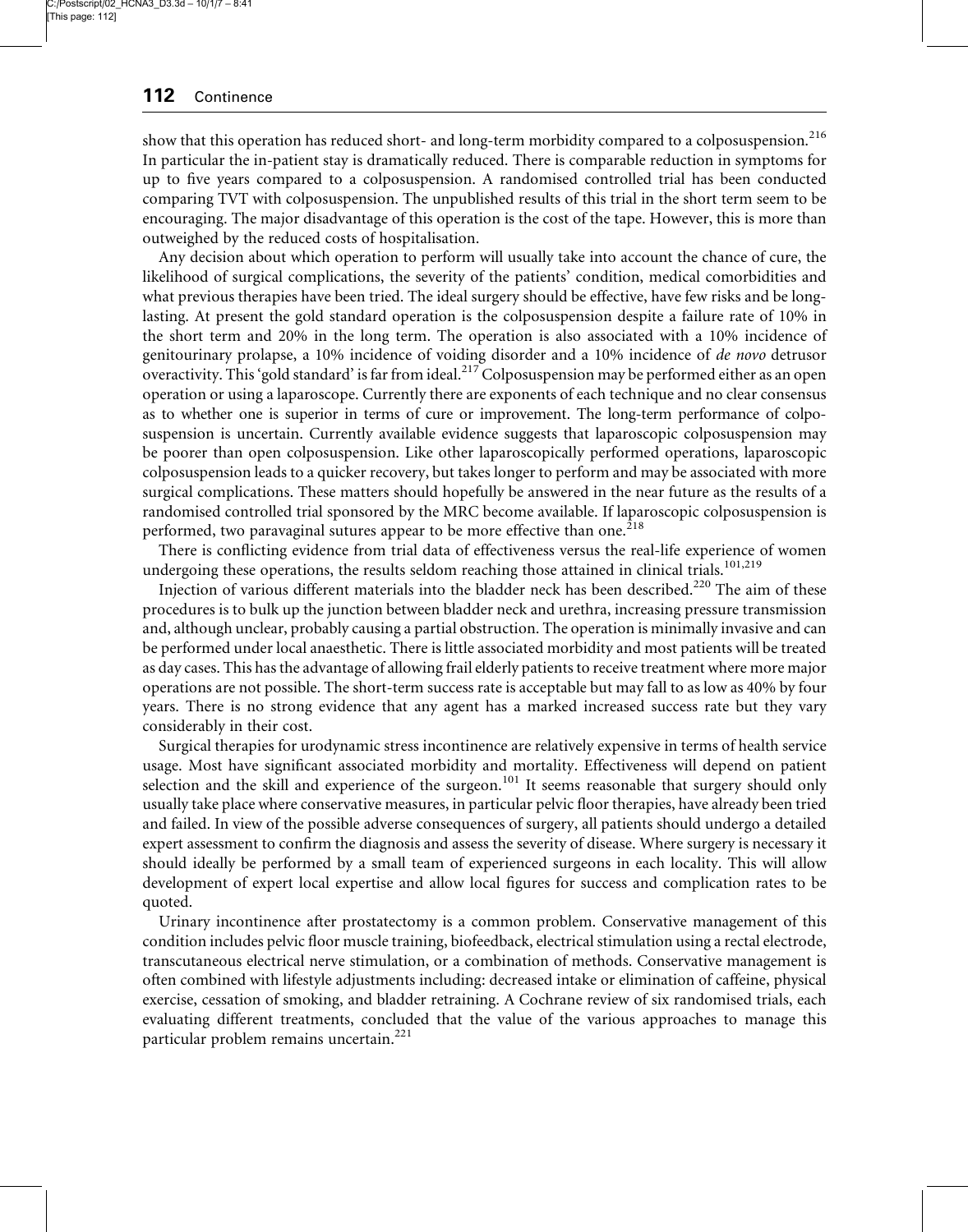### Economic evidence

There is very limited evidence relating to the economic evaluation for surgery for lower urinary tract symptoms. Two studies were found which could be categorised as economic evaluations. Open and laparoscopic colposuspension were evaluated by Kohli in a cost-minimisation study, using intra-operative complications, postoperative haematocrit change and estimated blood loss as the outcome measures.<sup>222</sup> The authors found no statistically significant differences in outcome between the groups, although the total hospital charges were found to be higher for the laparoscopic group, \$4960 versus \$4079. In Canada, Kung<sup>223</sup> carried out a cost-effectiveness analysis of laparoscopic Burch procedures compared to an abdominal Burch procedure. This time the measure of effectiveness used was the percentage cure rate for the surgical procedure. The costs of the surgical procedure were also estimated. The hospital costs per case cured were \$3029 for laparoscopy and \$6325 for Burch and open surgery.

Although there have also been a number of studies that have considered costs relating to surgery, they were not combined with a measurement of outcomes,  $224-229$  therefore these studies are of limited use as decisions cannot be made on the basis of cost only. For example, if an intervention is more expensive than an alternative it may still be preferable if it is also more effective. Whether it is indeed preferable will depend on the degree of extra cost and extra effectiveness.

# 7 Models of care and recommendations

Minimal evidence exists on the effectiveness of current UK service provision. Such evidence as does exist has tended to have been generated by the more motivated, specialist centres and probably does not reflect the more general experience. As noted above, there are large inconsistencies in care provision, with many areas either having a consultant-led or a continence nurse-led service. Considerable scope for improvement lies in supplementing primary care teams with special expertise and resources. However, there are a number of problems in comparing the merits of the different models of service provision using the results of existing studies. First, it is probable that, due to selection factors, the severity and type of condition treated varies substantially between hospital clinics, district nurse clinics and GP sessions. Second, the age distribution of patients is different. For example, attendance at non-specialist nurse clinics declines with age. Third, no standard definition of cure or improvement has been applied. Finally, the number of patients seen and the levels of improvement achieved have not been related to the resources used.

Rhodes et al. carried out a two-phased feasibility study which aimed (i) to examine continence services in three district health authorities (to reflect different approaches to continence management), (ii) to examine costs to the health and social services, (iii) to determine policy and provision and (iv) to explore professionals' perceptions of quality in service delivery.<sup>230</sup> The different services ranged from a very limited community continence service to an integrated continence service covering both the acute and community sectors. However, problems were identified in each service, with all three exemplifying many of the problems in providing a truly integrated service. In none of the three areas had GPs shown any real enthusiasm or interest in continence services. Two of the districts had little in the way of community physiotherapy provision and access of the service was controlled by GPs. Even in the most well-established continence service, the service was integrated more in name than in practice. Hospital and community services operated virtually autonomously, largely as a result of management structures. Consultants seemed to know very little about the community service. Continence advisors and the nursing management saw integration as a potential loss of autonomy. Furthermore, there seemed to be little incentive for co-operation, with different hospital departments and community services competing for business from GPs. Other concerns raised included insufficient medical input to the service, routes of referral from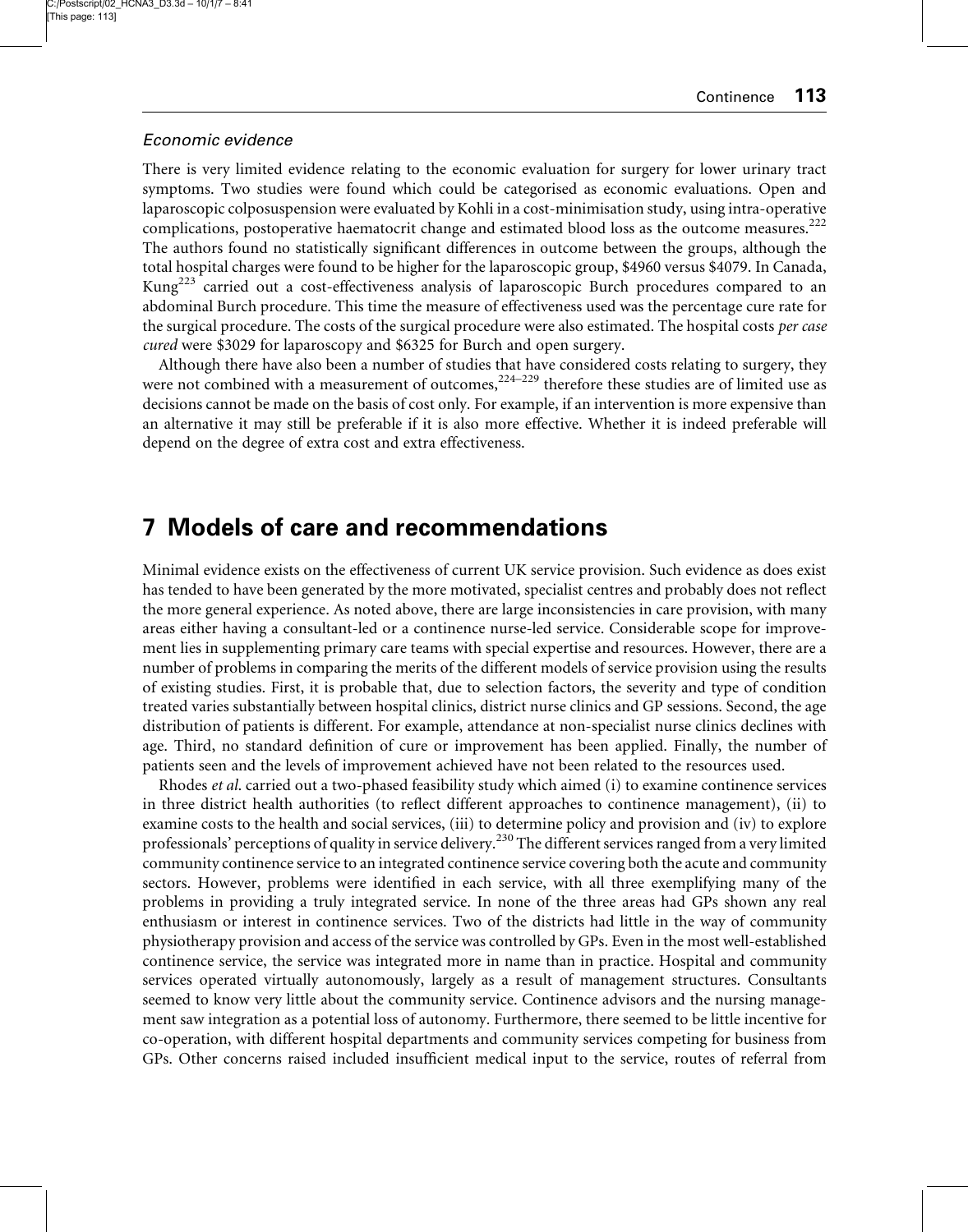primary to secondary sector and varying paths of clinical decision making. One solution proposed by medical staff would be for all patients to be channelled through a hospital department, the route of referral being from GP to hospital consultant. A single gateway service may avoid loops in the system but would swamp hospital clinics.

The researchers were also unable to report any interprofessional consensus on best practice issues or the structure of a continence service. They suggested that in defining a good quality service it is necessary, first, to identify various professionals and services which make a contribution and, second, to extricate a continence service from other services. Should continence promotion and continence care be an integral part of all health professionals or should there be a separately defined continence service?

There were clear difficulties in identifying the costs of providing continence services at local levels. Identifying the input of health care professionals in the community was particularly difficult. Variations between individual health authorities were exposed in terms of the allocation of resources between the acute and community sectors.

The second phase of the study looked at the costs of incontinence to individuals and to services, and users' perceptions of quality and effectiveness of services.<sup>231</sup> On the whole patients did not find it easy to describe their referral route through the service. Patients also had difficulty in identifying the links between assessment, intervention and review and in describing the outcomes they might expect from service contact. The most common difficulty for patients was recognition of the role and responsibility of the professionals they met. Members of the continence advisory service in one area were frequently praised for their patience, understanding and support but were not readily recognised as part of that service. As a result the authors suggested that a 'care management' (multi-referral) model may be more effective in meeting the needs of incontinence sufferers. Continence advisors or specialists could act as sole 'care managers' where they assess a patient, directing and monitoring the appropriate path(s) of care. This may involve referral to GPs for drug treatment or to other professionals for assessment for continence aids, to physiotherapists for pelvic floor exercises or other specialists for urodynamics. The continence care manager would then be responsible for case review to ensure that the patient is successfully moved through the system with outcomes which can be readily evaluated. Where no continence advisor is in post, the team model would be applied, with one individual (a key worker) taking overall responsibility for the management of care of that individual, ensuring progress through the system. The study concluded that district-wide comparative studies of the cost-effectiveness of different service models are not feasible, given the current rate of change of service structures and the fact that continence services are made of many disparate elements which may not be related in the coherent way that the word 'model' suggests. They proposed that it would be more valuable to study the cost-effectiveness of particular interventions or specific service innovations.

Another study of continence services<sup>122</sup> compared the health needs and use of health services by people who suffered from incontinence compared to a background population who were not incontinent. Comparisons were also made between individuals who were incontinent within two health authorities to provide an evaluation of their health interventions and patient outcomes in relation to a health authority with a continence advisory service and one without. There was some evidence that people in the health authority with a continence service received more appropriate treatment and care for their incontinence than those in the health authority without a continence service. Despite significant differences between the health interventions undertaken in the two health authorities, these findings did not transfer through to people's perceptions of their continence status. Only 44% of incontinent people in the health authority with a continence service felt that their incontinence was cured, improved or better managed, compared to 43% in the health authority without a service. However, the difference in health interventions did follow through to satisfaction with services and health care, with significantly more incontinent people in the authority with the continence service reporting that they were satisfied compared to those in the authority without a service.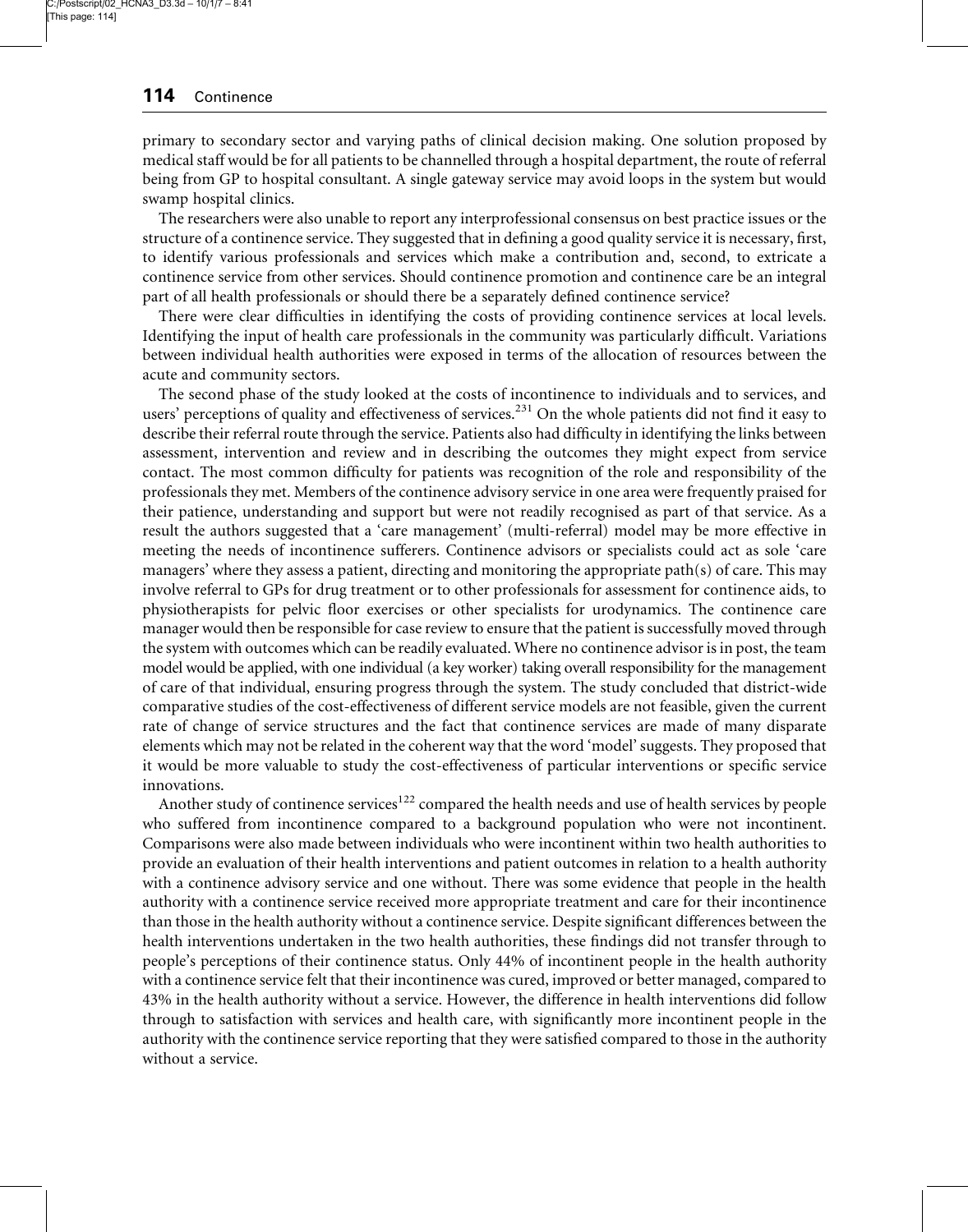The researchers also felt that type and severity of incontinence are important factors that should be considered when evaluating health care and services in relation to their outcomes. Using The Short Form 36 as a measure of health status, people who were incontinent had a significantly lower health status than those who were not incontinent. Women who were incontinent tended to have a better health status than men who were incontinent. Using the Incontinence Impact Questionnaire (IIQ) as a measure of the impact of incontinence, there were no significant differences between the IIQ scores of people whose incontinence was effectively or ineffectively managed. People who were incontinent in the health authority without the continence service had significantly lower mean scores for their self-esteem than those in the authority with a continence service. Furthermore, people whose incontinence was successfully managed tended to have a higher self-esteem than those whose incontinence was not successfully managed.

People who sought help early for their incontinence were considered to be successfully managed and the vast majority of sufferers who sought help early lived in the health authority with the continence service. Establishing management techniques that suited individuals and evaluating their health gains and outcomes were important indicators identified by the authors as contributing to the successful management of incontinence. People who had participated in decisions taken about the management of their incontinence were generally considered as being successfully managed.

There was some evidence that multiple referral to members of the multidisciplinary team which focused and targeted their particular health intervention skills was associated with incontinence being successfully managed. Greater flexibility of services was considered as being important by a number of sufferers, and related to the acceptability and appropriateness of health services. A person's incontinence was considered successfully managed when their views were considered and their expectations were met.

In 1997, a report of a working group to the Department of Health highlighted a number of aims that a continence service should strive for, including:

- $\bullet$  given the possibility of cure or improvement, a continence service should not have provision of products as its primary focus;
- $\bullet$  acute and community services need careful co-ordination across trust boundaries and across the primary care/hospital interface.

The group concluded that given the paucity of research evidence, any care which provides a systematic approach to the management of incontinence may improve outcomes.

The Leicestershire MRC Incontinence Pilot Study has evaluated a new nurse-led continence service.<sup>232</sup> This involves specially trained continence nurse practitioners delivering pre-defined, evidence-based treatment interventions. The service was shown to be effective in reducing urinary symptoms (60% reported cure or improvement), with high levels of patient satisfaction (99%). This service is currently being evaluated in a comparison with care provided by GPs in a randomised controlled trial. Further work from the Leicester team showed that an informal, friendly approach by nurses with good communication skills relieved patients' embarrassment and anxiety, giving them confidence and trust in the nurses, thus facilitating information exchange and effectiveness of care.<sup>233</sup> Good communication skills conveyed the nurses' specialist technical skills and knowledge, encouraging patient compliance with treatments. An RCT of the new service is now published.\*

The following model of care describes an ideal service that may overcome some of the variability in continence care available to the population. This proposal is based on analysis of available evidence and consensus within the main groups concerned. The principles underlying an integrated continence service have been outlined in a Department of Health document Good Practice in Continence Services (March 2000), which has recommended an evolutionary approach to service development from the existing local

Williams KS et al. Clinical and cost-effectiveness of a new nurse-led continence service: a RCT. Brit J Gen Prac 2005; 55: 696–703.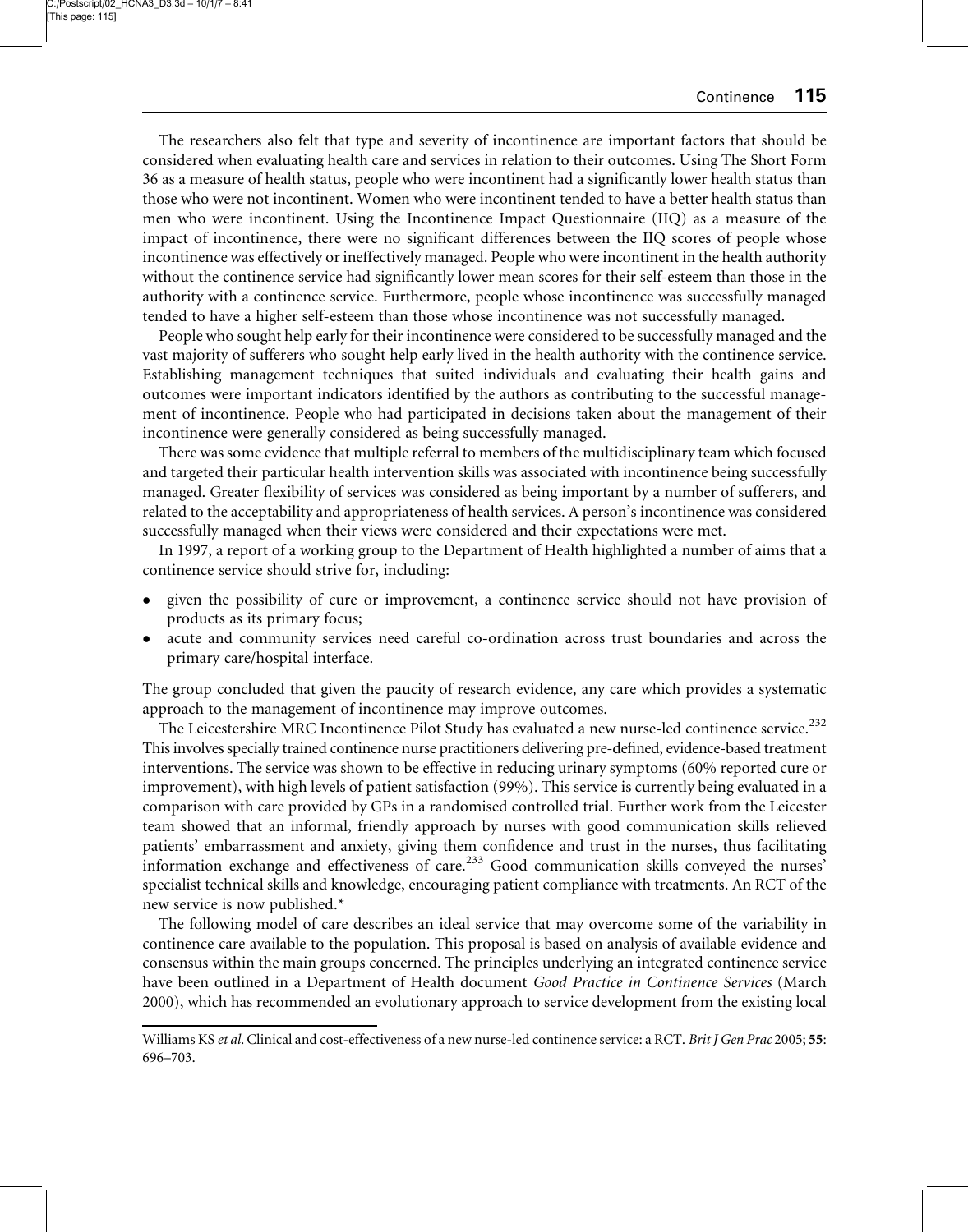provision. The ideal new service for continence care would span both primary and secondary care and would comprise a large volume, community-provided service which would include a number of key elements:

- $\bullet$ All patients with bladder symptoms would be eligible to enter the service.
- $\bullet$  There should be a defined method of entry into the service regardless of the original source of the referral.
- $\bullet$ Service co-ordination would be provided by a multidisciplinary team.
- $\bullet$  The service, whilst provided by a multidisciplinary team, is likely to be led by the specialist continence practitioners.
- The service would be structured around evidence-based protocols.
- There would be clear patterns of referral to specialist secondary care providers.
- The service would have access to medical and surgical consultants with a special interest in continence.
- $\bullet$ Secondary care provision would be provided by trained specialist professionals.
- Nurse prescribing of limited medications would be implemented using a patient group directive following appropriate training.
- Continence specialist clinicians (either nursing or physiotherapy background) would take part in secondary care clinical sessions to ensure continuity and consistency of approach throughout the service.
- Regular user satisfaction surveys and analysis of performance indicators.
- Well defined and regular audit and quality assurance systems.
- The service would undertake training of other health care professionals and would promote continence awareness.
- $\bullet$ The service would involve consumers in its evaluation.

A comprehensive list of elements of an ideal continence service follows:

- $\bullet$  There should be a defined method of entry to the service regardless of the original source of the referral, whether this be from medical or nursing practitioners or by self-referral.
- Service co-ordination would be provided by an interdisciplinary team: a specialist continence nurse or physiotherapist with specialist continence training and a consultant.
- The service, whilst provided by an interdisciplinary team, is likely to be led by the specialist continence practitioners within primary care, whether they have a nursing or physiotherapy background.
- Effective liaison with GPs would be essential.
- User and carer involvement would be invited, not only as a part of clinical governance of the service, but as an integral part of service planning, development and delivery.
- Regular user satisfaction surveys and analysis of performance indicators would be necessary for the effective governance of the service.
- There would be well defined and regular audit and quality assurance systems.
- All patients with bladder problems, SS or VS would be eligible to enter the service.
- Assessment and screening procedures would be in place to enable case-finding exercises to be a core element of activity, regardless of where a potential patient might have contact with a health professional.
- The service would be based on evidence-based protocols, and timed elements of care provision would be built into the protocols.
- There would be clear patterns of referral to specialist secondary care providers where when the initial assessment led to specified diagnoses (for example, significant prolapse would be referred to a urogynaecologist).
- The service would have access to medical and surgical consultants with a special interest in continence; these might exist as a virtual continence centre with clear pathways of referral between specialists.
- The service would clearly define successful or unsuccessful treatment rooted in subjective and objective outcome measures.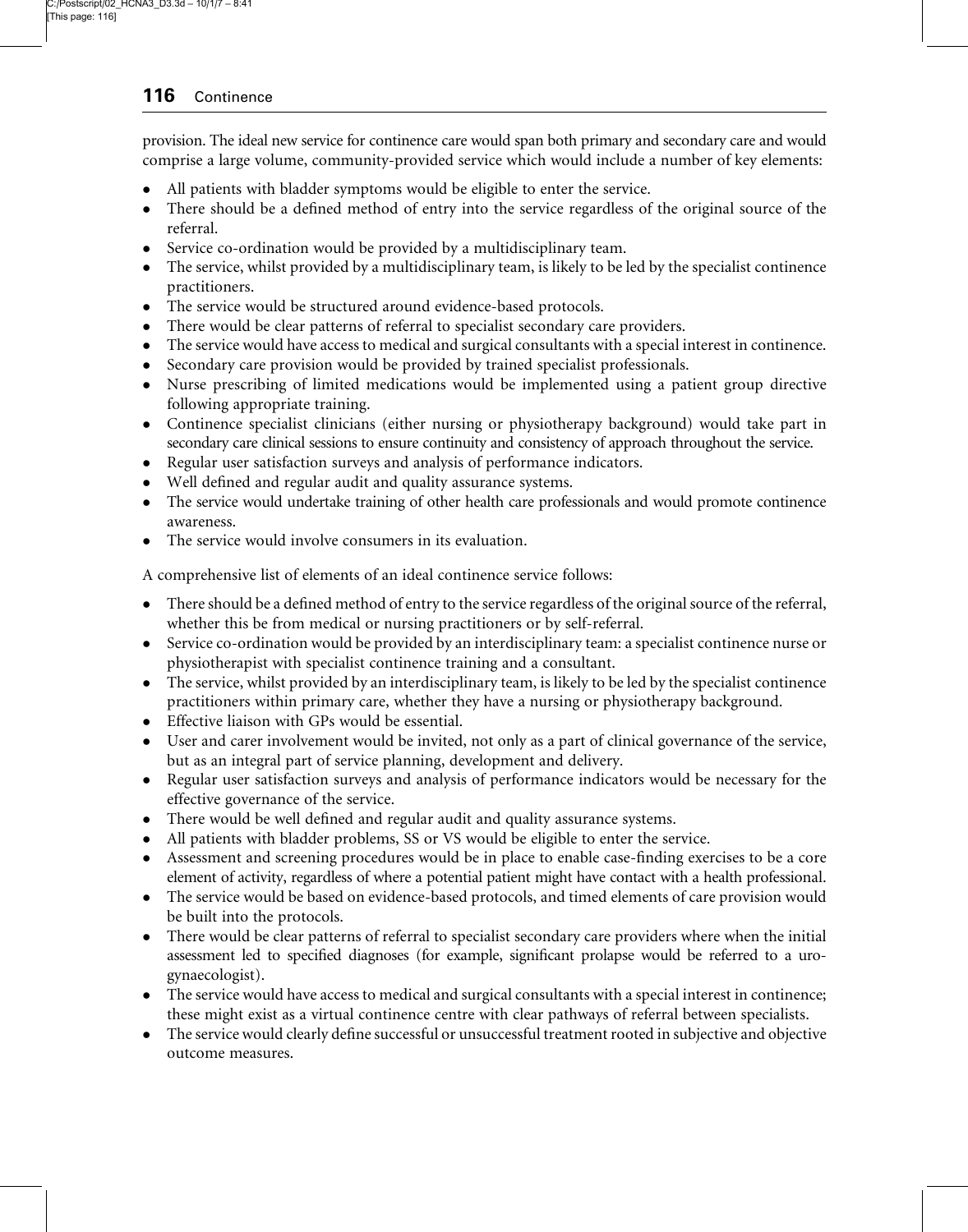- Diagnostic urodynamic investigation would be available at a defined point in treatment provision. This would require central organisation of primary and secondary care to avoid duplication of testing and the avoidance of unnecessary tests.
- $\bullet$  Secondary care provision would be provided by trained specialist professionals who would undertake intensive physiotherapy and provide treatment for bladder overactivity based on an evidence-based protocol.
- Nurse prescribing of limited medications including antibiotics, relevant antimuscarinic medication and topical oestrogen would be implemented using a patient group directive following appropriate training.
- The service would target high risk groups and people with special needs.
- The service would undertake training of other health care professionals and would provide general health promotion information and advice.
- $\bullet$  Specialist continence practitioners (as defined above) would take part in secondary care clinical sessions to ensure continuity and consistency of approach throughout the service.
- $\bullet$ Specific groups would be targeted for health promotion.
- The service would participate in general continence awareness promotion.
- $\bullet$  The service would have an integrated multidisciplinary record, which is freely accessible to all members of the team. All members would be expected to record care interactions cumulatively.
- $\bullet$ The team database would form the basis for audit and research.

The document recommends that continence services should be organised as integrated continence services. This will include a locally provided service comprising continence nurse specialists as well as medical and surgical specialists. Furthermore, each primary care and community team should have available professionals trained to carry out initial assessments and care, and arrangements that ensure that patients are identified, assessed and reviewed. There is no research evidence regarding the optimal way to provide a primary care continence service, but three distinct approaches have emerged:

- $\bullet$  creating posts which include the specific responsibility and time provision for the delivery of continence services (continence co-ordinators) and giving them appropriate training;
- $\bullet$  providing a basic level of training to many members of a primary care team who provide continence services as part of their job;
- $\bullet$  referring all patients with continence problems to a specialist continence service for initial assessment and treatment as well as more complex problems.

The ideal service would incorporate all three elements. The result would be a continence nurse practitioner who would become the leading health care professional responsible for the provision of primary continence care. The continence nurse practitioner will accept referrals from other primary care health professionals and be responsible for patient education and advice, clinical assessment, investigation (e.g. urodynamic investigation) diagnosis and conservative treatment (e.g. pelvic floor exercises, behavioural therapy) as a member of an expert clinical team, based in secondary care. The continence nurse practitioner will also help develop and maintain care pathways to and from primary care and specialist services. A nurse practitioner would also be able to provide continuity of care, which is currently lacking. By taking part in secondary care clinical sessions, this continuity and consistency can be ensured. The continence nurse specialists will therefore play a vital role in the new service as they span the interface between primary and secondary care.

Referral mechanisms would incorporate the following features:

 $\bullet$  A core consultant team including a nominated urologist, gynaecologist and gerontologist would meet regularly with the remit of accepting direct referrals from the primary care portion of the continence service. The core team would implement an evidence-based protocol for failures of secondary care, specifying where joint management needs to be implemented for continuing care.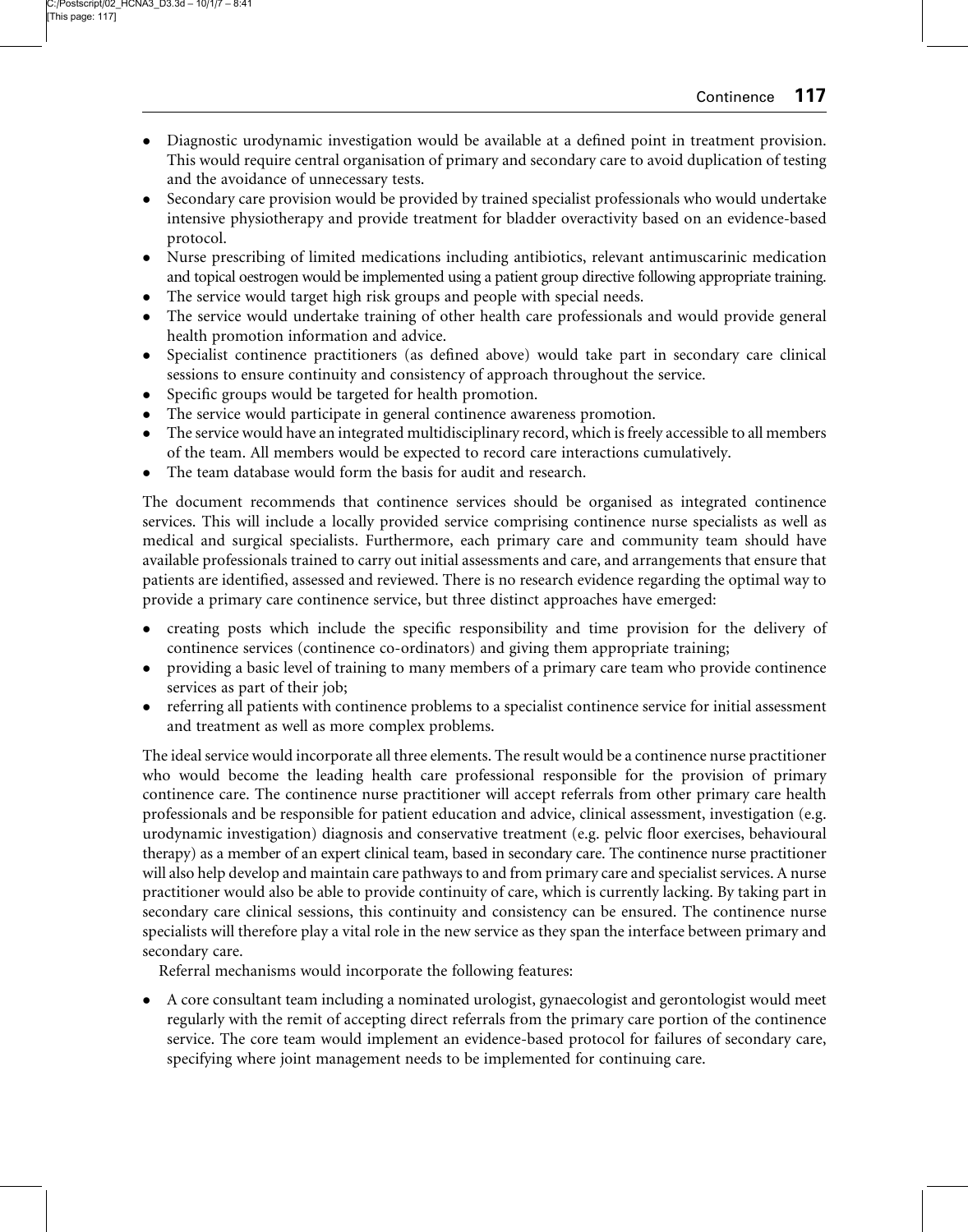- Patients who were found to be obstructed would be referred directly to the core consultant team urologist.
- Patients who failed conservative treatment for urodynamic stress incontinence would be referred directly to the core consultant team gynaecologist or urologist. All surgical interventions would be evidence-based and regularly audited. Rare conditions, e.g. fistulae would be referred to designated specialist centres.
- $\bullet$  Patients who failed treatment for detrusor overactivity would be referred directly to the core consultant team.
- Patients with prolapse would be referred directly to the core consultant team for pelvis floor assessment and management.
- Patients with complex medical needs or chronic comorbidity with an impact upon continence status would be referred directly to the core consultant team physician/elderly care physician for initial assessment and management.
- All patients would have clear pathways of care back into the community team for the long-term monitoring of management.

# Quantitative comparison of two models of care

The main difference between the recommended model and the existing model of care is that in the new model there is an emphasis in primary care on PFE and bladder training managed by continence nurse practitioners (CNPs). This results in a reduction in the number of patients who go through to secondary care. The service in secondary care remains similar to the current service.

# Future service configuration and associated costs

The Leicestershire MRC Incontinence Study has evaluated a new nurse-led continence service,<sup>232</sup> which may be the principle upon which continence services will be based in the future. Figure 15 shows the structure of part of the study and patient flow through the service. An economic evaluation of this new service will be compared to that of an existing continence service.



Figure 15: New model of care based upon a nurse-led continence service (prevalence).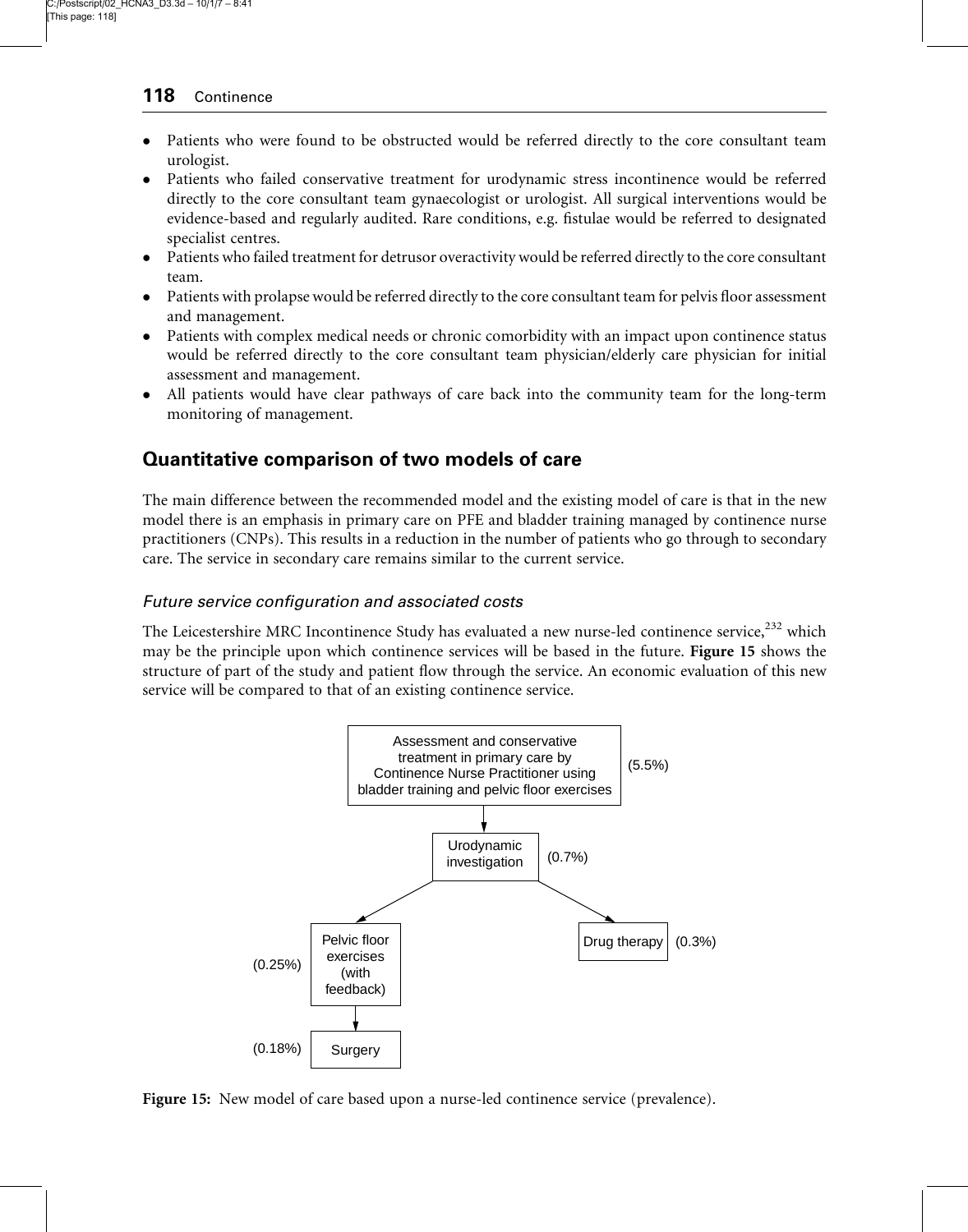The prevalence of individuals eligible for assessment and treatment in primary care for this model was based upon screening the local population through a postal questionnaire and home interview to establish severity of symptoms. In the new model, management in primary care would be provided in the main by CNPs with support from the GP in the first instance and referral to secondary care as appropriate.

All costs for these services are based on costing work carried out as part of the evaluation of the nurse-led continence services. These evaluations of the nurse-led continence services are ongoing, so the published costs may be revised in subsequent publications. All costs are in UK pounds for the year 2000. Although it is proposed that these costs should provide an estimate of the costs of this type of service, there are a number of caveats that need to be considered. The services evaluated were set up as part of a research project so workload and patterns of working may differ from those to be found in normal practice. Also, although the entry criteria for these services were based on symptoms relating to urinary incontinence, some of those admitted to the services would also have symptoms that related to voiding problems. Therefore, not all the resource used necessarily relates to urinary incontinence. In addition, these services were aimed at those over 40 years of age and so do not address the needs of those below this age.

All patients were seen by the CNP over an eight-week treatment period, with three planned visits, together with additional visits depending on the interventions provided and the degree of support deemed necessary by the nurse. Each patient underwent a one-hour assessment visit, which included taking a clinical history, physical examination, urinalysis, a mid-stream specimen of urine (MSU), a bladder scan to estimate post-void residual volume of urine, blood pressure, weight, height and, in women, vaginal examination. All patients were instructed in how to complete a urinary diary and pad test. Patients were seen one week after provision of the diary and pad test, which were then reviewed and a treatment regime was begun. A battery of clinical interventions could be implemented by the nurses, including bladder reeducation for frequency, urgency and urge incontinence, Canesten for vaginal candida, pelvic floor awareness for stress incontinence, antibiotics for urinary tract infection, topical oestrogen for atrophic vaginitis, medication change for symptoms caused by loop diuretics, and advice on diet and fluid intake. Each CNP had a maximum caseload of 60 patients. Up to three visits could be scheduled over the subsequent five weeks, before a final assessment. Preliminary results of the costs for these services for older adults are given in Table 11.

|                           | Total number of<br>contacts (% of<br>study population) | Unit cost | Cost per 1000 people<br>in Leicestershire<br>over 40 |
|---------------------------|--------------------------------------------------------|-----------|------------------------------------------------------|
| Treatment in primary care | 7,147 (5.5%)                                           | £163      | £9,008                                               |
| Urodynamics               | $906(0.7\%)$                                           | £154      | £1,076                                               |
| Pelvic floor              | 329 (0.25%)                                            | £293      | £745                                                 |
| Drug therapy (oxybutynin) | 390 (0.3%)                                             | £418      | £1,261                                               |
| Surgery**                 | $237(0.18\%)$                                          | £1,966    | £3,602                                               |
| Total                     |                                                        |           | £15,691                                              |

Table 11: Costs\* for the new model of care as developed in the Leicestershire MRC Incontinence Study for people aged 40 or over.

\* For the year 2000 (preliminary results subject to revisions); \*\*This value is taken from HRG and OPCSdata.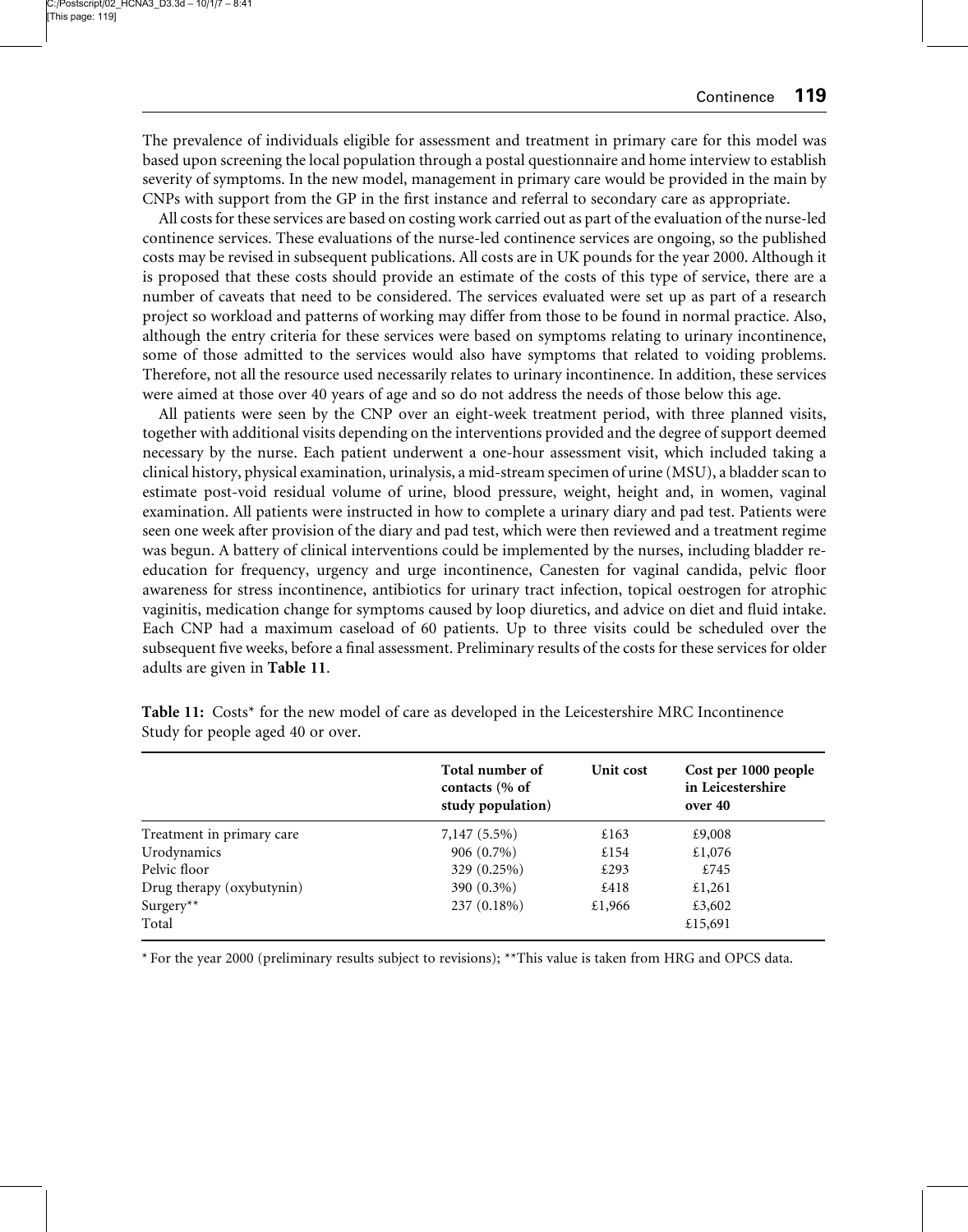The total cost for the new service is estimated at £15 691 per 1000 per annum. This is likely to be an overestimate for several reasons:

- The services evaluated were set up as part of a research project, so workload and patterns of working may differ from those to be found in normal practice.
- Although the entry criteria for these services were based on symptoms relating to urinary incontinence, some of those admitted to the services would also have symptoms that related to voiding problems and this is likely to result in an overestimate of resource use.

### Estimate of current service costs

Costs for the conventional incontinence service were estimated from a survey carried out as part of the Leicestershire MRC Incontinence Study. Respondents were asked for details of services they had used in the last year. The survey was carried out on 29 268 community residents over the age of 40. The percentages of respondents who used each category of service are given in Table 12. Since this was a snapshot of patients' experiences in just one year, none reported any surgery therefore an estimate of this was made using average rates and cost for surgery for the over 40s in the UK, calculated using OPCS statistics. Preliminary results of the costs for these services for older adults are given in Table 12.

|  |  | Table 12: Estimate of costs <sup>a</sup> with conventional pattern of care based on survey of service contacts of |  |  |  |  |
|--|--|-------------------------------------------------------------------------------------------------------------------|--|--|--|--|
|  |  | 29,268 community dwelling adults aged 40 and over.                                                                |  |  |  |  |

|                                      | <b>Proportion using</b><br>this service | Unit cost          | Average cost<br>per 1000 |
|--------------------------------------|-----------------------------------------|--------------------|--------------------------|
| Any health care professional         | 11.2%                                   |                    |                          |
| GP                                   | 8.7%                                    | £18 <sup>88</sup>  | £1,566                   |
| Hospital doctor                      | 2.9%                                    | £61 <sup>234</sup> | £1,769                   |
| Physiotherapist                      | 1.5%                                    | $$16^{88}$         | £240                     |
| Specialist continence nurse          | 1.2%                                    | £17 $88$           | £200                     |
| Other nurse                          | 1.2%                                    | £17 <sup>88</sup>  | £200                     |
| Antibiotics                          | 4.0%                                    | $f 2^{234}$        | £91                      |
| Other medications                    | 2.2%                                    | £60 $^{235}$       | £1,323                   |
| Surgery <sup>b</sup>                 |                                         |                    | £975                     |
| Pelvic floor exercises urinary diary | 1.5%                                    | £293 $^{236}$      | £4,493                   |
| Total                                |                                         |                    | £10,856                  |

<sup>a</sup> For the year 2000 (preliminary results subject to revision).

<sup>b</sup> This value is taken from HRG and OPCS data.

The total cost for existing services is estimated at £10 856 per 1000 per annum. This is likely to be an underestimate for several reasons:

- $\bullet$ Costs are based on just the previous year's experience of a sample of respondents.
- Costs were used for a single contact as there is no data on the numbers of times respondents contacted a service.
- Costs for urodynamics are not included, as only values for consultations with a hospital doctor were available.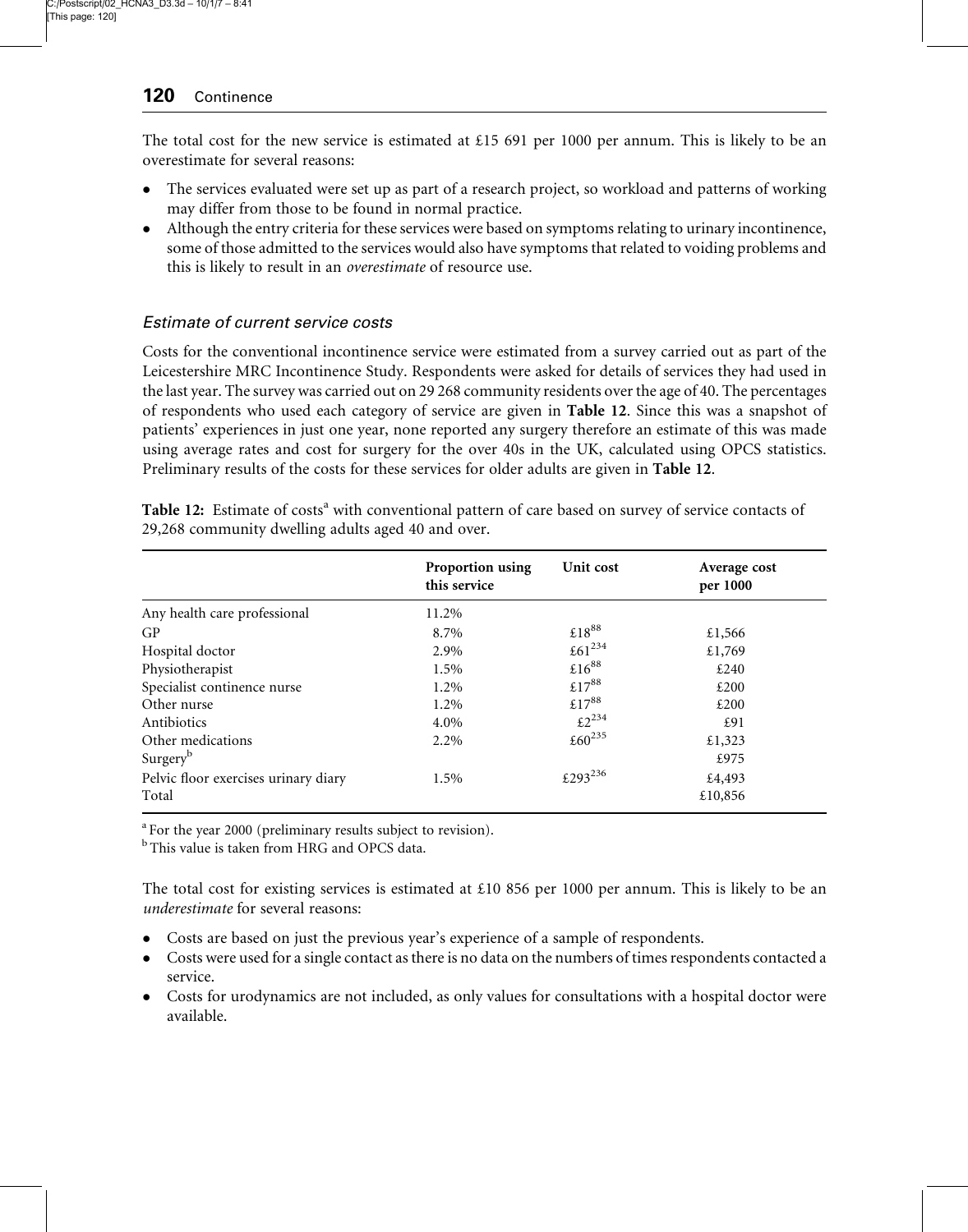# 8 Outcome measures

This section summarises the results of a review of the literature in relation to outcome from the patient's perspective, audit tools and the information that is relevant for monitoring the effectiveness of intervention and care for urinary incontinence and an outline of future research.

# Patient outcome

Urinary incontinence is associated with serious psychological suffering and poor quality of life.<sup>237</sup> It is therefore necessary to measure symptoms of urinary incontinence and the impact on patients' lives as part of the process of establishing the need for services and evaluating outcomes.<sup>238,239,240</sup> Symptom assessment helps determine the type, frequency and quantity of urinary leakage, and the extent of psychological and social disruption caused by these.

A wide range of questionnaires has been developed and used for symptom assessment. Most of these are designed either for men (often secondary to benign prostatic hyperplasia and surgical treatment of it) or for women, with very few for both. There are variations in the length and content of these questionnaires depending on whether they are developed for clinical or research purposes.

Some of these questionnaires were recommended in the First International Consultation on Incontinence<sup>241</sup> and elsewhere;<sup>242,243</sup> commonly used examples include the King's Health Questionnaire, the Bristol Female Lower Urinary Tract Symptoms Questionnaire (BFLUTS), the ICS male Questionnaire and the Quality of Life in Persons with Urinary Incontinence (I-QOL). Further details of these and other questionnaires are given in Table A5.1.

The King's Health Questionnaire and the BFLUTSwere developed in the UK for assessing urinary incontinence symptoms in women. The former is also used to measure the impact on the quality of life. For men, the ICSmale Questionnaire is used to assess lower urinary tract symptoms. It contains five questions concerning incontinence symptoms including urge and stress.

The Quality of Life in Persons with Urinary Incontinence (I-QOL) is designed for use in clinical trials to measure the impact of urinary incontinence on men and women. It contains 22 items and is scored on a four-point categorical scale.

A new questionnaire, the ICIQ-SF, has been launched in the second edition of the International Consultation on Incontinence, published in 2002.<sup>244</sup> The ICIQ-SF is aimed to provide a brief and robust tool for measuring frequency, severity and impact on quality of life of incontinence symptoms in all patient groups: 'men and women, young and old, in the developed and developing'. Preliminary data on its scores suggest that it is valid, reliable and responsive to change.

# Audit tools

A number of audit tools have been published to promote the quality of urinary incontinence services in the UK. These are briefly described below.

The Royal College of Physicians has produced a clinical audit scheme for collecting information in relation to urinary and faecal incontinence in primary and secondary care settings.<sup>245</sup> The purposes of the scheme are to educate staff and to identify areas that need change and improvement. It offers three instruments for three types of audit: single patient audit, multiple patient audit and facility audit.

Single patient audit comprises a comprehensive checklist of good practice for one or two patients. It is intended that a completed questionnaire should provide the basis for discussion and decision making for improved management of incontinence.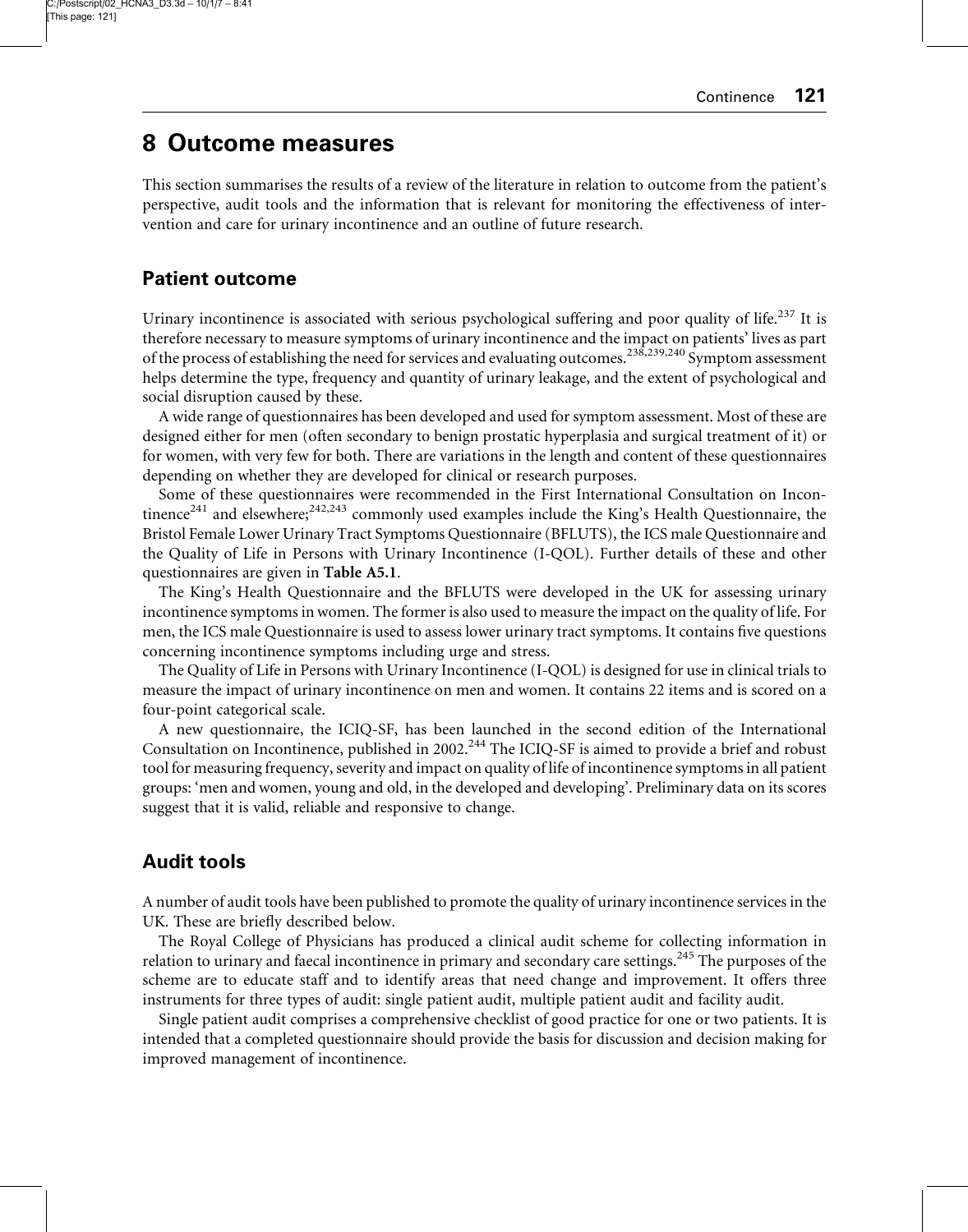Multiple patient audit was developed from a review of standards of good practice among larger groups of incontinent patients. The aim is to give an overview of current practice and the extent to which standards of good practice are being achieved. Facility audit covers policy, procedures and staff education in relation to incontinence management.

Cheater et al.<sup>246</sup> have developed an evidence-based audit protocol for primary health care teams. The protocol proposes two levels of audit. Audit-one comprises a set of minimum criteria or must-do criteria (Table 13). The authors propose that each practice needs to undertake audit-one because there is strong research evidence in support of that.

Audit-two comprises the must-do criteria in audit-one and should-do criteria in relation to additional risk factors that are modifiable such as obesity and smoking. For the should-do criteria there is some research evidence of their importance but the impact on outcome is less certain. The protocol includes instructions and advice regarding the organisation of the audit, collection of data and implementation of change.

Table 13: Urinary incontinence: summary of audit criteria.

#### 'MUST DO' CRITERIA

These are the minimum criteria that practices need to audit, as there is firm research evidence to justify their inclusion. Every practice must include these criteria in the audit.

- 1 The records show that a patient with urinary incontinence has had an initial assessment that includes a history and/or completion of a continence chart and physical examination.
- 2 The records show that a patient with urinary incontinence has had a urine dipstick examination or microscopy or a mid-stream specimen of urine for culture and sensitivities.
- 3 The records show that there has been an estimation of the post-void residual (PVR) urine volume when indicated by the history/continence chart or physical examination.
- 4 The records show that the type of incontinence has been identified as either stress incontinence, urge incontinence, mixed incontinence, overflow incontinence (voiding disorder) or if the type of incontinence is unclear, appropriate specialist referral has been made.
- 5 The records show that at presentation a medication review has been undertaken to identify drugs which can cause or contribute to urinary incontinence; and in post-menopausal women an examination has been made for atrophic vaginitis/urethritis.

#### 'SHOULD DO' CRITERIA

#### These are additional criteria for which there is some research evidence of their importance but where the impact on outcome is less certain.

The records show that at presentation modifiable risk factors of obesity, chronic constipation and smoking have been sought and appropriate action taken if indication

Source: Cheater et al.<sup>246</sup>

The Royal College of Obstetricians and Gynaecologists has produced a report on effective procedures in gynaecology that are suitable for audit.<sup>247</sup> Section 10 of the report deals with auditable procedures in urogynaecology that are relevant for female urinary incontinence. The section presents seven evidencebased statements of audit standards. For each statement a suggestion for audit is made, followed by a list of the research studies or reports on which the standard was based.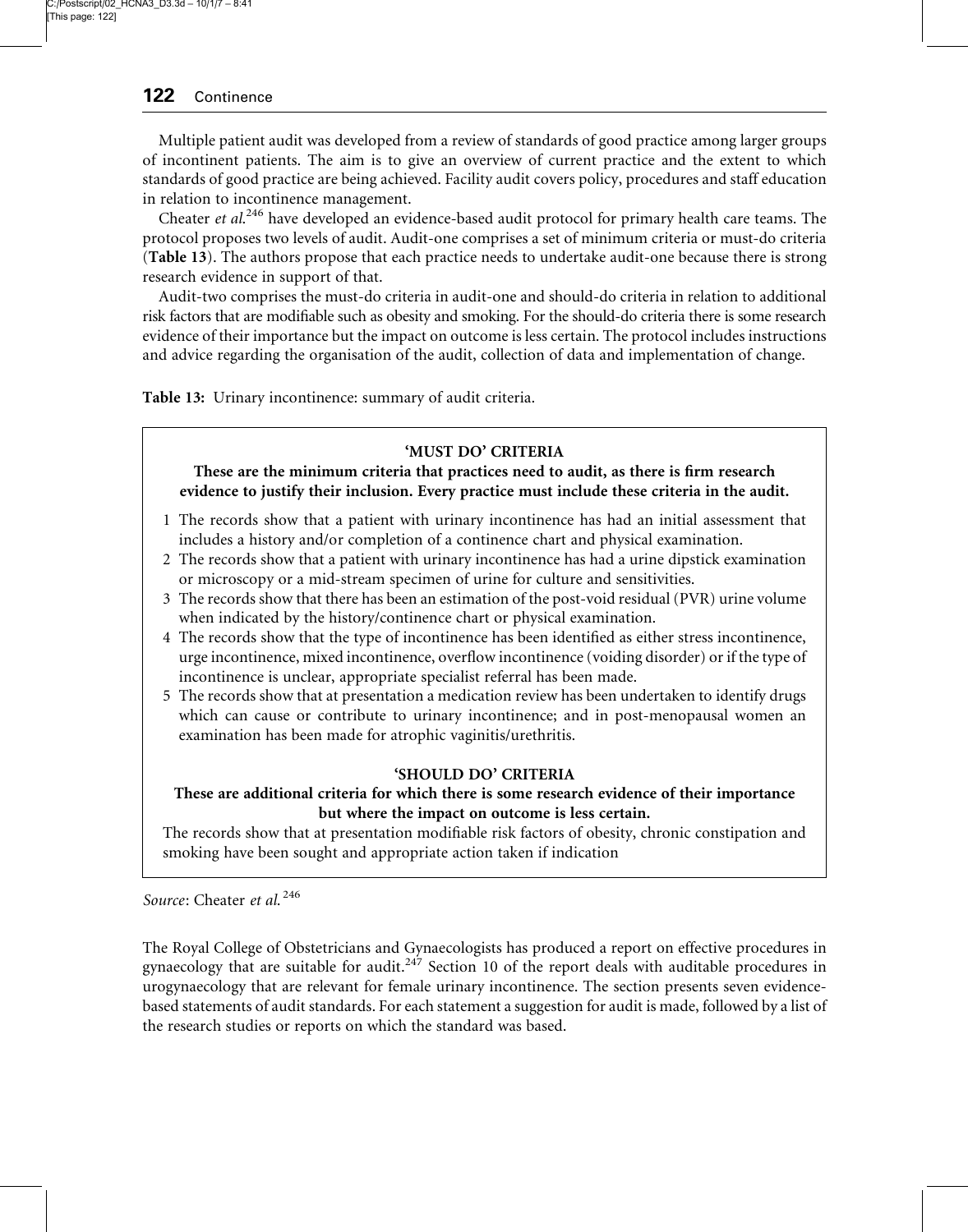# 9 Information and research requirements

# Information

This section summarises the health outcome indicators from the report of the Working Group on Outcome Indicators for Urinary Incontinence.<sup>141</sup> An outcome indicator is an aggregated statistical measure that can be used to describe a group of people or a population in terms of a change in health, health-related status or risk factors to health. The change may be the result of intervention or the lack of it.

The group's report was based on a health outcome model. There were 18 indicators recommended in it. The aim of the group was to develop a set of ideal indicators that could be used for gathering information from the patient, doctor and population perspectives by a variety of professionals. An ideal indicator refers to what should be known or could realistically be known about an outcome of prevention and care of incontinence. Table A5.2 gives a complete list of these indicators, their characteristics and implementation.

For a number of the indicators, information can be obtained from existing sources such as routine health care data or periodic surveys at national or local levels. For the other indicators, the availability of information depends on further developments in relation to the indicator or to other aspects such as information technology.

The indicators that depend on routine sources of information are:

- $\bullet$  percentage of anterior repair procedures undertaken in a population of women undergoing surgery for stress incontinence
- rate of re-operation in a population (provided by a hospital provider unit) within two years following surgical treatment for urinary incontinence
- $\bullet$  rate of emergency re-admission (for urinary-related condition and/or specific post-operation complication) within 30 days of discharge for a hospital provider unit population which has undergone surgery for urinary incontinence.

Those that depend on further development before information for deriving them is available are numbered 5, 9, 10, 16, 17 and 18 in Table A5.2.

# Future research

The level of knowledge about urinary incontinence and related conditions is very limited compared with, for example, the cardiovascular system. Recent investment in the MRC Incontinence Programme is addressing the essential epidemiology, including associated dietary and lifestyle factors, together with the cost of illness and the effectiveness and cost of a nurse-led service including behavioural and drug therapies. These results have established the extent of health care need and requirement and suggest a significant effect from treatment in primary care. However, considerable further investment is needed to reach a firm foundation for the development of future services as a whole. The priorities for further research include:

- 1 the natural history and prognosis relating to incontinence and other lower urinary tract symptoms
- 2 environmental and occupational factors along with diet and lifestyle determinants as a basis for prevention
- 3 investigation of disease mechanisms and management particularly relating to dual diagnosis e.g. depression, MS, diabetes and hormonal determinants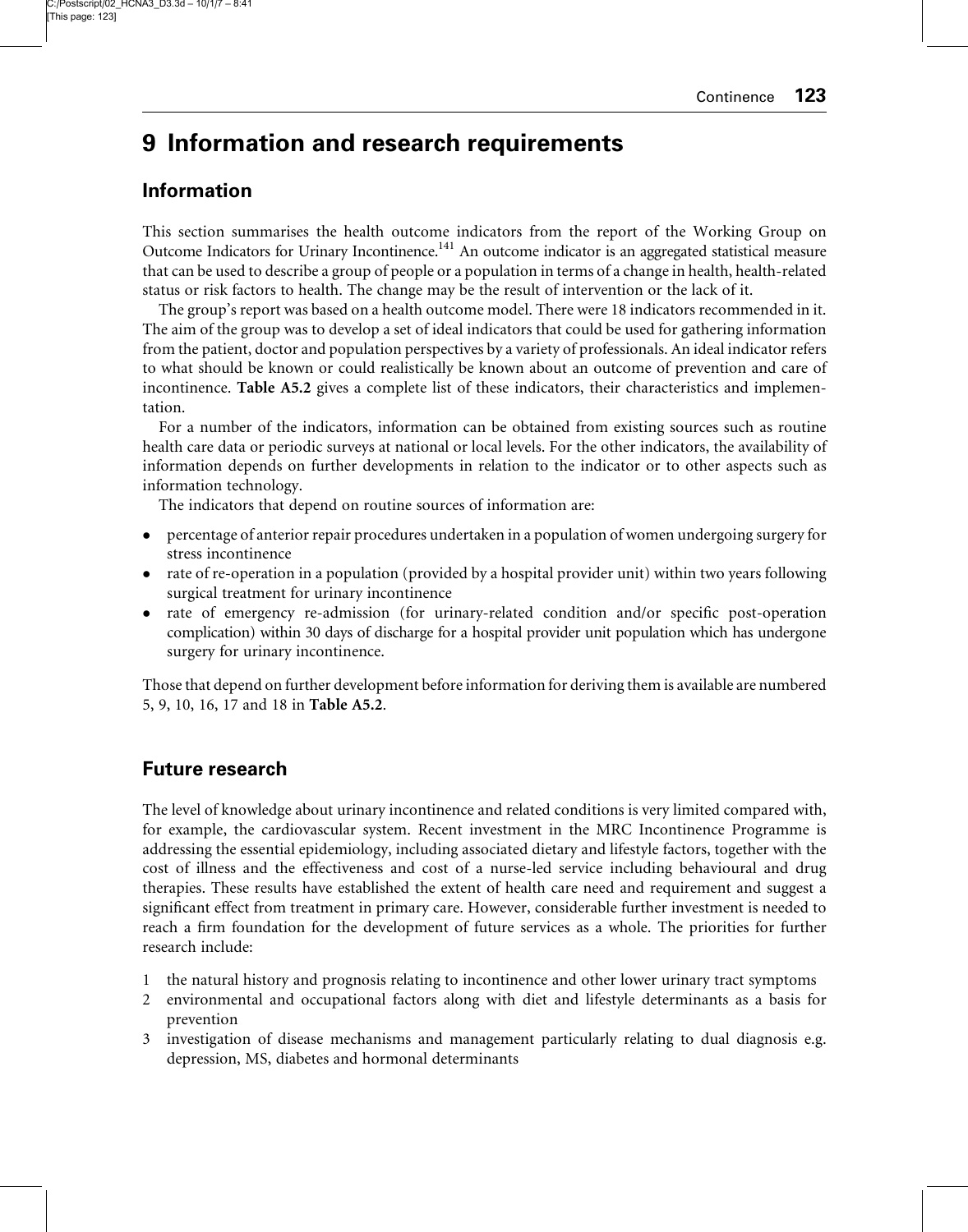- 4 the association with pregnancy, particularly the mode of childbirth
- 5 development of the genetic basis of incontinence
- 6 evaluation of innovative approaches to improving access to appropriate services, especially in primary care
- 7 evaluating the long-term outcomes of treatment and support services in the community
- 8 evaluation of services for frail and elderly people with incontinence in and out of care homes
- 9 extent of incontinence, need and services for children and teenagers
- 10 development of a standard classification of urinary disorders based on an improved understanding of structure in relation to function and natural history
- 11 development of appropriate assessment and categorisation tools.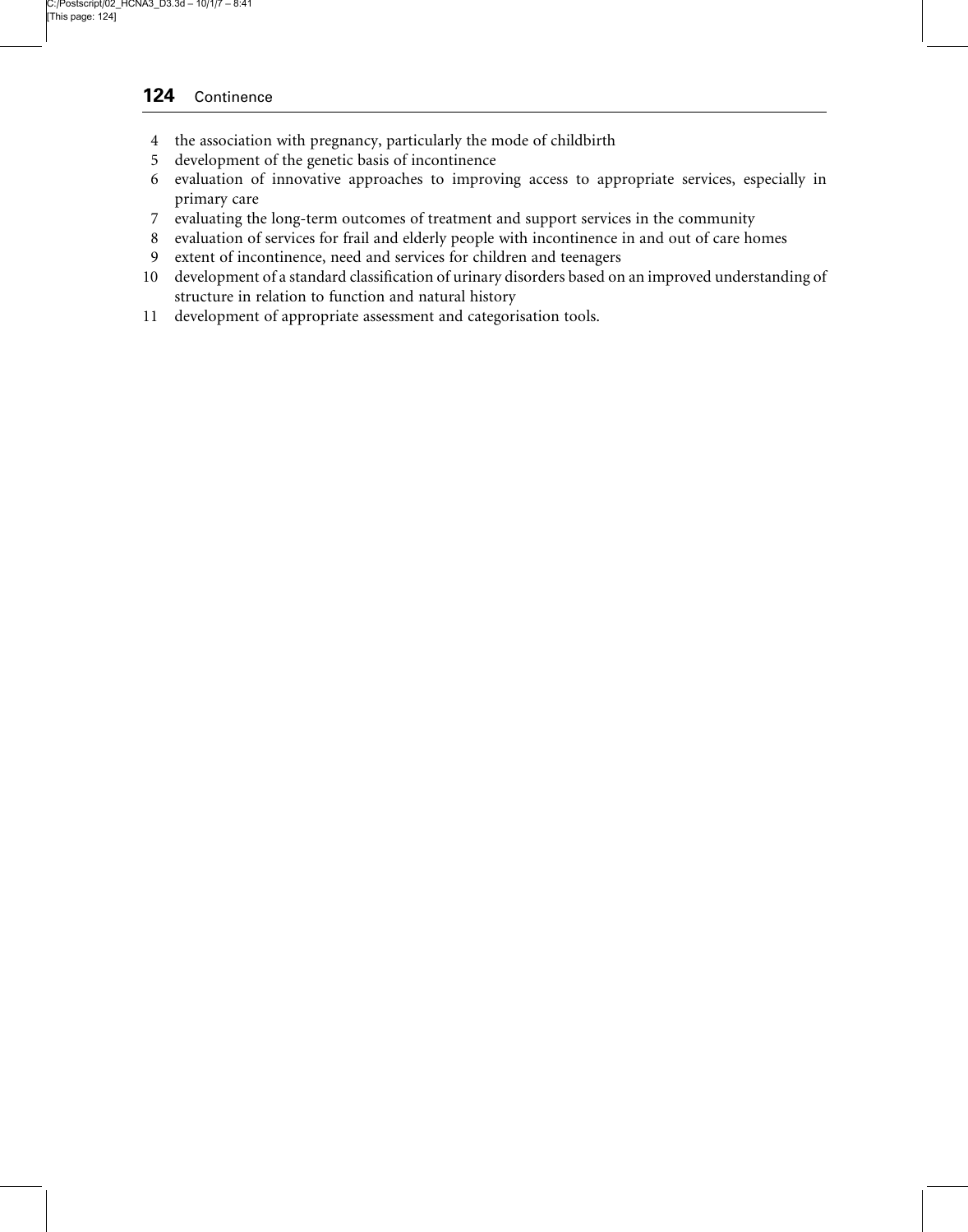# Appendix 1: Lexicon for the definition and classification of lower urinary tract function in adults

The following functional classification is largely derived from work produced by the Urodynamic Society<sup>248</sup> and the International Continence Society Standardisation Committee<sup>123</sup> as applied in practice.<sup>249,250</sup>

The lower urinary tract (LUT) comprises the bladder and urethra. These form a functional unit and their interaction cannot be ignored. For simplicity, however, the functions of the bladder (to store and to void) and those of the urethra (to control and to convey) may be considered separately. Similarly, since the bladder and urethra may behave differently during the storing and voiding phases of micturition (a term for the whole process), these phases should also be considered separately. Thus, LUT function may be classified using a dichotomy of anatomical site by phase of micturition (Figure A1.1).

|                  |                          | <b>Bladder</b>                                                     |            | Urethra                                                                           |
|------------------|--------------------------|--------------------------------------------------------------------|------------|-----------------------------------------------------------------------------------|
|                  | Detrusor activity        | $\cdot$ normal<br>• overactive: neurogenic                         | idiopathic | Urethral closure<br>• competent<br>· incompetent                                  |
| Storage<br>phase | <b>Bladder sensation</b> | • normal<br>· increased<br>• reduced<br>• absent<br>• non-specific |            |                                                                                   |
|                  | Bladder compliance       |                                                                    |            |                                                                                   |
|                  | <b>Bladder capacity</b>  | • normal<br>$\cdot$ low                                            | $[4 1]$ *  | [4 2]*                                                                            |
| Voiding<br>phase | Detrusor activity        | • normal<br>• underactive<br>· acontractile                        | [4 3]*     | Urethral opening<br>• normal<br>· obstructive: overactive<br>mechanical<br>[4.4]* |

\*reference to the relevant sections of this appendix

Figure A1.1: Factors affecting LUT function.

LUT function may be described in terms of symptoms, syndromes, signs, urodynamic observations and conditions:

|   | Symptoms                | the subjective indicators of a disease or change in condition as perceived by<br>the individual, carer or partner that may lead him/her to seek help from<br>health care professionals                  |
|---|-------------------------|---------------------------------------------------------------------------------------------------------------------------------------------------------------------------------------------------------|
| 2 | Syndromes               | constellations or varying combinations of symptoms that form functional<br>abnormalities for which a precise cause has not been defined (after routine<br>assessment has excluded obvious local causes) |
| 3 | Signs                   | observations by the physician including simple means to verify symptoms<br>and quantify them                                                                                                            |
| 4 | Urodynamic observations | the observations made during urodynamic studies                                                                                                                                                         |
| 5 | Conditions              | the presence of urodynamic observations associated with characteristic<br>symptoms or signs and/or non-urodynamic evidence of relevant pathological<br>processes                                        |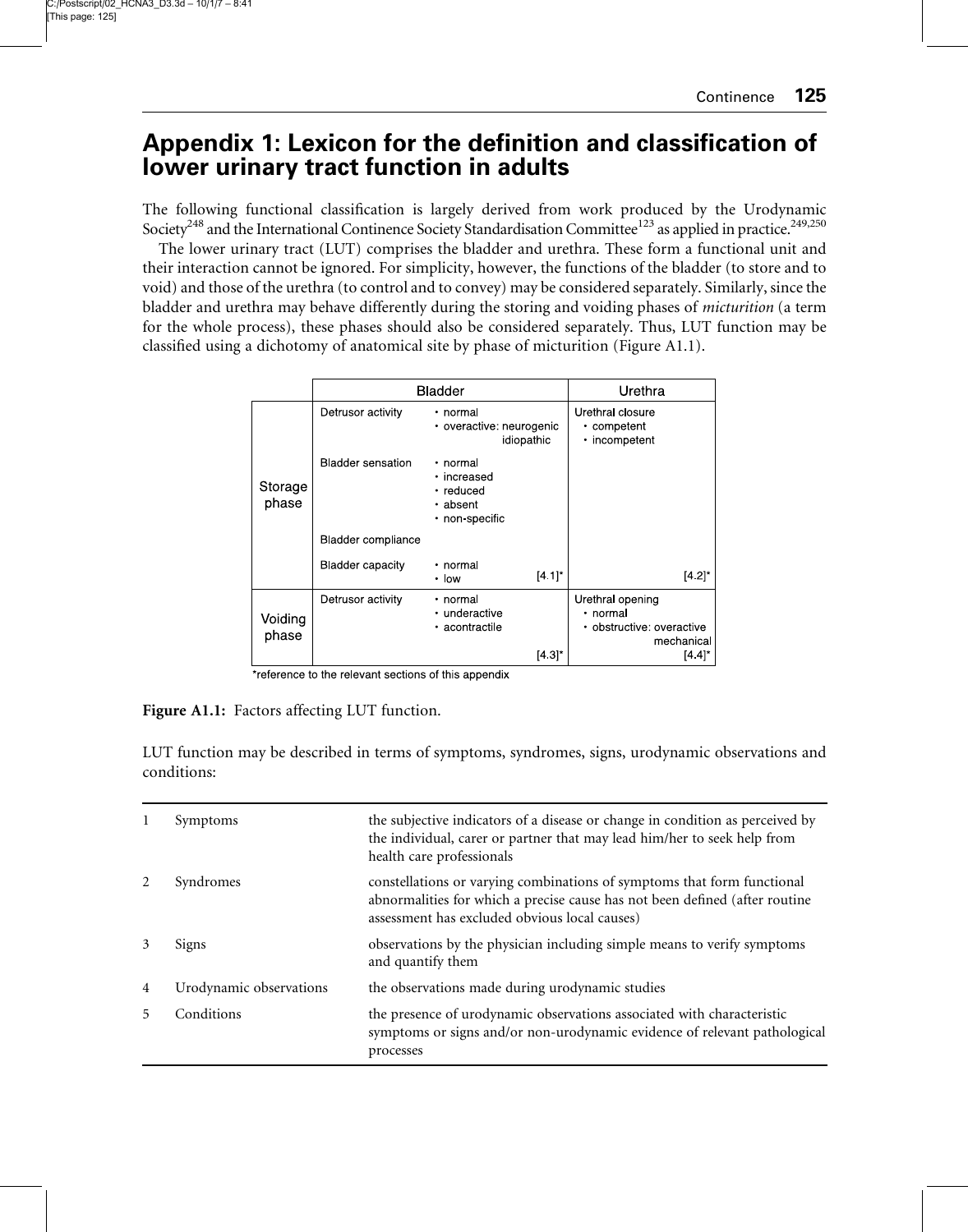# 1 Lower Urinary Tract Symptoms (LUTS)

LUTS may be volunteered or elicited during history taking. They are usually qualitative; and can seldom be used to make a definitive diagnosis. LUTSmay indicate pathologies other than LUT dysfunction such as urinary infection. LUTS are grouped into storage, voiding and post-micturition symptoms.

# 1.1 Storage symptoms

These are symptoms experienced during the storage phase of the bladder:

- Increased daytime frequency (pollakisuria): The complaint by the individual who considers that he/ she voids too often by day.
- Nocturia: The complaint that the individual has to wake at night one or more times to void.
- Night-time frequency: Differs from *nocturia* in that it includes voids which occur after the individual has gone to bed, but before he/she has gone to sleep; and voids which occur in the early morning that prevent the individual from getting back to sleep as he/she wishes.
- Urgency: The complaint of a sudden compelling desire to pass urine which is difficult to defer.
- Urinary incontinence: The complaint of any involuntary leakage of urine; this should be further described by specifying relevant factors such as the type, frequency, severity, precipitating factors, social impact, effect on hygiene and quality of life, the measures used to contain the leakage and whether or not the individual seeks or desires help because of urinary incontinence.
- $\bullet$  Stress urinary incontinence: The complaint of involuntary leakage on effort or exertion or on sneezing or coughing.
- Urge urinary incontinence: The complaint of involuntary leakage accompanied by or immediately preceded by urgency; may present as frequent small losses between micturitions or as a catastrophic leak with complete bladder emptying.
- Mixed urinary incontinence: The complaint of involuntary leakage associated with urgency and also with effort or exertion or with sneezing or coughing.
- Enuresis: Any involuntary loss of urine.
- Nocturnal enuresis: The complaint of loss of urine occurring during sleep.
- Continuous urinary incontinence: The complaint of continuous leakage.
- $\bullet$ Situational urinary incontinence: Such as during giggling or sexual intercourse.
- Bladder sensation: Defined during history taking by five categories:
	- normal
	- increased
	- reduced
	- absent
	- non-specific.

# 1.2 Voiding symptoms

These are symptoms experienced during the voiding phase of the bladder:

- $\bullet$  Slow stream: The individual's perception of reduced urine flow, usually compared with previous performance or in comparison with others.
- Splitting or spraying: The individual's report of splitting or spraying of the urine stream.
- $\bullet$  Intermittent stream (intermittency): The individual describes urine flow which stops and starts, on one or more occasions, during micturition.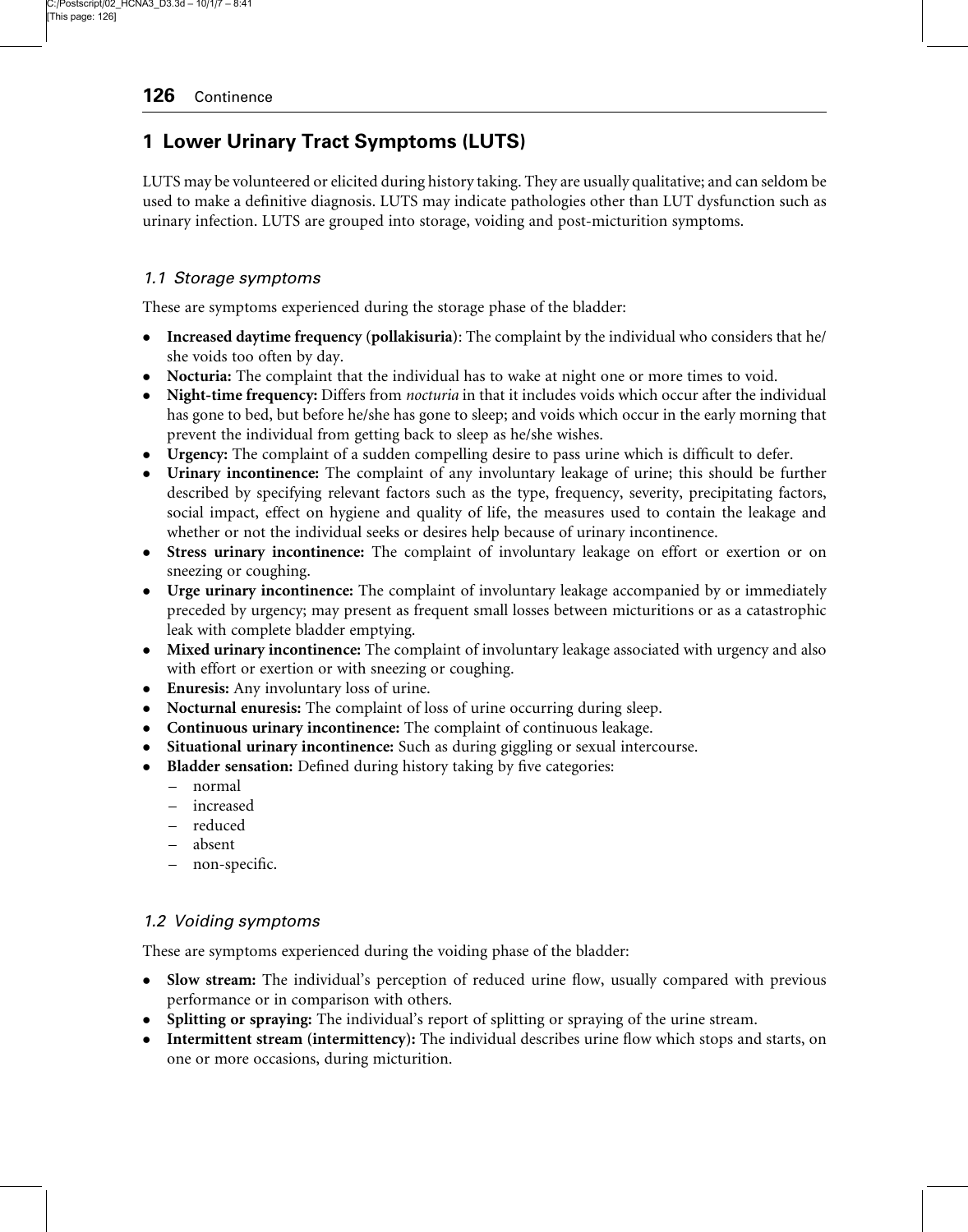- **Hesitancy:** The individual describes difficulty in initiating micturition, resulting in a delay in the onset of voiding after the individual is ready to pass urine.
- Straining: Straining to void describes the muscular effort used to initiate, maintain or improve the urinary stream (suprapubic pressure may be needed to initiate or maintain urine flow).
- **Terminal dribble:** The individual describes a prolonged final part of micturition, when the flow has slowed to a trickle/dribble.

# 1.3 Post-micturition and other symptoms

Post-micturition symptoms are those experienced immediately after micturition; other symptoms may occur at varying times during the micturition cycle:

- $\bullet$  Feeling of incomplete emptying: A feeling of incomplete emptying experienced by the individual after passing urine.
- Post-micturition dribble: The involuntary loss of urine immediately after he/she has finished passing urine, usually after leaving the toilet in men or after rising from the toilet in women.
- Symptoms associated with pelvic organ prolapse: These include feeling a lump ('something coming down'), low backache, heaviness, dragging sensation and the need to replace the prolapse digitally in order to defaecate or micturate.
- Symptoms associated with sexual intercourse: In women, symptoms include dyspareunia, vaginal dryness and incontinence during or after sexual intercourse; these should be described as fully as possible, defining whether leakage of urine occurs during penetration, during intercourse or at orgasm.
- Genital and LUT pain: Pain, discomfort or pressure; should be characterised by type, frequency, duration, precipitating and relieving factors and by location as defined below:
	- bladder pain
	- urethral pain
	- vulval pain
	- vaginal pain
	- scrotal pain
	- perineal pain
	- pelvic pain.

# 2 Syndromes suggestive of LUT dysfunction

These are grouped into genito-urinary pain syndromes and symptom syndromes. In all cases, it is presumed that routine assessment (history taking, physical examination and other appropriate investigations) has excluded obvious local pathologies such as those that are infective, neoplastic, metabolic or hormonal in nature.

# 2.1 Genito-urinary pain syndromes

These are all chronic in nature. Pain is the major complaint but concomitant complaints are of a LUT, bowel, sexual or gynaecological nature:

- Painful bladder syndrome: Suprapubic pain related to bladder filling, accompanied by other symptoms such as increased daytime and night-time frequency, in the absence of proven urinary infection or other pathology such as carcinoma-in-situ and endometriosis.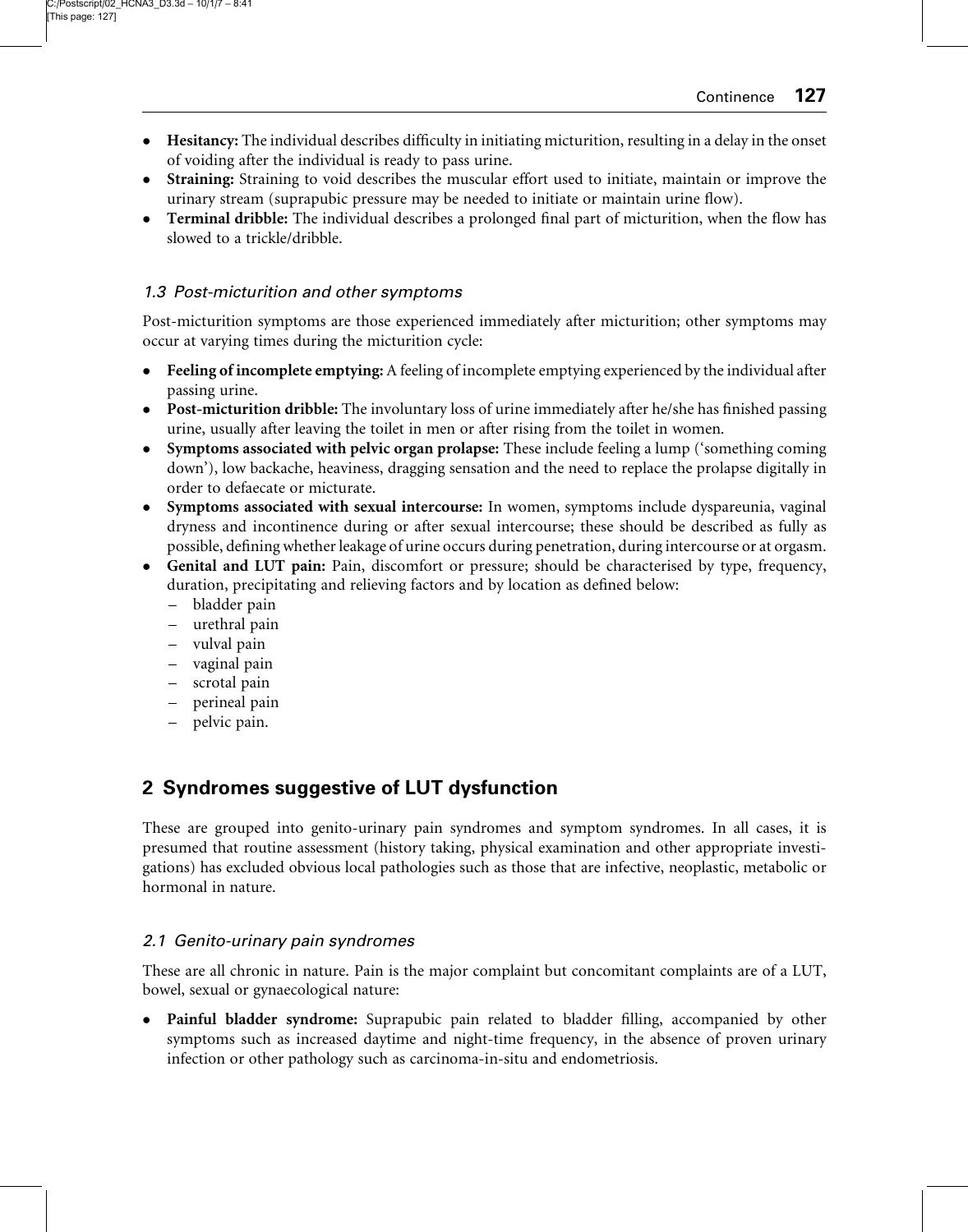- Urethral pain syndrome: Recurrent episodic urethral pain, usually on voiding, with daytime frequency and nocturia, in the absence of proven infection or other obvious pathology.
- Vulval pain syndrome: Persistent or recurrent episodic vulval pain, which is either related to the micturition cycle or associated with symptoms suggestive of urinary tract or sexual dysfunction; no proven infection or other obvious pathology.
- Vaginal pain syndrome: Persistent or recurrent episodic vaginal pain which is associated with symptoms suggestive of urinary tract or sexual dysfunction; no proven vaginal infection or other obvious pathology.
- Scrotal pain syndrome: Persistent or recurrent episodic scrotal pain which is associated with symptoms suggestive of urinary tract or sexual dysfunction; no proven epididimo-orchitis or other obvious pathology.
- Perineal pain syndrome: Persistent or recurrent episodic perineal pain which is either related to the micturition cycle or associated with symptoms suggestive of urinary tract or sexual dysfunction; no proven infection or other obvious pathology.
- Pelvic pain: Persistent or recurrent episodic pelvic pain associated with symptoms suggestive of LUT, sexual, bowel or gynaecological dysfunction; no proven infection or other obvious pathology.

### 2.2 Symptom syndromes

In clinical practice, empirical diagnoses are often used as the basis for initial management after assessing the individual's LUT symptoms, physical findings and the results of urinalysis and other indicated investigations.

- $\bullet$  Overactive bladder syndrome (urge syndrome) (urgency-frequency syndrome): Urgency with or without urge incontinence, usually with frequency and nocturia; no proven infection or other obvious pathology.
- LUTS suggestive of bladder outlet obstruction: In men, predominately voiding symptoms in the absence of infection or obvious pathology other than possible causes of outlet obstruction.

Overactive bladder syndrome is suggestive of urodynamically demonstrable detrusor overactivity but can be due to other forms of urethro-vesical dysfunction. In women, voiding symptoms usually suggest detrusor under-activity rather than bladder outlet obstruction.

# 3 Signs suggestive of LUT malfunction

# 3.1 Measuring the frequency, severity and impact of LUTS

Asking the patient to record micturitions and symptoms for a period of days provides invaluable information. Validated questionnaires are useful for recording symptoms; their frequency, severity and bother; and the impact of LUTS on the quality of life. The instrument used should be specified. The recording of micturition events can be in three main forms:

- $\bullet$ Micturition time chart: Records only the times of micturitions, day and night, for at least 24 hours.
- $\bullet$  Frequency volume chart (FVC): Records the volumes voided as well as the time of each micturition, day and night, for at least 24 hours.
- Bladder diary: Records the times of micturitions and voided volumes, episodes of incontinence, pad usage and other information such as fluid intake (allowing for eating significant quantities of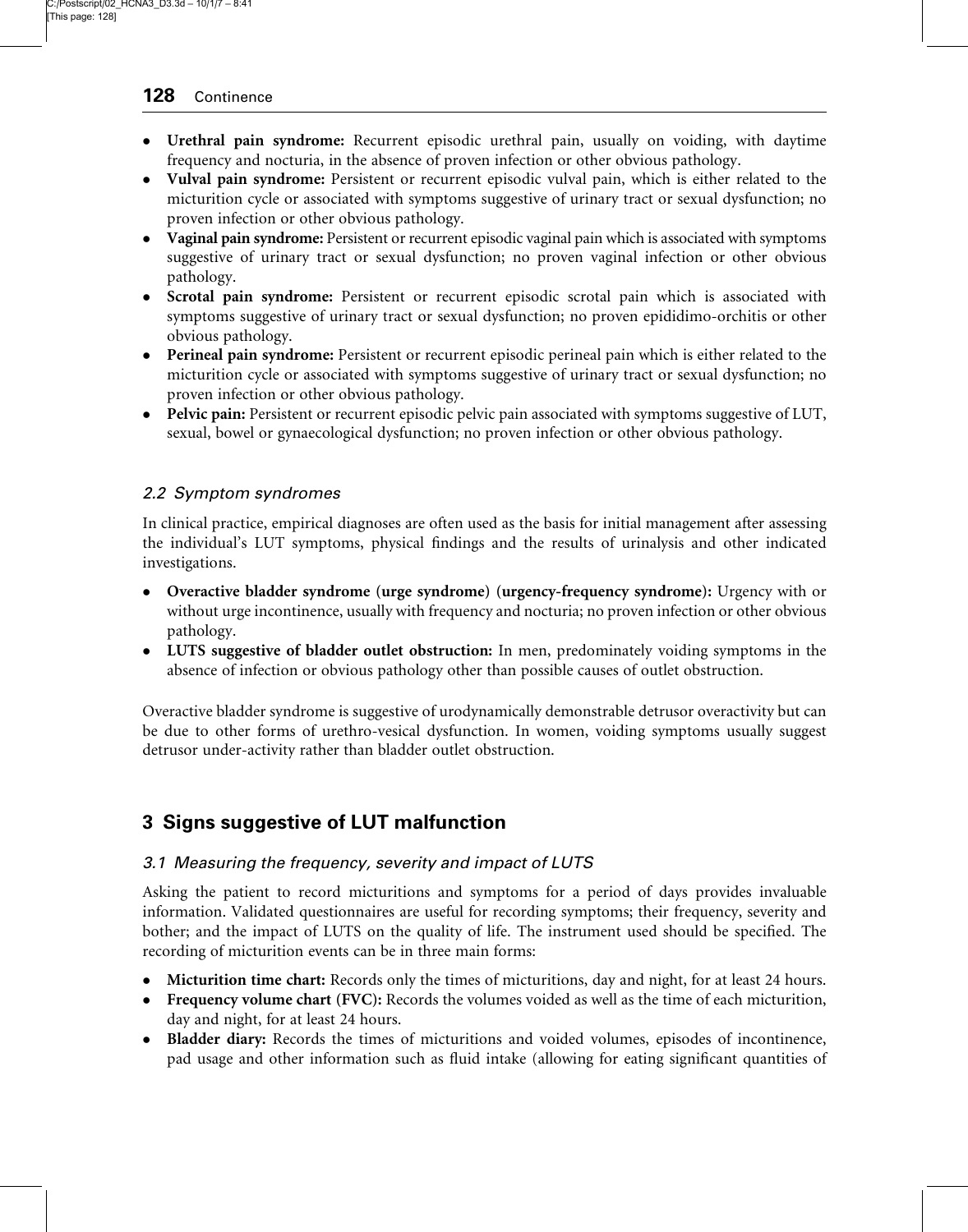water-containing foods such as fruit or vegetables), diuretic use, the degree of urgency and the degree of incontinence.

The following measurements can be abstracted from frequency volume charts and bladder diaries:

- Daytime frequency: The number of voids recorded during waking hours, including the last void before sleep and the first void after waking and rising in the morning.
- $\bullet$  Nocturia: The number of voids recorded during a night's sleep; each void is preceded and followed by sleep.
- 24-hour frequency: The total number of daytime voids and episodes of nocturia during a specified 24-hour period.
- 24-hour production: Measured by collecting all urine for 24 hours; usually begun *after* the first void produced after rising in the morning and completed by including the first void on rising the following morning.
- Polyuria: The measured production of more than 2.8 litres of urine (based on a 70 kg adult voiding >40 ml/kg), usually in 24 hours, though it may be useful to look at output over shorter time frames.
- Nocturnal urine volume: The total volume of urine passed between the time the individual goes to bed with the intention of sleeping and the time of waking with the intention of rising (this excludes the last void before going to bed but includes the first void after rising in the morning).
- Nocturnal polyuria: Present when an increased proportion of the 24-hour output occurs at night, normally during the eight hours whilst the patient is in bed (the night-time urine output excludes the last void before sleep but *includes* the first void of the morning); values vary with age, from  $>20\%$  in young adults to >33% in those aged over 65 years.
- Maximum voided volume: The largest volume of urine voided during a single micturition as determined from the frequency volume chart or bladder diary.
- Minimum voided volume: The smallest volume of urine voided during a single micturition as determined from the frequency volume chart or bladder diary.
- Mean voided volume: The average volume of urine voided during a single micturition as determined from the frequency volume chart or bladder diary.

# 3.2 Physical examination

Physical examination is essential in the assessment of all patients with LUT dysfunction. It should include abdominal, pelvic, perineal and a focused neurological examination. For patients with possible neurogenic LUTS, a more extensive neurological examination is needed.

# Abdominal examination

The bladder may be felt by abdominal palpation or by suprapubic percussion. Pressure suprapubically or during bimanual vaginal examination may induce a desire to pass urine.

# Perineal/genital inspection

This allows the description of the skin, for example the presence of atrophy or excoriation; any abnormal anatomical features; and the observation of incontinence:

- $\bullet$ Urinary incontinence (sign): Urine leakage seen during examination; this may be urethral or extraurethral.
- $\bullet$  Stress urinary incontinence (sign): The observation of involuntary leakage from the urethra, synchronous with effort or exertion or with sneezing or coughing; stress leakage presumed to be due to raised abdominal pressure.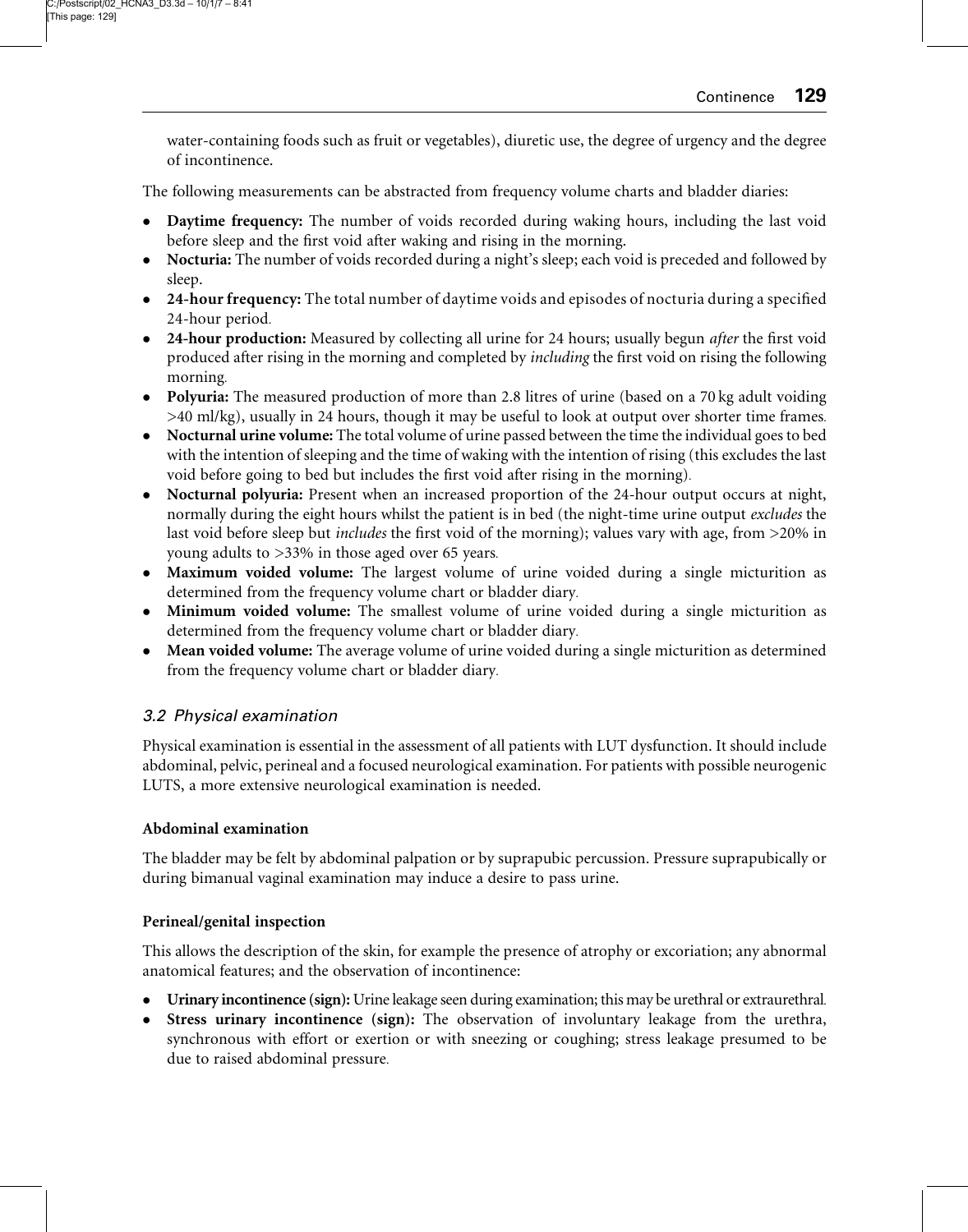- Extra-urethral incontinence (sign): The observation of urine leakage through channels other than the urethra.
- Uncategorised incontinence (sign): The observation of involuntary leakage that cannot be classified into one of the above categories on the basis of signs and symptoms.

### Vaginal examination

This allows the description of observed and palpable anatomical abnormalities and the assessment of pelvic floor muscle function:

- $\bullet$  Pelvic organ prolapse: The descent of one or more of the anterior vaginal wall; the posterior vaginal wall; the apex of the vagina (cervix/uterus) or vault (cuff) after hysterectomy; absence of prolapse is stage 0 support; prolapse can be staged from stage I to stage IV.
- Anterior vaginal wall prolapse: Descent of the anterior vagina so that the urethro-vesical junction (a point 3 cm proximal to the external urinary meatus) or any anterior point proximal to this is less than 3 cm above the plane of the hymen.
- Prolapse of the apical segment of the vagina: Any descent of the vaginal cuff scar (after hysterectomy) or cervix, below a point which is 2 cm less than the total vaginal length above the plane of the hymen.
- Posterior vaginal wall prolapse: Any descent of the posterior vaginal wall so that a midline point on the posterior vaginal wall 3 cm above the level of the hymen or any posterior point proximal to this is less than 3 cm above the plane of the hymen.
- Pelvic floor muscle function: Can be qualitatively defined by the tone at rest and the strength of a voluntary or reflex contraction as strong, weak or absent or by a validated grading system (such as Oxford 1–5); a pelvic muscle contraction may be assessed by visual inspection, palpation, electromyography or perineometry, noting factors such as strength, duration, displacement and repeatability.

#### Rectal examination

This allows the description of observed and palpable anatomical abnormalities and is the easiest method of assessing pelvic floor muscle function in men.

# 3.3 Pad testing

Pad testing may be used to quantify the amount of urine lost during incontinence episodes. The methods range from a short provocative test to a 24-hour pad test.

# 4 Urodynamic observations

In general, a urodynamic observation may have a number of possible underlying causes and does not represent a definite diagnosis of a disease or condition. There are two main techniques:

- Conventional urodynamic studies: usually take place in the urodynamic laboratory and involve artificial bladder filling:
	- Artificial bladder filling: Filling the bladder via a catheter with a specified liquid at a specified rate.
	- Provocative manoeuvres: Techniques used during urodynamics in an effort to provoke detrusor overactivity, for example rapid filling, use of cooled or acid medium, postural changes and hand washing.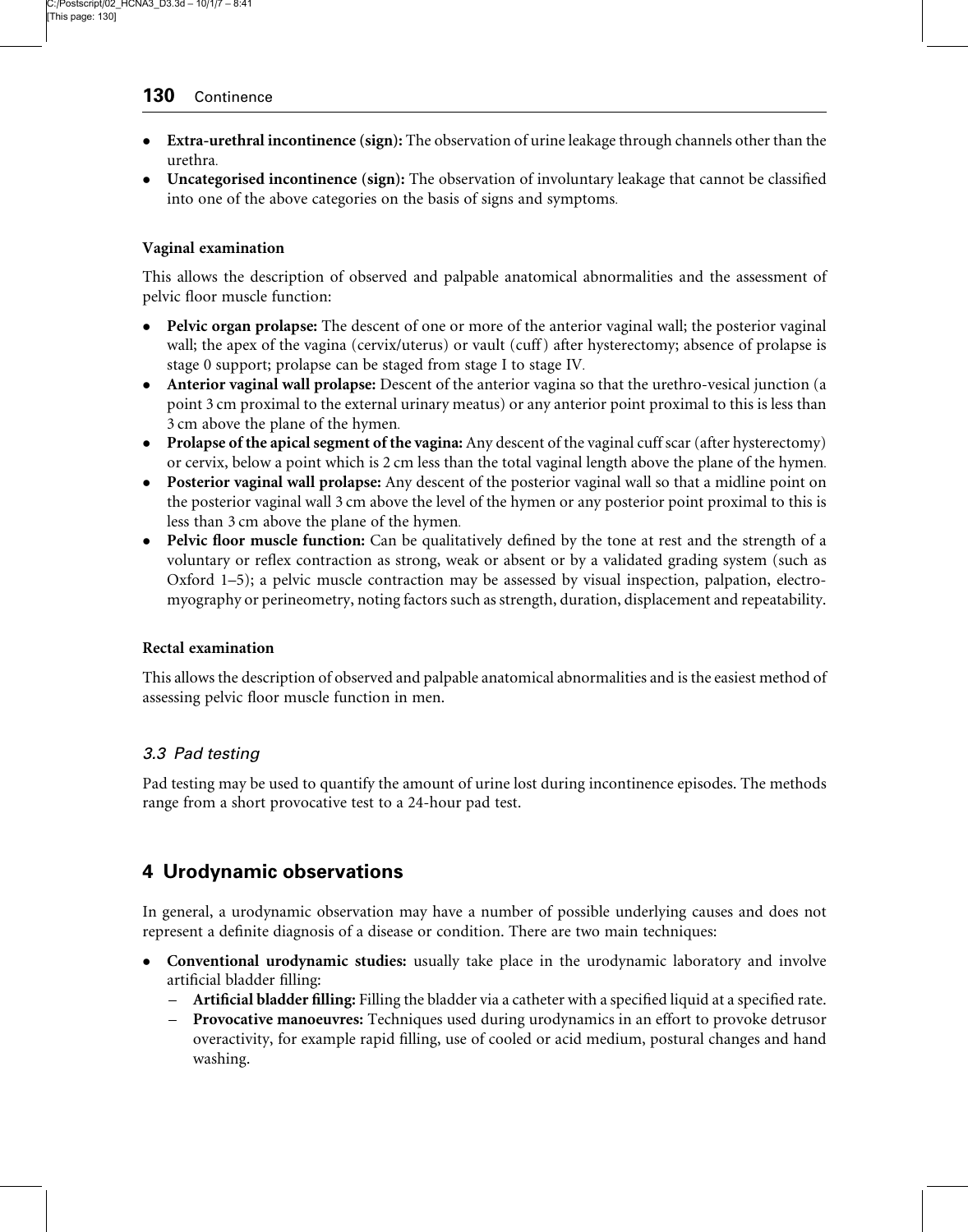- Ambulatory urodynamic studies: A functional test of the LUT using natural filling and reproducing the subject's everyday activities; monitoring usually takes place outside the urodynamic laboratory.
- $\bullet$ Natural filling: The bladder is filled by the production of urine rather than by an artificial medium.

Both filling cystometry and pressure flow studies of voiding require the following measurements:

- $\bullet$ Intravesical pressure: The pressure within the bladder.
- $\bullet$  Abdominal pressure: The pressure surrounding the bladder; in current practice, estimated from rectal, vaginal or, less commonly, from extraperitoneal pressure or a bowel stoma; the simultaneous measurement of abdominal pressure is essential for the interpretation of the intravesical pressure.
- Detrusor pressure: That component of intravesical pressure that is created by forces in the bladder wall (passive and active); estimated by subtracting abdominal pressure from intravesical pressure.

### Storage phase

Filling cystometry is the method by which the pressure/volume relationship of the bladder is measured during bladder filling. The storage phase begins when filling starts and ends when the patient and urodynamicist decide that 'permission to void' has been given. During filling, bladder and urethral function need to be defined separately (Figure A1.1). The rate at which the bladder is filled is divided into:

- $\bullet$  Physiological filling rate: a filling rate less than the predicted maximum, where the predicted maximum is the body weight in kg divided by 4 expressed as ml/min.
- $\bullet$  Non-physiological filling rate: a filling rate greater than the predicted maximum filling rate as defined above.

#### 4.1 Bladder storage function

Bladder storage function should be described according to detrusor activity, bladder sensation, bladder compliance and bladder capacity.

Detrusor activity may be normal or overactive; and the latter may be associated with incontinence:

- $\bullet$  Normal detrusor function: Allows bladder filling with little or no change in pressure; no involuntary phasic (wave form) contractions occur despite provocation.
- Detrusor overactivity: Characterised by involuntary detrusor contractions during the filling phase which may be spontaneous or provoked; certain patterns and causes may be noted:
	- Phasic detrusor overactivity: Defined by a characteristic wave form; may or may not lead to urinary incontinence.
	- Terminal detrusor overactivity: Defined as a single involuntary detrusor contraction occurring at cystometric capacity that cannot be suppressed and results in incontinence, usually due to bladder emptying.
	- Detrusor overactivity incontinence: Incontinence due to an involuntary detrusor contraction; in a patient with normal sensation, urgency is likely to be experienced just before the leakage occurs.
	- Neurogenic detrusor overactivity: The cause is a relevant neurological condition.
	- Idiopathic detrusor overactivity: There is no defined cause.

Bladder sensation assessed by filling cystometry is a subjective process. It is not possible to quantify measures such as low bladder volume. The assumption that this technique measures sensation from the bladder alone without urethral or pelvic components may be false. Bladder sensation may be categorised as follows:

 $\bullet$  Normal bladder sensation: Can be judged by three defined points noted during filling cystometry and evaluated in relation to the bladder volume at that moment and in relation to the patient's symptomatic complaints.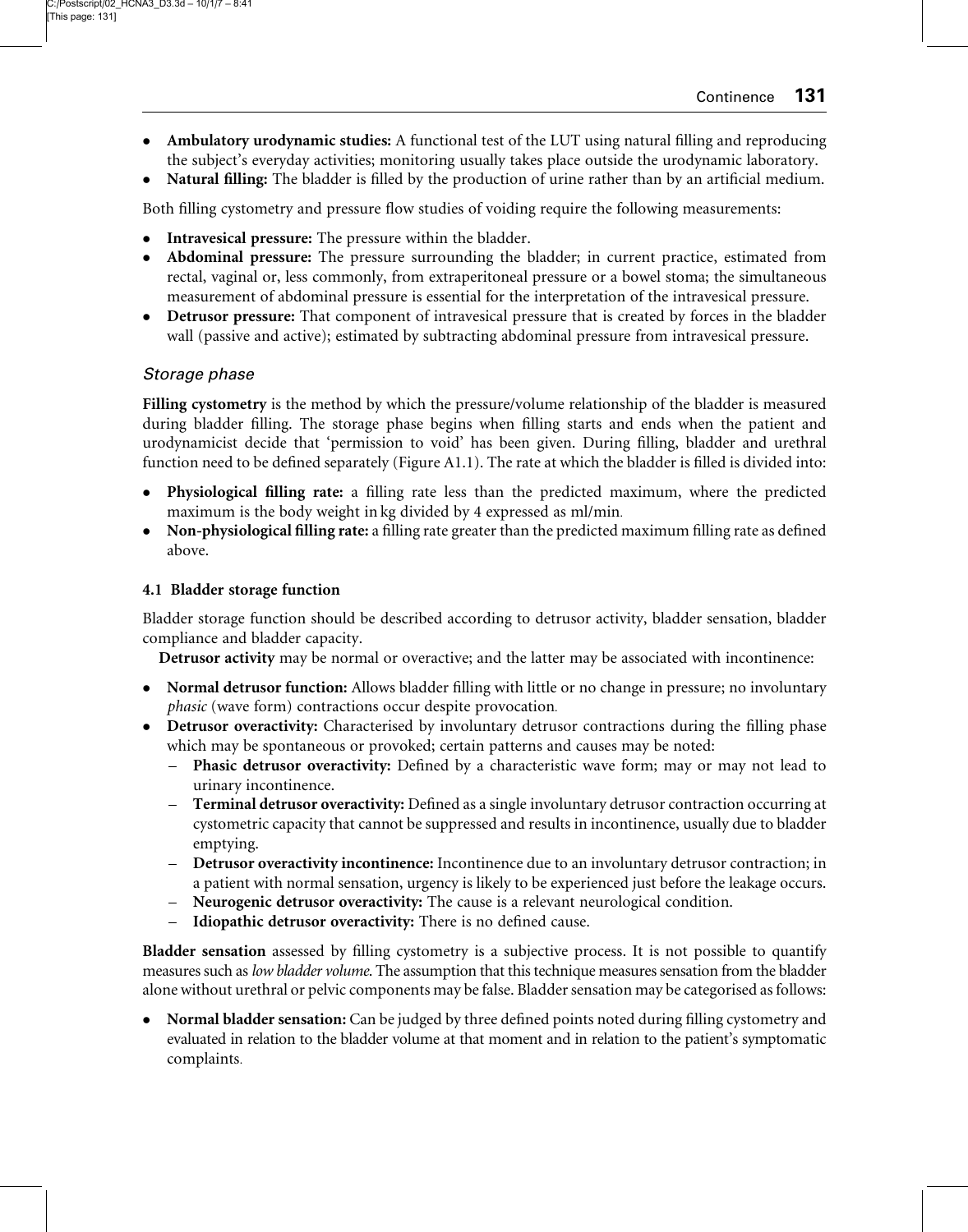- First sensation of bladder filling: The feeling the patient has during filling cystometry when he/she first becomes aware of the bladder filling.
- First desire to void: The feeling during filling cystometry that would lead the patient to pass urine at the next convenient moment, but voiding can be delayed if necessary.
- **Strong desire to void:** During filling cystometry, a persistent desire to void without the fear of leakage.
- Increased bladder sensation: During filling cystometry, an early first sensation of bladder filling (or an early desire to void) and/or an early strong desire to void, which occurs at low bladder volume and which persists.
- Reduced bladder sensation: During filling cystometry, diminished sensation throughout bladder filling.
- Absent bladder sensation: During filling cystometry, the individual has no bladder sensation.
- Non-specific bladder sensations: During filling cystometry, these may make the individual aware of bladder filling, for example abdominal fullness or vegetative symptoms.
- Bladder pain: Pain during filling cystometry; always an abnormal finding.
- Urgency: During filling cystometry, a sudden compelling desire to void (motor urgency and sensory urgency have little intuitive meaning and are no longer used).
- Vesical/urethral sensory threshold: The least current which consistently produces a sensation perceived by the subject during stimulation at the site under investigation.

Bladder compliance describes the relationship between change in bladder volume and change in detrusor pressure. It is calculated by dividing the volume change  $(\Delta V)$  by the change in detrusor pressure ( $\Delta$ pdet) during that change in bladder volume (C= V. $\Delta$ pdet); and expressed in ml/cm H<sub>2</sub>O.

Bladder compliance may be measured in various ways, but should include at least two standard points:

- the detrusor pressure at the start of bladder filling and the corresponding bladder volume (usually zero)
- $\bullet$  the detrusor pressure and corresponding bladder volume at cystometric capacity or immediately before the start of any detrusor contraction that causes significant leakage.

Bladder capacity measured during filling cystometry may be normal or reduced:

#### $\bullet$ Cystometric capacity:

- in patients with normal sensation, the bladder volume at the end of the filling cystometrogram, when 'permission to void' is usually given
- if there is uncontrolled voiding, the volume at which the voiding begins
- in the absence of normal sensation, the volume at which the clinician decides to terminate filling

in all cases, the end point and reason(s) for terminating filling should be specified (such as a high detrusor filling pressure, large infused volume or pain):

cystometric capacity = urine voided  $+$  any residual urine

- Maximum cystometric capacity: In patients with normal sensation, the volume at which the patient feels he/she can no longer delay micturition (has a strong desire to void).
- Maximum anaesthetic bladder capacity: The volume to which the bladder can be filled under deep general or spinal anaesthetic; this should be qualified according to the type of anaesthesia used and the speed, length of time and pressure at which the bladder is filled.

# 4.2 Urethral closure mechanism

The urethral closure mechanism during the storage phase may be competent or incompetent; and an incompetent mechanism may result in incontinence:

- Normal urethral closure mechanism: Maintains a positive urethral closure pressure during bladder filling even in the presence of increased abdominal pressure, although it may be overcome by detrusor overactivity.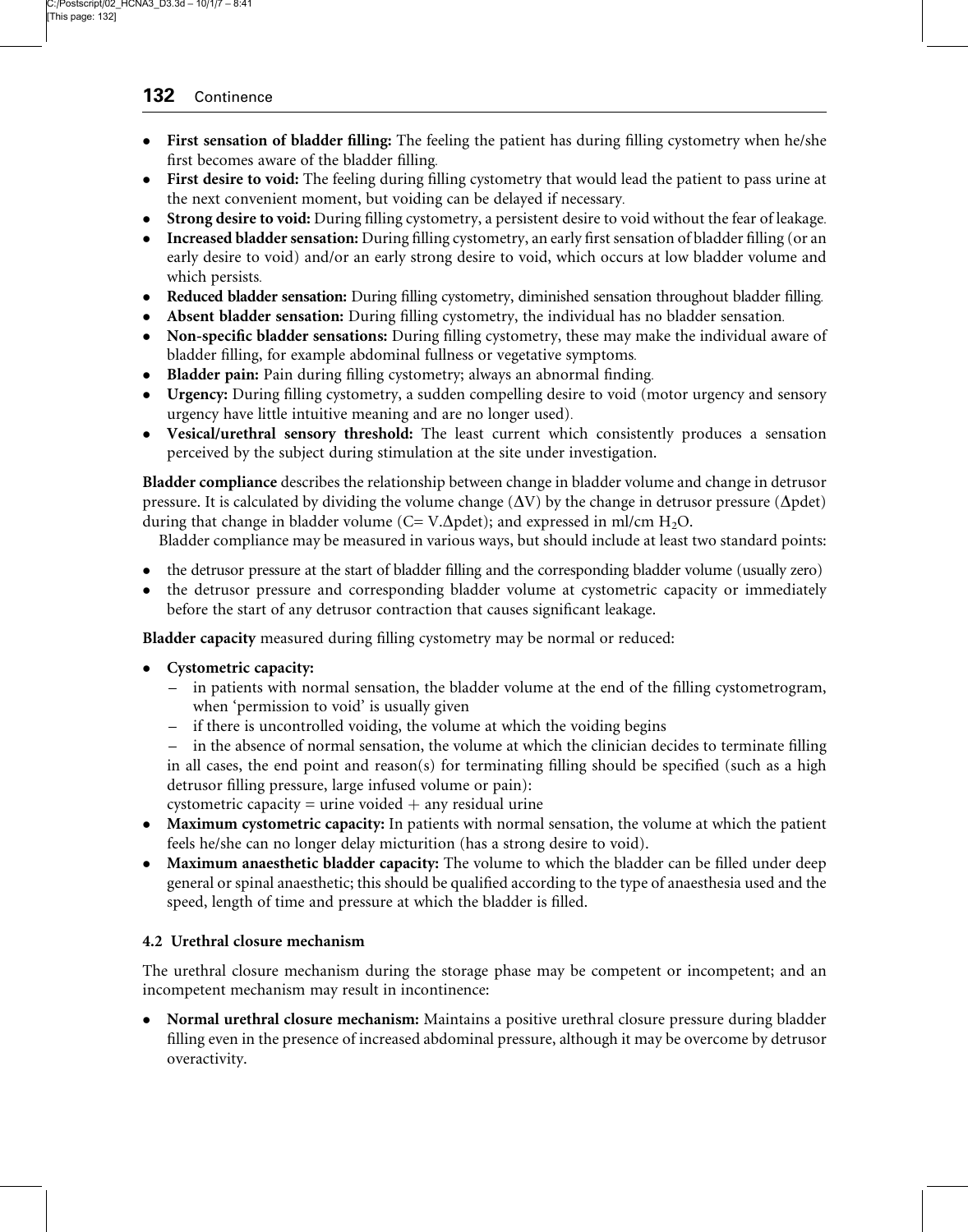- Incompetent urethral closure mechanism: Allows leakage of urine in the absence of a detrusor contraction.
- Urethral relaxation incontinence: Leakage due to urethral relaxation in the absence of raised abdominal pressure or detrusor overactivity.
- Urodynamic stress incontinence: The involuntary leakage of urine during increased abdominal pressure, in the absence of a detrusor contraction.

In patients with stress incontinence, there is a spectrum of urethral characteristics ranging from a highly mobile urethra with good intrinsic function to an immobile urethra with poor intrinsic function. Any delineation into categories such as *urethral hypermobility* and *intrinsic sphincter deficiency* may be simplistic and arbitrary, and requires further research.

The assessment of urethral function may include the following measurements:

- $\bullet$ Urethral pressure: The fluid pressure needed to just open a closed urethra.
- $\bullet$ Urethral pressure profile: A graph of the intraluminal pressure along the length of the urethra.
- $\bullet$ Urethral closure pressure profile: The urethral pressure minus the intravesical pressure.
- $\bullet$ Maximum urethral pressure: The maximum pressure of the measured profile.
- $\bullet$  Maximum urethral closure pressure: The maximum difference between the urethral pressure and the intravesical pressure.
- Functional profile length: In women, the length of the urethra along which the urethral pressure exceeds intravesical pressure.
- Pressure 'transmission' ratio: The increment in urethral pressure on stress as a percentage of the simultaneously recorded increment in intravesical pressure.
- Abnormal leak point pressure: The intravesical pressure at which urine leakage occurs due to increased abdominal pressure in the absence of a detrusor contraction; this should be qualified according to the site of pressure measurement (rectal, vaginal or intravesical) and the method by which the pressure is generated (cough or valsalva).
- $\bullet$  Detrusor leak point pressure: The lowest detrusor pressure at which urine leakage occurs in the absence of either a detrusor contraction or increased abdominal pressure.

#### Voiding phase

Voiding is described in terms of detrusor and urethral function and assessed by measuring urine flow rate and voiding pressures. The voiding phase begins when 'permission to void' is given or when uncontrollable voiding starts, and ends when the patient considers voiding has finished.

Urine flow is defined either as *continuous* (without interruption) or *intermittent* (an individual states that the flow stops and starts during a single visit to the bathroom in order to void). The continuous flow curve is defined as a smooth arc-shaped curve or, when there are multiple peaks during a period of continuous urine flow, fluctuating. The precise shape of the flow curve is determined by detrusor contractility, the presence of any abdominal straining and by the bladder outlet. Measurements are made of:

- $\bullet$ Flow rate: The volume of fluid expelled via the urethra per unit time (ml/s).
- $\bullet$ Voided volume: The total volume expelled via the urethra.
- Maximum flow rate: The maximum measured value of the flow rate after correction for artefacts.
- Voiding time: Total duration of micturition, including interruptions.
- Flow time: The time over which measurable flow actually occurs.
- $\bullet$ Average flow rate: Voided volume divided by flow time.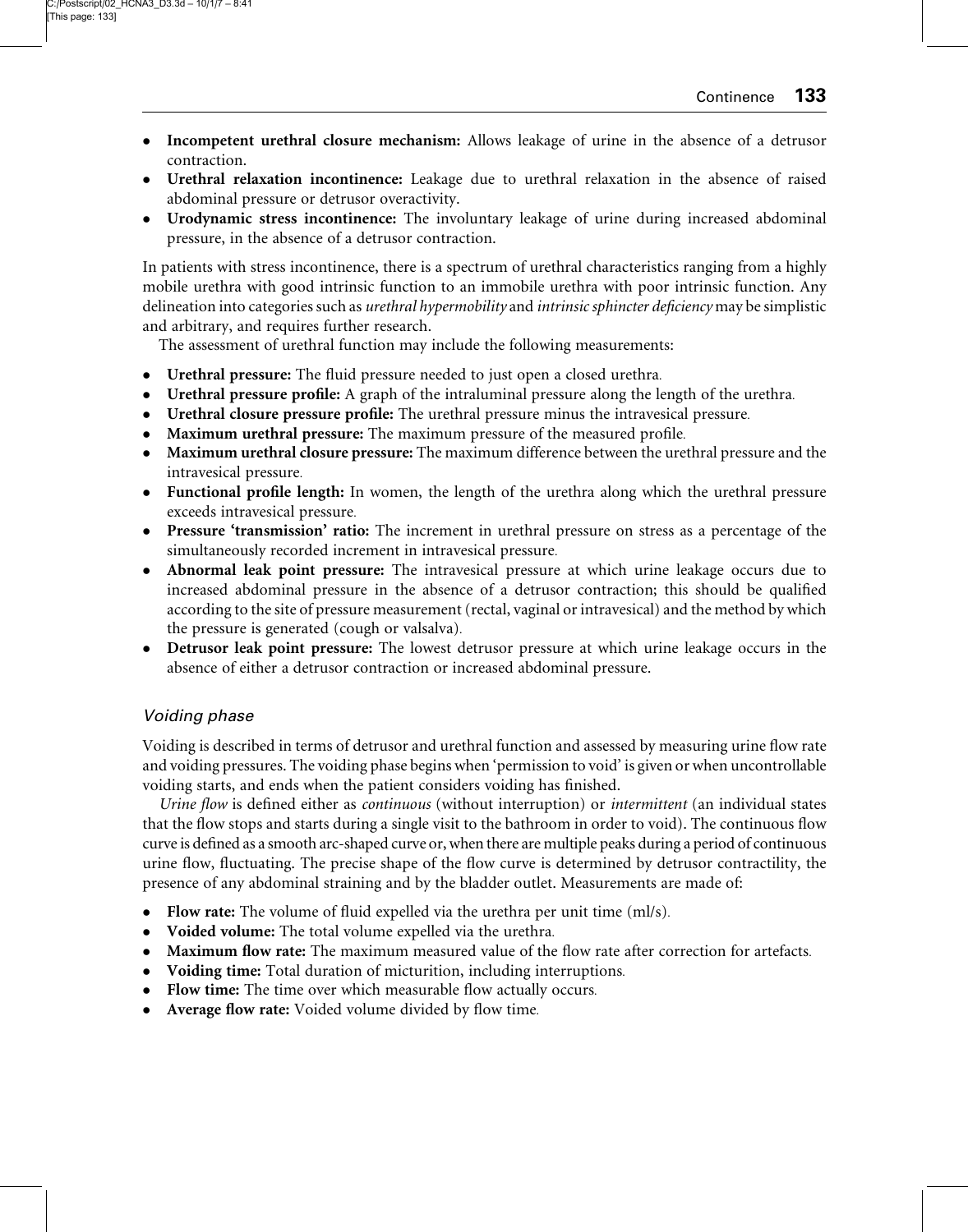• Time to maximum flow: The elapsed time from onset of flow to maximum flow.

Pressure flow studies of voiding are the method by which the relationship between pressure in the bladder and urine flow rate is measured during bladder emptying. Pressure measurements may be made for intravesical, abdominal and detrusor pressures as follows:

- $\bullet$  Pre-micturition pressure: The pressure recorded immediately before the initial isovolumetric contraction.
- $\bullet$ Opening pressure: The pressure recorded at the onset of urine flow (consider time delay).
- Opening time: Elapsed time from initial rise in detrusor pressure to onset of flow.
- Maximum pressure: The maximum value of the measured pressure.
- Pressure at maximum flow: The lowest pressure recorded at maximum measured flow rate.
- Closing pressure: The pressure measured at the end of measured flow.
- Minimum voiding pressure: The minimum pressure during measurable flow; not necessarily equal to either the opening or closing pressures.
- Flow delay: Time delay between a change in bladder pressure and corresponding change in measured flow rate.

#### 4.3 Detrusor function during voiding

Detrusor activity may be normal or underactive. A normal detrusor contraction will be recorded as high pressure if urethral resistance is high; normal pressure if it is normal; or low pressure if it is low.

- $\bullet$  Normal detrusor function: Achieved by a voluntarily initiated continuous detrusor contraction that leads to complete bladder emptying within a normal time span and in the absence of obstruction; for a given detrusor contraction, the magnitude of the recorded pressure rise will depend on the degree of outlet resistance.
- Detrusor underactivity: A contraction of reduced strength and/or duration, resulting in prolonged bladder emptying and/or a failure to achieve complete bladder emptying within a normal time span.
- Acontractile detrusor: A detrusor that cannot be demonstrated to contract during urodynamic studies.
- $\bullet$ Post-void residual: The volume of urine left in the bladder at the end of micturition.

#### 4.4 Urethral function during voiding

Urethral functioning may be normal or obstructive:

- Normal urethra function: A urethra that opens and is continuously relaxed to allow the bladder to be emptied at a normal pressure.
- Abnormal urethra function: May result from obstruction due to urethral overactivity or from the urethra being unable to open due to anatomical abnormality such as an enlarged prostate or a urethral stricture.
- Bladder outlet obstruction: In men, generic term for obstruction during voiding characterised by increased detrusor pressure and reduced urine flow rate; usually diagnosed by studying the synchronous values of flow rate and detrusor pressure in women, not yet adequately defined.
- Dysfunctional voiding: Characterised by an intermittent and/or fluctuating flow rate due to involuntary intermittent contractions of the periurethral striated muscle during voiding in neurologically normal individuals.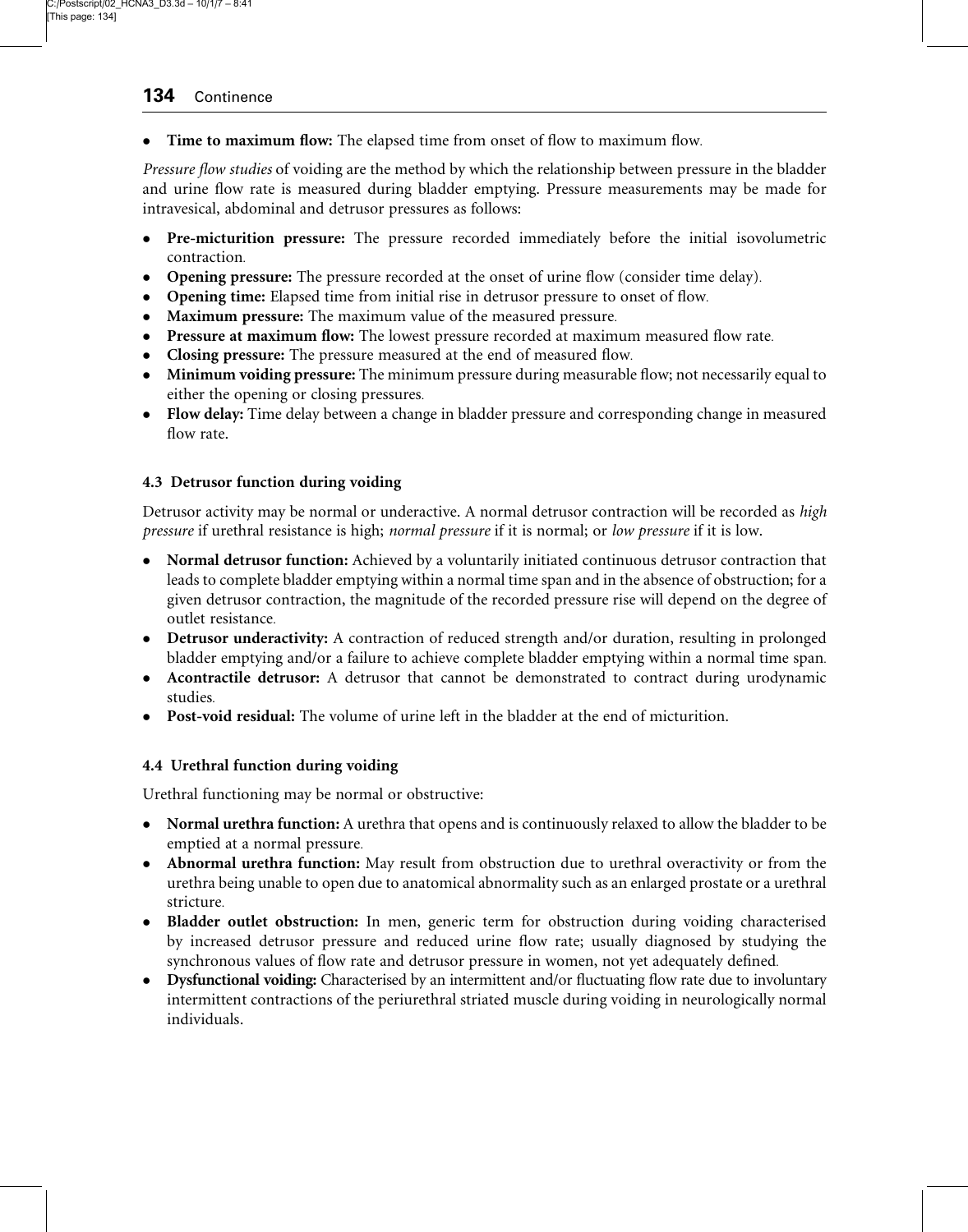- **Detrusor sphincter dyssynergia:** A detrusor contraction concurrent with an involuntary contraction of the urethral and/or periurethral striated muscle; occasionally flow may be prevented altogether.
- Non-relaxing urethral sphincter obstruction: Characterised by a non-relaxing, obstructing urethra resulting in reduced urine flow; usually related to a neurological lesion.

# 5 Conditions

In the absence of inflammation, infection and neoplasia, LUT dysfunction may be caused by:

- $\bullet$ a disturbance of the pertinent nervous or psychological control system
- $\bullet$ disorders of muscle function
- $\bullet$  structural abnormalities:
	- congenital lesions (such as epispadias, ectopic ureter, spina bifida)
	- fistulae (vesico-vaginal, uretero-vaginal, urethro-vaginal)
	- urethral diverticula.

The underlying conditions may be presumed or definite. Presumed conditions are documented clinically. Definite conditions are documented by urodynamic techniques. When reporting results, it should be clearly stated whether the conditions causing urinary incontinence are definite or presumed; and the techniques by which the conditions are documented should be specified.

The following conditions are specifically defined for LUT dysfunction:

- Acute retention of urine: A painful (usually), palpable or percussable bladder, when the patient is unable to pass any urine.
- Chronic retention of urine: A non-painful bladder, which remains palpable or percussable after the patient has passed urine; but excluding transient voiding difficulty, for example after surgery for stress incontinence; the patient may be incontinent.
- **Benign prostatic obstruction:** A form of *bladder outlet obstruction*, which may be diagnosed when the cause of outlet obstruction is known to be benign prostatic enlargement, due to histological benign prostatic hyperplasia.
- Benign prostatic hyperplasia: A term used (and reserved for) the typical histological pattern which defines the disease.
- **Benign prostatic enlargement:** Prostatic enlargement due to histological benign prostatic hyperplasia; the term prostatic enlargement should be used in the absence of prostatic histology.

Functional incontinence may result from difficulties with mobility, environmental impediments (such as the location and accessibility of toilet facilities), sedation, confusion, depression or other psychiatric problems. Other related factors such as poor manual dexterity, impaired eyesight and unsuitable clothing and footwear may also predispose to incontinence.<sup>248</sup>

Other conditions related to LUT dysfunction include:

- $\bullet$ Faecal incontinence: Involuntary or inappropriate passage of faeces.
- $\bullet$ Double incontinence: Urinary and faecal incontinence occurring together.
- $\bullet$  Encopresis: The repeated passage of faeces into inappropriate places (such as in clothing or on the floor), whether involuntary or intentional.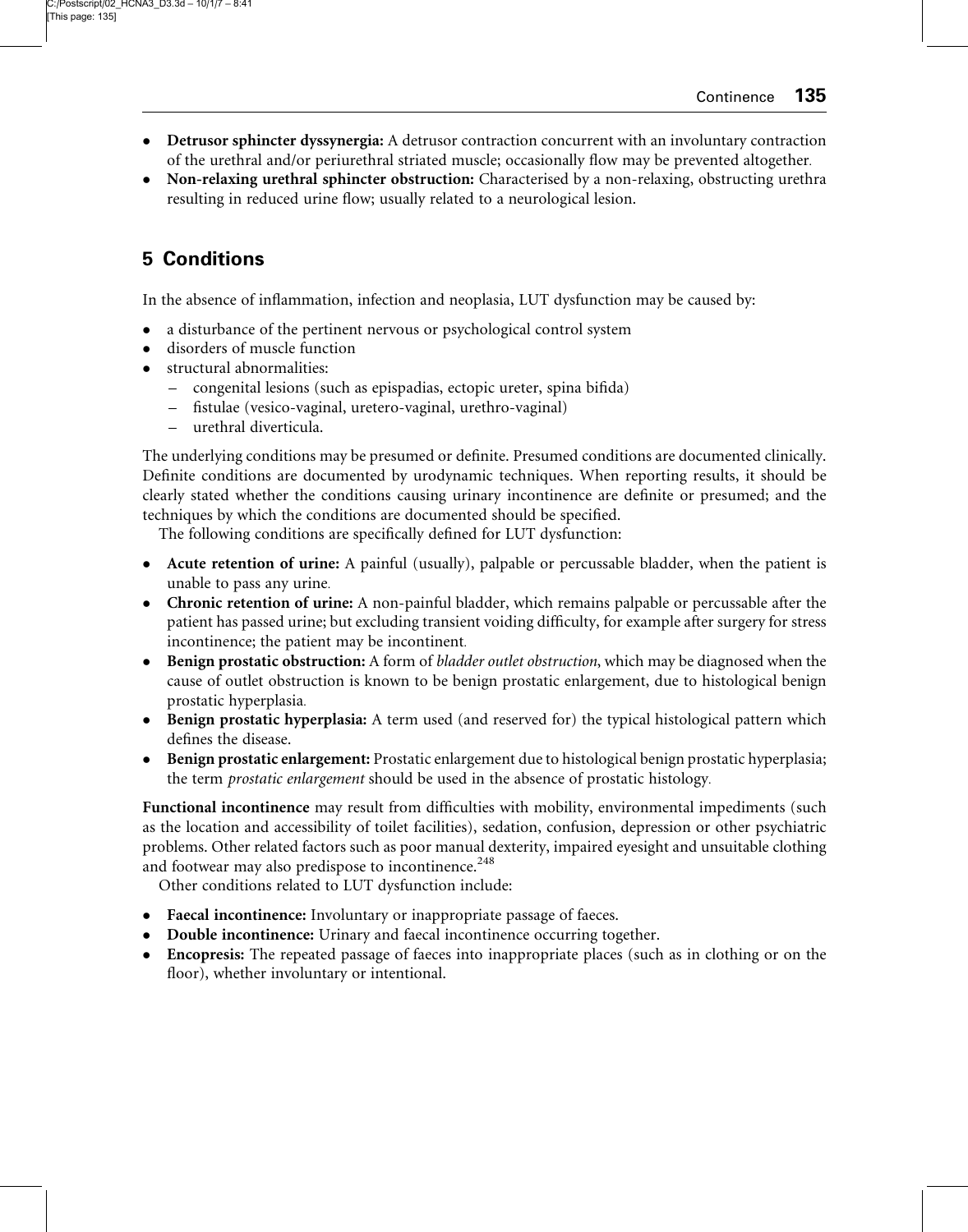# Appendix 2: Prevalence and incidence

# Population prevalence

Prevalence studies with a rigorous methodology carried out on a total population are summarised in Table A2.1. The precise prevalence depends upon the definition of incontinence, the study population, the sampling procedure and the research instruments, which may or may not include an objective validation of reported symptoms. Variations due to study design are confounded by problems of differential reporting and a scarcity of validated scales. Incontinence is clearly a common problem but the precise prevalence depends upon the definition used.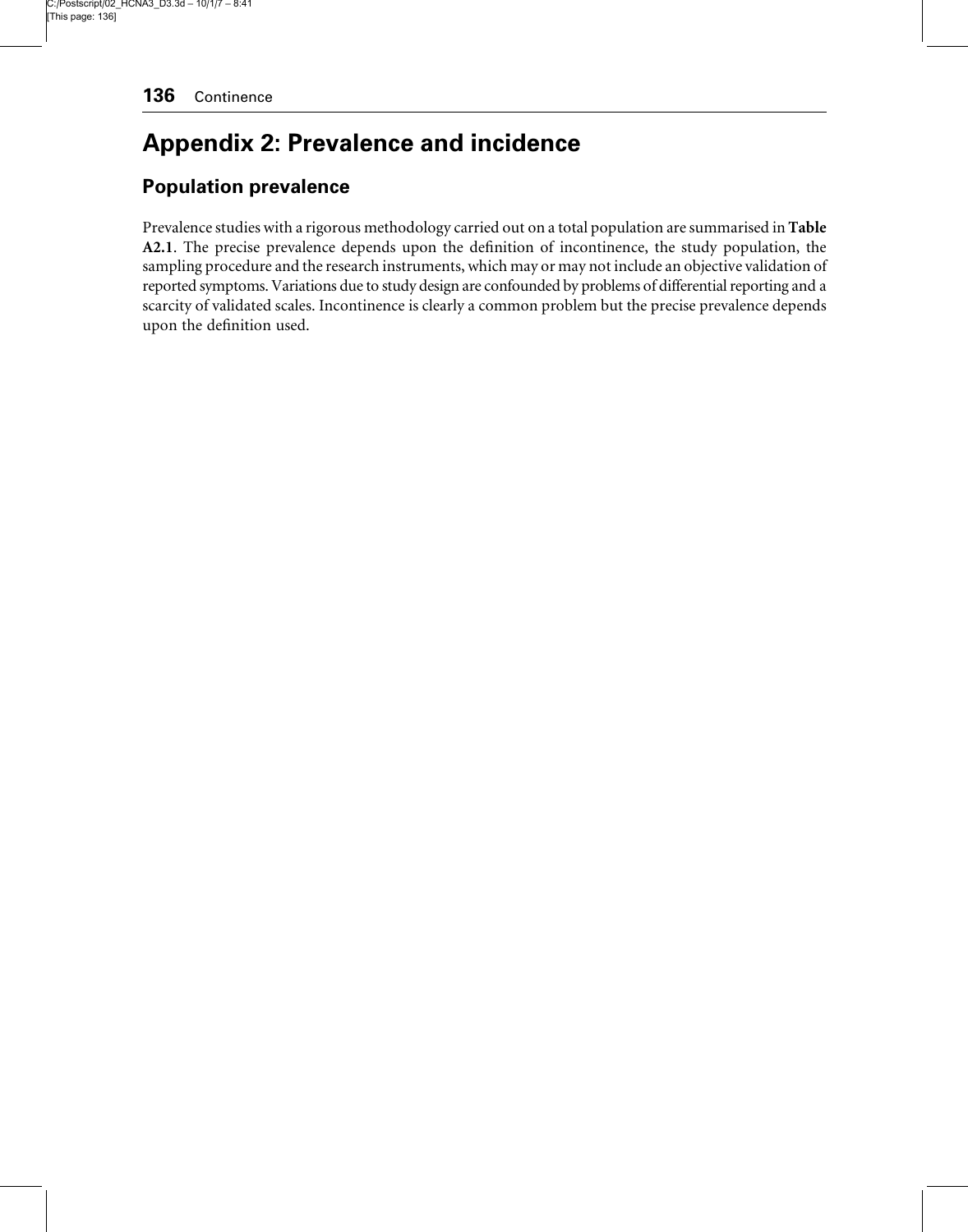| Author/Year                                          | Location              | Sample                                     | Response       | Study type Prompts    |         | Age          |                      | Respondents Thresholds and<br>(ratings) †                                                      | Prevalence %      |             |
|------------------------------------------------------|-----------------------|--------------------------------------------|----------------|-----------------------|---------|--------------|----------------------|------------------------------------------------------------------------------------------------|-------------------|-------------|
|                                                      |                       |                                            |                |                       |         |              |                      |                                                                                                | Female            | Male        |
| Swithinbank <sup>251,252</sup> 1999, Bristol<br>2000 |                       | $GP - total$                               | $80\%$         | Postal Q              | $+++++$ | $19+$        | F: 2,075             | Ever $\langle$ damp $(1)$<br>Reclassified – from<br>$monthly <$ damp (2)                       | 69                |             |
| Harrison <sup>28</sup> 1994                          | <b>Bristol</b>        | ${\rm GP}$ $-$<br>random                   | $83\%$         | Postal Q<br>(2 stage) | $++$    | $20+$        | F: 314               | Any $\langle$ damp $(1)$                                                                       | 53.2              |             |
| Kuh <sup>42</sup> 1999                               | Britain               | Birth<br>cohort                            | $^{\circ}93\%$ | Postal Q              | $++$    | 48           | F: 1,378             | Yearly $\langle$ damp $(1)$<br>Monthly $\langle$ damp $(2)$<br>Monthly $\times$ damp (3)       | 55<br>23<br>8     |             |
| Yarnell <sup>37</sup> 1981                           | S Wales               | Electoral<br>register                      | 495%           | Interview             | $++$    | $18+$        | F: 1,000             | Yearly $\langle$ damp $(1)$                                                                    | 45                |             |
| Milne <sup>13,253</sup> 1972 1971                    | Edinburgh             | $GP -$<br>random                           | $a_{65\%}$     | Interview<br>$+$ exam | $++$    | $62 -$<br>90 | F: 272<br>M: 215     | Ever $\langle$ damp $(1)$                                                                      | 42                | 25          |
| Jolleys <sup>55</sup> 1988                           | Leicester-<br>shire   | $GP -$<br>random                           | $\rm ^{u}89\%$ | Postal Q              | $+++$   | $25+$        | F: 833               | Any $\langle$ damp $(1)$                                                                       | 41                |             |
| Dolan <sup>44</sup> 1999                             | N Ireland             | $GP -$<br>random                           | $^{a}66\%$     | Postal Q              | $+++$   | $35 -$<br>74 | F: 689               | Any $\langle$ damp $(1)$<br>Monthly <damp (2)<="" td=""><td>33.5<br/>23.4</td><td></td></damp> | 33.5<br>23.4      |             |
| Stoddart <sup>43</sup> 2001                          | <b>Bristol</b>        | $GP -$<br>stratified                       | 79%            | Postal Q              | $++$    | $65+$        | F: 740<br>M: 781     | Any $\langle$ damp $(1)$                                                                       | 31.6              | 23          |
| Thomas <sup>18</sup> 1980                            | London/<br>S Wales    | $GP -$<br>random                           | 89%            | Postal Q              | $++$    | $5+$         | F: 9,323<br>M: 8,761 | Ever $\langle$ damp $(1)$<br>Monthly $\langle$ damp $(2)$                                      | 25.1<br>8.5       | 8.7<br>3.3  |
| Brocklehurst <sup>10</sup> 1971                      | SE England GP - total |                                            | $"85\%$        | Interview             | $^{+}$  | $65+$        | F: 375<br>M: 182     | Ever wet $(2)$                                                                                 | 25                | 16          |
| Edwards <sup>254</sup> 2001                          | UK                    | Population 94%<br>- random                 |                | Interview             | $++$    | $65+$        | F: 1,695<br>M 1,099  | Ever wet $(2)$                                                                                 | 24.2              | 8.6         |
| Crome <sup>255</sup> 2001                            | Wales                 | Population 76.9%<br>- random               |                | Interview             | $^{+}$  | $70+$        | F: 1,010<br>M: 598   | Occasionally (1)<br>Frequently (3)                                                             | 21.6<br>$\rm 8.0$ | 17.2<br>8.5 |
| Perry <sup>8</sup> 2000                              | Leicester-<br>shire   | $GP -$<br>random<br>(excl.<br>residential) | $a_{70\%}$     | Postal Q              | $+++++$ | $40+$        | F: 5,544<br>M: 4,682 | Monthly $\langle$ damp $(2)$                                                                   | 20.2              | 8.9         |

Table A2.1(a): Prevalence of incontinence, UK Studies 1960–2001: Summary of methodological features in relation to ranked overall prevalence of incontinence.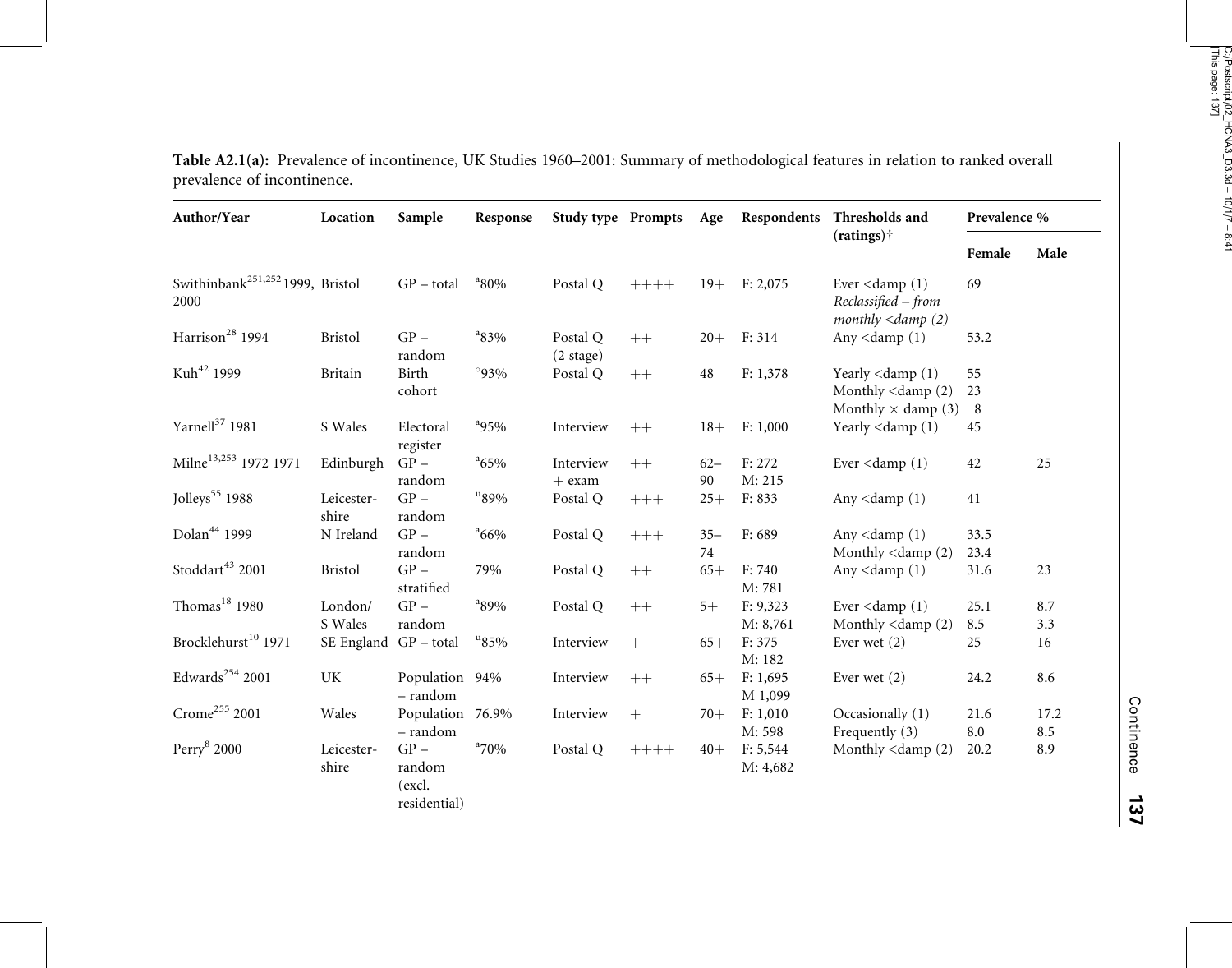138

Table A2.1(a): Continued.

| Author/Year                                     | Location          | Sample                                  | Response   | Study type Prompts    |         | Age             | Respondents          | Thresholds and                                            | Prevalence % |            |
|-------------------------------------------------|-------------------|-----------------------------------------|------------|-----------------------|---------|-----------------|----------------------|-----------------------------------------------------------|--------------|------------|
|                                                 |                   |                                         |            |                       |         |                 |                      | (ratings) †                                               | Female       | Male       |
| Vetter <sup>38</sup> 1981                       | S Wales           | $GP -$<br>random                        | $395\%$    | Interview             | $^{++}$ | $70+$           | $F/M$ 1,280          | Ever ×<br>damp(2)<br>Daily ×<br>damp $(3)$                | 18.1<br>6.7  | 7.3<br>2.5 |
| Yarnell <sup>45</sup> 1979                      | S Wales           | $GP + total$<br>(incl.)<br>residential) | $498\%$    | Interview             | $^{+}$  | $65+$<br>$\ast$ | F: 219<br>M: 169     | Yearly $\langle$ damp $(1)$                               | 17           | 11         |
| O'Brien <sup>39</sup> 1991                      | Somerset          | $GP -$<br>random                        | $a_{79\%}$ | Postal Q              | $^{+}$  | $35+$           | F: 3,165<br>M: 2,496 | Monthly $\langle$ damp (2)                                | 16.4         | 7.4        |
| Brocklehurst <sup>40</sup> 1993                 | <b>Britain</b>    | Electoral                               | [not]      | Interview             | $^{+}$  | $30+$           | F: 2,124             | Ever damp $(2)$                                           | 14.0         | 6.6        |
|                                                 |                   | stratified,                             | reported   | (highly               |         |                 | M: 1,883             | Yearly damp (2)                                           | 9.3          | 3.8        |
|                                                 |                   | random                                  |            | structured)           |         |                 |                      | Monthly damp (3)                                          | 7.5          | 2.8        |
|                                                 |                   | (MORI<br>poll)                          |            |                       |         |                 |                      | Weekly damp (3)                                           | 5.7          | 2.2        |
| McGrother9,22,256,257<br>1986, 1987, 1987, 1990 | Melton<br>Mowbray | $GP - total$<br>(incl.<br>residential)  | 495%       | Interview             | $^{+}$  | $75+$           | F: 820<br>M: 381     | Monthly $\times$ damp (3) 12                              |              | 12         |
| Roe <sup>258</sup> 2000                         | England           | $GP -$<br>random                        | $a_{53\%}$ | Postal Q              | $+++$   | $18+$           | F: 2,699<br>M: 3,409 | Monthly $\times$ damp (3) 11.3                            |              | 5.3        |
| Feneley <sup>259</sup> 1979                     | <b>Bristol</b>    | $GP - total$                            | $393\%$    | Postal O              | $++$    | $5+$            | F/M: 6,510           | Monthly <damp (2)<="" td=""><td>8</td><td>3.3</td></damp> | 8            | 3.3        |
| Akhtar <sup>260,261</sup> 1973,<br>1972         | Scotland          | Population<br>(3 samples)               | 70-80%     | Interview<br>$+$ exam | $^{+}$  | $65+$           | F: 490<br>M: 318     | Monthly $\times$ wet (3)                                  | 1.6          | 2.2        |

Denominator: <sup>a</sup> adjusted for ineligibles and <sup>u</sup> unadjusted.

<sup>o</sup> Overestimate of true response rate.

? Unknown.

 $(1)$  minor, (2) moderate, (3) major.<br>\* Selected ages 65/66 and 75+.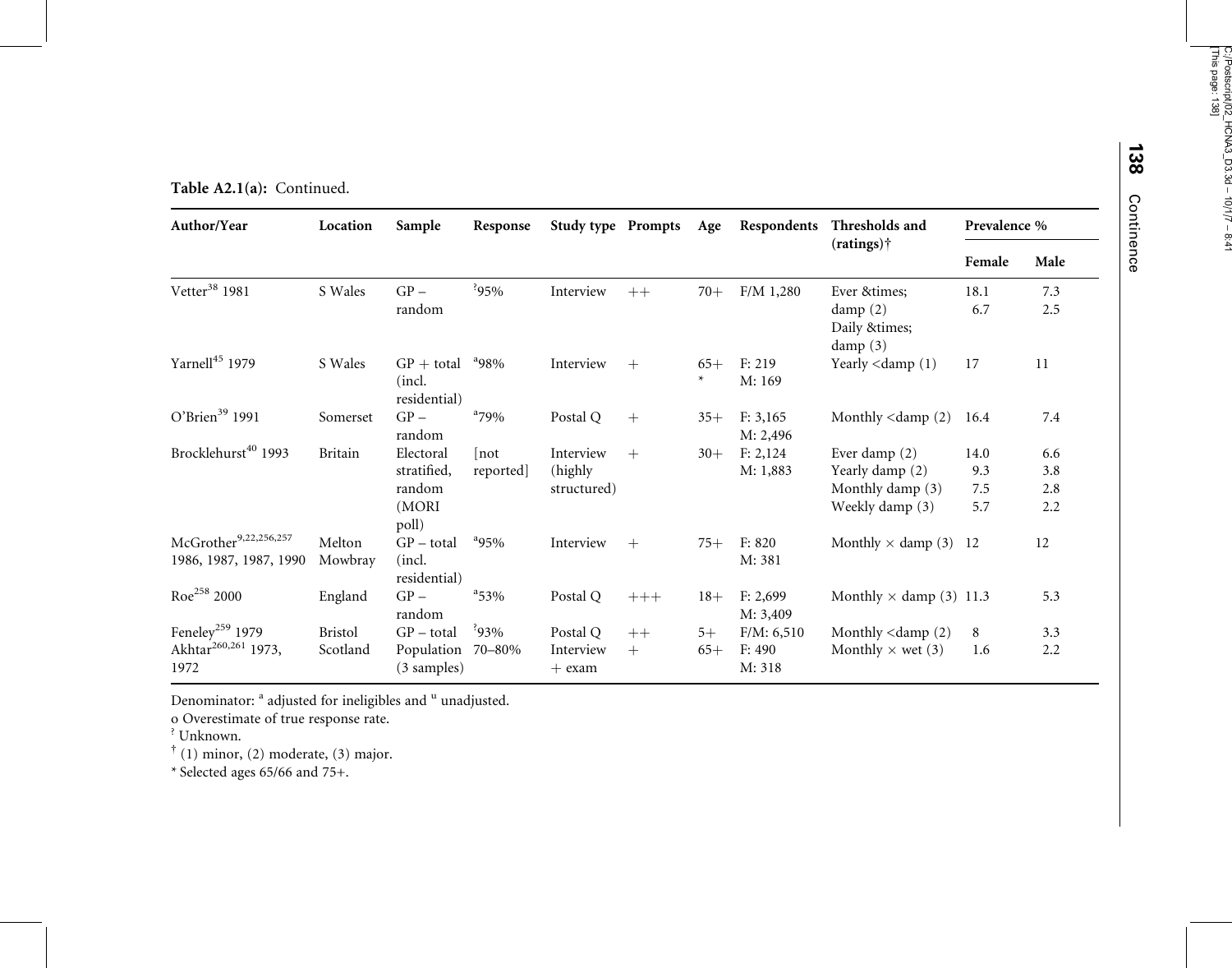| Author/Year                             | Location  | Sample                          |       | Response Study type | Age                                  |                      | Respondents Thresholds and                               | Prevalence % |      |  |
|-----------------------------------------|-----------|---------------------------------|-------|---------------------|--------------------------------------|----------------------|----------------------------------------------------------|--------------|------|--|
|                                         |           |                                 |       |                     |                                      | (N)                  | (ratings)                                                | Female       | Male |  |
| MacLennan <sup>262</sup> 2000 Australia |           | Population -<br>random          | 73.3% | Home<br>interview   | $15 - 97$                            | F: 1,546<br>M: 1,464 | Yearly $\langle$ damp $(1)$                              | 35.3         | 4.4  |  |
| Simeonova <sup>56</sup> 1990            | Sweden    | Visitors to GP/<br>nurse        | 82%   | Question-<br>naire  | $18+$                                | F: 451               | Ever $\langle$ damp $(1)$                                | 44           |      |  |
| Lara <sup>263</sup> 1994                | New Z.    | Electoral-                      | 54%   | Postal Q            | $18+$                                | F: 556               | Yearly <damp (1)<="" td=""><td>34.0</td><td></td></damp> | 34.0         |      |  |
|                                         |           | random                          |       |                     |                                      |                      | $2 \times$ month<br>$\langle \text{damp}(2) \rangle$     | 25.2         |      |  |
|                                         |           |                                 |       |                     |                                      |                      | daily <damp (3)<="" td=""><td>12.6</td><td></td></damp>  | 12.6         |      |  |
|                                         |           |                                 |       |                     |                                      |                      | continuously                                             | 3.0          |      |  |
| Chiarelli <sup>185</sup> 1999           | Australia | Health database 47%<br>- random |       | Question-<br>naire  | $18 - 23$<br>$45 - 50,$<br>$70 - 75$ | F: 41,724            | Yearly <damp (1)<="" td=""><td>27.5</td><td></td></damp> | 27.5         |      |  |
| Hagglund <sup>264</sup> 1999            | Sweden    | Total<br>population             | 88%   | Postal Q            | $18 - 70$                            | F: 3,076             | Monthly $\langle$ damp $(2)$                             | 25.6         |      |  |
| Samuelsson <sup>265</sup> 2000 Sweden   |           | Women having 77%                |       | Postal Q            | $20 - 59$                            | $F: 382$ (who        | Any $\langle$ damp $(1)$                                 | 23.6         |      |  |
|                                         |           | health check                    |       |                     |                                      | received             | Monthly <damp (2)<="" td=""><td>6.5</td><td></td></damp> | 6.5          |      |  |
|                                         |           |                                 |       |                     |                                      | follow-up)           | weekly <damp (3)<="" td=""><td>4.1</td><td></td></damp>  | 4.1          |      |  |
|                                         |           |                                 |       |                     |                                      |                      | daily $\langle$ damp $(3)$                               | 1.0          |      |  |
| Samuelsson <sup>48</sup> 1997 Sweden    |           | Women                           | 77%   | Postal Q            | $20 - 59$                            | F: 491               | Any $\langle$ damp $(1)$                                 | 27.7         |      |  |
|                                         |           | scheduled for                   |       |                     |                                      |                      | Monthly $\langle$ damp $(2)$                             | 12.5         |      |  |
|                                         |           | gynae exam                      |       |                     |                                      |                      | weekly <damp (3)<="" td=""><td>8.4</td><td></td></damp>  | 8.4          |      |  |
|                                         |           |                                 |       |                     |                                      |                      | daily $\langle$ damp $(3)$                               | 3.5          |      |  |
| Sommer <sup>57</sup> 1990               | Denmark   | National<br>register random     | 69%   | Postal Q            | $20 - 79$                            | F: 414               | Any $\langle$ damp $(1)$                                 | 40           |      |  |
| Peyrat <sup>266</sup> 2002              | France    | Hospital                        | 61%   | Question-           | $22 - 62$                            | F: 1,700             | Any $\langle$ damp $(1)$                                 | 27.5         |      |  |
|                                         |           | employees                       |       | naire               |                                      |                      | Daily <damp (3)<="" td=""><td>2.2</td><td></td></damp>   | 2.2          |      |  |
| Makinen <sup>50</sup> 1992              | Finland   | Total                           | 71%   | Question-           | $25 - 55$ ,                          | F: 5,247             | Any $\langle$ damp $(1)$                                 | 20.1         |      |  |
|                                         |           | population                      |       | naire               | cohort                               |                      | daily <damp (3)<="" td=""><td>3.5</td><td></td></damp>   | 3.5          |      |  |
| Vinker <sup>267</sup> 2001              | Israel    | GP list                         | 84%   | Question-           | $30 - 75$                            | F: 418               | Any <damp (1)<="" td=""><td>36.0</td><td></td></damp>    | 36.0         |      |  |
|                                         |           |                                 |       | naire               |                                      |                      | weekly <damp (3)<="" td=""><td>18.7</td><td></td></damp> | 18.7         |      |  |
|                                         |           |                                 |       |                     |                                      |                      | daily <damp (3)<="" td=""><td>13.3</td><td></td></damp>  | 13.3         |      |  |

Table A2.1(b): Summary of population studies of the prevalence of urinary incontinence from around the world.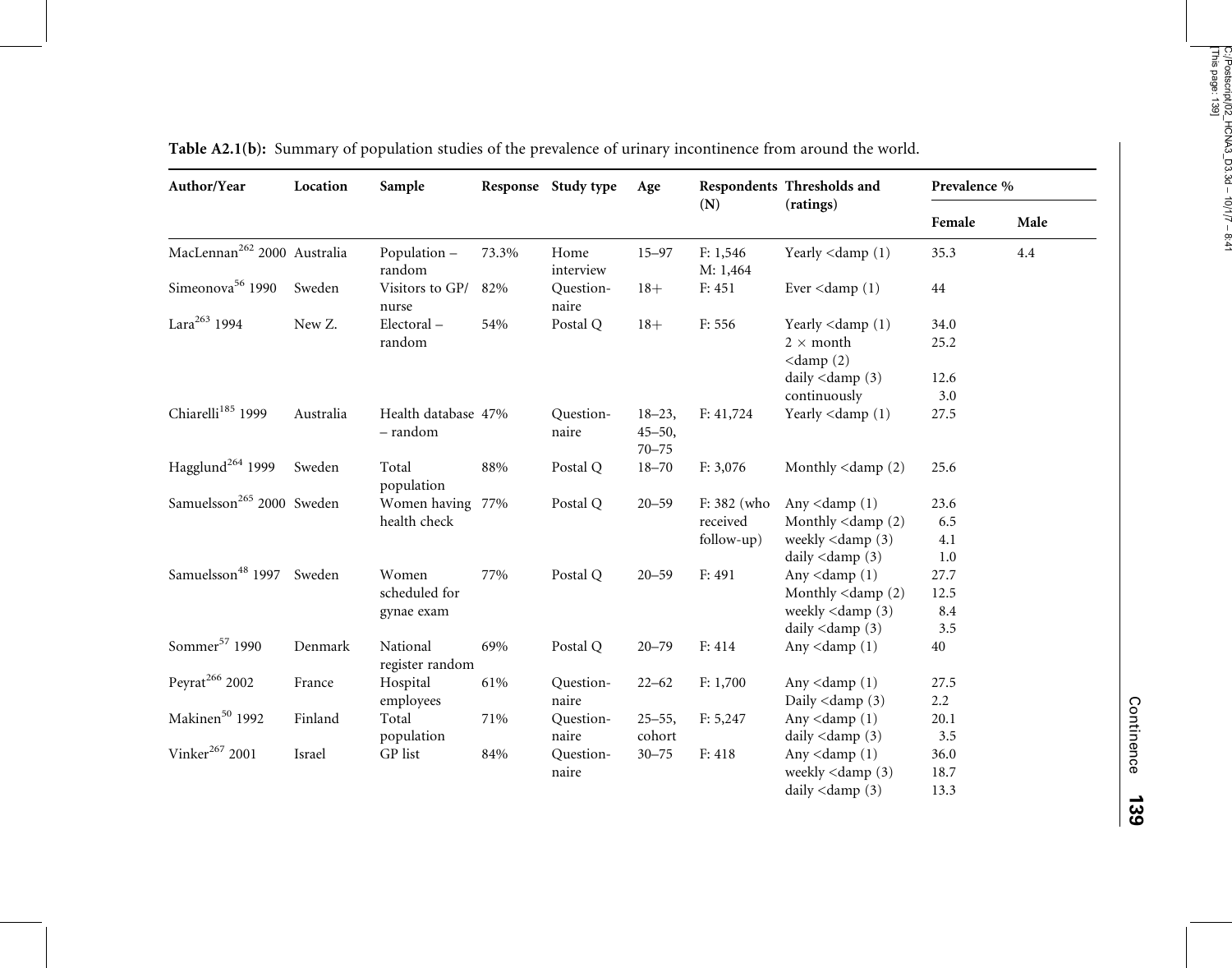| Author/Year                    | Location   | Sample                                        |                      | Response Study type    | Age                   | (N)                  | Respondents Thresholds and<br>(ratings)                                                                               | Prevalence %         |                   |  |
|--------------------------------|------------|-----------------------------------------------|----------------------|------------------------|-----------------------|----------------------|-----------------------------------------------------------------------------------------------------------------------|----------------------|-------------------|--|
|                                |            |                                               |                      |                        |                       |                      |                                                                                                                       | Female               | Male              |  |
| Fultz <sup>268</sup> 2000      | <b>USA</b> | Population<br>sample                          | 58%                  | Postal Q               | $40+$                 | F: 930               | Yearly $\langle$ damp $(1)$                                                                                           | $12.2^s$<br>$23.6^1$ |                   |  |
| Bortolotti <sup>84</sup> 2000  | Italy      | GP random                                     | $\sim$ 100%          | Telephone<br>interview | $40 + F$ ,<br>$50+M$  | F: 2,767<br>M: 2,721 | Yearly $\langle$ damp $(1)$                                                                                           | 11.4                 | 3.4               |  |
| Moller <sup>75</sup> 2000      | Denmark    | Population -<br>random                        | 71.7%                | Postal Q               | $40 - 60,$<br>cohort  | F: 2,860             | Any $\langle$ damp $(1)$<br>weekly $\langle$ damp $(3)$<br>daily $\langle$ damp $(3)$                                 | 71.9<br>16.1<br>5.3  |                   |  |
| Ueda <sup>269</sup> 2000       | Japan      | Population -<br>random                        | 52.5%                | Postal Q               | $40 - 80$             | F: 968<br>M: 818     | Ever $\langle$ damp $(1)$                                                                                             | 53.7                 | 10.5              |  |
| Muscatello <sup>270</sup> 2001 | Italy      | Telephone list<br>random - area<br>stratified | 97%                  | Telephone<br>interview | $41+$                 | F: 262<br>M: 232     | Monthly $\langle$ damp $(2)$                                                                                          | 46.0                 | 15.0              |  |
| Hording <sup>271</sup> 1986    | Denmark    | Total<br>population                           | 84%                  | Interview              | 45                    | F: 515               | Ever $\langle$ damp $(1)$                                                                                             | 22.1                 |                   |  |
| Malmsten <sup>272</sup> 1997   | Sweden     | Population -<br>random                        | 74%                  | Postal Q               | $45 +$ ,<br>cohort    | M: 7,763             | Monthly <damp (2)<br="">weekly <damp (3)<br="">daily <math>\langle</math> damp<math>(3)</math></damp></damp>          |                      | 9.2<br>7.9<br>5.9 |  |
| Sherburn <sup>78</sup> 2001    | Australia  | Telephone<br>$numbers -$<br>random            | 94.8%<br>(not clear) | Telephone<br>interview | $45 - 55$             | F: 1,897             | Monthly <damp (2)<="" td=""><td>15.3</td><td></td></damp>                                                             | 15.3                 |                   |  |
| Milsom <sup>273</sup> 1993     | Sweden     | Population -<br>random                        | 74.6%                | Postal Q               | $46 - 86,$<br>cohorts | F: 7,459             | Ever $\langle$ damp $(1)$<br>Any $\langle$ damp $(1)$                                                                 | 21.1<br>14.8         |                   |  |
| Holtedahl <sup>274</sup> 1998  | Norway     | Population -<br>random                        | 72.6%                | Gynae exam             | $50 - 74$             | F: 507               | Any $\langle$ damp $(1)$<br>$2+ \times$ month<br>$\langle \text{damp}(2) \rangle$                                     | 47.3<br>30.6         |                   |  |
| Kok <sup>275</sup> 1992        | N'lands    | Electoral-<br>random                          | 69%                  | Postal Q               | $60+$                 | F: 719               | $2 \times$ week <damp (2)<br="">daily <damp (3)<="" td=""><td><math>23.5*</math><br/>13.4</td><td></td></damp></damp> | $23.5*$<br>13.4      |                   |  |
| Iosif $276$ 1984               | Sweden     | Population<br>random                          | 75%                  | Postal O               | 61                    | F: 902               | Any $\langle$ damp $(1)$                                                                                              | 29.2                 |                   |  |

140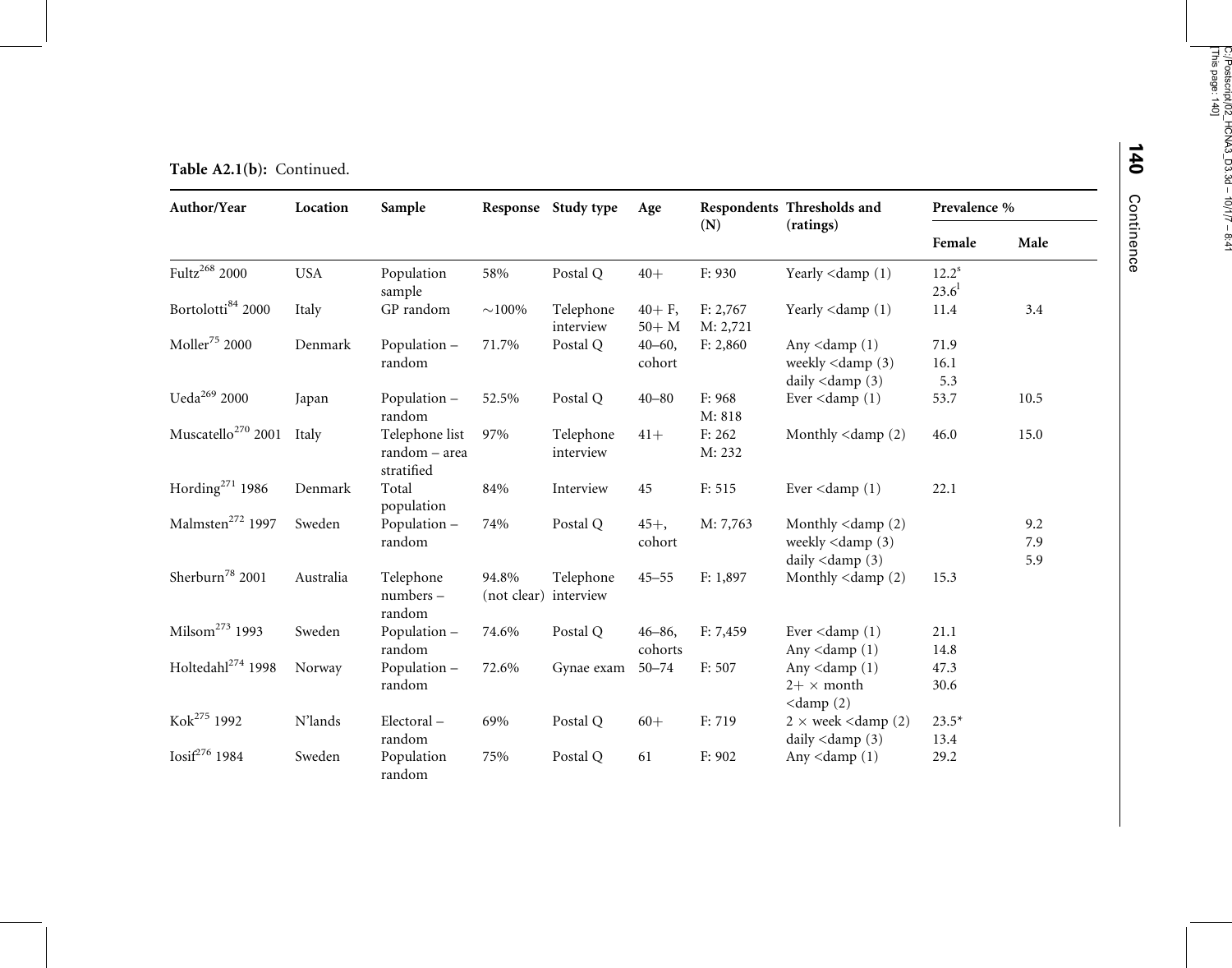| Bogren <sup>277</sup> 1997 | Sweden     | Total<br>population                      | 91%   | Postal O             | 65                    | F: 220<br>M: 238 | Any $\langle$ damp $(1)$     | 28.0 | 9.0  |
|----------------------------|------------|------------------------------------------|-------|----------------------|-----------------------|------------------|------------------------------|------|------|
| Damian <sup>46</sup> 1998  | Spain      | Population -<br>representative<br>sample | 71.2% | Home<br>interview    | $65+,$<br>stratified  | F/M: 589         | Monthly $\langle$ damp $(2)$ | 16.1 | 14.5 |
| Tseng <sup>278</sup> 2000  | Taiwan     | Residents-<br>random                     | 80%   | Home<br>interview    | $65+$                 | F: 256<br>M: 248 | Ever $\langle$ damp $(1)$    | 27.7 | 15.0 |
| $\rm Maggi^{279}$ 2001     | Italy      | Population                               | 73.3% | Home                 | $65+,$                | F: 1,531         | Yearly $\langle$ damp $(1)$  | 21.6 | 11.5 |
|                            |            | random                                   |       | interview            | stratified M: 867     |                  | Monthly $\langle$ damp $(2)$ | 14.4 | 8.5  |
|                            |            |                                          |       |                      |                       |                  | weekly $\langle$ damp $(3)$  | 11.4 | 6.8  |
|                            |            |                                          |       |                      |                       |                  | daily $\langle$ damp $(3)$   | 7.3  | 5.2  |
| Brown <sup>81</sup> 1996   | <b>USA</b> | Population-                              | 95%   | Ouestion-            | $65+$                 | F: 7,949         | Monthly $\langle$ damp $(2)$ | 41.3 |      |
|                            |            | based listings                           |       | naire                |                       |                  | daily $\langle$ damp $(3)$   | 14.2 |      |
| Harris <sup>280</sup> 1986 | <b>USA</b> | Total                                    | 95%   | Home                 | $65+$                 | F: 3,346         | Any $\langle$ damp $(1)$     | 10.0 | 7.0  |
|                            |            | population                               |       | interview            |                       | M: 2,291         | daily $\langle$ damp $(3)$   | 7.3  | 5.3  |
| Tilvis <sup>281</sup> 1995 | Finland    | Population<br>register                   | 81.6% | Postal $Q +$<br>exam | $75 - 85$ ,<br>cohort | F: 478<br>M: 171 | Any $\langle$ damp $(1)$     | 20.3 | 16.3 |
| Lagaay <sup>17</sup> 1992  | N'lands    | Total<br>population                      | 94%   | Home<br>interview    | $85+$                 | F/M: 937         | Any $\langle$ damp $(1)$     | 27.9 | 19.6 |

\* Weighted mean.

<sup>s</sup> <sup>=</sup> short questionnaire, l <sup>=</sup> long questionnaire.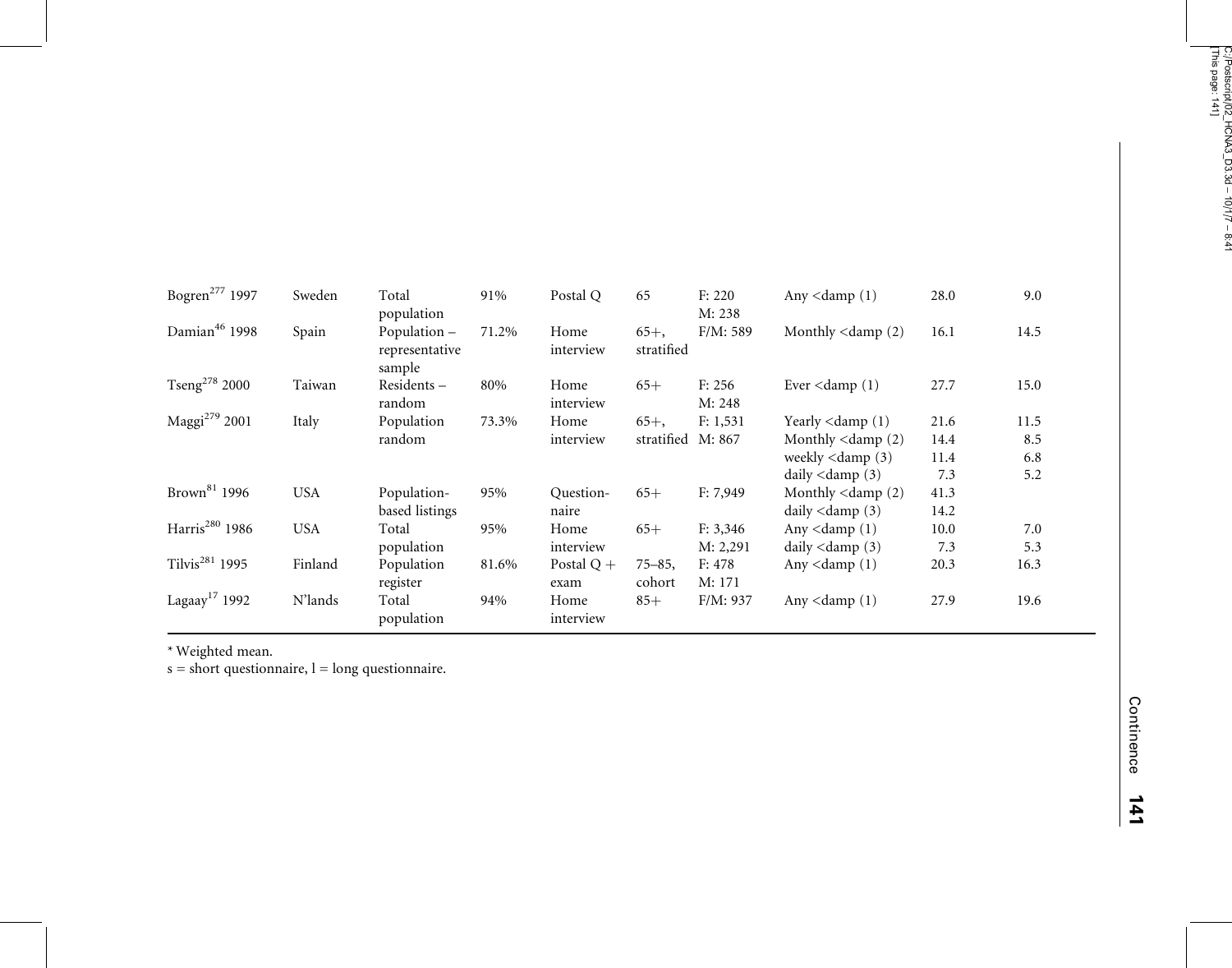| Author                                                   | Nocturia                                                                                                                 | Prevalence                   | Frequency                                                                                                                                 | Prevalence                   | Urgency                                                                                                                                           | Prevalence                   |
|----------------------------------------------------------|--------------------------------------------------------------------------------------------------------------------------|------------------------------|-------------------------------------------------------------------------------------------------------------------------------------------|------------------------------|---------------------------------------------------------------------------------------------------------------------------------------------------|------------------------------|
| Brocklehurst <sup>10</sup> 1971<br>$(\text{ages } 65+)$  | Do you get up at night to<br>pass urine?                                                                                 | Females: 28%<br>Males: 33%   | Can you go longer than<br>2 hours in the day time<br>without having to pass<br>urine?                                                     | Females: 9%<br>Males: 14%    | Do you have to go to pass<br>urine in a hurry?                                                                                                    | Females: 32%<br>Males: 28%   |
| Milne <sup>13</sup> 1972 (ages<br>$62+)$                 | Do you rise to pass urine<br>at night (2 or more<br>times)?                                                              | Females: 26%<br>Males: 19%   | Has there been a change<br>in how often you pass<br>urine in a day?                                                                       | Females: 23%<br>Males: 33%   | Do you have control of<br>your bladder if unable to<br>go to the lavatory as soon<br>as you need to pass urine?                                   | Females: 21%<br>Males: 21%   |
| McGrother9,257*<br>1986, 87 (ages $75+$ )                | Do you feel the need to<br>get up during the night to<br>pass urine (2 or more<br>times)? $(+$ difficulty in<br>control) | Females: 4.8%<br>Males: 5.6% | How often do you go to<br>the toilet to pass urine in<br>the day usually (more<br>than once every 2 hours)?<br>$(+difficulty in control)$ | Females: 4.3%<br>Males: 5.0% | How long can you hold<br>your water once you feel<br>the urge to go (unable to<br>wait for an occupied<br>toilet)? $(+$ difficulty in<br>control) | Females: 6.2%<br>Males: 3.3% |
| Hunter <sup>11***</sup> 1994<br>$\frac{1}{2}$ (ages 55+) |                                                                                                                          |                              | Frequency** – (level<br>unspecified) more than<br>half the time                                                                           | Males: 9%                    | Urgency - (level<br>unspecified) more than<br>half the time                                                                                       | Males: 8%                    |
| Jolleys <sup>282</sup> 1994<br>$(\text{ages }40+)$       | Nocturia at least twice a<br>night                                                                                       | Males: 14%                   | Frequency at least 9 times Males: 12%<br>a day                                                                                            |                              | Urgency unspecified                                                                                                                               | Males: 48%                   |
| Kuh <sup>42</sup> 1999 (age 48)                          | How often passed urine<br>during the night (2 or<br>more times)                                                          | Females: 14.6%               | How often passed urine<br>during the day (more<br>than once very 2 hours)                                                                 | Females: 9.9%                |                                                                                                                                                   |                              |
| Swithinbank <sup>12</sup> 2000<br>$(\text{ages } 18+)$   | Night-time voiding (2 or<br>more times)                                                                                  | Females: 18%                 | Frequency unspecified                                                                                                                     | Females: 15%                 | Urgency - unspecified                                                                                                                             | Females: 61%                 |
| Perry <sup>8</sup> (ages $40+)$                          | How often do you feel the Females: 21%<br>need to get up at night to<br>pass urine usually (2 or<br>more times)?         | <i>Males: 20%</i>            | How often do you go to<br>the toilet to pass urine<br>usually (hourly or more)?                                                           | Females: 9.1%<br>Males: 6.1% | Do you have difficulty<br>holding urine once you<br>have the urge to go,<br>usually (most of the time<br>or urge overwhelming)?                   | Females: 8.8%<br>Males: 5.4% |

\* Threshold question (difficulty in control) applies to all symptom estimates; these estimates exclude residential care; two-stage study with 2% prevalence (of difficulty in control) drop-out between stages.

\*\* AUA symptom index, modified for UK population (Barry MJ, Fowler FJ et al. J Urol 1992; <sup>148</sup>: 1549–57).

\*\*\* Random sample from eight GP practices in NW Thames Region. <sup>1905</sup> male respondents. Postal questionnaire, response 78% adjusted, minimal bias.

142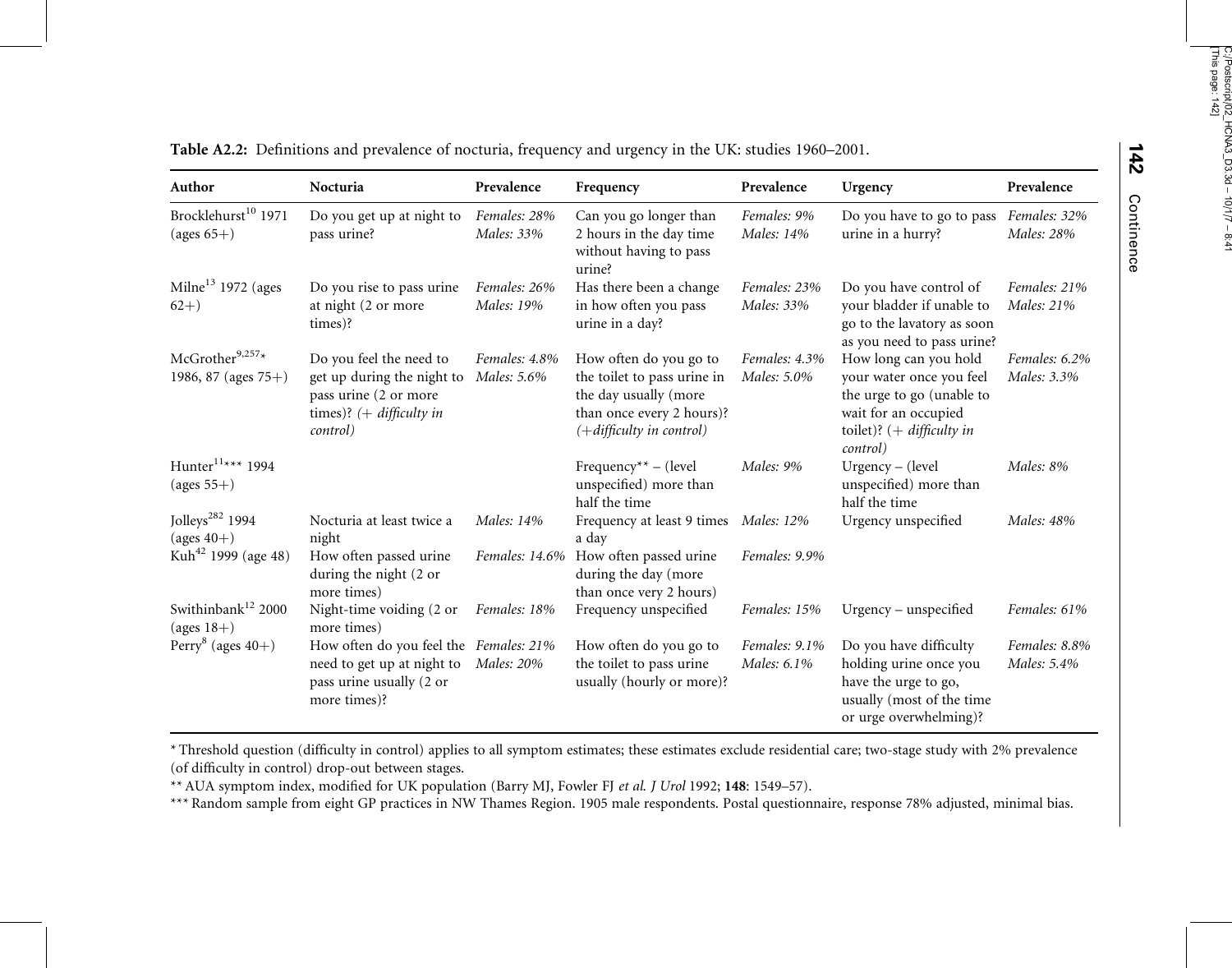| Author                                                 | Group                                             | General impact                                                                                                          | Specific interference                                                                                                                                                                                                                                                    | Consultation/Uptake                                                                                                                                                              |
|--------------------------------------------------------|---------------------------------------------------|-------------------------------------------------------------------------------------------------------------------------|--------------------------------------------------------------------------------------------------------------------------------------------------------------------------------------------------------------------------------------------------------------------------|----------------------------------------------------------------------------------------------------------------------------------------------------------------------------------|
| Thomas <sup>18</sup> 1980<br>Vetter <sup>38</sup> 1981 | Males/Females,<br>age $15+$<br>Males and females, |                                                                                                                         | Moderate or severe incontinence with<br>some restriction of activities<br>22% of those with regular incontinence,<br><i>i.e.</i> $\langle 2\%$ prev in females and $\langle 1\%$ prev<br><i>in males</i>                                                                 | Recognised incontinence known to<br>health and social services in 1 year<br>Females: 15-64: 0.2%<br>$65 + 2.5%$<br>Males: 15-64: 0.1%<br>$65 + : 1.3\%$<br>Seen GP in past month |
|                                                        | age $70+$                                         |                                                                                                                         |                                                                                                                                                                                                                                                                          | Males and females: 6.2%                                                                                                                                                          |
| Yarnell $37$ 1981                                      | Females, age 18+                                  | Problem with 'waterworks'<br>and incontinent<br>Females: 9.4%                                                           | Interferes with social or domestic life:<br>Females: 3.5%<br>Causes continual embarrassment<br>Females: 1.3%                                                                                                                                                             | Consulted a GP in last 12 months<br>Females: 2.1%                                                                                                                                |
| McGrother9,256<br>1986, 87                             | Males and females,<br>age $75+$                   | Difficulty in controlling<br>water<br>Females: 12%<br>Males: 12%                                                        | Interference with one or more social<br>activity including daily, social life,<br>relationships, feelings and quality of life<br>Males and females: 3.6% ?                                                                                                               | Communicated the problem to GP or<br>nurse<br>Males and females: 5.1%<br>Took up offer of service<br>Males and females: 4.4%                                                     |
| O'Brien <sup>39</sup> 1991                             | Males and females,<br>age $35+$                   |                                                                                                                         |                                                                                                                                                                                                                                                                          | Discussed with GP or district nurse at<br>some time<br>Females: 2.8%<br>Males: 1%<br>Took up treatment when offered<br>Females: 9.2%<br>Males: 3.4%                              |
| Brocklehurst <sup>40</sup> 1993                        | Males and females,<br>age $30+$                   | Bladder problems e.g.<br>leaking, wet pants, damp<br>pants, in the previous<br>2 months<br>Females: 9.3%<br>Males: 3.8% | Effect on life style<br>Any effect $-77\%$ cases (M&F);<br>prevalence:<br>Females: 7.2%<br>Males: 2.9%<br>A fair amount/great deal of effect -<br>34% F cases and 45% M cases;<br>prevalence:<br>Females: 3.2.%<br>Males: 1.7%<br>Concerned or worried $= 60\%$ of cases | Consulted GP<br>80% of cases $(M>F)$<br>Prevalence:<br>6.7% for males and females combined                                                                                       |

Table A2.3: Definitions and prevalences of need associated with urinary incontinence and related symptoms in UK studies 1960–2001.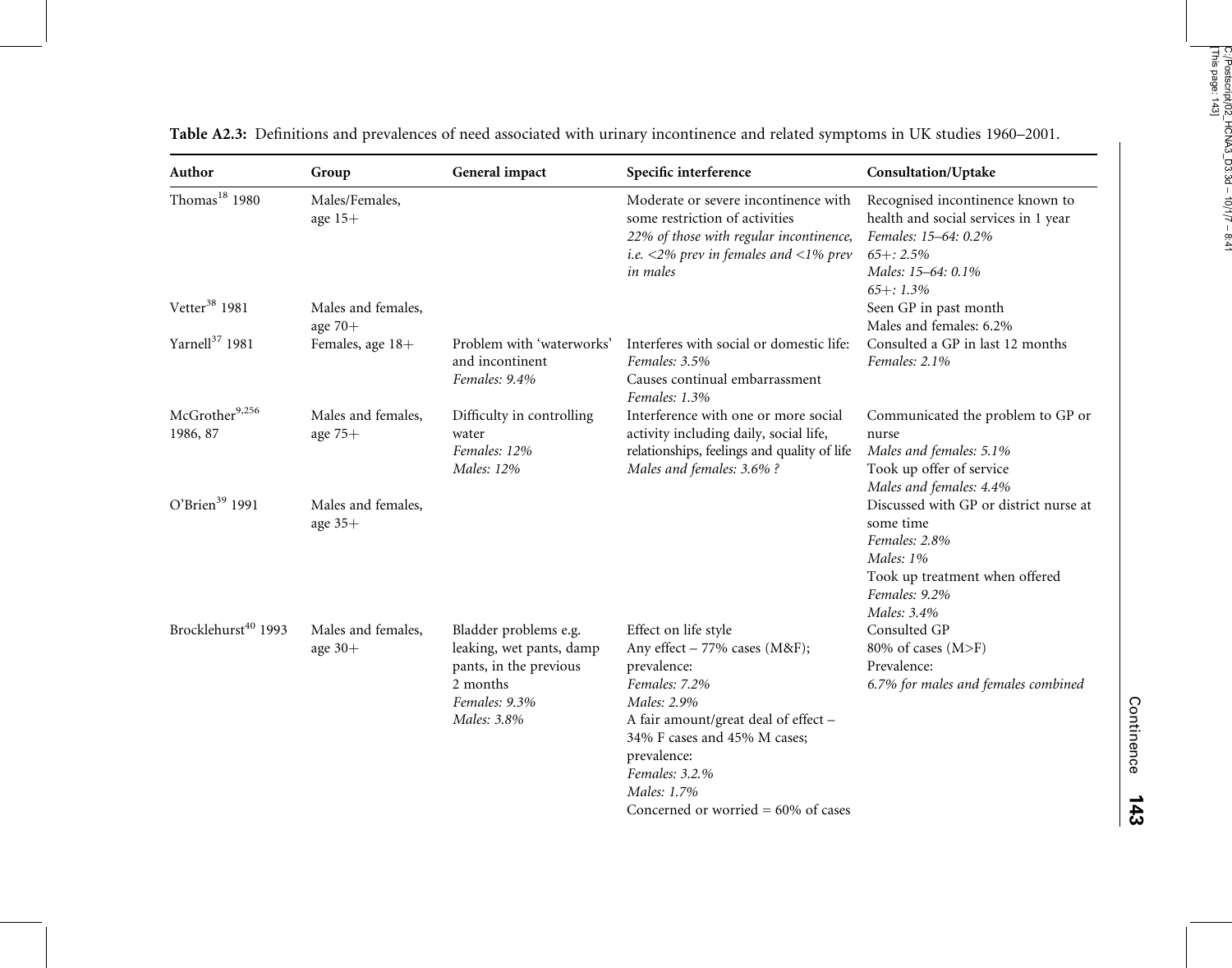# 144

| Author                         | Group                           | General impact                                                                                                                           | Specific interference                                                                                                                              | <b>Consultation/Uptake</b>                                                              |
|--------------------------------|---------------------------------|------------------------------------------------------------------------------------------------------------------------------------------|----------------------------------------------------------------------------------------------------------------------------------------------------|-----------------------------------------------------------------------------------------|
| Harrison <sup>28</sup> 1994    | Females, age 20+                |                                                                                                                                          | Worry or affects social life and<br>activities<br>Females: 8.6%                                                                                    | Spoken to GP<br>Females: 3.2%<br>Took up offer of advice and treatment<br>Females: 6.1% |
| Swithinbank <sup>41</sup> 1999 | Females, age 19+                | A bit or more of a problem<br>with incontinence<br>Females: 40%                                                                          |                                                                                                                                                    |                                                                                         |
| Dolan <sup>44</sup> 1999       | Females, age 35-74              |                                                                                                                                          |                                                                                                                                                    | Consulted their GP<br>Females: 11.4%                                                    |
| Kuh <sup>42</sup> 1999         | Females, age 48                 | Bothered by incontinence<br>in everyday life.<br>A little: 43.9%<br>A lot: 29.9%                                                         |                                                                                                                                                    |                                                                                         |
| Perry <sup>8</sup> 2000        | Males and females,<br>age $40+$ | Incontinence and related<br>symptoms described as a<br>lot of bother or a<br>moderate or severe<br>problem<br>Females: 8%<br>Males: 6.2% | Interferes a lot: with daily activities,<br>social life, relationships or quality<br>of life or upsets or distress<br>Females: 3.2%<br>Males: 2.2% | Want help (not offered)<br>Females: 3.8%<br>Males: 3.8%                                 |
| Stoddart <sup>43</sup> 2001    | Males and females,<br>age $65+$ | A little or more of a<br>problem with incontinence<br>Females: 16.7%<br>Males: 11.7%                                                     | A little or more interference with<br>life<br>Females: 18%<br>Males: 12.2%                                                                         | Used health services<br>Females: 14%<br>Males: 9.2%                                     |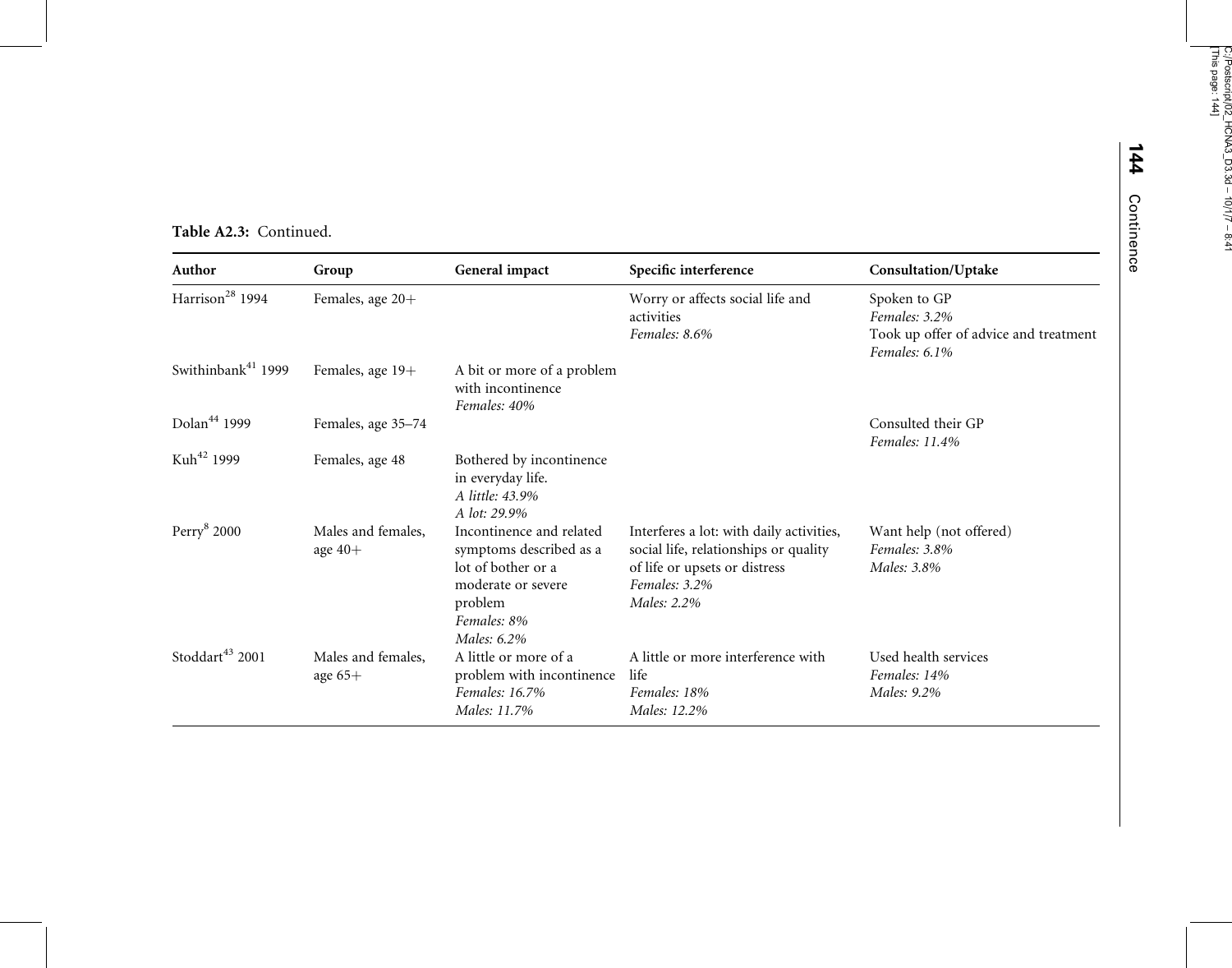| Study<br>Population prevalence             | Study sample       | Definition of types of incontinence studied                                                                                           |       |
|--------------------------------------------|--------------------|---------------------------------------------------------------------------------------------------------------------------------------|-------|
| Maclennan 2000 <sup>262</sup><br>Australia | 1,544 women, 15-97 | Stress: lost urine when coughed, laughed<br>or sneezed                                                                                | 20.8% |
|                                            |                    | Urge: felt urge to go to toilet but accidentally<br>wet themselves before reaching the toilet                                         | 2.9%  |
|                                            |                    | Mixed: stress and urge combined                                                                                                       | 11.6% |
| Yarnell 1981 <sup>37</sup> South<br>Wales  | 1,060 women, $18+$ | Stress: loss of urine without urgency at<br>any time                                                                                  | 22.0% |
|                                            |                    | Urge: loss of urine with urgency at any time                                                                                          | 9.0%  |
|                                            |                    | Mixed: both types combined                                                                                                            | 14.0% |
| Holst 1988 <sup>49</sup> New Zealand       | 851 women, 18+     | Stress: not specifically stated                                                                                                       | 16.5% |
|                                            |                    | Urge: not specifically stated                                                                                                         | 7.7%  |
|                                            |                    | Mixed: both types combined                                                                                                            | 7.2%  |
| Lara 1994 <sup>263</sup> New Zealand       | 556 women, 18+     | Stress: loss when performing manoeuvres<br>which increased intra-abdominal pressure<br>e.g. coughing, exercising                      | 16.3% |
|                                            |                    | Urge: sudden involuntary loss                                                                                                         | 9.2%  |
|                                            |                    | Mixed: stress and urge combined                                                                                                       | 7.1%  |
|                                            |                    | Other: not specified                                                                                                                  | 1.4%  |
| Simeonova 1990 <sup>56</sup> Sweden        | 451 women, 18+     | Stress: voided into clothes when coughing<br>or laughing                                                                              | 16.2% |
|                                            |                    | Urge: could not avoid leakage when feeling<br>urge to void                                                                            | 12.2% |
|                                            |                    | Mixed: stress and urge combined                                                                                                       | 15.5% |
| Samuelsson 1997 <sup>48</sup> Sweden       | 487 women, 20-59   | Stress: leakage during effort                                                                                                         | 15.8% |
|                                            |                    | Urge: leakage with a sense of urge                                                                                                    | 2.1%  |
|                                            |                    | Mixed: both types combined                                                                                                            | 5.3%  |
|                                            |                    | Other: leakage, not during effort or with<br>sense of urge                                                                            | 4.7%  |
| Samuelsson 2000 <sup>265</sup> Sweden      | 382 women, 20-59   | Stress: leakage during effort                                                                                                         | 14.7% |
|                                            |                    | Urge: leakage with sense of urge                                                                                                      | 1.6%  |
|                                            |                    | Mixed: stress and urge combined                                                                                                       | 2.1%  |
|                                            |                    | Other: non-specific                                                                                                                   | 5.2%  |
| Peyrat 2002 <sup>266</sup> France          | 1,588 women, 20-62 | Stress: involuntary urethral loss associated<br>with coughing laughing, sneezing or physical<br>exercise                              | 12.5% |
|                                            |                    | Urge: involuntary urethral loss preceded<br>by a sensation of urgency or by rapid<br>uncontrollable voiding with little or no warning | 1.5%  |
|                                            |                    | Mixed: stress and urge combined                                                                                                       | 13.4% |
| Sommer 1990 <sup>57</sup> Denmark          | 414 women, 20-79   | Stress: not defined                                                                                                                   | 15.3% |
|                                            |                    | Urge: not defined                                                                                                                     | 13.3% |
|                                            |                    | Mixed: stress and urge combined                                                                                                       | 11.5% |

Table A2.4: Summary of population studies of the prevalence of stress and urge incontinence.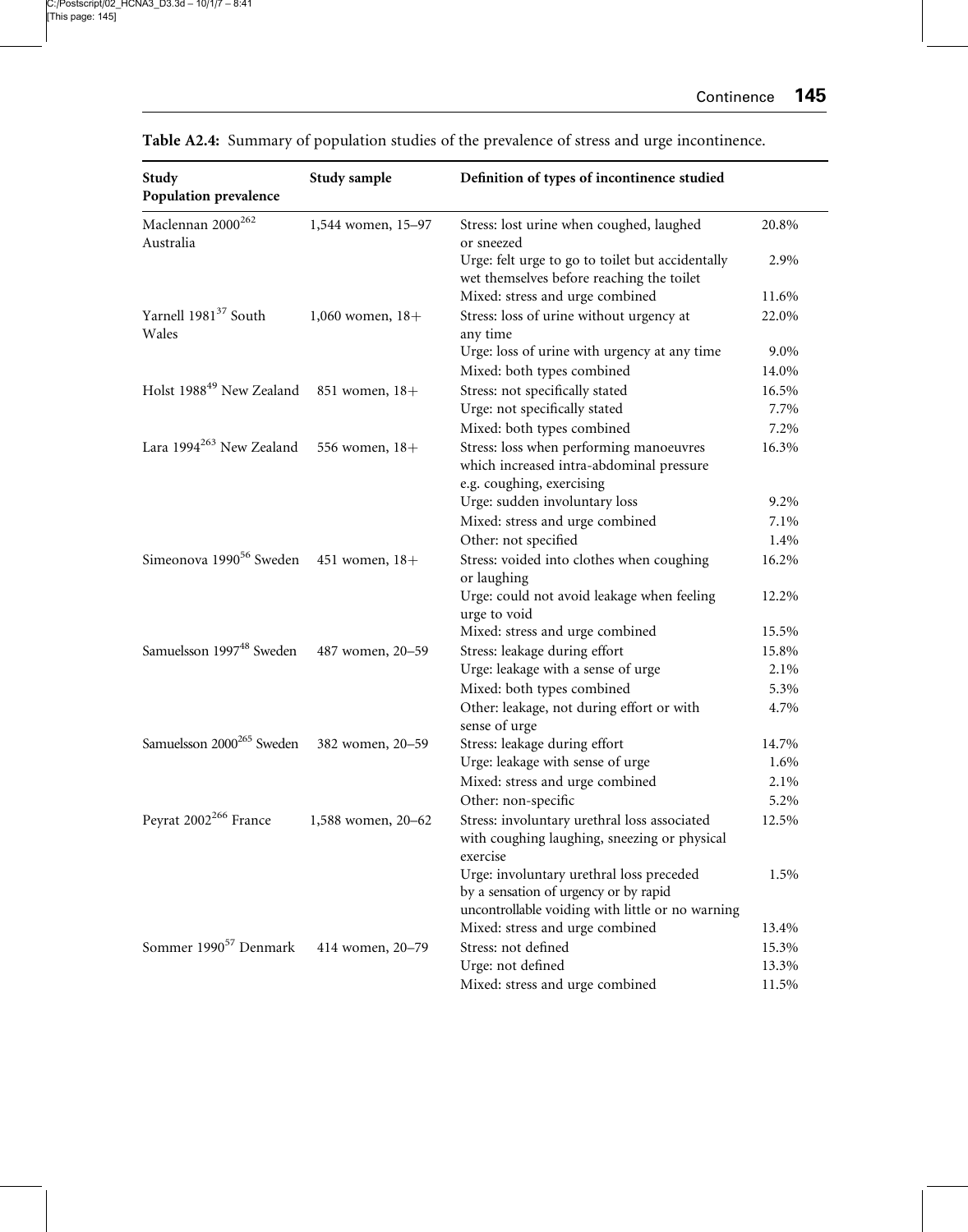#### Table A2.4: Continued.

| Study<br>Population prevalence              | Study sample       | Definition of types of incontinence studied                                                                         |                      |
|---------------------------------------------|--------------------|---------------------------------------------------------------------------------------------------------------------|----------------------|
| Temml 2000 <sup>47</sup> Austria            | 1,262 women, 20+   | Stress: how often does urine leak when<br>you are physically active, cough or sneeze?                               | 10.5%                |
|                                             |                    | Urge: how often does urine leak before you can<br>get to the toilet?                                                | 1.8%                 |
|                                             |                    | Mixed: not specifically defined                                                                                     | $12.6\%c$            |
|                                             |                    | Other: nocturnal incontinence                                                                                       | $0.1\%c$             |
| Harrison 1994 <sup>28</sup> UK              | 314 women, 20+     | Stress: leak when cough, laugh or exercise                                                                          | 24.5%                |
|                                             |                    | Urge: not defined                                                                                                   | 4.5%                 |
|                                             |                    | Mixed: stress and urge combined                                                                                     | 22.6%                |
| Hannestad 2000 <sup>283</sup><br>Norway     | 27,936 women, 20+  | Stress: leak when coughing, sneezing, laughing,<br>lifting heavy items                                              | 12.5%                |
|                                             |                    | Urge: leakage accompanied by sudden and<br>strong urge to void                                                      | 2.8%                 |
|                                             |                    | Mixed: stress and urge combined                                                                                     | 9.0%                 |
|                                             |                    | Other: not classified                                                                                               | 0.7%                 |
| Makinen 1992 <sup>50</sup> Finland          | 5,247 women 25-55  | Stress: involuntary loss occurring during<br>physical activity, such as coughing, heavy<br>lifting, walking         | 14.7%                |
|                                             |                    | Urge: such a very strong urge to pass water that<br>you cannot hold on until you reach a toilet                     | 0.8%                 |
|                                             |                    | Mixed: stress and urge combined                                                                                     | 4.1%                 |
|                                             |                    | Other: other types of incontinence                                                                                  | 0.5%                 |
| Elving 1989 <sup>71</sup> Denmark           | 2,631 women 30-59  | Stress: ICS                                                                                                         | 5.7%                 |
|                                             |                    | Urge: ICS                                                                                                           | 0.9%                 |
|                                             |                    | Mixed: both types combined                                                                                          | 6.1%                 |
| Moller 2000 <sup>75</sup> Denmark           | 2,860 women 40-60  | Stress: ICS                                                                                                         | 13.0%                |
|                                             |                    | Urge: ICS                                                                                                           | 7.2%                 |
|                                             |                    | Other: continuous, nightly or sexual                                                                                | $5.8\%$ <sup>a</sup> |
| Ueda 2000 <sup>269</sup> Japan              | 968 women, 40-80   | Stress: do you ever leak urine when you cough,<br>sneeze or laugh?                                                  | 33.9%                |
|                                             |                    | Urge: do you have difficulty holding your                                                                           | 6.9%                 |
|                                             |                    | urine until you can get to the toilet?                                                                              |                      |
|                                             |                    | Mixed: stress and urge combined                                                                                     | 12.9%                |
| Muscatello 2001 <sup>270</sup><br>Australia | 262 women, 40+     | Stress: in the last month, how often did urine                                                                      | 17.0%                |
|                                             |                    | leak when you were physically active, exerted<br>yourself, coughed or sneezed, during the day or<br>night?          |                      |
|                                             |                    | Urge: in the last month how often did urine<br>leak before you could get to the toilet, during<br>the day or night? | 11.0%                |
|                                             |                    | Mixed: stress and urge combined                                                                                     | 18.0%                |
| Burgio 1991 <sup>66</sup> USA               | 486 women, 42-50   | Stress: leakage with physical activity                                                                              | 28.0%                |
|                                             |                    | Urge: loss associated with running water, urge to<br>void, and being able to reach a toilet in time                 | 6.8%                 |
|                                             |                    | Mixed: stress and urge combined                                                                                     | 21.0%                |
| Hørding $1986^{271}$<br>Denmark             | 515 women, 45 only | Stress: loss of urine on coughing, running etc<br>(ICS)                                                             | 16.5%                |
|                                             |                    | Urge: loss of urine after strong desire to void (ICS)                                                               | 2.4%                 |
|                                             |                    | Mixed: both types combined                                                                                          | 3.1%                 |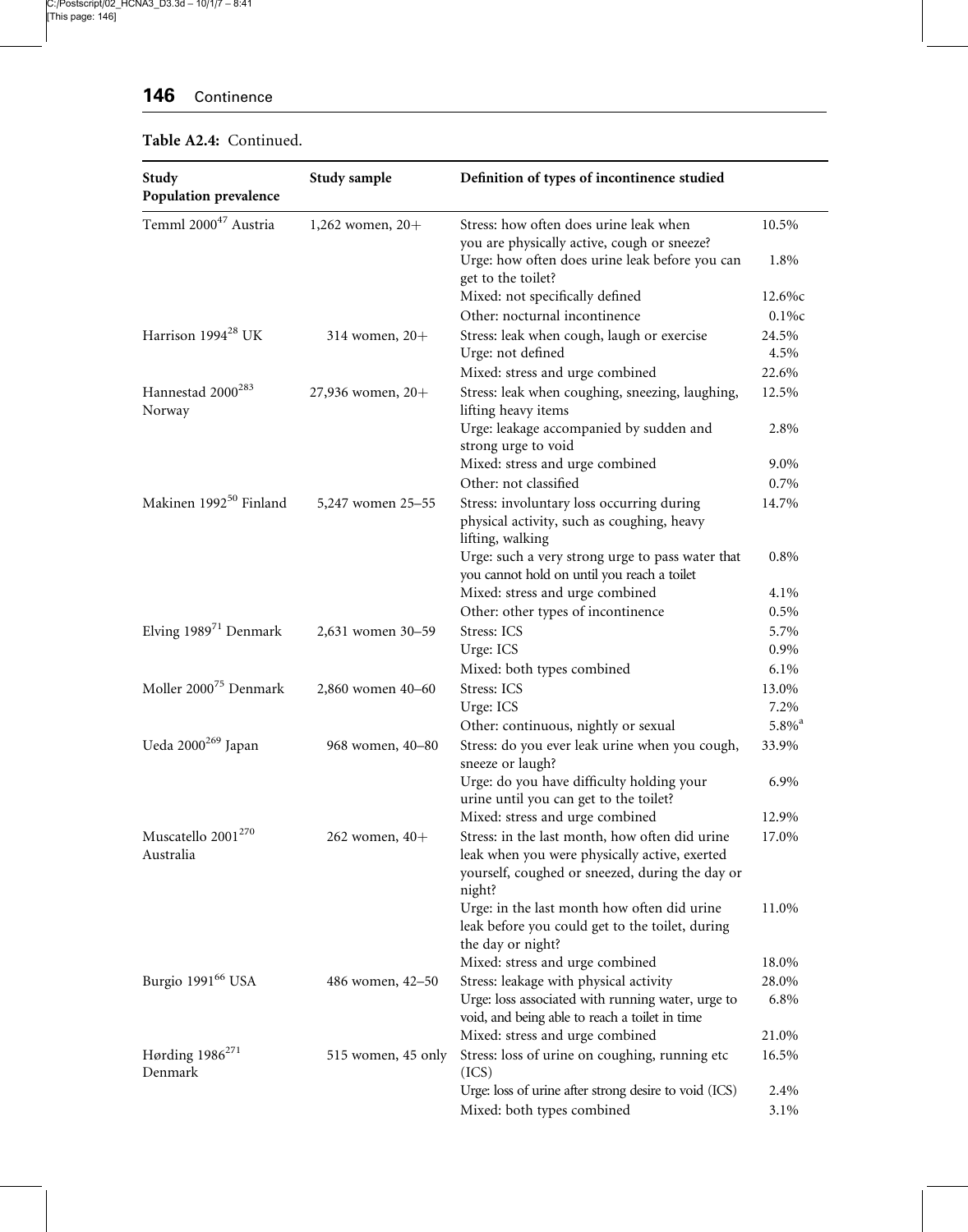| Roberts 1998 <sup>51</sup> USA      | 756 women, 50+                | Stress: leakage of urine when coughed or                                                                         | 6.4%                    |
|-------------------------------------|-------------------------------|------------------------------------------------------------------------------------------------------------------|-------------------------|
|                                     |                               | sneezed in last year<br>Urge: in last year, when leakage occurred, were                                          | 2.6%                    |
|                                     |                               | you aware of the need to urinate before the<br>leakage occurred?                                                 |                         |
|                                     |                               | Mixed: stress and urge combined                                                                                  | 37.9%                   |
|                                     |                               | Other: neither stress or urge                                                                                    | 1.7%                    |
| Diokno 1986 <sup>83</sup> USA       | 1,150 women, 60+              | Stress: loss at time of physical exertion                                                                        | 10.0%                   |
|                                     |                               | Urge: loss after urge to void or uncontrollable                                                                  | 3.4%                    |
|                                     |                               | voiding with little or no warning<br>Mixed: stress and urge combined                                             | 20.9%                   |
| Iosif 1984 <sup>276</sup> Sweden    | 902 women, 61 only            | Stress: involuntary loss of urine when                                                                           | 11.7%                   |
|                                     |                               | coughing, laughing, lifting heavy objects,<br>climbing/descending stairs or in rapid<br>movement on level ground |                         |
|                                     |                               | Urge: usually get such a very strong urge that<br>you cannot hold back until you reach a toilet                  | 8.0%                    |
|                                     |                               | Mixed: stress and urge combined                                                                                  | 9.5%                    |
| Bogren 1997 <sup>277</sup> Sweden   | 225 women, 65 only            | Stress: loss of urine due to physical exertion                                                                   | $9.2\%$ <sup>a</sup>    |
|                                     |                               | Urge: loss preceded by an urge to void                                                                           | $18.4\%$ <sup>a</sup>   |
| Damian 1998 <sup>46</sup> Spain     | 589 men + women,<br>$65+$     | Stress: escapes connected with exertion<br>movements                                                             | $2.0\%$ <sup>b</sup>    |
|                                     |                               | Urge: escapes connected with specific<br>triggering situations                                                   | $2.2\%$ <sup>b</sup>    |
|                                     |                               | Mixed: stress and urge combined                                                                                  | $9.9\%$ <sup>b</sup>    |
|                                     |                               | Other: neither stress or urge                                                                                    | $2.0\%$ <sup>b</sup>    |
| Koyama 1998 <sup>284</sup> Japan    | 1,448 women, 65+              | Stress: loss caused by coughing, sneezing,<br>exercise                                                           | 6.5%                    |
|                                     |                               | Urge: loss with urgency                                                                                          | 6.8%                    |
|                                     |                               | Other: including abdominal pressure, during<br>sleep                                                             | 5.9%                    |
| Nygaard 1996 <sup>74</sup> USA      | 2,025 women, 65+              | Stress: leak when cough, sneeze or laugh                                                                         | $41.4\%$ <sup>a</sup>   |
|                                     |                               | Urge: how often have difficulty holding urine<br>until reach a toilet                                            | $37.1\%$ <sup>a</sup>   |
| Tseng 2000 <sup>278</sup> Taiwan    | 256 women, $65+$              | Stress: loss associated with physical exertion<br>Urge: loss because of inability to delay voiding               | 10.9%<br>6.6%           |
|                                     |                               | following a micturition urge                                                                                     |                         |
|                                     |                               | Mixed: stress and urge combined                                                                                  | 6.3%                    |
| Stoddart $2001^{43}$ UK             |                               | Other: undetermined<br>Stress: leak after cough or sneezing                                                      | 3.9%                    |
|                                     | 740 women, 65+                | Urge: 'before I can get to the toilet'                                                                           | 15.0%<br>16.0%          |
| Liu 2002 <sup>285</sup> Australia   | $2,272$ men + women,<br>$70+$ | Stress: accidentally pass urine                                                                                  | $29.0\%$ <sup>a,b</sup> |
|                                     |                               | Urge: have any difficulty holding urine until<br>get to the toilet                                               | $41.4\%$ <sup>a,b</sup> |
| Hellstrom 1990 <sup>16</sup> Sweden | 658 women, 85 only            | Stress: involuntary loss precipitated by<br>coughing, sneezing or physical exertion, etc                         | 9.0%                    |
|                                     |                               | Urge: involuntary loss preceded by the urge to<br>void or uncontrollable voiding with little or no<br>warning    | 19.9%                   |
|                                     |                               | Mixed: stress and urge combined                                                                                  | 14.2%                   |

a Fixures may include mixed incontinence; b Women only; c Approximately.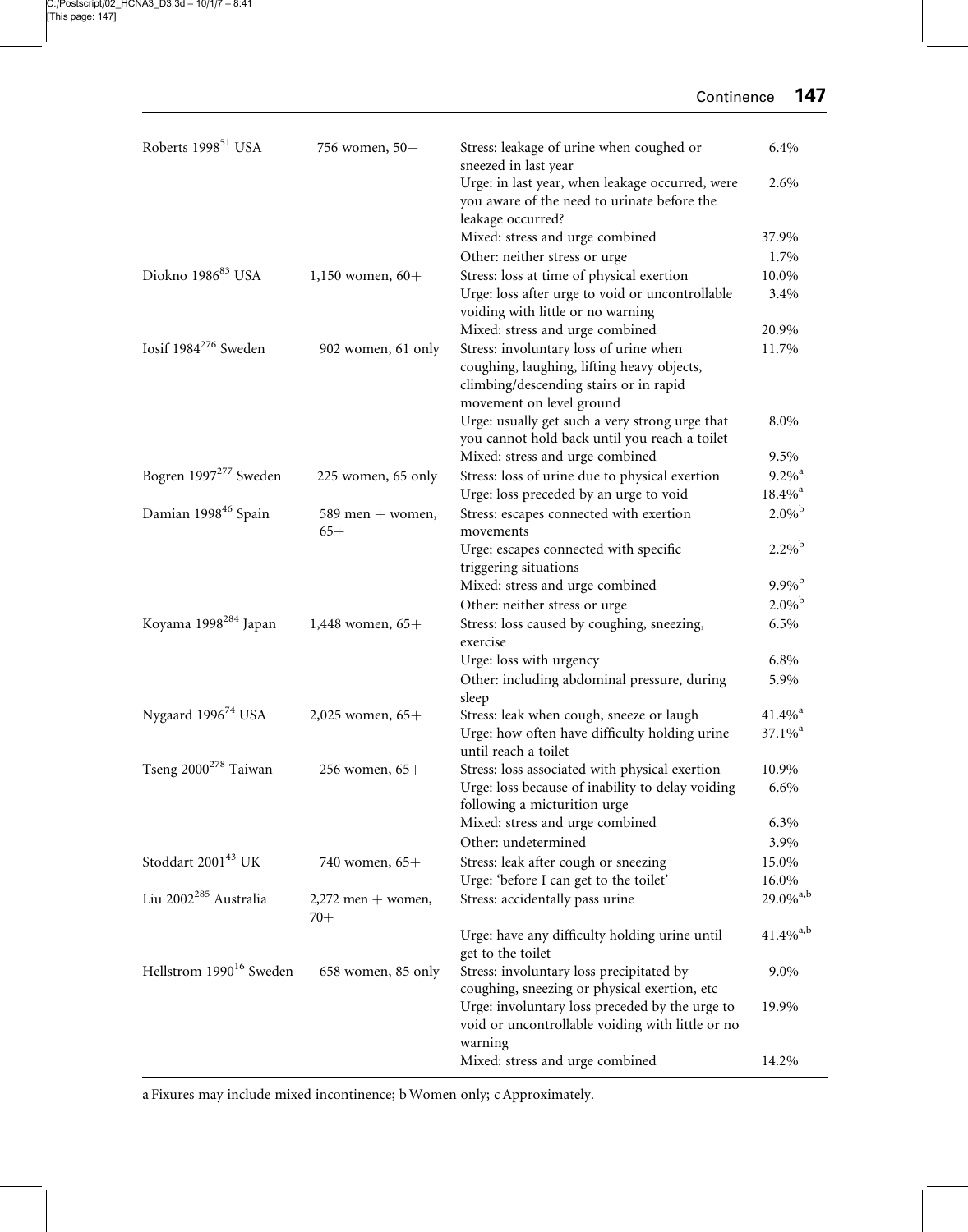| 148<br>Continence<br>of | [This page: 148]<br>C:/Postscript/02_HCNA3_D3.3d - 10/1/7 - 8:41 |
|-------------------------|------------------------------------------------------------------|
|                         |                                                                  |

| Study                                                                                                                               | Study population/<br>sample size/<br>(response rate)                                                                                                                                                                      | Methodology                                                                                                                                                                                 | Definitions of<br>symptoms studied                                                                                       | Prevalence at<br>baseline (95% CI) | Incidence rate<br>$(95\% \text{ CI})$                                                                                                     | Remission rate of<br>cases (95% CI)                                              |
|-------------------------------------------------------------------------------------------------------------------------------------|---------------------------------------------------------------------------------------------------------------------------------------------------------------------------------------------------------------------------|---------------------------------------------------------------------------------------------------------------------------------------------------------------------------------------------|--------------------------------------------------------------------------------------------------------------------------|------------------------------------|-------------------------------------------------------------------------------------------------------------------------------------------|----------------------------------------------------------------------------------|
| Møller 2000 <sup>73</sup> Denmark                                                                                                   | Women, 40-60<br>Random sample from<br>civil registers in 1 urban                                                                                                                                                          | Postal questionnaire at<br>baseline (1996) and<br>year 1                                                                                                                                    | Stress incontinence:<br>leakage caused by<br>exertion                                                                    | $13.1(11.7-14.4)$ %                | 4.0 $(3.2-4.9)$ %                                                                                                                         | 41.4 (39.2-43.6) %                                                               |
|                                                                                                                                     | and 1 rural county<br>Sample: 4,000<br>Baseline: 2,860 (72%)                                                                                                                                                              |                                                                                                                                                                                             | Urge incontinence:<br>leakage associated<br>with urgency                                                                 | $7.3(6.3 - 8.4)$ %                 | $2.7(2.2-3.4)$ %                                                                                                                          | 42.0 (39.8-44.1) %                                                               |
|                                                                                                                                     | Year 1: 2,284 (80%)                                                                                                                                                                                                       |                                                                                                                                                                                             | Any urinary<br>incontinence                                                                                              | $16.4(14.9-17.9)$ %                | 5.8 $(4.7-6.8)$ %                                                                                                                         | 37.7 (35.5-39.9) %                                                               |
|                                                                                                                                     |                                                                                                                                                                                                                           |                                                                                                                                                                                             | Any LUTS  occurring<br>weekly or more                                                                                    | $28.5(26.7-30.4)$ %                | 10.0 (8.5–1.4) %                                                                                                                          | 27.8 (25.6–30.0) %                                                               |
| Nygaard 1996 <sup>74</sup> Iowa,<br>USA - part of EPESE<br>project (Establishment<br>of Populations for                             | Women, $65+ (65-104)$<br>total population of non-<br>institutionalised women<br>in 2 rural counties                                                                                                                       | Annual home interviews<br>for 6 years; incontinence<br>at baseline (1981/2),<br>year 3 and year 6.                                                                                          | Stress incontinence (SI):<br>leaking urine when<br>cough, sneeze<br>or laugh                                             | 41.4%                              | 3-year rates:<br>baseline-year 3:<br>22.9% [7.6% pa]                                                                                      | 3-year rates:<br>baseline-year 3:<br>27.0% [9.0% pa]                             |
| Epidemiologic Studies<br>of the Elderly )                                                                                           | Sample: 2,541<br>Baseline: 2,025 (80%) of<br>which SI 1,714 (68%)<br>UI 1900 (75%)<br>Year 3: 1,861 alive of<br>which SI 1,550 (83%)<br>UI 1,736 (9,3%)                                                                   | 6 year results omitted<br>here (do not correct for<br>effects of ageing)<br>Rates corrected for<br>deaths                                                                                   | Urge incontinence (UI):<br>difficulty holding urine<br>until get to a toilet -<br>occurring at least some<br>of the time | 37.1%                              | 19.6% [6.5% pa]                                                                                                                           | 30.0% [10.0% pa]                                                                 |
| Herzog 1990 <sup>72</sup> Michigan,<br>$USA -$<br>part of MESA<br>project (Medical,<br>Epidemiologic and<br>Social Aspects of Aging | Persons 60+ selected by<br>multistage stratified area<br>probability sampling of<br>non-institutionalised<br>residents in Washtenaw<br>Sample: 2,968<br>Baseline: 1,956 (66%)<br>Year 1: 1,333 (69%)<br>Year 3: 662 (72%) | Annual home interviews<br>for 2 years (baseline<br>1983/4); clinical<br>evaluation + stress test<br>in a subset persons at<br>baseline<br>Rates omit non-<br>responders from<br>denominator | Any uncontrolled urine<br>loss in the past 12<br>months                                                                  | women: 37.7%<br>men: 18.9%         | women:<br>year 1: 22.4%<br>year 2: 22.2%<br>men:<br>year 1: 9.0%<br>year 2: 10.6%<br>Adjusted for<br>remissions:<br>women: 19%<br>men: 8% | women<br>year 1: 11.2%<br>year 2: 13.3%<br>men<br>year 1: 26.7%<br>year 2: 32.3% |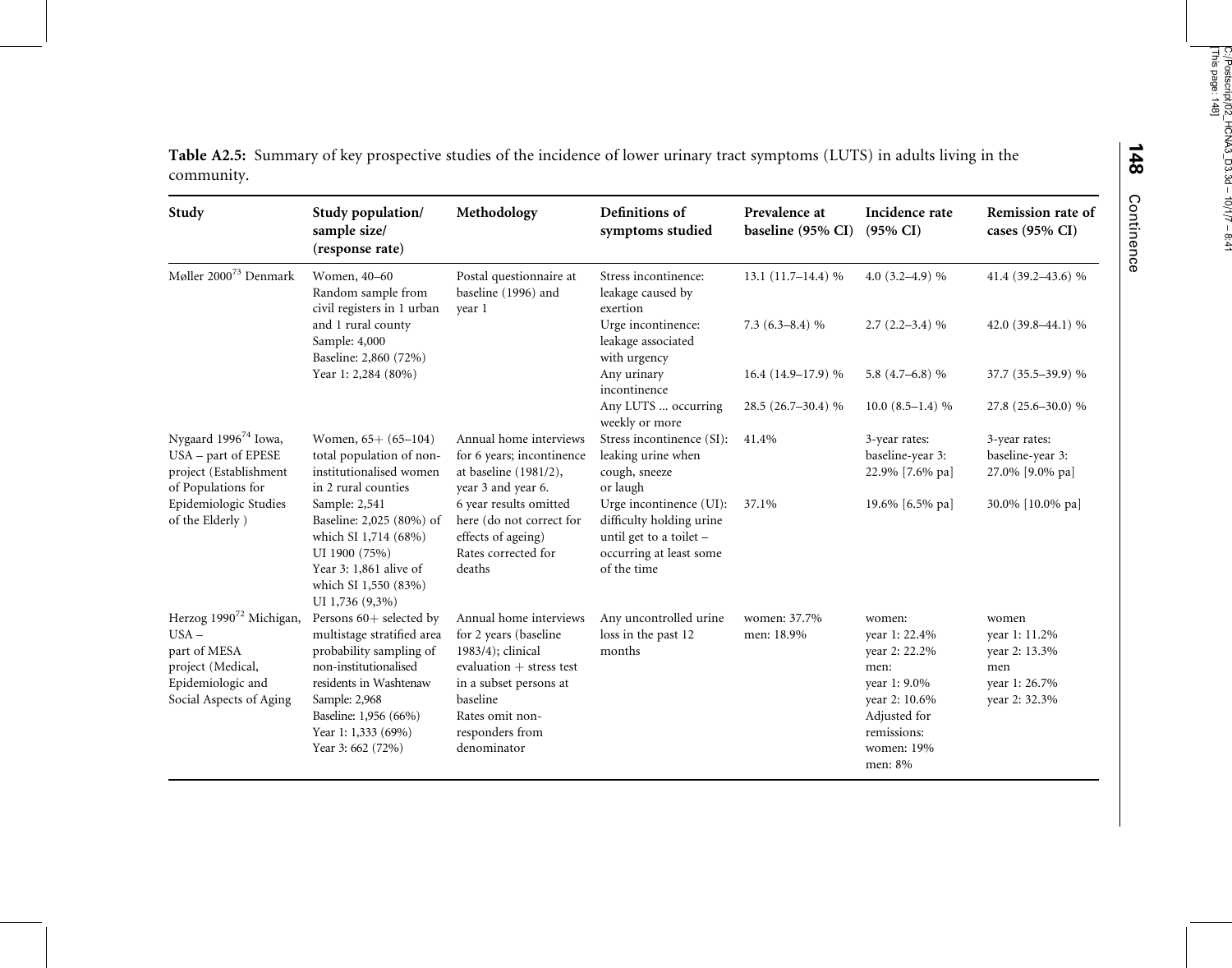| <b>Baseline status</b> | <b>Baseline</b><br>total | Year 1 status                                                                                                       |                      |                          |                               |  |  |  |
|------------------------|--------------------------|---------------------------------------------------------------------------------------------------------------------|----------------------|--------------------------|-------------------------------|--|--|--|
|                        |                          | Continent                                                                                                           | Mild<br>incontinence | Moderate<br>incontinence | <b>Severe</b><br>incontinence |  |  |  |
| Women<br>Continent     | 470                      | 374                                                                                                                 | 68                   | 18                       | 10                            |  |  |  |
| Mild incontinence      | 117                      | 21<br>60<br>85<br>3<br>54<br>$\overline{c}$<br>726<br>400<br><b>Baseline</b><br>Year 1 status<br>total<br>Continent |                      | 31                       | 5                             |  |  |  |
| Moderate incontinence  |                          |                                                                                                                     | 41                   | 36                       | 5                             |  |  |  |
| Severe incontinence    |                          |                                                                                                                     | 7<br>10              |                          |                               |  |  |  |
| Total                  |                          |                                                                                                                     | 176                  | 95                       | 55                            |  |  |  |
| <b>Baseline status</b> |                          |                                                                                                                     |                      |                          |                               |  |  |  |
|                        |                          |                                                                                                                     | Mild<br>incontinence | Moderate<br>incontinence | <b>Severe</b><br>incontinence |  |  |  |
| Men                    | 438                      | 402                                                                                                                 | 29                   | 7                        | $\Omega$                      |  |  |  |
| Continent              |                          |                                                                                                                     |                      |                          |                               |  |  |  |
| Mild incontinence      | 55                       | 6                                                                                                                   | 32                   | 7                        | $\Omega$                      |  |  |  |
| Moderate incontinence  | 21                       | 6                                                                                                                   | 6                    | 7                        | 2                             |  |  |  |
| Severe incontinence    | 9                        | 2                                                                                                                   | 1                    | 2                        | 4                             |  |  |  |
| Total                  | 523                      | 43                                                                                                                  | 72                   | 26                       | 9                             |  |  |  |

## Table A2.6: Changes in self-reported continence and severity of incontinence during one year.<sup>286</sup>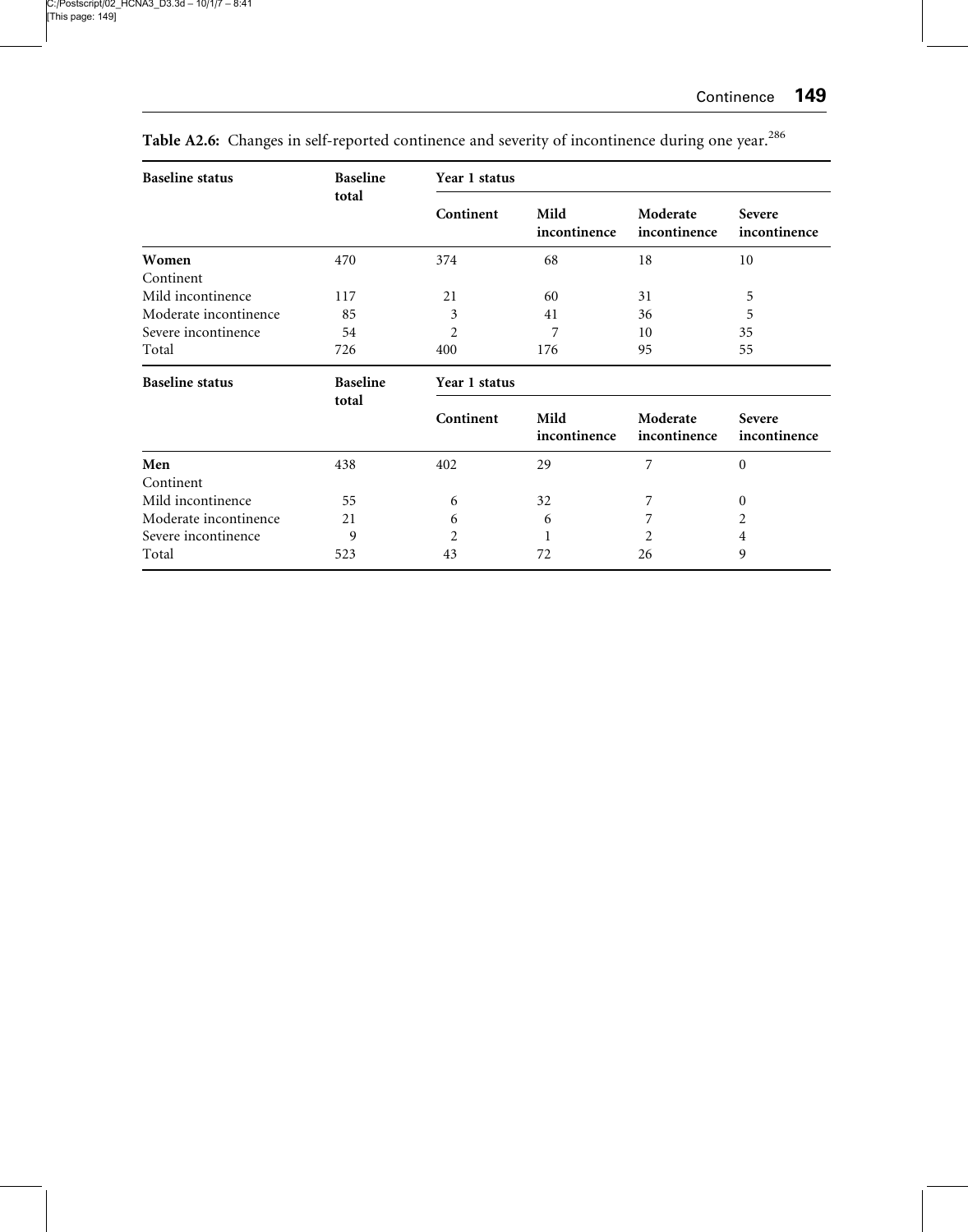## 150

## $\left\langle \text{Appendix 3}\right\rangle$

| Age              |                | under 20 20-24 |                |              | $25 - 29$    |              | $30 - 34$    |                | $35 - 39$      |          | $40 - 44$      |              | $45 - 49$      |                |                | $50 - 54$      | $55 - 59$      |                | 60-64                   |                | $65 - 69$       |                | $70 - 74$       |              | $75 - 79$      |              | $80+$        |              |              | All age groups |        |
|------------------|----------------|----------------|----------------|--------------|--------------|--------------|--------------|----------------|----------------|----------|----------------|--------------|----------------|----------------|----------------|----------------|----------------|----------------|-------------------------|----------------|-----------------|----------------|-----------------|--------------|----------------|--------------|--------------|--------------|--------------|----------------|--------|
|                  | M              | $\mathbf{F}$   | M              | F            | М            | F            | M            | F              | М              | F        | M              | F            | M              | F              | M              | F              | M              | F              | M                       | $\mathbf{F}$   | M               | F              | M               | F            | м              | F            | M            | F            | M            | - F            | All    |
| A701             | $\Omega$       | $\Omega$       |                | $\Omega$     |              |              | $\Omega$     | $\Omega$       | $\Omega$       | 2        | $\mathbf{0}$   |              | $2 \quad 0$    |                | $\overline{0}$ | $\Omega$       | $\overline{0}$ | $\overline{0}$ | $\Omega$                |                | $\theta$        | $\Omega$       |                 |              |                |              |              | $\Omega$     | $\Omega$     | 8              |        |
| M511             | $\mathbf{0}$   | $\mathbf{0}$   | $\Omega$       |              | $\mathbf{0}$ | 3            | $\mathbf{0}$ | 21             | $\overline{0}$ | 47       | $\mathbf{0}$   | 75           | $\overline{0}$ | 84 0           |                | 120            | $\overline{0}$ | 98             | $\overline{0}$          | 97             | $\overline{0}$  | 65             | $\mathbf{0}$    | 52           |                | 41           |              | 11           | $\Omega$     | 715            | 715    |
| M512             | $\Omega$       | $\Omega$       | $\Omega$       | $\mathbf{0}$ | $\mathbf{0}$ |              | $\mathbf{0}$ | 4              | $\overline{0}$ | 9        | $\bf{0}$       | $12 \quad 0$ |                | 43 0           |                | 33             | $\overline{0}$ |                | 40 0                    | 19             | $\overline{0}$  | 21             | $\Omega$        | 36           | $\Omega$       | 11           | $\mathbf{0}$ | 13           | $\Omega$     | 243            | 243    |
| M521             | $\mathbf{0}$   |                | $\mathbf{0}$   | 2            | $\mathbf{0}$ | 3            | $\mathbf{0}$ | 10             | $\overline{0}$ | 20       | $\overline{0}$ | $33 \quad 0$ |                | 67 0           |                | 67             | $\overline{0}$ |                | 60 0                    | 61             | $\overline{0}$  | 52             | $\mathbf{0}$    | 24           | $\mathbf{0}$   | 15           | $\mathbf{0}$ | 12           | $\mathbf{0}$ | 428            | 428    |
| M522             | $\mathbf{0}$   | 3              | $\Omega$       | $\mathbf{0}$ | $\mathbf{0}$ | $\Omega$     | $\mathbf{0}$ | $\mathbf{0}$   | $\overline{0}$ | 6        | $\overline{0}$ | $16 \quad 0$ |                |                | 8 0            | 9              | $\overline{0}$ |                | $11 \quad 0$            | 8              | $\overline{0}$  |                | $\mathbf{0}$    | 5            |                | 3            |              |              | $\Omega$     | 72             | 72     |
| M523             | $\Omega$       | 6              | $\Omega$       | 3            | $\mathbf{0}$ | 35           | $\mathbf{0}$ | 137            | $\mathbf{0}$   | 435      | $\mathbf{0}$   | 745 0        |                | 908 0          |                | 1,085          | $\overline{0}$ | 796            | $\overline{\mathbf{0}}$ | 597            | $\Omega$        | 378            | $\mathbf{0}$    | 201          |                | 85           | $\mathbf{0}$ | 27           | $\mathbf{0}$ | 5,438          | 5,438  |
| M531             | $\Omega$       | $\mathbf{0}$   | $\Omega$       | $\mathbf{0}$ |              |              | $\mathbf{0}$ | 8              | $\overline{0}$ | 26       | $\overline{0}$ | 41 0         |                | 68 0           |                | 91             | $\overline{0}$ | 82             | $\mathbf{0}$            | 68             | $\mathbf{0}$    | 62             |                 | 54           |                | 26           | $\Omega$     | 8            |              | 536            | 536    |
| M538             | $\Omega$       | $\Omega$       | $\Omega$       |              | $\mathbf{0}$ | 2            | $\mathbf{0}$ | 21             | $\overline{0}$ | 46       | $\overline{0}$ | 82 0         |                | 106 0          |                | 133            | $\overline{0}$ | 121 0          |                         | 81             | $\overline{0}$  | 77             | $\mathbf{0}$    | 56           |                | 51           | $\Omega$     | 20           | $\Omega$     | 797            | 797    |
| M552             | $\Omega$       |                | $\Omega$       | $\mathbf{0}$ | $\mathbf{0}$ | 3            | $\mathbf{0}$ | 2              | $\overline{0}$ | $\Omega$ | $\overline{0}$ |              | $3 \quad 0$    |                | $0\quad 0$     | $\overline{0}$ | $\overline{0}$ |                | $\mathbf{0}$            |                | $\Omega$        |                | $\Omega$        |              |                | $\mathbf{0}$ | $\bf{0}$     | $\mathbf{0}$ | $\Omega$     | 13             | 13     |
| M563             | $\Omega$       | 11             | $\overline{0}$ | 3            | $\mathbf{0}$ | 8            | $\mathbf{0}$ | 34             | $\overline{0}$ | 45       | $\overline{0}$ | 86 0         |                | 129            | $\overline{0}$ | 203            | $\mathbf{0}$   | 198            |                         | 178            |                 | 184            | $\mathbf{0}$    | 174          |                | 137          | $\mathbf{0}$ | 81           |              | 4 1,471        | 1,475  |
| M642             | 12             | $\mathbf{0}$   | $\Omega$       | $\mathbf{0}$ | 4            | $\mathbf{0}$ | 5            | $\overline{0}$ | $\overline{0}$ | $\Omega$ | 2              |              | $0\quad 0$     |                | 0 <sub>1</sub> | $\overline{0}$ | - 1            |                | 0 <sub>10</sub>         | $\overline{0}$ | 8               |                | 0 <sub>13</sub> | $\theta$     |                | 0            |              | $\Omega$     | 64           | $\mathbf{0}$   | 64     |
| M651             |                | $\mathbf{0}$   | $\overline{0}$ | $\mathbf{0}$ | $\mathbf{0}$ | $\mathbf{0}$ | $\mathbf{0}$ | $\Omega$       | $\overline{0}$ |          | $0\quad 0$     |              | $0\quad 2$     |                | $0\quad 4$     |                | $0 \quad 9$    |                | 0 <sub>7</sub>          |                | 0 <sub>17</sub> | $\overline{0}$ | 39              |              | 0, 30          | 0            | 41           | $\mathbf{0}$ | 150          | $\mathbf{0}$   | 150    |
| M652             |                | $\Omega$       | $\Omega$       | $\mathbf{0}$ | $\mathbf{0}$ | $\mathbf{0}$ | $\mathbf{0}$ | $\Omega$       | $\overline{0}$ |          | $0\quad 0$     |              | $0\quad 0$     |                | $0\quad 0$     |                | $0\quad 0$     |                | $0\quad 0$              | $\overline{0}$ | $\overline{0}$  | $\overline{0}$ | $\overline{0}$  | $\mathbf{0}$ | $\overline{0}$ | 0            |              | 0            |              | $\mathbf{0}$   |        |
| M653             | $\Omega$       | $\Omega$       | $\Omega$       | $\Omega$     | $\mathbf{0}$ | $\Omega$     | $\mathbf{0}$ | $\Omega$       |                | $\Omega$ | $\overline{0}$ |              | $0\quad 0$     | 0 <sub>1</sub> |                |                | 1 10           |                | 0 <sub>18</sub>         |                | $0\quad 22$     |                | 34              | $\mathbf{0}$ | 52             | 0            | 64           | $\Omega$     | 202          | $\overline{c}$ | 204    |
| P <sub>251</sub> | $\overline{0}$ | 2              | $\mathbf{0}$   |              | $\mathbf{0}$ | 3            | $\mathbf{0}$ | 8              | $\overline{0}$ | 21       | $\overline{0}$ |              | 16 0           | 14 0           |                | 16             | $\overline{0}$ |                | $2 \quad 0$             | 7              | $\mathbf{0}$    | 2              | $\mathbf{0}$    | 13           | $\mathbf{0}$   | 3            | $\mathbf{0}$ | 4            | $\mathbf{0}$ | 112            | 112    |
| Total            | 13             | 25             | $\Omega$       | 11           | 4            | 61           | 5            | 245            |                | 657      |                | 1,111        | 2              | 1,428          | -6             | 1,758 20       |                | 1,409          | 36                      | 1,119 49       |                 | 845            | 86              | 617          | 90             | 372          | 107          | 177          | 421          | 9,835          | 10,256 |

Table A3.1: Actual numbers of operations by age group and sex for 1999–2000 (*Source*: Hospital Episode Statistics, Department of Health).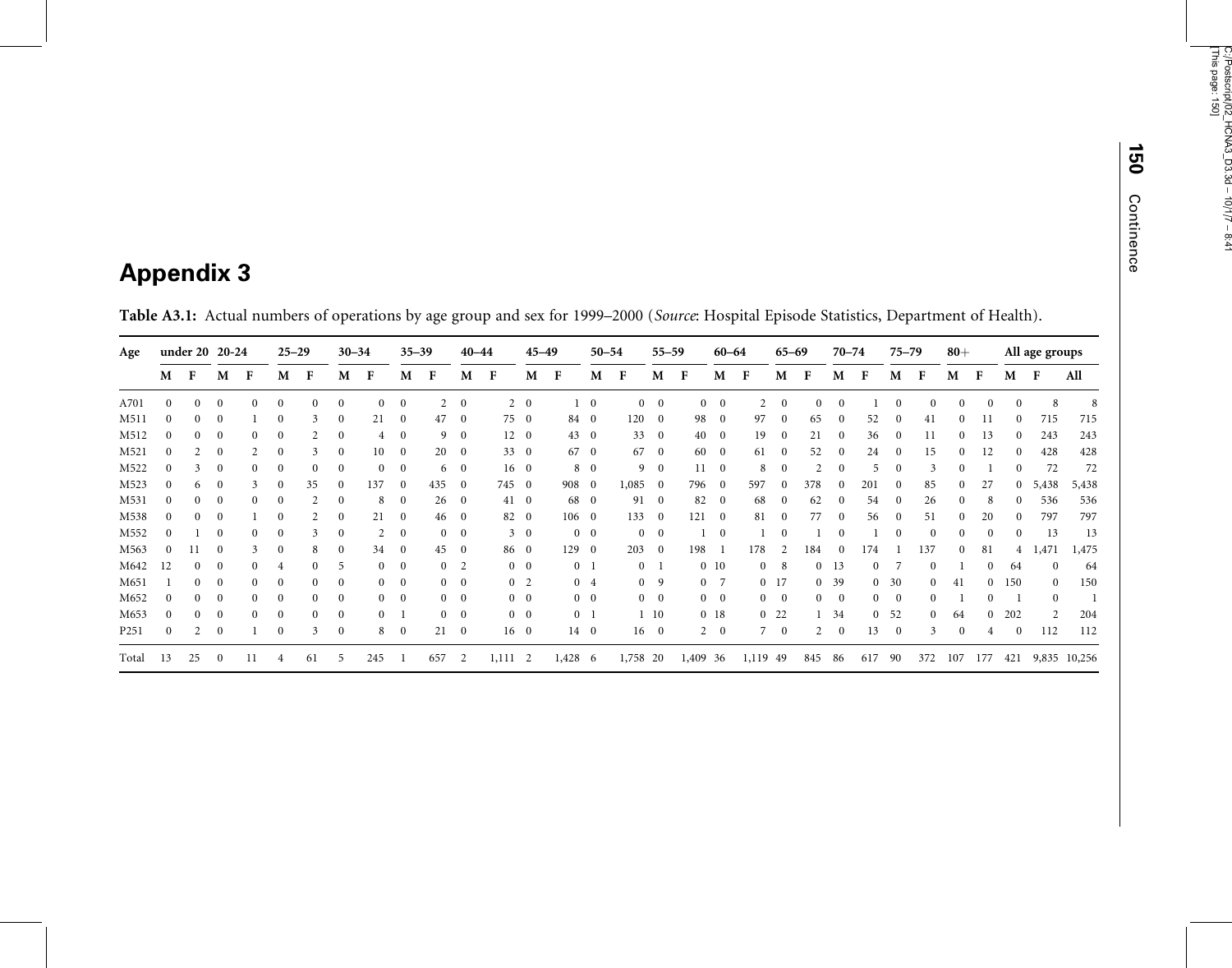### Appendix 4: Treatments in primary and secondary care

| Drug          | Dose                       | Cost per month (28 days) $*$ |
|---------------|----------------------------|------------------------------|
| Oxybutynin    | $2.5 - 5$ mg tds           | £8.48–£18.43                 |
| Oxybutynin XL | 5–10 mg once daily         | £8.86-£17.71                 |
| Tolterodine   | 2 mg bd                    | £30.56                       |
| Trospium      | $20 \,\mathrm{mg}$ bd      | £23.33                       |
| Propiverine   | $15 \text{ mg}$ bd $-$ qds | £30.56–£61.12                |

Table A4.1: Drug treatment.

\* BNF 41

Table A4.2: Drugs, numbers of prescriptions dispensed in the community and cost for 1998–2000 (figures are rounded to the nearest 100 or £100).

| 1998                      |                                 |                               |                                                 |
|---------------------------|---------------------------------|-------------------------------|-------------------------------------------------|
| Drug name                 | Prescription items<br>dispensed | Net cost $(\mathbf{\pounds})$ | Cost per item<br>dispensed $(\mathbf{\pounds})$ |
| Flavoxate hydrochloride   | 77,700                          | 765,300                       | 9.85                                            |
| Oxybutynin hydrochloride  | 1,015,800                       | 12,291,000                    | 12.10                                           |
| Propiverine hydrochloride | 1,000                           | 31,400                        | 30.13                                           |
| Tolterodine tartrate      | 1,141                           | 3,862,100                     | 33.83                                           |
| Total                     | 1,208,700                       | 16,950,000                    |                                                 |
| 1999                      |                                 |                               |                                                 |
| Drug name                 | Prescription items<br>dispensed | Net cost $(\mathbf{\pounds})$ | Cost per item<br>dispensed $(\mathbf{\pounds})$ |
| Flavoxate hydrochloride   | 71,200                          | 717,800                       | 10.09                                           |
| Oxybutynin hydrochloride  | 1,004,900                       | 11,658,300                    | 11.60                                           |
| Propiverine hydrochloride | 18,300                          | 602,600                       | 32.98                                           |
| Tolterodine tartrate      | 329,300                         | 11,189,200                    | 33.98                                           |
| Total                     | 1,423,700                       | 24,168,600                    |                                                 |
| 2000                      |                                 |                               |                                                 |
| Drug name                 | Prescription items<br>dispensed | Net cost $(\mathbf{\pounds})$ | Cost per item<br>dispensed $(E)$                |
| Flavoxate hydrochloride   | 64,900                          | 681,200                       | 10.49                                           |
| Oxybutynin hydrochloride  | 1,003,400                       | 9,397,300                     | 9.37                                            |
| Propiverine hydrochloride | 40,400                          | 1,402,700                     | 34.71                                           |
| Tolterodine tartrate      | 516,200                         | 16,789,000                    | 32.53                                           |
| Total                     | 1,624,900                       | 28,270,200                    |                                                 |

Source: Prescription Cost Analysis (Department of Health website: www.doh.gov.uk).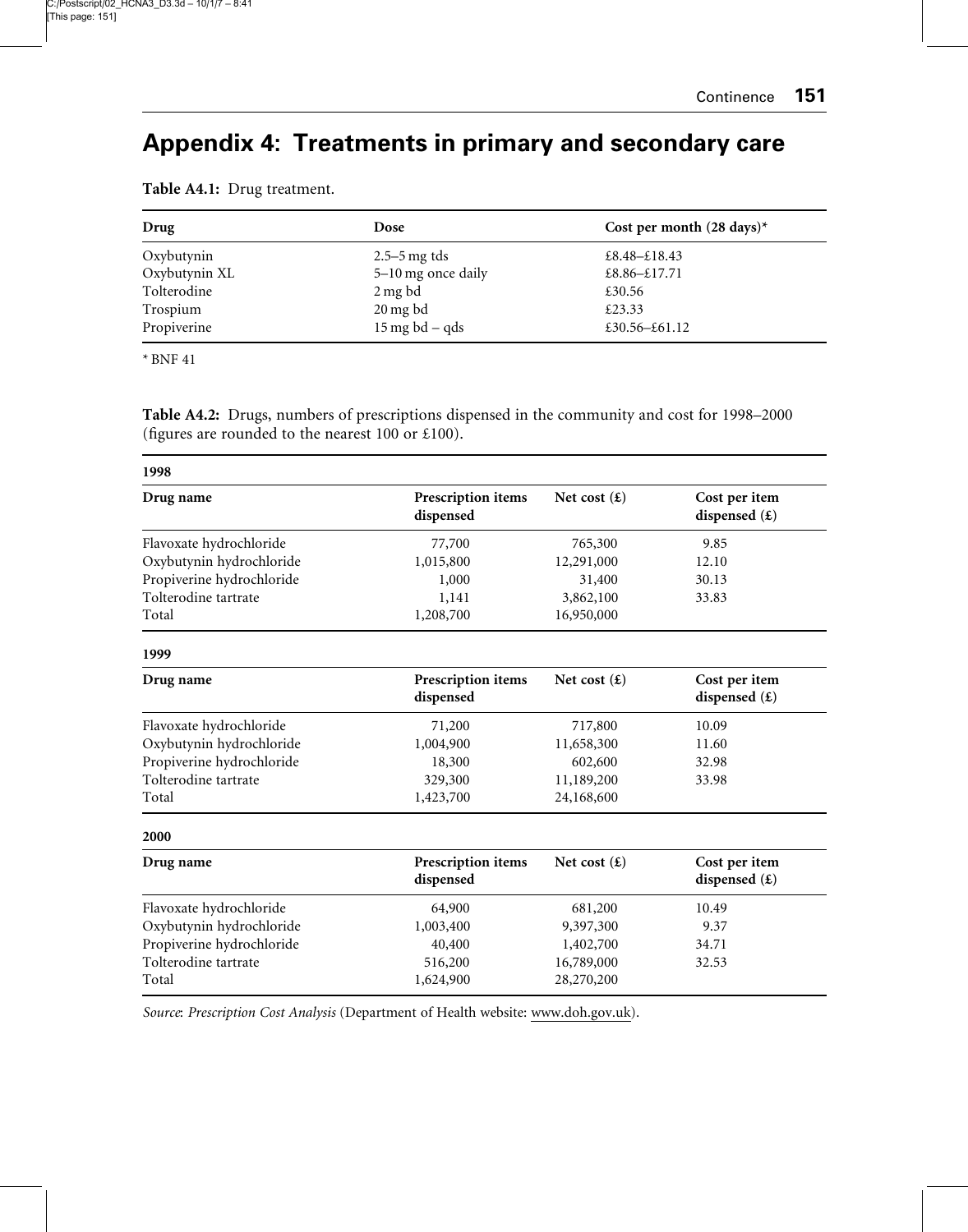| بر<br>۸  |
|----------|
| Ξ<br>ត្ត |

|                            | Type of study and size                                            | <b>Condition studied</b>                                  | <b>Interventions</b>                                                    | Incontinence<br>reduction   | Patient<br>subjective cure | Further<br>treatment<br>needed |
|----------------------------|-------------------------------------------------------------------|-----------------------------------------------------------|-------------------------------------------------------------------------|-----------------------------|----------------------------|--------------------------------|
| Burgio <sup>172</sup> 1998 | $RCT$ N=197                                                       | Detrusor overactivity<br>in fit elderly                   | Behavioural<br>VS                                                       | 80.7%                       | 74.1%                      | 14%                            |
|                            |                                                                   |                                                           | oxybutynin<br>VS                                                        | 68.5%                       | 50.9%                      | 75.5%                          |
|                            |                                                                   |                                                           | placebo                                                                 | 39.4%                       | 26.9%                      | 75.5%                          |
|                            |                                                                   |                                                           |                                                                         | Number of<br>patients cured |                            |                                |
| Burgio <sup>193</sup> 2000 | Crossover from failed<br>treatment in 1998 trial:<br>$N = 8 + 27$ | Detrusor overactivity<br>resistant to previous<br>therapy | Addition of oxybutynin<br>to failed behavioural<br>therapy (8 patients) | 4/8                         |                            |                                |
|                            |                                                                   |                                                           | Addition of<br>behavioural to failed<br>oxybutynin<br>(27 patients)     | 13/27                       |                            |                                |
|                            |                                                                   |                                                           |                                                                         |                             |                            |                                |

Table A4.3: Trials comparing bladder re-education to drug therapy.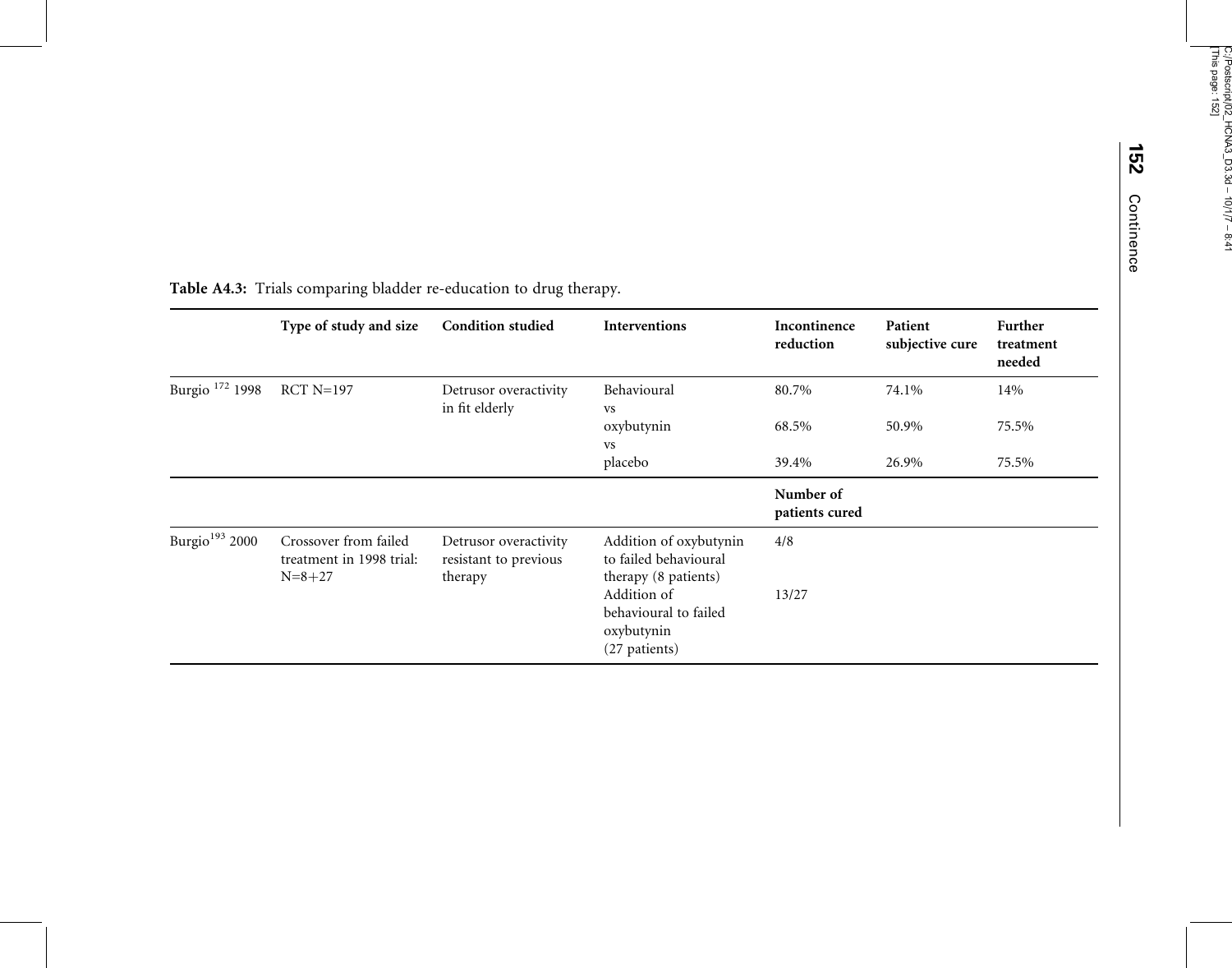|                               | Type of study<br>and size | <b>Condition studied</b>                  | <b>Interventions</b>                                | <b>Reduction</b> in<br>episodes of<br>incontinence per<br>week | Patient subjective<br>cure | <b>Reduction in</b><br>micturition<br>frequency |
|-------------------------------|---------------------------|-------------------------------------------|-----------------------------------------------------|----------------------------------------------------------------|----------------------------|-------------------------------------------------|
| Szonyi <sup>287</sup> 1995    | $RCT, N=57$               | Detrusor<br>overactivity in               | Behavioural +<br>oxybutynin                         | 4.75                                                           | 86%                        | $1.9$ /day                                      |
|                               |                           | fit elderly                               | <b>VS</b><br>Behavioural +<br>placebo               | 4.75                                                           | 55%                        | $0.4$ /day                                      |
|                               |                           |                                           |                                                     | <b>Reduction</b> in<br>incontinence<br>episodes                |                            |                                                 |
| Ouslander <sup>288</sup> 1995 | $RCT, N=75$               | Urge incontinence<br>in institutionalised | Prompted voiding<br>$+$ oxybutynin                  | 2.8%                                                           |                            |                                                 |
|                               |                           | elderly                                   | <b>VS</b><br>Prompted voiding<br>$+$ placebo        | 6.3%                                                           |                            |                                                 |
|                               |                           |                                           |                                                     | Cure rate                                                      |                            |                                                 |
| Castleden <sup>206</sup> 1986 | $RCT$ , $N=33$            | Detrusor<br>overactivity elderly          | Bladder retraining<br>$+$ imipramine                | 14/19                                                          |                            |                                                 |
|                               |                           | clinic attenders                          | <b>VS</b><br>Bladder retraining<br>+ placebo        | 6/15                                                           |                            |                                                 |
|                               |                           |                                           |                                                     | Continence                                                     | No symptoms                |                                                 |
| Jarvis <sup>289</sup> 1981    | $RCT$ , $N=50$            | Detrusor<br>overactivity                  | In-patient bladder<br>retraining<br><b>VS</b>       | 84%                                                            | 76%                        |                                                 |
|                               |                           |                                           | Flavoxate 200 mg<br>$tds + imipramine$<br>25 mg tds | 56%                                                            | 48%                        |                                                 |

Table A4.4: Trials comparing combinations of behaviour and drug therapies.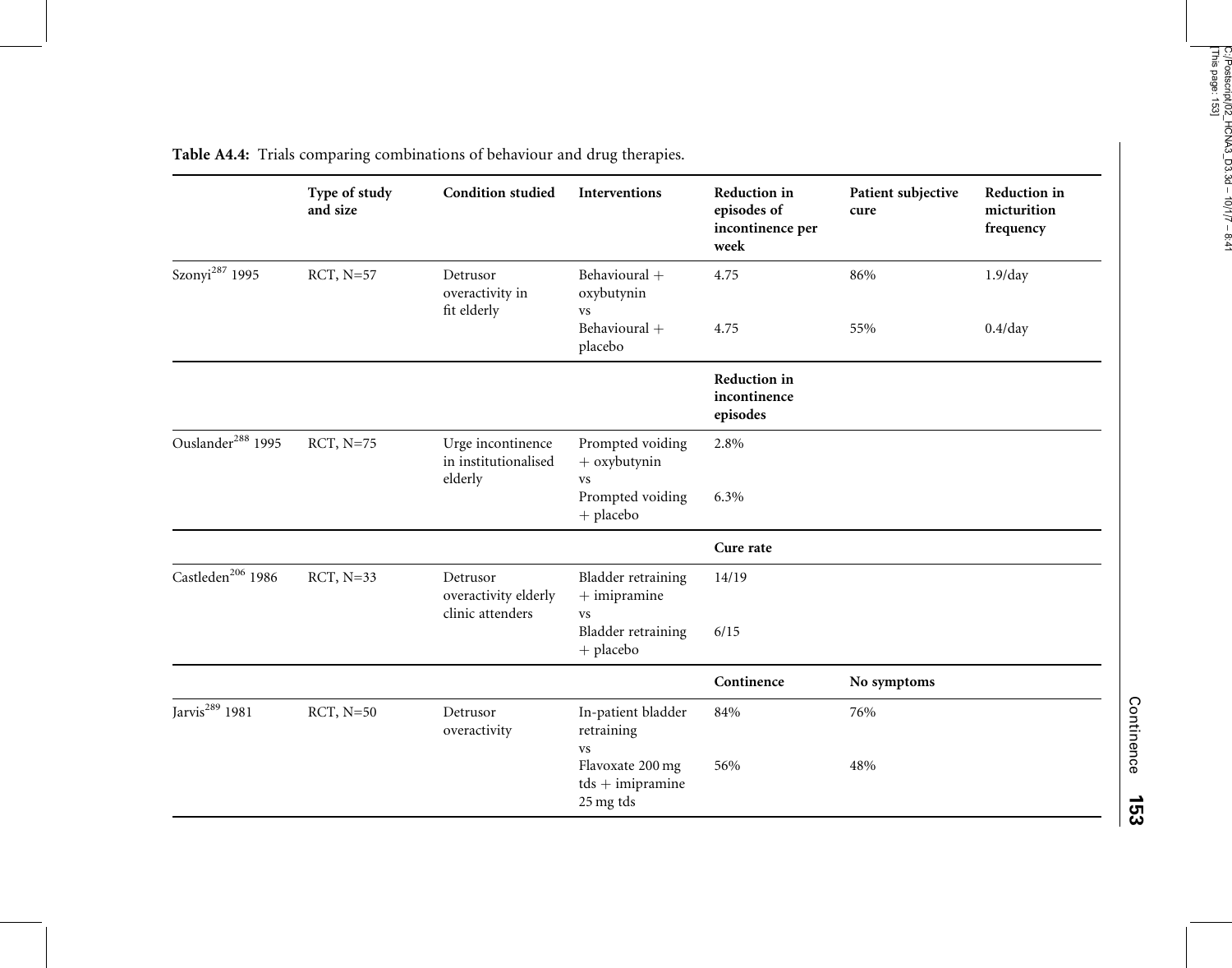|                                  | Type of study and size              | Population                        | Intervention                               | Increase in maximum<br>urodynamic capacity | Increase in volume at<br>first desire to void |
|----------------------------------|-------------------------------------|-----------------------------------|--------------------------------------------|--------------------------------------------|-----------------------------------------------|
| Madersbacher <sup>290</sup> 1999 | Multi-centre (32) RCT,<br>$N = 366$ | Secondary and tertiary<br>centres | Propiverine 15 mg tds<br>VS                | 89 ml                                      | 67 ml                                         |
|                                  |                                     |                                   | Oxybutynin 2.5 mg bd<br><b>VS</b>          | 96 ml                                      | 71 ml                                         |
|                                  |                                     |                                   | placebo                                    | 52 ml                                      | $27 \text{ ml}$                               |
|                                  |                                     |                                   |                                            | Subjective<br>improvement                  |                                               |
| Thuroff <sup>291</sup> 1991      | Multi-centre RCT,<br>$N = 169$      | Secondary and tertiary<br>centres | Propantheline 15 mg tds 44.7%<br><b>VS</b> |                                            |                                               |
|                                  |                                     |                                   | Oxybutynin 5 mg tds<br><b>VS</b>           | 58.2%                                      |                                               |
|                                  |                                     |                                   | placebo                                    | 43.4%                                      |                                               |
|                                  |                                     |                                   |                                            | Symptoms improved                          | Reduction in frequency                        |
| Moore <sup>292</sup> 1990        | $RCT$ , $N=53$                      | Secondary centre                  | Oxybutynin 3 mg tds<br><b>VS</b>           | 60%                                        | 35%                                           |
|                                  |                                     |                                   | placebo                                    | 2.3%                                       | 9%                                            |
|                                  |                                     |                                   |                                            | Stable urodynamics                         | <b>Reduction of</b><br>incontinence           |
| Tapp <sup>293</sup> 1990         | RCT with crossover,<br>$N = 37$     | Tertiary centre                   | Oxybutynin 5 mg qds<br><b>VS</b>           | 62%                                        | 40%                                           |
|                                  |                                     |                                   | placebo                                    | 42%                                        | 25%                                           |
|                                  |                                     |                                   |                                            | Incontinence profile<br>reduction          |                                               |
| Zorzitto <sup>294</sup> 1989     | RCT with crossover,<br>$N=24$       | Elderly institutionalised         | Oxybutynin 5 mg bd<br><b>VS</b>            | 24%                                        |                                               |
|                                  |                                     |                                   | placebo                                    | 27%                                        |                                               |

154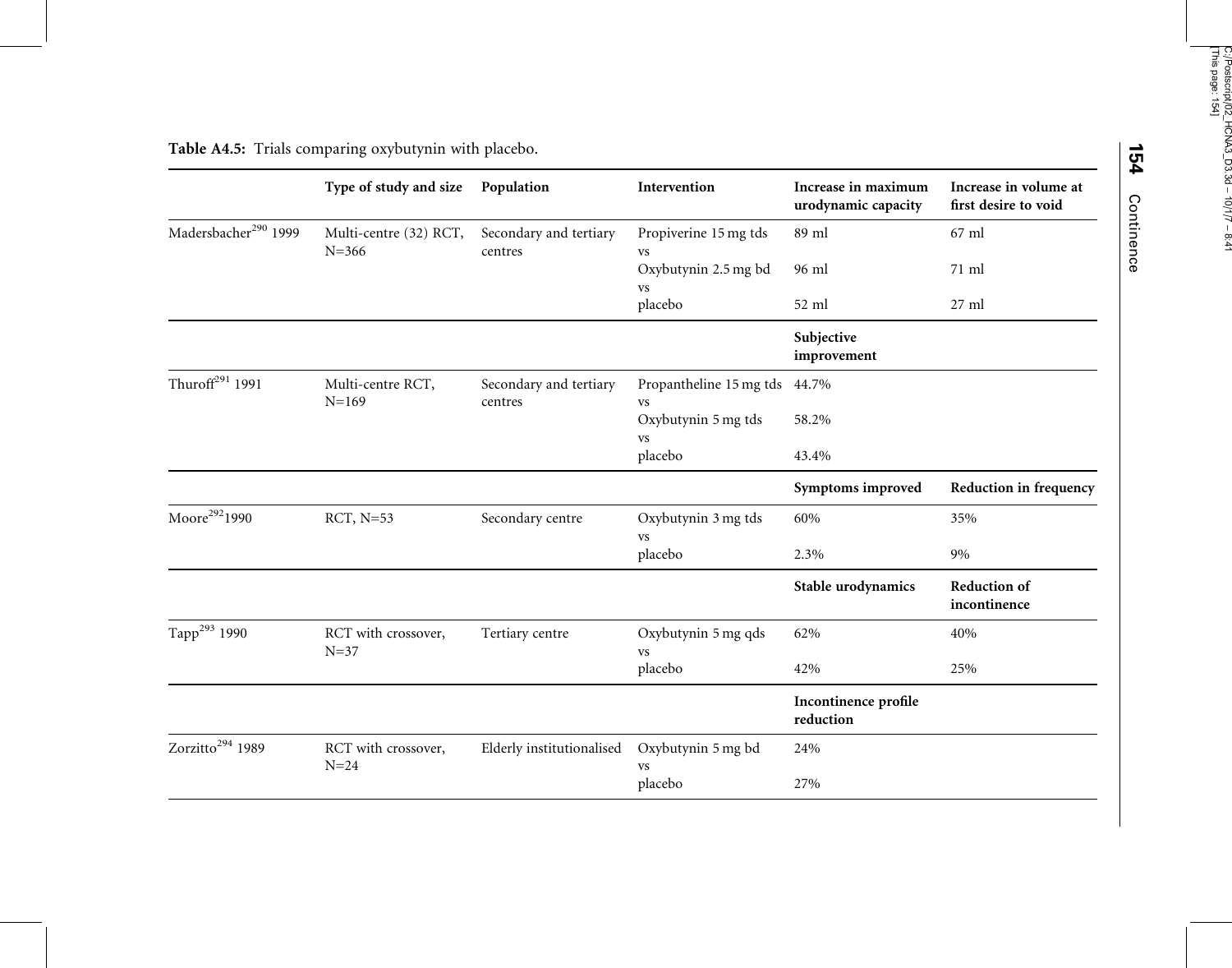|                              | Type of study and size        | Population                                                                         | Intervention                                                                                     | Daytime continence                | Side effects                                                               |
|------------------------------|-------------------------------|------------------------------------------------------------------------------------|--------------------------------------------------------------------------------------------------|-----------------------------------|----------------------------------------------------------------------------|
| Birns <sup>200</sup> 2000    | RCT multicentre,<br>$N = 130$ | Patients already<br>stabilised on<br>oxybutynin. Secondary<br>and tertiary centres | Oxybutynin 5 mg bd<br><b>VS</b><br>Oxybutynin CR 10 mg<br>om                                     | 58%<br>53%                        | Less with controlled<br>release tablets                                    |
|                              |                               |                                                                                    |                                                                                                  | Reduction of urge<br>incontinence |                                                                            |
| Versi <sup>199</sup> 2000    | RCT multicentre,<br>$N = 226$ | Patients responsive to<br>oxybutynin. Tertiary<br>centres                          | Oxybutynin<br><b>VS</b><br>Oxybutynin CR<br>(dose titrated against<br>side effects and efficacy) | 83%<br>76%                        | In efficacious doses<br>there was no difference<br>in side effect profiles |
|                              |                               |                                                                                    |                                                                                                  | Reduction of urge<br>incontinence |                                                                            |
| Anderson <sup>295</sup> 1999 | RCT multicentre,<br>$N = 105$ | Secondary and tertiary<br>centres                                                  | Oxybutynin<br><b>VS</b><br>Oxybutynin controlled<br>release<br>(variable dose)                   | 88%<br>84%                        | Slight reduction in<br>dry mouth with CR<br>oxybutynin                     |

#### Table A4.6: Controlled release oxybutynin.

Continence Continence  $\frac{1}{5}$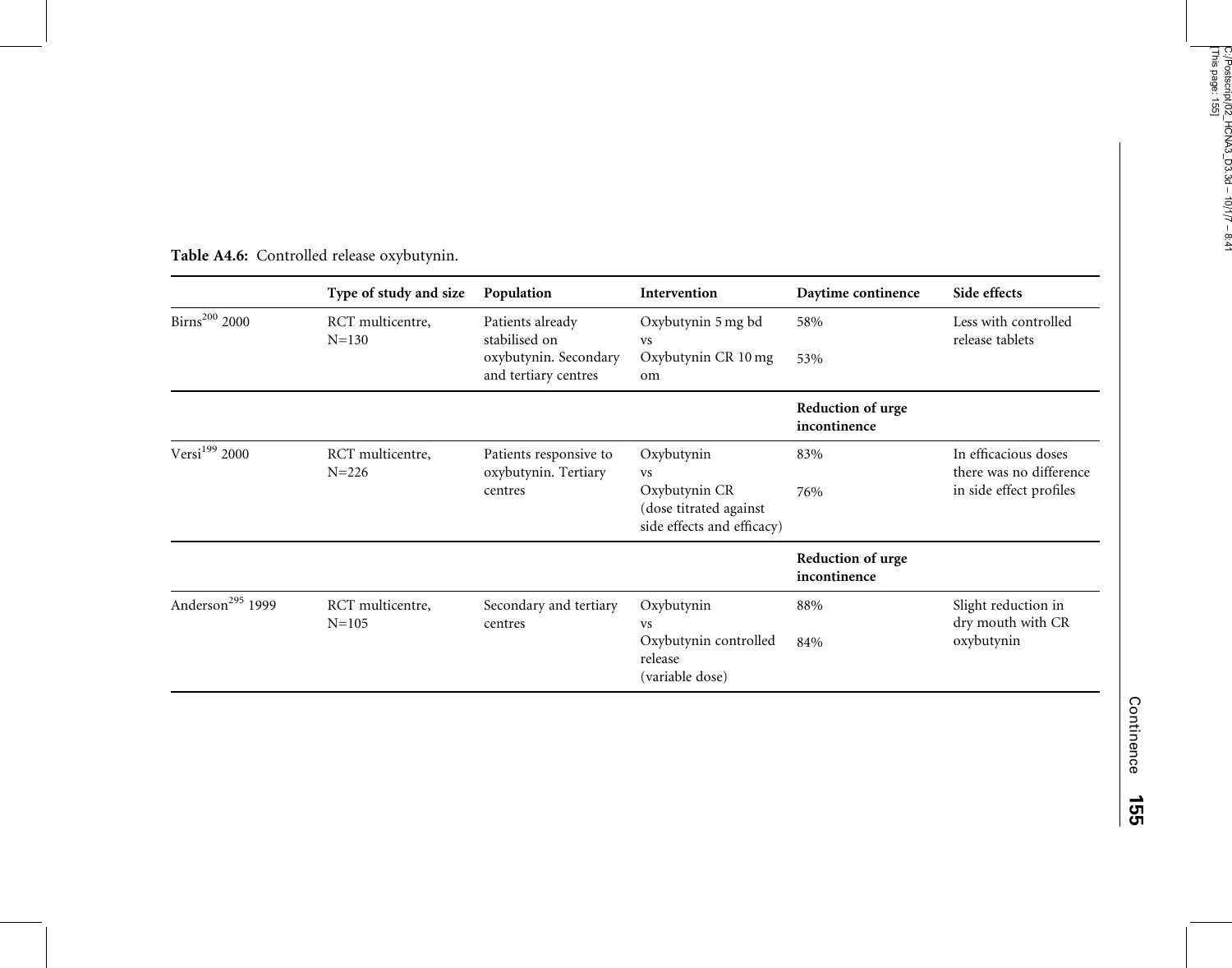Table A4.7: Controlled release tolterodine.

|                                 | Type of study and size                     | Population                        | Intervention                                    | Reduction in voids<br>per day | Reduction in<br>incontinent episodes<br>per 24 hours |
|---------------------------------|--------------------------------------------|-----------------------------------|-------------------------------------------------|-------------------------------|------------------------------------------------------|
| Millard <sup>296</sup> 1999     | RCT, multicentre,<br>$N = 316$             | Tertiary centres                  | Tolterodine 2 mg bd<br><b>VS</b>                | 2.3                           | 1.7 NS                                               |
|                                 |                                            |                                   | Tolterodine 1 mg bd<br>VS                       | 2.3                           | 1.7 NS                                               |
|                                 |                                            |                                   | placebo                                         | 1.4                           | 1.3                                                  |
| Larson <sup>297</sup> 1999      | Pooled phase II efficacy<br>data, N=319    | Tertiary centres                  | Tolterodine 4 mg bd<br><b>VS</b>                | 1.4                           | 1.7                                                  |
|                                 |                                            |                                   | Tolterodine 2 mg bd<br><b>VS</b>                | 1.5                           | 1.6                                                  |
|                                 |                                            |                                   | Tolterodine 1 mg bd<br><b>VS</b>                | 1.0                           | 0.8                                                  |
|                                 |                                            |                                   | Tolterodine 0.5 mg bd<br>VS                     | 0.8                           | 1.2                                                  |
|                                 |                                            |                                   | placebo                                         | $0.5$ p=0.043                 | $1.4 \text{ p=}0.18$                                 |
| Abrams <sup>298</sup> 1998      | RCT, multicentre,<br>$N = 293$             | Tertiary and secondary<br>centres | Tolterodine 2 mg bd<br>VS                       | 2.7 $p=0.002$                 | $1.3$ p=0.22                                         |
|                                 |                                            |                                   | Oxybutynin 5 mg tds<br><b>VS</b>                | 2.3 $p=0.06$                  | $1.7$ p=0.023                                        |
|                                 |                                            |                                   | placebo                                         | 1.6                           | 0.9                                                  |
| Appell <sup>299</sup> 1997      | Pooled phase III efficacy<br>data, N=1,120 | Tertiary and secondary<br>centres | Tolterodine 2 mg bd<br><b>VS</b>                | 2.25 p<0.05                   | 1.55 $p<0.05$                                        |
|                                 |                                            |                                   | Tolterodine 1 mg bd<br>VS                       | 2.10 $p<0.05$                 | 1.65 $p<0.05$                                        |
|                                 |                                            |                                   | Oxybutynin 5 mg tds<br><b>VS</b>                | 1.95 $p<0.05$                 | 1.75 $p<0.05$                                        |
|                                 |                                            |                                   | placebo                                         | 1.35                          | 1.05                                                 |
| Appell <sup>197</sup> 2001      | RCT, multicentre,<br>$N = 378$             | Tertiary and secondary<br>centres | Oxybutynin 10 mg<br>Controlled release          | 3.5 $p<0.05$                  | 3.1 $p<0.05$                                         |
|                                 |                                            |                                   | <b>VS</b>                                       |                               |                                                      |
|                                 |                                            |                                   | Tolterodine 2 mg bd                             | 2.9                           | 2.5                                                  |
| Kerrebroeck <sup>300</sup> 2001 | RCT, multicentre,<br>$N=1,529$             | Tertiary and secondary<br>centres | Tolterodine 2 mg bd<br><b>VS</b><br>Tolterodine | 3.3 p<0.005                   | 1.5 $p<0.05$                                         |
|                                 |                                            |                                   | Controlled release 4 mg<br>om<br><b>VS</b>      | 3.5 p<0.005                   | 1.7 $p<0.05$                                         |
|                                 |                                            |                                   | placebo                                         | 2.2                           | $1.0\,$                                              |

C :/Pos

tscr i pt/02

[This page: 156]

\_HCNA3  $^{\mathsf{B}}$ 

 $17.8 - 7/101 - 6.41$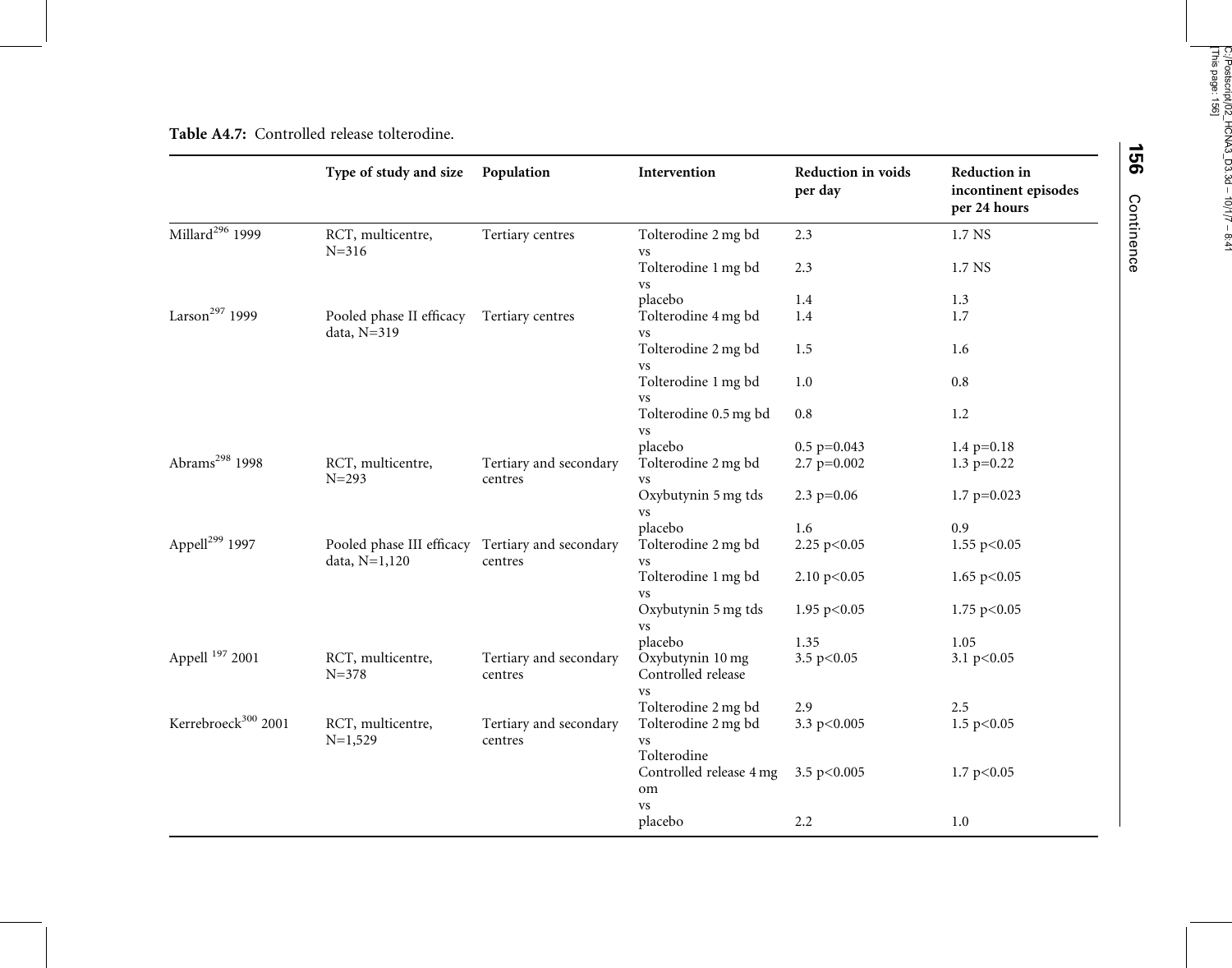Table A4.8: (adapted from Jarvis  $1994^{212}$ ).

| Procedure                             | Cure $(\% )$ |
|---------------------------------------|--------------|
| Anterior repair and urethral buttress | 67.8         |
| Marshal-Marchetti-Krantz (MMK)        | 89.5         |
| Colposuspension                       | 89.9         |
| Needle suspension                     | $70 - 86.7$  |
| Bladder sling                         | 93.9         |
| Bladder neck injection                | 45.5         |
| TVT                                   | 84.7         |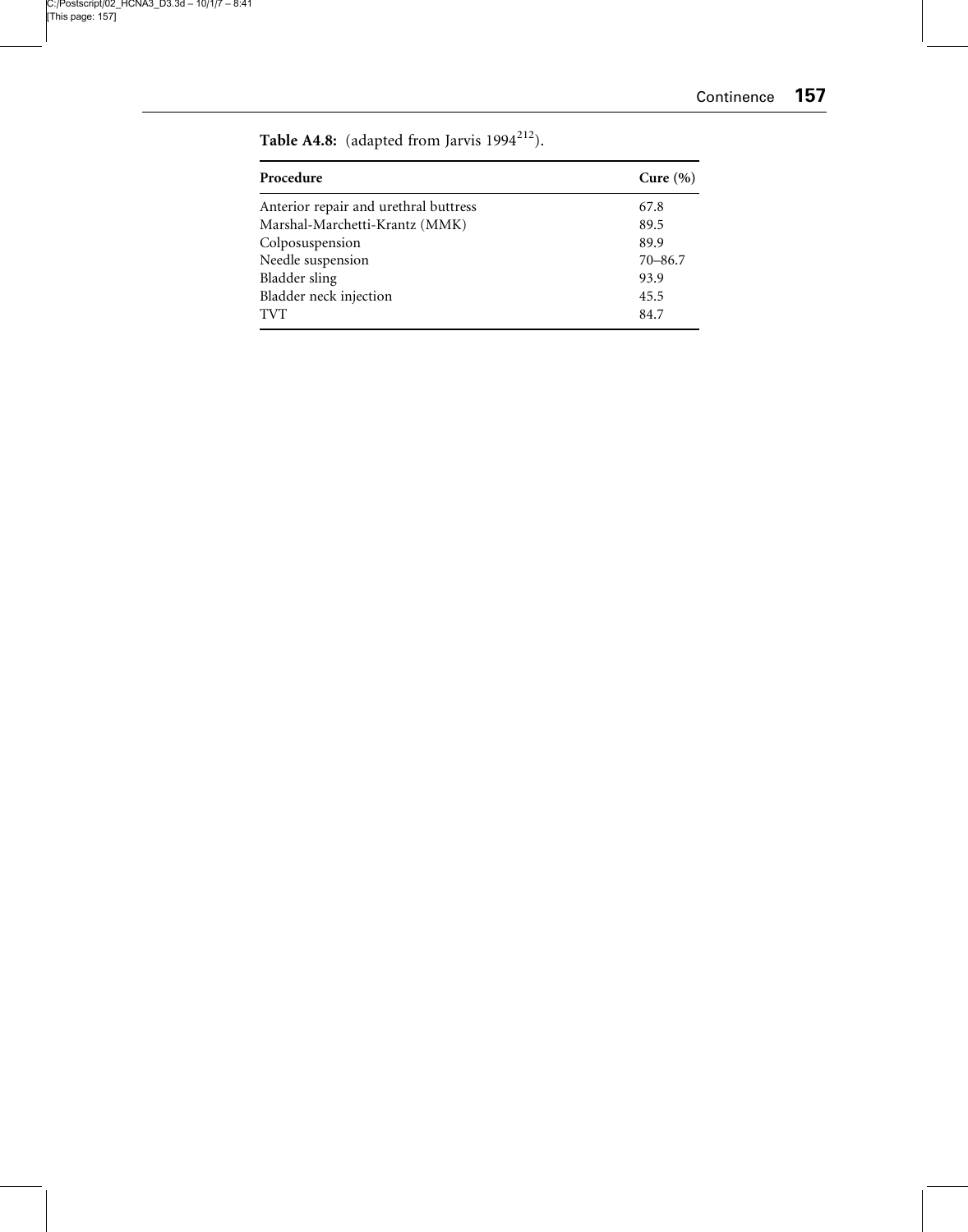### Appendix 5

Table A5.1: Recommended questionnaires for the assessment of urinary incontinence symptoms and impact on the quality of life of patients.

| Questionnaire                                                        | Items developed from                                                                  | Sample                                                                                      | Content                                                                                                                                                                  |
|----------------------------------------------------------------------|---------------------------------------------------------------------------------------|---------------------------------------------------------------------------------------------|--------------------------------------------------------------------------------------------------------------------------------------------------------------------------|
| York Incontinence<br>Perceptions Scale (YIPS)                        | Open-ended questions                                                                  | Female, community<br>sample, all types of urinary<br>incontinence, age range<br>29-98 years | 8 items; control,<br>acceptance, coping,<br>knowledge, sleep, QOL,<br>family                                                                                             |
| Incontinence Impact<br>Questionnaire (IIQ)                           | Literature, qualitative<br>interviews, experts<br>(modification of previous<br>scale) | Female, community<br>sample, USI, DO,<br>>44 years                                          | 30 items; activities, feelings<br>relationships                                                                                                                          |
| Quality of Life of Persons<br>with Urinary Incontinence<br>$(I-QOL)$ |                                                                                       | Male and female,<br>community sample,<br>mixed UI                                           | 28 items; worry, emotions,<br>self-image                                                                                                                                 |
| Incontinence Stress Index                                            | Literature review                                                                     | Female nursing home<br>residents, mean age<br>85.3 years                                    | 41 items; agitated<br>depressive symptoms,<br>retarded depressive<br>symptoms, feeling of<br>abandonment, somatic<br>concerns and activities                             |
| ICS male Questionnaire                                               | Interviews with men with<br>lower urinary tract<br>symptoms, discussion<br>experts    | Men, community and<br>clinic samples, lower<br>urinary tract symptoms                       | 22 items; urge, stress,<br>nocturnal incontinence,<br>post-micturition dribble,<br>degree of impact of<br>symptoms                                                       |
| Incontinence Impact<br>Questionnaire                                 | Literature, qualitative<br>interviews, experts<br>(modification of previous<br>scale) | Female, community<br>sample, USI, DO,<br>>44 years                                          | 30 items; activities, feelings<br>relationships                                                                                                                          |
| <b>Urogenital Distress</b><br>Inventory                              | Literature review,<br>qualitative interviews,<br>experts                              | Female, community<br>sample, USI, DO,<br>>44 years                                          | 19 symptoms and related<br>bother                                                                                                                                        |
| Kings Health<br>Ouestionnaire                                        | Literature review, experts                                                            | Female, community<br>sample, mixed UI                                                       | Role limitations (2 items),<br>physical/social limitations<br>(4 items), personal<br>relations $(\overline{3}$ items),<br>emotions (3 items), sleep/<br>energy (2 items) |
| <b>Bristol Female LUTS</b>                                           | Discussion with patients,<br>experts, literature review                               | Female                                                                                      | Sex (4 items), activities<br>$(7$ items)                                                                                                                                 |
| Urge Incontinence Impact<br>Scale (URIS-24)                          | Focus groups with older<br>people with urge<br>incontinence                           | Male and female,<br>community sample,<br>mean age 74 years,<br>urge incontinence            | 24 items; self-image,<br>emotions, worry                                                                                                                                 |
| ICIQ-SF (developmental)                                              | Literature review, experts,<br>patient interviews                                     | All ages, males, females                                                                    | 10 items covering<br>frequency, severity and<br>impact on quality of life<br>of incontinence symptoms<br>in all patient groups                                           |

USI = urodynamic stress incontinence, DO = detrusor overactivity, UI = urinary incontinence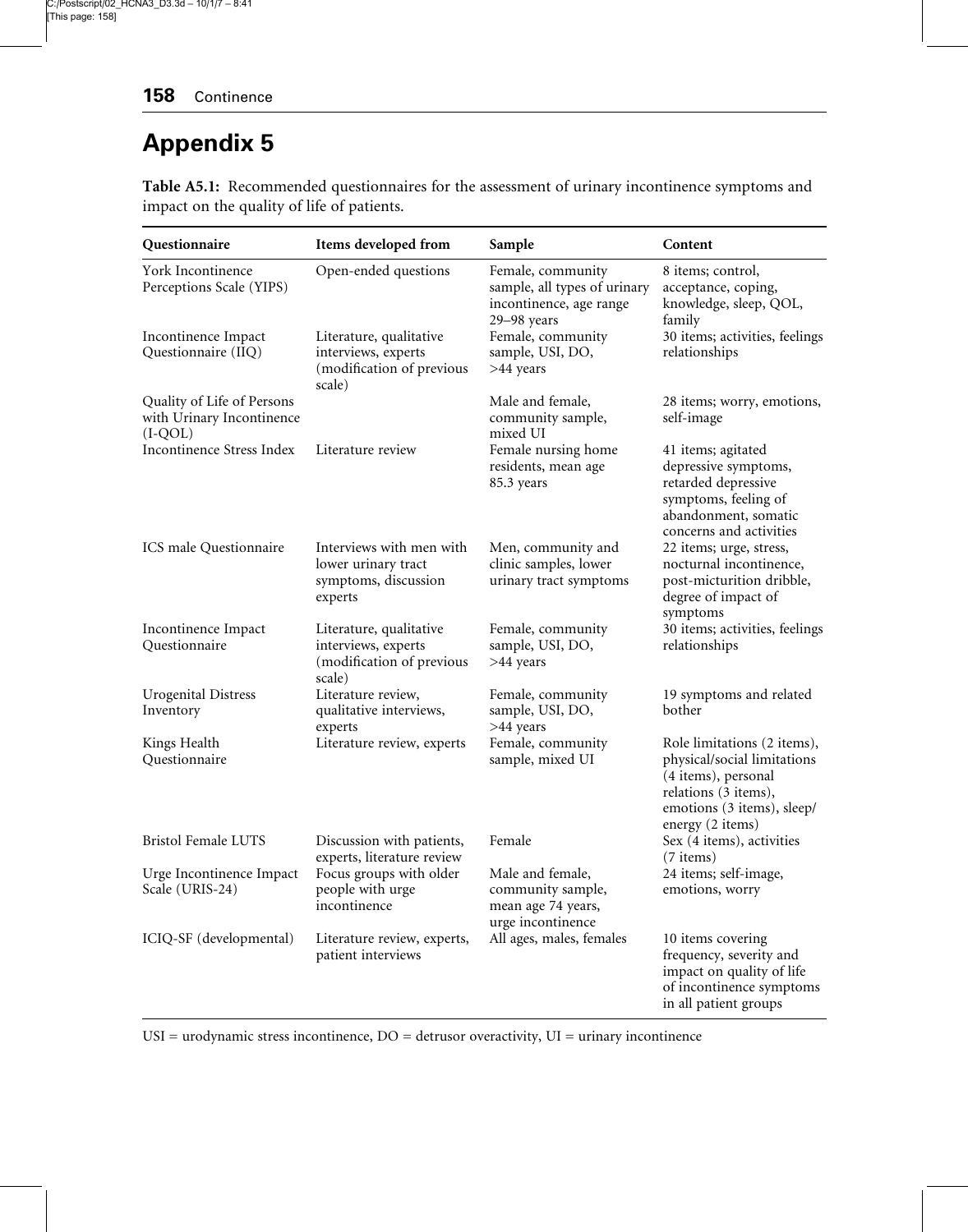| ς<br>Ξ<br>Ξ<br>$\bar{\circ}$<br>วบ |
|------------------------------------|
| Ş                                  |
|                                    |

Table A5.2: Summary of outcome indicators for urinary incontinence recommended by the NCHOD Working Group reporting for the Department of Health.

| Indicators (grouped by the aims of intervention to which<br>they relate)                               | Characteristics                                                                                                          | Recommendation for implementation                                                                                                            |
|--------------------------------------------------------------------------------------------------------|--------------------------------------------------------------------------------------------------------------------------|----------------------------------------------------------------------------------------------------------------------------------------------|
| Avoidance or reduction of the risk of urinary<br>incontinence                                          |                                                                                                                          |                                                                                                                                              |
| 1 Incidence and prevalence of urinary incontinence                                                     | Specificity: generic<br>Perspective: population<br>Time frame: cross-sectional<br>Relation to outcome: direct            | To be further developed either because the link with<br>effectiveness is not clear or because the indicator<br>specification is not complete |
| 2 Prevalence of urinary incontinence in long-term care                                                 | Specificity: condition-specific<br>Perspective: population<br>Time frame: cross-sectional<br>Relation to outcome: direct | To be implemented generally by periodic survey                                                                                               |
| 3 Incidence of urinary incontinence among women<br>following pregnancy                                 | Specificity: condition-specific<br>Perspective: population<br>Time frame: cross-sectional<br>Relation to outcome: direct | To be implemented where local circumstances allow by<br>periodic surveys                                                                     |
| 4 Rate of pelvic floor exercise training among pregnant<br>women                                       | Specificity: condition-specific<br>Perspective: clinical<br>Time frame: cross-sectional<br>Relation to outcome: indirect | To be further developed either because the link with<br>effectiveness is not clear or because the indicator<br>specification is not complete |
| Avoidance or reduction of adverse effects of delayed<br>diagnosis or treatment                         |                                                                                                                          |                                                                                                                                              |
| 5 Delay to presentation with urinary incontinence                                                      | Specificity: condition-specific<br>Perspective: clinical<br>Time frame: cross-sectional<br>Relation to outcome: indirect | To be further developed either because the link with<br>effectiveness is not clear or because the indicator<br>specification is not complete |
| 6 Clinical assessment rates following presentation with<br>urinary incontinence within a GP population | Specificity: condition-specific<br>Perspective: clinical<br>Time frame: cross-sectional<br>Relation to outcome: indirect | To be implemented where local circumstances allow by<br>periodic surveys                                                                     |
| 7 Rate of referral following presentation with urinary<br>incontinence within a GP population          | Specificity: condition-specific<br>Perspective: clinical<br>Time frame: cross-sectional<br>Relation to outcome: indirect | To be implemented where local circumstances allow by<br>periodic surveys                                                                     |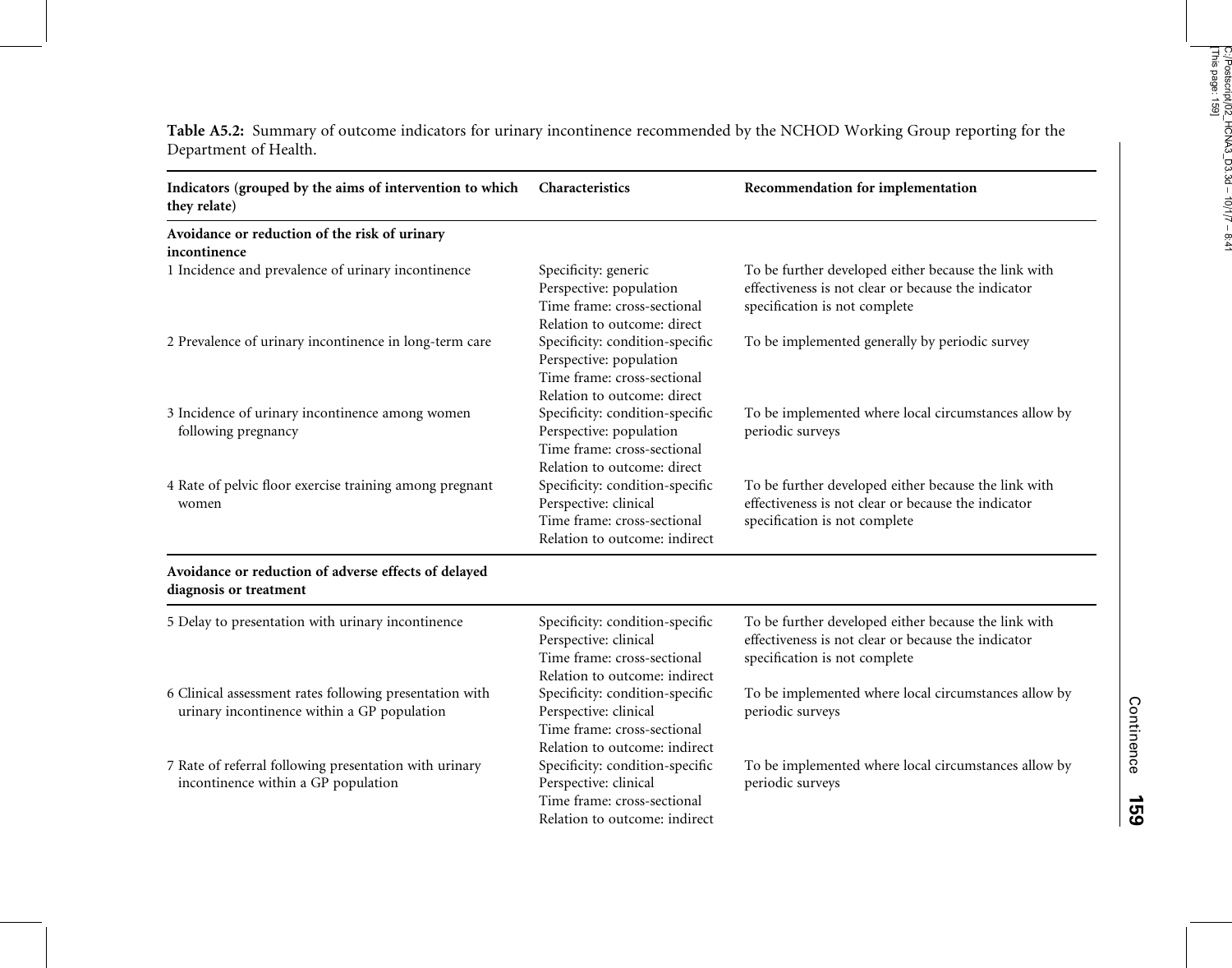160

Continence

Continence

#### Table A5.2: Continued.

| Indicators (grouped by the aims of intervention to which<br>they relate)                                                                                                                                                                            | Characteristics                                                                                                          | Recommendation for implementation                                                                                                            |
|-----------------------------------------------------------------------------------------------------------------------------------------------------------------------------------------------------------------------------------------------------|--------------------------------------------------------------------------------------------------------------------------|----------------------------------------------------------------------------------------------------------------------------------------------|
| 8 Clinical assessment rates for those with urinary<br>incontinence in long-term care                                                                                                                                                                | Specificity: condition-specific<br>Perspective: clinical<br>Time frame: cross-sectional<br>Relation to outcome: indirect | To be implemented generally by periodic survey                                                                                               |
| Treating underlying mechanisms and causes and<br>avoiding adverse consequences                                                                                                                                                                      |                                                                                                                          |                                                                                                                                              |
| 9 Rate of pre-operative cystometry in women undergoing<br>surgery for urinary incontinence                                                                                                                                                          | Specificity: condition-specific<br>Perspective: clinical<br>Time frame: cross-sectional<br>Relation to outcome: indirect | To be implemented following IT development on a routine<br>basis                                                                             |
| 10 Rate of one-to-one training in pelvic floor exercises<br>among women with stress incontinence                                                                                                                                                    | Specificity: condition-specific<br>Perspective: clinical<br>Time frame: cross-sectional<br>Relation to outcome: indirect | To be further developed either because the link with<br>effectiveness is not clear or because the indicator<br>specification is not complete |
| 11 Percentage of anterior repair procedures undertaken in<br>a population of women undergoing surgery for stress<br>incontinence                                                                                                                    | Specificity: condition-specific<br>Perspective: clinical<br>Time frame: cross-sectional<br>Relation to outcome: indirect | To be implemented generally on a routine basis                                                                                               |
| 12 Rate of re-operation in a hospital provider unit<br>population within two years following surgical<br>treatment for urinary incontinence                                                                                                         | Specificity: generic<br>Perspective: clinical<br>Time frame: cross-sectional<br>Relation to outcome: direct              | To be implemented where local circumstances allow on a<br>routine basis                                                                      |
| 13 Rate of emergency re-admission (for urinary-related<br>condition and/or specific post-operation complication)<br>within 30 days of discharge, for a hospital provider unit<br>population which has undergone surgery for urinary<br>incontinence | Specificity: generic<br>Perspective: clinical<br>Time frame: cross-sectional<br>Relation to outcome: indirect            | To be implemented where local circumstances allow on a<br>routine basis                                                                      |
| 14 Changes in urinary symptoms from before treatment to<br>six months afterwards within a provider unit<br>population receiving treatment for urinary incontinence                                                                                  | Specificity: condition-specific<br>Perspective: clinical<br>Time frame: longitudinal<br>Relation to outcome: direct      | To be implemented where local circumstances allow by<br>periodic surveys                                                                     |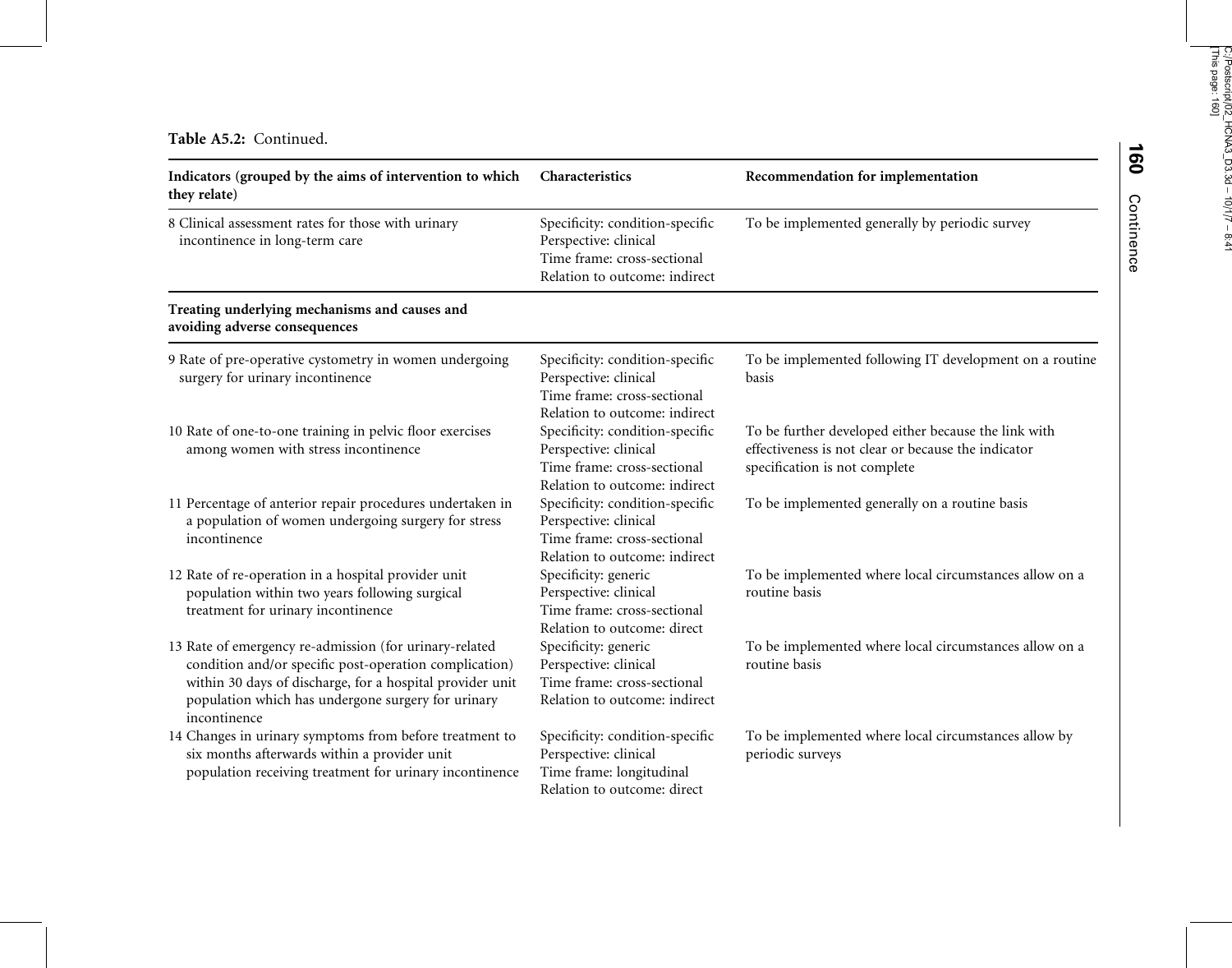#### Reducing impact of urinary incontinence on general well-being

| 15 Use of indwelling catheters in long-term care                                                                                                         | Specificity: condition-specific<br>Perspective: clinical<br>Time frame: cross-sectional<br>Relation to outcome: indirect | To be implemented generally by periodic survey                                                                                               |
|----------------------------------------------------------------------------------------------------------------------------------------------------------|--------------------------------------------------------------------------------------------------------------------------|----------------------------------------------------------------------------------------------------------------------------------------------|
| 16 Changes in health-related quality of life as assessed                                                                                                 | Specificity: generic                                                                                                     | To be further developed either because the link with                                                                                         |
| before treatment to six months afterwards within a<br>provider unit population receiving treatment for<br>urinary incontinence                           | Perspective: patient<br>Time frame: longitudinal<br>Relation to outcome: direct                                          | effectiveness is not clear or because the indicator<br>specification is not complete                                                         |
| 17 A measure of patient satisfaction at six months within a<br>hospital provider unit population which has undergone<br>surgery for urinary incontinence | Specificity: surgery-specific<br>Perspective: patient<br>Time frame: cross-sectional<br>Relation to outcome: direct      | To be further developed either because the link with<br>effectiveness is not clear or because the indicator<br>specification is not complete |
| 18 A measure of attainment of patient-specified outcome<br>goals, within a population receiving treatment for<br>urinary incontinence                    | Specificity: generic<br>Perspective: patient<br>Time frame: longitudinal<br>Relation to outcome: direct                  | To be further developed either because the link with<br>effectiveness is not clear or because the indicator<br>specification is not complete |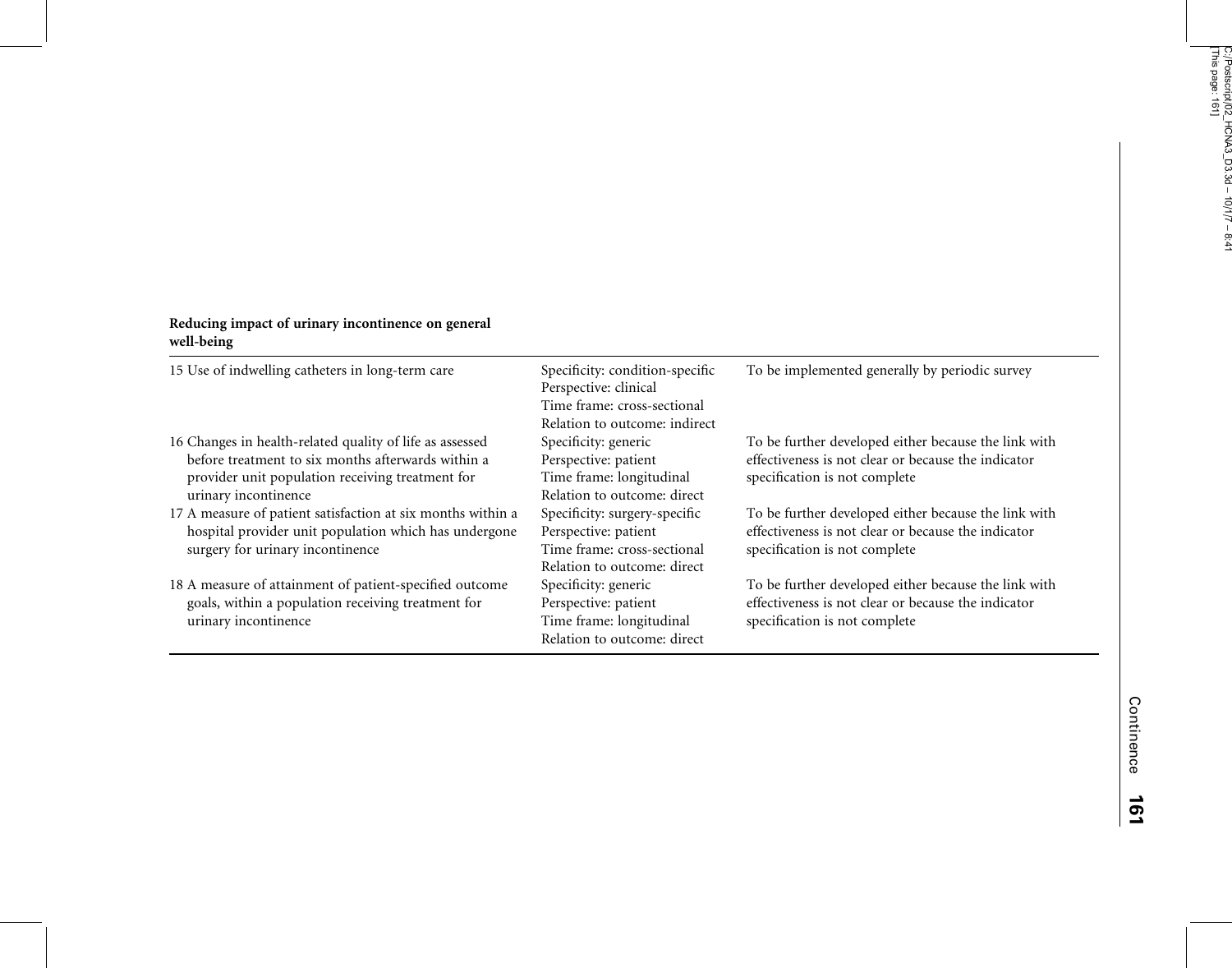#### **References**

- 1 Bates P, Bradley WE, Glen E, Melchior H, Rowan D, Sterling A et al. First report on the standardisation of terminology of lower urinary tract function. Br J Urol 1976; 48: 39–42.
- 2 Mattiasson A. Characterisation of lower urinary tract disorders: a new view. Neurourol Urodyn 2001; 20: 601–21.
- 3 World Health Organization. The ICD-10 classification of disease. Geneva: WHO, 1992.
- 4 Bradshaw J. A taxonomy of social need. In: Mclachlan G (ed.). Problems and progress in medical care. London: Oxford University Press, 1972; 71–82.
- 5 Stevens A, Gabbay J. Needs assessment needs assessment.... Health Trends 1991; 23: 20–3.
- 6 Frankel S. Health needs, health-care requirements, and the myth of infinite demand. The Lancet 1991; 337: 1588–90.
- 7 Office of Population Censuses and Surveys. Classification of surgical operations and procedures. 4th revision. London: OPCS, 1987.
- 8 Perry S, Shaw C, Assassa P, Dallosso H, Williams K, Brittain KR et al. An epidemiological study to establish the prevalence of urinary symptoms and felt need in the community: the Leicestershire MRC Incontinence Study. J Public Health Med 2000; 22: 427–34.
- 9 McGrother CW, Castleden CM, Duffin H, Clarke M. Provision of services, for incontinent elderly people at home. J Epidemiol Community Health 1986; 40: 134–8.
- 10 Brocklehurst JC, Fry J, Griffiths LL, Kalton G. Dysuria in old age. JAMA 1971; 19: 582–92.
- 11 Hunter DJW, McKee CM, Black NA, Sanderson CFB. Urinary symptoms: prevalence and severity in British men aged 55 and over. *J Epidemiol Community Health* 1994; 48: 569–75.
- 12 Swithinbank LV, Abrams P. A detailed description, by age, of lower urinary tract symptoms in a group of community-dwelling women. BJU Int 2000; 82: 19–24.
- 13 Milne JS, Williamson J, Maule MM, Wallace ET. Urinary symptoms in older people. Modern Geriatrics 1972; 2: 198–210.
- 14 The Royal College of Physicians. Incontinence causes, management and provision of services. J R Coll Physicians Lond 1995; 29: 272–4.
- 15 Peet SM, Castleden CM, McGrother CW. Prevalence of urinary and fecal incontinence in hospitals and residential and nursing-homes for older-people. BMJ 1995; 311: 1063–4.
- 16 Hellstrom L, Ekelund P, Milsom I, Mellstrom D. The prevalence of urinary incontinence and use of incontinence aids in 85-year-old men and women. Age and Ageing 1990; 19: 383–9.
- 17 Lagaay AM, Vanasperen IA, Hijmans W. The prevalence of morbidity in the oldest old, aged 85 and over – a population-based survey in Leiden, the Netherlands. Arch Gerontol Geriatr 1992; 15: 115–31.
- 18 Thomas TM, Plymat KR, Blannin J, Meade TW. Prevalence of urinary incontinence. BMJ 1980; 281: 1243–5.
- 19 Thomas TM, Egan M, Walgrove A, Meade TW. The prevalence of faecal and double incontinence. Community Med 1984; 6: 216–20.
- 20 Nakanishi N, Tatara K, Naramura H, Fujiwara H, Takashima Y, Fukuda H. Urinary and fecal incontinence in a community-residing older population in Japan. J Am Geriatr Soc 1997; 45: 215–9.
- 21 Brittain KR, Perry SI, Peet SM, Shaw C, Dallosso H, Assassa RP et al. Prevalence and impact of urinary symptoms among community-dwelling stroke survivors. Stroke 2000; 31: 886–91.
- 22 McGrother CW, Jagger C, Clarke M, Castleden CM. Handicaps associated with incontinence implications for management. J Epidemiol Community Health 1990; 44: 246–8.
- 23 Resnick NM. Urinary incontinence. The Lancet 1995; 346: 94–9.
- 24 Peet SM, Castleden CM, McGrother CW, and Duffin HM. The management of urinary incontinence in residential and nursing homes for older people. Age and Ageing 25: 139–43.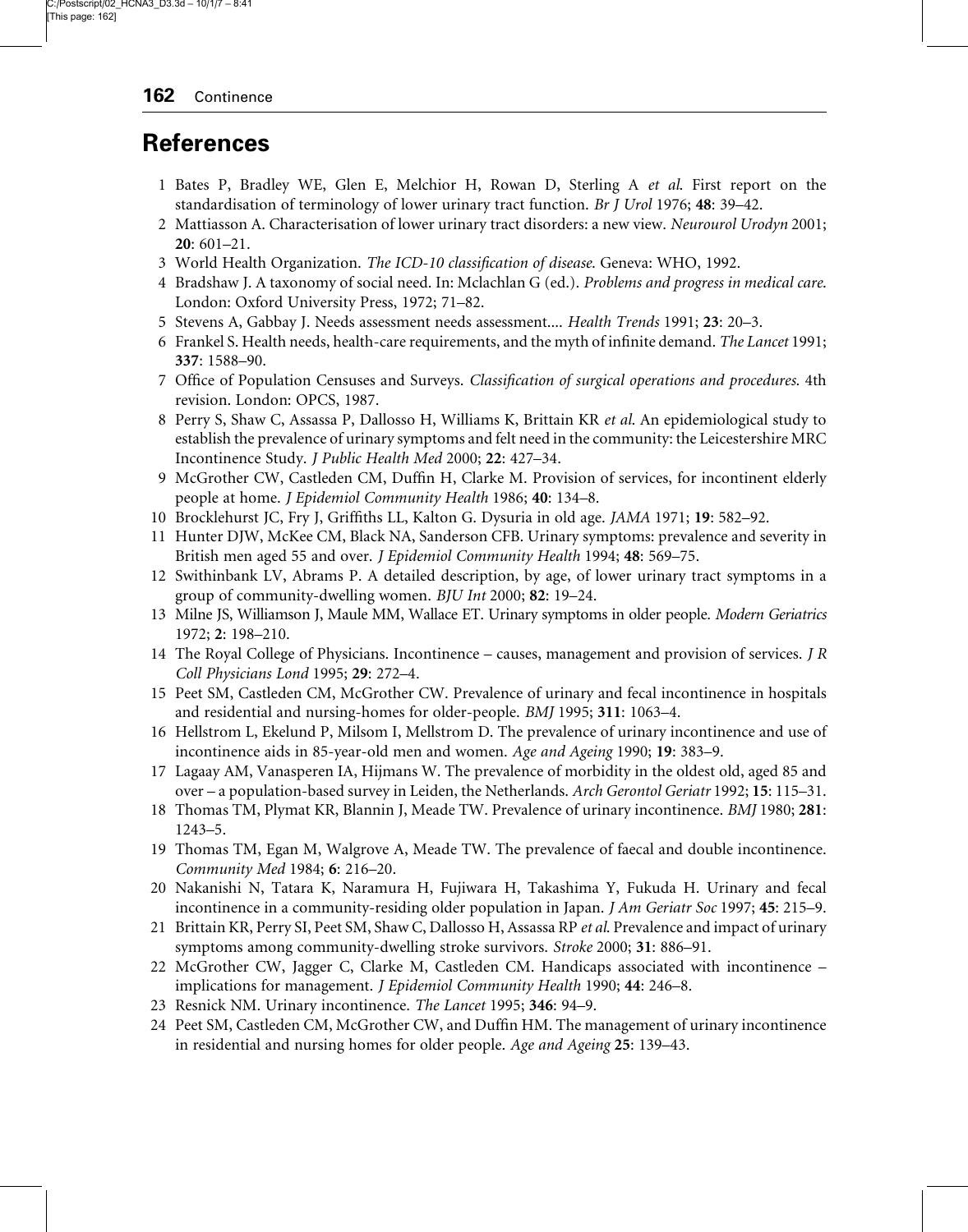- 25 Martin J, Melzer H, Elliot D. The prevalence of disability among adults. OPCS surveys of disability in Great Britain. London: HMSO, 1988.
- 26 McGrother CW, Hauck A, Bhaumik S, Thorp C, Taub N. Community care for adults with learning disability and their carers: needs and outcomes from the Leicestershire Register. Journal of Intellectual Disability Research 1996; 40: 183–90.
- 27 Sandvik H, Hunskaar S, Seim A, Hermstad R, Vanvik A, Bratt H. Validation of a severity index in female urinary incontinence and its implementation in an epidemiologic survey. J Epidemiol Community Health 1993; 47: 497–9.
- 28 Harrison GL, Memel DS. Urinary incontinence in women its prevalence and its management in a health promotion clinic. Br J Gen Pract 1994; 44: 149-52.
- 29 Lagro-Janssen TLM, Smits AJA, Vanweel C. Women with urinary incontinence self-perceived worries and general-practitioners knowledge of problem. Br J Gen Pract 1990; 40: 331–4.
- 30 Lam GW, Foldspang A, Elving LB, Mommsen S. Social-context, social abstention, and problem recognition correlated with adult female urinary incontinence. Dan Med Bull 1992; 39: 565–70.
- 31 Rekers H, Drogendijk AC, Valkenburg H, Riphagen F. Urinary incontinence in women from 35 to 79 years of age – prevalence and consequences. European Journal of Obstetrics Gynecology and Reproductive Biology 1992; 43: 229–34.
- 32 Sandvik H, Kveine E, Hunskaar S. Female urinary incontinence: psychosocial impact, self care, and consultations. Scandinavian Journal of Caring in Science 1993; 7: 53–6.
- 33 Mitteness LS. The management of urinary incontinence by community-living elderly. Gerontologist 1987; 27: 185–93.
- 34 Macaulay AJ, Stern RS, Stanton SL. Psychological-aspects of 211 female-patients attending a urodynamic unit. Journal of Psychosomatic Research 1991; 35: 1–10.
- 35 Norton PA, Macdonald LD, Sedgwick PM, Stanton SL. Distress and delay associated with urinary incontinence, frequency, and urgency in women. BMJ 1988; 297: 1187–9.
- 36 Sutherst JR. Sexual dysfunction and urinary incontinence. Br J Obstet Gynaecol 1979; 86: 387–88.
- 37 Yarnell JWG, Voyle GJ, Richards CJ, Stephenson TP. The prevalence and severity of urinary incontinence in women. J Epidemiol Community Health 1981; 35: 71–4.
- 38 Vetter NJ, Jones DA, Victor CR. Urinary incontinence in the elderly at home. The Lancet 1981; 2: 1275–7.
- 39 O'Brien J, Austin M, Sethi P, Oboyle P. Urinary incontinence prevalence, need for treatment, and effectiveness of intervention by nurse. BMJ 1991; 303: 1308–12.
- 40 Brocklehurst JC. Urinary incontinence in the community analysis of a MORI poll. BMJ 1993; 306: 832–4.
- 41 Swithinbank LV, Donovan JL, Du Heaume JC, Rogers CA, James MC, Yang QA et al. Urinary symptoms and incontinence in women: Relationships between occurrence, age, and perceived impact. Br J Gen Pract 1999; 49: 897–900.
- 42 Kuh D, Cardozo L, Hardy R. Urinary incontinence in middle aged women: childhood enuresis and other lifetime risk factors in a British prospective cohort. J Epidemiol Community Health 1999; 53: 453–8.
- 43 Stoddart H, Donovan J, Whitley E, Sharp D, Harvey I. Urinary incontinence in older people in the community: a neglected problem? Br J Gen Pract 2001; 51: 548–52.
- 44 Dolan LM, Casson K, Mcdonald P, Ashe RG. Urinary incontinence in Northern Ireland: a prevalence study. BJU Int 1999; 83: 760–6.
- 45 Yarnell JWG, St Leger AS. The prevalence, severity and factors associated with urinary incontinence in a random sample of the elderly. Age and Ageing 1979; 8(2): 81–5.
- 46 Damian J, Martin-Moreno JM, Lobo F, Bonache J, Cervino J, Redondo-Marquez L et al. Prevalence of urinary incontinence among Spanish older people living at home. European Urology 1998; 34: 333–8.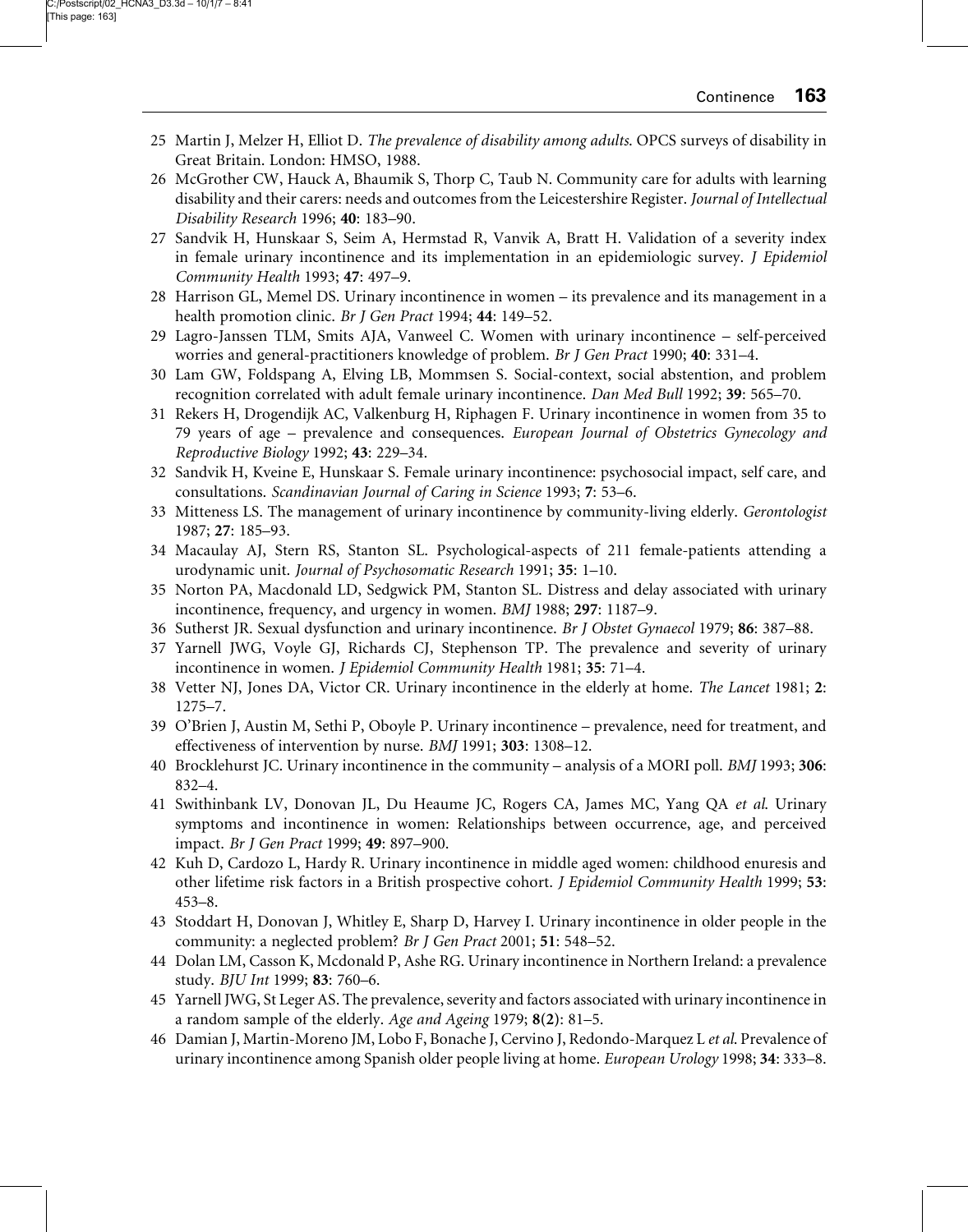- 47 Temml C, Haidinger G, Schmidbauer J, Schatzl G, Madersbacher S. Urinary incontinence in both sexes: Prevalence rates and impact on quality of life and sexual life. Neurourol Urodyn 2000; 19: 259–71.
- 48 Samuelsson E, Victor A, Tibblin G. A population study of urinary incontinence and nocturia among women aged 20–59 years – prevalence, well-being and wish for treatment. Acta Obstet Gynecol Scand 1997; 76: 74–80.
- 49 Holst K, Wilson PD. The prevalence of female urinary incontinence and reasons for not seeking treatment. New Zealand Medical Journal 1988; 101: 756–8.
- 50 Makinen JI, Gronroos M, Kiiholma PJA, Tenho TT, Pirhonen JP, Erkkola RU. The prevalence of urinary incontinence in a randomized population of 5247 adult Finnish women. Int Urogynecol J 1992; 3: 110–3.
- 51 Roberts RO, Jacobsen SJ, Rhodes T, Reilly WT, Girman CJ, Talley NJ, Lieber MM. Urinary incontinence in a community-based cohort: prevalence and healthcare-seeking. JAGS 1998; 46: 467–72.
- 52 Seim A, Sandvik H, Hermstad R, Hunskaar S. Female urinary incontinence consultation behavior and patient experiences – an epidemiologic survey in a Norwegian community. Fam Pract 1995; 12: 18–21.
- 53 Gavira Iglesias FJ, Ocerin Jmcy, Martin Jpdm, Gama EV, Perez ML, Lopez MR et al. Prevalence and psychosocial impact of urinary incontinence in older people of a Spanish rural population. Journals of Gerontology Series a – Biological Sciences and Medical Sciences 2000; 55: M207–M214.
- 54 McGrother CW, Castleden CM, Duffin H, Clarke M. Do the elderly need better incontinence services? Community Medicine 1987; 9(1): 62–7.
- 55 Jolleys JV. Reported prevalence of urinary incontinence in women in a general-practice. BMJ 1988; 296: 1300–2.
- 56 Simeonova Z, Bengtsson C. Prevalence of urinary incontinence among women at a Swedish primary health care centre. Scand J Prim Health Care 1990; 8: 203-6.
- 57 Sommer P, Bauer T, Nielsen KK, Kristensen ES, Hermann GG, Steven K et al. Voiding patterns and prevalence of incontinence in women – a questionnaire survey. Br J Urol 1990; 66: 12–15.
- 58 MacArthur C, Lewis M, Knox G. Health after childbirth. London: HMSO, 1991.
- 59 Roe B, Doll H. Lifestyle factors and continence status: comparison of self-report data from a postal survey in England. Journal of Wound Ostomy Continence Nurse 1999; 26: 312–9.
- 60 Chaliha C, Stanton SL. The ethnic cultural and social aspects of incontinence a pilot study. International Urogynecology Journal 1999; 10: 166–70.
- 61 Gillam S, Jarman B, White P, and Law R. Ethnic differences in consultation rates in urban general practice. BMJ 1989; 299: 953–7.
- 62 Balarajan R, Yuen P, Raleigh VS. Ethnic-differences in general-practitioner consultations. BMJ 1989; 299: 958–60.
- 63 Modood T, Berthoud B, Blakey J, Nazroo J, Smit P, Virdee S et al. Ethnic minorities in Britain: diversity and disadvantage. London: Policy Studies Institute, 1997.
- 64 Lee B, Syed Q, Bellis M. Improving the health of black and ethnic minority communities: a north west of England perspective. Liverpool: Sexual Health and Environmental Epidemiology Unit, 1998.
- 65 Fultz NH, Herzog AR, Raghunathan TE, Wallace RB, Diokno AC. Prevalence and severity of urinary incontinence in older African American and caucasian women. Journals of Gerontology Series a -Biological Sciences and Medical Sciences 1999; 54: M299–M303.
- 66 Burgio KL, Matthews KA, Engel BT. Prevalence, incidence and correlates of urinary incontinence in healthy, middle-aged women. *J Urol* 1991; **146**: 1255–9.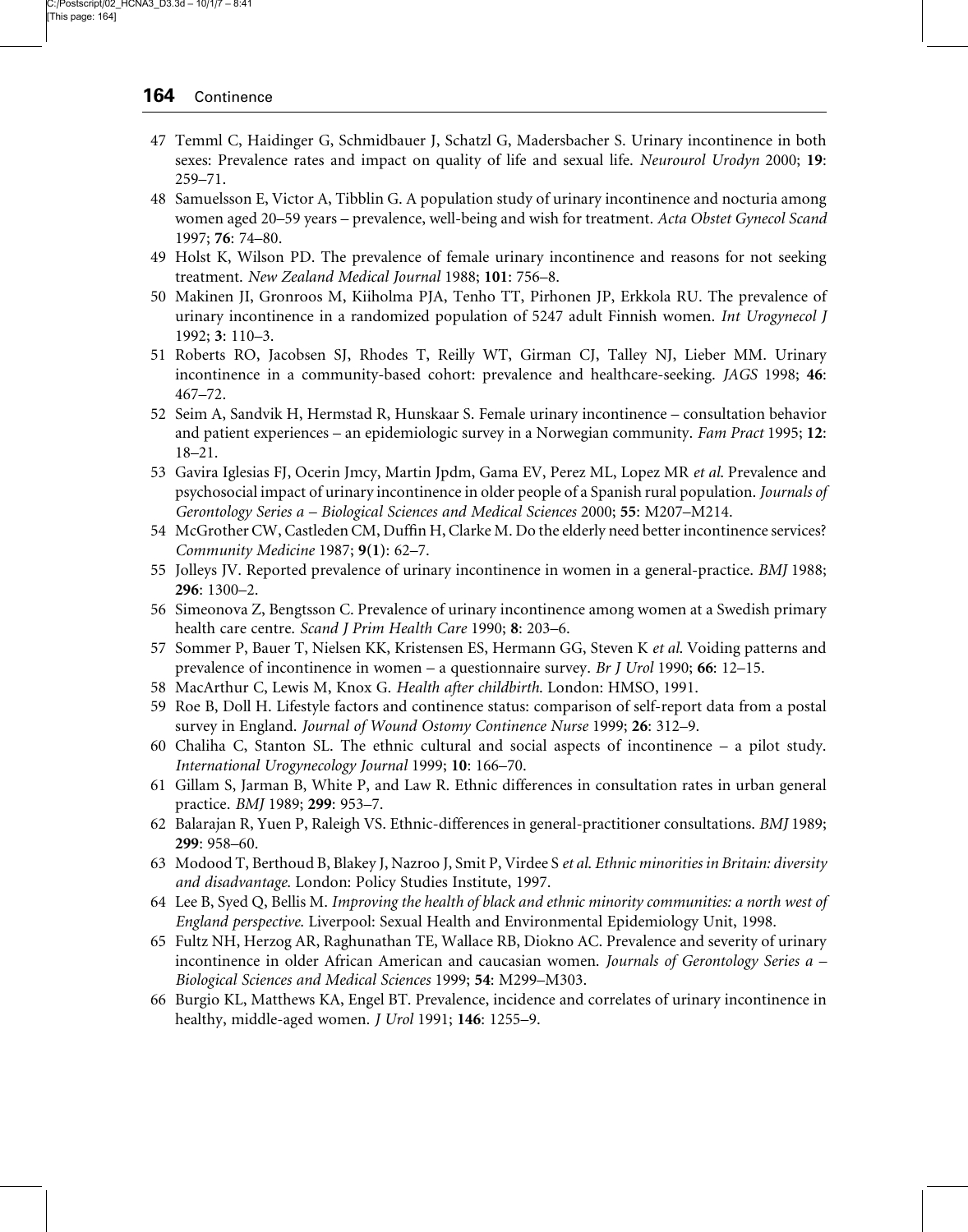- 67 Burgio KL, Locher JL, Zyczynski H, Hardin JM, and Singh K. Urinary incontinence during pregnancy in a racially mixed sample: characteristics and predisposing factors. Int Urogynecol J Pelvic Floor Dysfunct 1996; 7(2): 69–73.
- 68 Thom DH, Van den Eeden SK, and Brown JS. Evaluation of parturition and other reproductive variables as risk factors for urinary incontinence in later life. Obstet Gynecol 1997; 90(6): 983–9.
- 69 Lagro-Janssen ALM, Debruyne FMJ, Vanweel C. Value of the patient's case-history in diagnosing urinary- incontinence in general-practice. Br J Urol 1991; 67: 569–72.
- 70 Versi E, Cardozo L, Anand D, Cooper D. Symptoms analysis for the diagnosis of genuine stressincontinence. Br J Obstet Gynaecol 1991; 98: 815–9.
- 71 Elving LB, Foldspang A, Lam GW, Mommsen S. Descriptive epidemiology of urinary incontinence in 3,100 women age 30–59. Scand J Urol Nephrol Suppl 1989; 125: 37–43.
- 72 Herzog AR, Diokno AC, Brown MB, Normolle DP, Brock BM. Two-year incidence, remission, and change patterns of urinary incontinence in noninstitutionalized older adults. Journal of Gerontology 1990; 45: M67–74.
- 73 Moller LA, Lose G, Jorgensen T. Incidence and remission rates of lower urinary tract symptoms at one year in women aged 40–60: longitudinal study. BMJ 2000; 320: 1429–32.
- 74 Nygaard IE, Lemke JH. Urinary incontinence in rural older women: prevalence, incidence and remission. J Am Geriatr Soc 1996; 44: 1049–54.
- 75 Moller LA, Lose G, Jorgensen T. The prevalence and bothersomeness of lower urinary tract symptoms in women 40–60 years of age. Acta Obstet Gynecol Scand 2000; 79: 298–305.
- 76 Foldspang A, Mommsen S, Djurhuus JC. Prevalent urinary incontinence as a correlate of pregnancy, vaginal childbirth, and obstetric techniques. Am J Public Health 1999; 89: 209–12.
- 77 Moller LA, Lose G, Jorgensen T. Risk factors for lower urinary tract symptoms in women 40 to 60 years of age. Obstet Gynecol 2000; 96: 446–51.
- 78 Sherburn M, Guthrie J, Dudley EOH, Dennerstein L. Is incontinence associated with menopause? Obstet Gynecol 2001; 98: 628–33.
- 79 Thom DH, Haan MN, Vandeneeden SK. Medically recognized urinary incontinence and risks of hospitalization, nursing home admission and mortality. Age and Ageing 1997; 26: 367–74.
- 80 Tinetti ME, Inouye SK, Gill TM, Doucette JT. Shared risk-factors for falls, incontinence, and functional dependence – unifying the approach to geriatric syndromes. JAMA 1995; 273: 1348–53.
- 81 Brown JS, Seeley DG, Fong J, Black DM, Ensrud KE, Grady D. Urinary incontinence in older women: who is at risk? Obstet Gynecol 1996; 87: 715–21.
- 82 Ouslander JG, Palmer MH, Rovner BW, German PS. Urinary incontinence in nursing homes incidence, remission and associated factors. J Am Geriatr Soc 1993; 41: 1083–9.
- 83 Diokno AC, Brock BM, Brown MB, Herzog AR. Prevalence of urinary incontinence and other urological symptoms in the noninstitutionalized elderly. J Urol 1986; 136: 1022–5.
- 84 Bortolotti A, Bernardini B, Colli E, Di Benedetto P, Nacci GG, Landoni M et al. Prevalence and risk factors for urinary incontinence in Italy. European Urology 2000; 37: 30–5.
- 85 Brown JS, Vittinghoff E, Wyman JF, Stone KL, Nevitt MC, Ensrud KE et al. Urinary incontinence: does it increase risk for falls and fractures? J Am Geriatr Soc 2000; 48: 721–5.
- 86 Anon. Treating urinary incontinence with timed schedules and exercises. Nursing 1995; 25: 32C-D.
- 87 Pearson M, Richmond D, Cullum N, Hutton J, Abbott S, and Nelson C. The development of methodologies to identify urinary incontinence and set targets for health gain. Liverpool: Health and Community Care Research Unit, University of Liverpool, 1995.
- 88 Netten A, Curtis L. Unit costs of health and social care. Canterbury: University of Kent, Personal Social Services Research Unit, 2000.
- 89 King's Fund. Action on incontinence: report of a working group. London: King's Fund, 1983.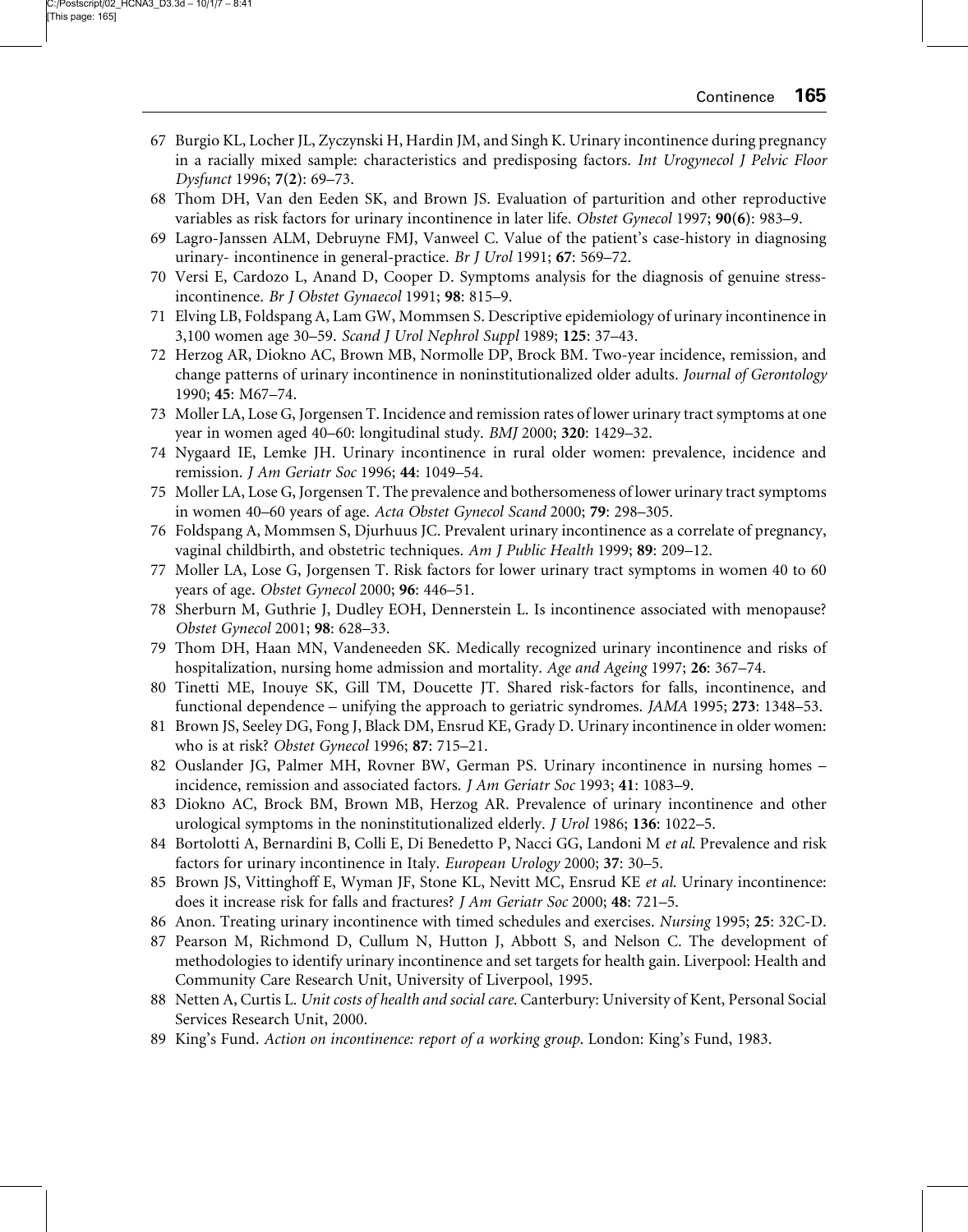- 90 Walters MD and Realini JP. The evaluation and treatment of urinary incontinence in women: a primary care approach. JABFP 1992; 5(3): 289–301.
- 91 McDowell BJ, Silverman M, Martin D, Musa D, Keane C. Identification and intervention for urinary incontinence by community physicians and geriatric assessment teams. Journal of the American Geriatric Society 1994; 42: 501–5.
- 92 Sandvik H, Hunskaar S, and Eriksen BC. Management of urinary incontinence in women in general practice: actions taken at the first consultation. Scandinavian Journal of Primary Health Care 1990; 8: 3–8.
- 93 Jolleys JV, Wilson JV. Urinary incontinence. GPs lack confidence. BMJ 1993; 306: 1344.
- 94 Henalla SM, Hutchins CJ, Robinson P, Macvicar J. Non-operative methods in the treatment of female genuine stress-incontinence of urine. Journal of Obstetrics and Gynaecology 1989; 9: 222–5.
- 95 Briggs M, Williams ES. Urinary incontinence. BMJ 1992; 304: 255.
- 96 Rhodes P and Parker G. The role of continence advisors in England and Wales. York: Social Policy Research Unit, University of York, 1996.
- 97 Rhodes P. A postal survey of continence advisers in England and Wales. J Adv Nurs (H3L) 1995; 21: 286–94.
- 98 Cheater F. Attitudes towards urinary incontinence. Nursing Standard 1991a; 20: 23–7.
- 99 Cheater F. The aetiology of urinary incontinence. In Roe BH (ed.) Clinical nursing practice. The promotion and management of incontinence. London: Prentice Hall, 1992.
- 100 Burnet C, Carter H, and Gorman D. Urinary incontinence: a survey of knowledge, working practice and training needs of nursing staff in Fife. Health Bulletin 1992; 50(6): 448–52.
- 101 Black NA, Downs SH. The effectiveness of surgery for stress incontinence in women: a systematic review. Br J Urol 1996; 78: 497–510.
- 102 The Continence Foundation. Making the case for investment in an integrated continence service. A source book for continence services. London: The Continence Foundation, 2000.
- 103 Royal College of Nursing. Commisioning Continence Advisory Services: an RCN guide. London: Royal College of Nursing, 2000.
- 104 Wells M. The role of the nurse in urinary incontinence. Best Practice & Research in Clinical Obstetrics & Gynaecology 2000; 14: 335–54.
- 105 Wells M. Stress incontinence and pelvic floor exercises. Professional Nurse 1990a; 6: 4–6.
- 106 Wilson PD, Bo K, Hay-Smith J, Nygaard I, Statskin D, Wyman J, and Bourcier A. Conservative treatment in women. Abrams, P, Cardozo, L, Khoury, S, and Wein, A. Incontinence: 2nd International Consultation on Incontinence. 573–626. Plymouth: Health Publication Ltd, 2002.
- 107 Laycock J. Pelvic floor re-education for the promotion of incontinence. In Roe BH (ed.). Clinical nursing practice, London: Prentice Hall, 1992.
- 108 Plevnik S. New method for testing and strengthening of pelvic floor muscles. London: Proceedings of the 15th Annual Meeting of The International Continence Society, 1985.
- 109 Fantl JA. Behavioural therapies in the management of urinary stress incontinence in women. Cardozo L and Staskin D. Textbook of female urology and urogynaecology. 343–349. 2001. London, Isis medical Media.
- 110 Creighton SM, Stanton SL. Caffeine does it affect your bladder? Br J Urol 1990; 66: 613–4.
- 111 Mommsen S, Foldspang A. Body mass index and adult female urinary incontinence. World J Urol 1994; 12: 319–22.
- 112 Kolbl H, Riss P. Obesity and stress urinary incontinence: significance of indices of relative weight. Urology International 1988; 43: 7–10.
- 113 Diokno AC, Brock BM, Herzog AR, Bromberg J. Medical correlates of urinary incontinence in the elderly. Urology 1990; 36: 129–38.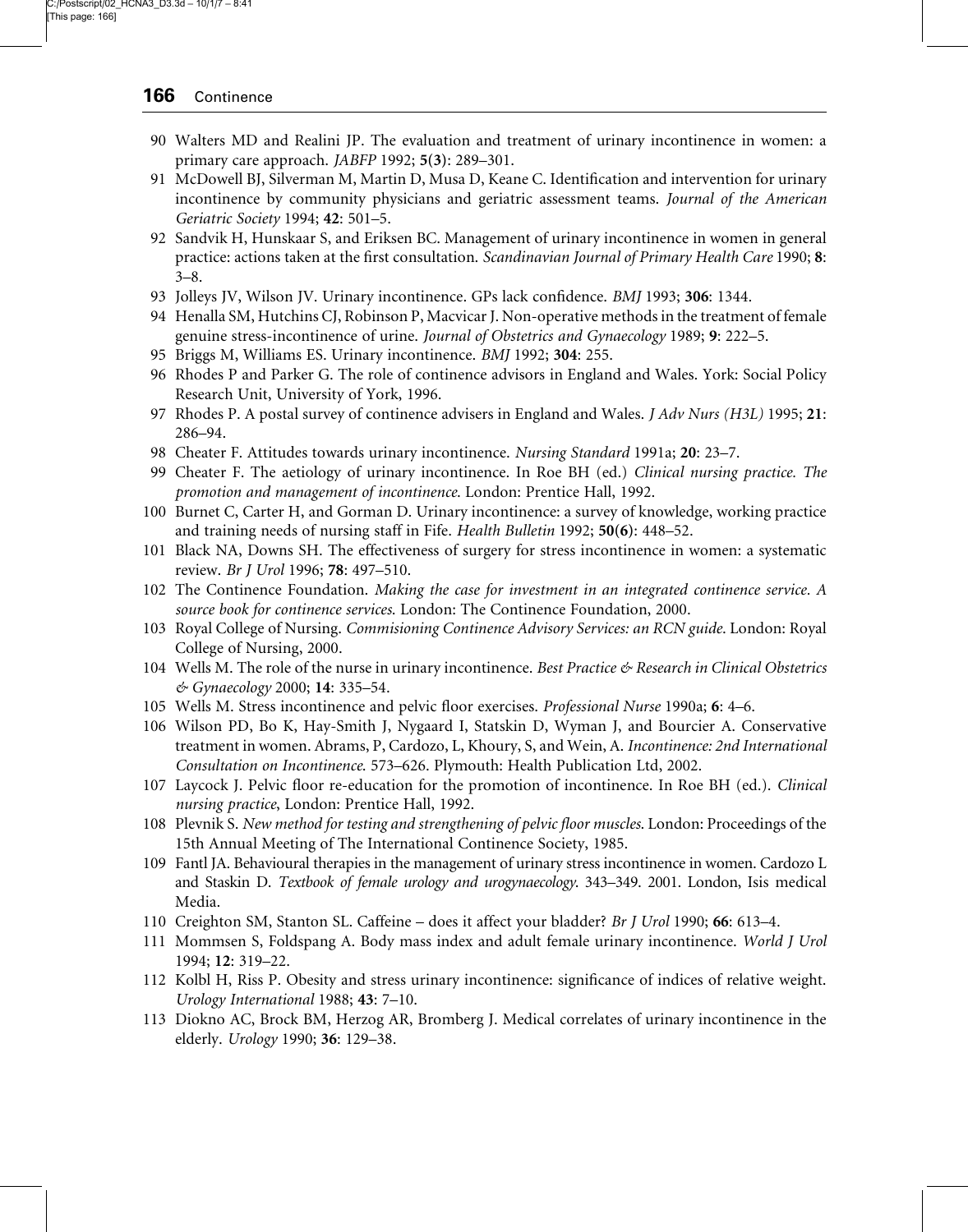- 114 Koskimaki J, Hakama M, Huhtala H, Tammela TLJ. Association of smoking with lower urinary tract symptoms. J Urol 1998; 159: 1580–2.
- 115 Samuelsson E, Victor A, Svardsudd K. Determinants of urinary incontinence in a population of young and middle-aged women. Acta Obstet Gynecol Scand 2000; 79: 208–15.
- 116 Nusbaum ML, Gordon M, Nusbaum D, McCarthy MA, Vasilakis D. Smoke alarm: a review of the clinical impact of smoking on women. Prim.Care Update Ob Gyns 2000; 7: 207–14.
- 117 McHorney CA, Kosinski M, Ware JE. Comparisons of the costs and quality of norms for the SF-36 health survey collected by mail versus telephone interview: results from a national survey. Medical Care 1994; 32: 551–67.
- 118 White H. Continence products: a national resource. Elderly Care 1997; 9: 18, 20.
- 119 Department of Health. Good practice in continence services. London: Department of Health, 2000.
- 120 Abrams P, Cardozo L, Khoury S, Wein A. Incontinence: 2nd International Consultation on Incontinence. 2nd ed. Plymouth: Health Publication Limited, 2002.
- 121 Button D, Roe B, Webb C, Frith T, Thome DC, Gardener L. Continence promotion and management by the primary health care team. Consensus guidelines. London: Whuur Publishers Ltd., 1998.
- 122 Roe B, Wilson K, Doll H, Brooks P. An evaluation of health interventions by primary health care teams and continence advisory services on patient outcomes related to incontinence. Volume 1: Main report, 30–59. Oxford: Health Services Research Unit – Dept of Public Health and Primary Care, University of Oxford, 1996.
- 123 Abrams P, Cardozo L, Fall M, Griffiths D, Rosier P, Ulmsten U et al. The standardisation of terminology of lower urinary tract function: report from the Standardisation Sub-committee of the International Continence Society. Neurourol Urodyn 2002; 21: 167–78.
- 124 Cardozo LD, Stanton SL. Genuine stress incontinence and detrusor instability a review of 200 patients. Br J Obstet Gynaecol 1980; 87: 184–90.
- 125 Jarvis GJ, Hall S, Stamp S, Millar DR, Johnson A. An assessment of urodynamic examination in incontinent women. Br J Obstet Gynaecol 1980; 87: 893–6.
- 126 Eastwood HDH, Warrell R. Urinary incontinence in the elderly female prediction in diagnosis and outcome of management. Age and Ageing 1984; 13: 230–4.
- 127 Kirschner-Hermanns R, Scherr PA, Branch LG, Wetle T, Resnick NM. Accuracy of survey questions for geriatric urinary incontinence. J Urol 1998; 159: 1903–8.
- 128 Ramsay N, Ali HM, Heslington K, Hilton P. Can scoring the severity of symptoms help to predict the urodynamic diagnosis? Int Urogynecol J 1995; 6: 267–70.
- 129 Haeusler G, Hanzal E, Joura E, Sam C, Koelbl H. Differential-diagnosis of detrusor instability and stress incontinence by patient history – the Gaudenz Incontinence Questionnaire revisited. Acta Obstet Gynecol Scand 1995; 74: 635–7.
- 130 Amundsen C, Lau M, English SF, McGuire EJ. Do urinary symptoms correlate with urodynamic findings? J Urol 1999; 161: 1871–4.
- 131 Fitzgerald MP, Brubaker L. Urinary incontinence symptom scores and urodynamic diagnoses. Neurourol Urodyn 2002; 21: 30–5.
- 132 Bent AE, Richardson DA, Ostergard DR. Diagnosis of lower urinary tract disorders in postmenopausal patients. Am J Obstet Gynecol 1983; 145: 218–22.
- 133 Versi E. The significance of an open bladder neck in women. Br J Urol 68, 42–43. 91.
- 134 Clarke B. The role of urodynamic assessment in the diagnosis of lower urinary tract disorders. Int Urogynecol J 1997; 8: 196–2000.
- 135 Glazener GMA, Cooper K. Anterior vaginal repair for urinary incontinence in women. The Cochrane Library. Oxford: Update Software, 2000.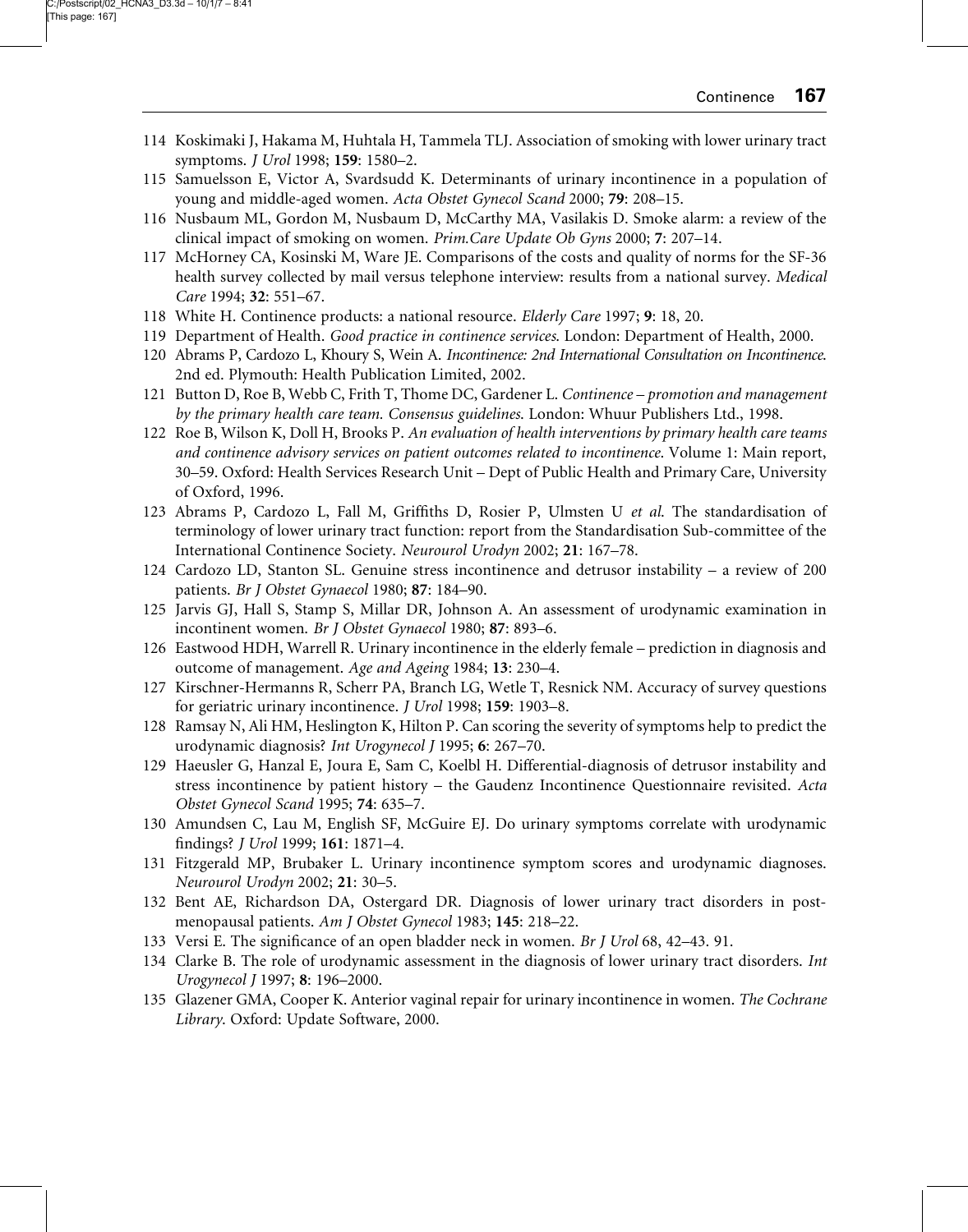- 136 McCormick A, Fleming D, Charlton J. Morbidity statistics from general practice: a study carried out by the Royal College of General Practitioners, the OPCS and the Department of Health. Fourth national study 1991–1992. London: HMSO, 1995.
- 137 Hall C, Castleden CM, Grove GJ. 56 continence advisors, one peripatetic teacher. BMJ 1988; 297: 1181–2.
- 138 Hilton P, Stanton SL. Algorithmic method for assessing urinary incontinence in elderly women. BMJ 1981; 282: 940–2.
- 139 Black N, Griffiths J, Pope C, Bowling A, Abel P. Impact of surgery for stress incontinence on morbidity: cohort study. BMJ 1997; 315: 1493–8.
- 140 Getliffe K. Long-term catheter use in the community. Elderly Care 1995; 7: 19–22.
- 141 Brocklehurst J, Amess M, Goldacre M, Mason A, Wilkinson E, Eastwood A, Coles J. Health outcome indicators: urinary incontinence. Report of a working group to the Department of Health. Reports in the series on Health Outcomes Development. Oxford: National Centre for Health Outcomes Development, Department of Health, 1999.
- 142 Hu TW. The economic impact of urinary incontinence. Clin Geriatr Med 1986; 2: 673–87.
- 143 Wagner TH, Hu TW. Economic costs of urinary incontinence in 1995. Urology 1998; 51: 355–60.
- 144 Wilson L, Brown JS, Shin GP, Luc KO, Subak LL. Annual direct cost of urinary incontinence. Obstet Gynecol 2001; 98: 398–406.
- 145 Doran CM, Chiarelli P, Cockburn J. Economic costs of urinary incontinence in community-dwelling Australian women. Medical Journal of Australia 2001; 174: 456–8.
- 146 Tediosi F, Parazzini F, Bortolotti A, Garattini L. The cost of urinary incontinence in Italian women a cross-sectional study. Pharmacoeconomics 2000; 17: 71–6.
- 147 Ekelund P, Grimby A, Milsom I. Urinary incontinence social and financial costs high. BMJ 1993; 306: 1344.
- 148 Smith JP. The problem of promoting continence. An account of 16 regional study days convened by the Royal College of Nursing of the United Kingdom in association with Squibb Surgicare Ltd. London: Squibb Surgicare Ltd, 1982.
- 149 Clayton J. Summary of Rhodes P, Jones C, Qureshi H, Wright K. Stage one: feasibility study of costs, service and quality of continence services. York: University of York, SPRU, 1995. DH 1321 3.95.
- 150 Clayton J, Smith K, Qureshi H, Ferguson B. Collecting patients' views and perceptions of continence services: the development of research instruments. Journal of Advanced Nursing 1998; 28: 353–61.
- 151 Townsend J, Heng L. Costs of incontinence to families with severely handicapped children. Community Med 1981; 3: 119–22.
- 152 Johannesson M, O'Conor RM, Kobelt-Nguyen G, Mattiasson A. Willingness to pay for reduced incontinence symptoms. Br J Urol 1997; 80: 557–62.
- 153 Kobelt G. Economic considerations and outcome measurement in urge incontinence. Urology 1997; 50: 100–7.
- 154 O'Conor RM, Johannesson M, Hass SL, Kobelt-Nguyen G. Urge incontinence quality of life and patients' valuation of symptom reduction. Pharmacoeconomics 1998; 14: 531–9.
- 155 Burns PA, Pranikoff K, Nochajski TH, Hadley EC, Levy KJ, Ory MG. A comparison of effectiveness of biofeedback and pelvic muscle exercise treatment of stress incontinence in older communitydwelling women. Journals of Gerontology 1993; 48: M167–M174.
- 156 Lagro-Janssen ALM, Debruyne FMJ, Smits AJA, Vanweel C. The effects of treatment of urinary incontinence in general practice. Fam Pract 1992; 9: 284–9.
- 157 Williams K, Roe B, Sindhu F. An evaluation of nursing developments in continence care. Oxford: University of Oxford, National Institute for Nursing, 1995.
- 158 Lagro-Janssen T, Van Weel C. Long-term effect of treatment of female incontinence in general practice. Br J Gen Pract 1998; 48: 1735–8.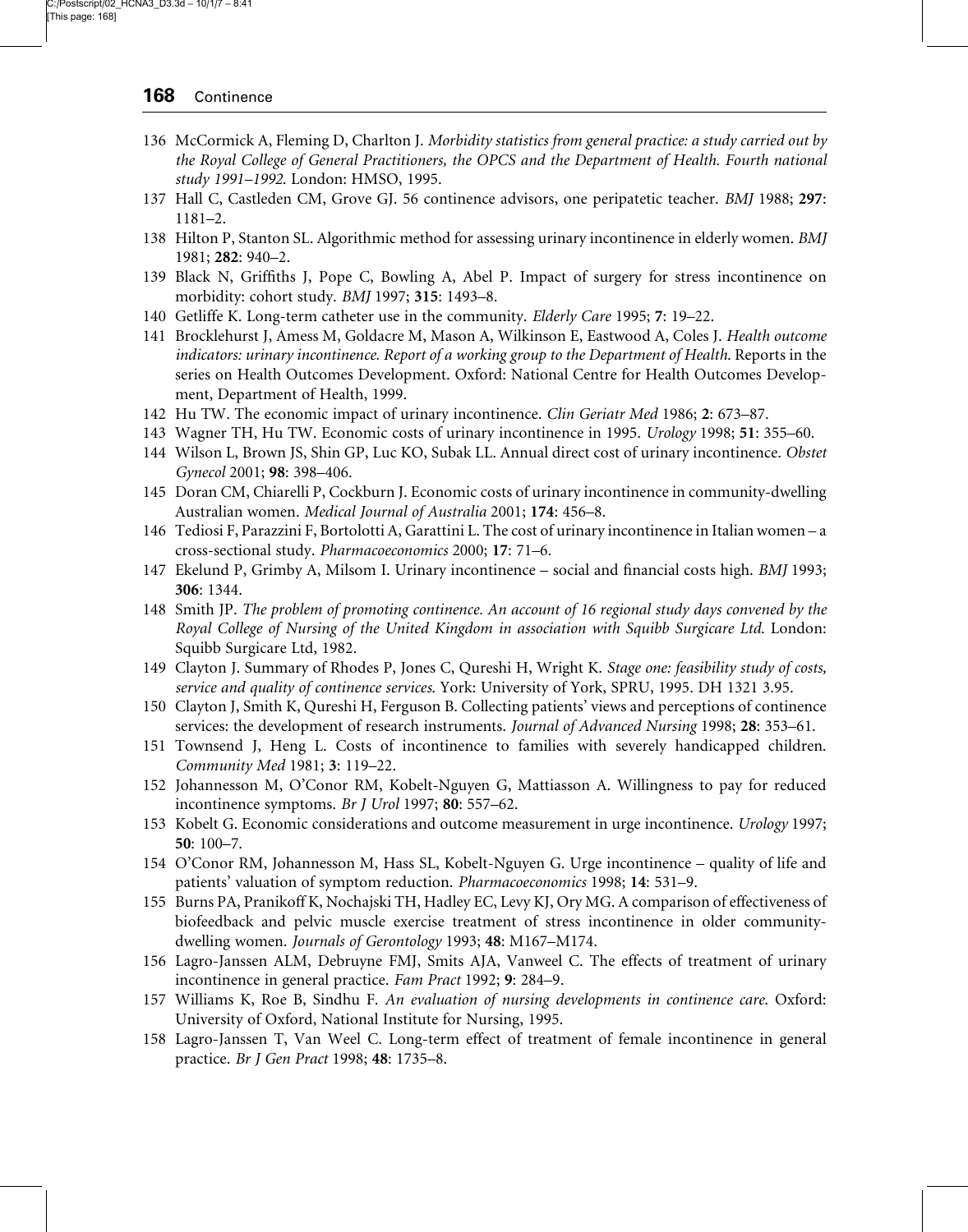- 159 Bø K, Talseth T. Long-term effect of pelvic floor muscle exercise 5 years after cessation of organized training. Obstet Gynecol 1996; 87: 261–5.
- 160 O'Brien J. Evaluating primary care interventions for incontinence. Nursing Standard 1996; 10: 40–3.
- 161 O'Brien J, Long H. Urinary incontinence long-term effectiveness of nursing intervention in primary care. BMJ 1995; 311: 1208.
- 162 Bø K, Berghmans LC. Non-pharmacologic treatments for overactive bladder pelvic floor exercises. Urology 2000; 55: 7–11.
- 163 Berghmans LC, Hendriks HJ, De Bie RA, van Waalwijk van Doorn ES, Bø K. Conservative treatment of urge urinary incontinence in women: a systematic review of randomized clinical trials. BJU Int 2000; 85: 254–63.
- 164 Hunskaar S, Emery S, Jeyaseelan S. Electrical stimulation for urinary incontinence (Cochrane review). The Cochrane Library. Oxford: Update Software, 2002.
- 165 Luber KM, Wolde-Tsadik G. Efficacy of functional electrical stimulation in treating stress incontinence: a randomized controlled trial. Neurology and Urodynamics 1997; 16: 543–51.
- 166 Sand PK, Richardson DA, Staskin DR, Swift SE, Appel RA, Al AE. Pelvic floor electrical stimulation in the treatment of genuine stress incontinence: a multicentre placebo-controlled trial. Am J Obstet Gynecol 1995; 173: 72–9.
- 167 Herbison P, Plevnik S, Mantle J. Weighted vaginal cones for urinary incontinence. The Cochrane Database of Systematic Reviews 2000;  $24 + 28$  graphics pages.
- 168 Davies JA, Hosker G, Lord J, Smith ARB. An evaluation of the efficacy of in-patient bladder retraining. Int Urogynecol J Pelvic Floor Dysfunct 2000; 11: 271–6.
- 169 Ramsay IN, Ali HM, Hunter M, Stark D, McKenzie S, Donaldson K et al. A prospective, randomized controlled trial of inpatient versus outpatient continence programs in the treatment of urinary incontinence in the female. Int Urogynecol J Pelvic Floor Dysfunct 1996; 7: 260–3.
- 170 Visco AG, Weidner AC, Cundiff GW, Bump RC. Observed patient compliance with a structured outpatient bladder retraining program. Am J Obstet Gynecol 1999; 181: 1392–4.
- 171 Svigos JM, Matthews CD. Assessment and treatment of female urinary incontinence by cystometrogram and bladder training programs. Obstet Gynecol 1977; 50: 9–12.
- 172 Burgio KL, Locher JL, Goode PS, Hardin JM, McDowell BJ, Dombrowski M et al. Behavioral vs drug treatment for urge urinary incontinence in older women – a randomized controlled trial. JAMA 1998; 280: 1995–2000.
- 173 Weinberger MW, Goodman BM, Carnes M. Long-term efficacy of nonsurgical urinary incontinence treatment in elderly women. Journals of Gerontology Series a – Biological Sciences and Medical Sciences 1999; 54: M117–M121.
- 174 Fantl JA. Behavioral intervention for community-dwelling individuals with urinary incontinence. Urology 1998; 51: 30–4.
- 175 Wyman JF, Fantl JA. Bladder training in ambulatory care management of urinary incontinence. Urologic Nursing 1991; 11: 11–7.
- 176 Fantl JA, Wyman JF, McClish DK, Harkins SW, Elswick RK, Taylor JR et al. Efficacy of bladder training in older women with urinary incontinence. JAMA 1991; 265: 609–13.
- 177 Roe B, Williams K, Palmer M. Bladder training for urinary incontinence in adults. The Cochrane Database of Systematic Reviews 2000.
- 178 Ostaszkiewicz J, Johnson L, Roe B. Habit retraining for the management of urinary incontinence in adults. Cochrane Database of Systematic Reviews 2002.
- 179 Arya LA, Myers DL, Jackson ND. Dietary caffeine intake and the risk for detrusor instability: a casecontrol study. Obstet Gynecol 2000; 96: 85–9.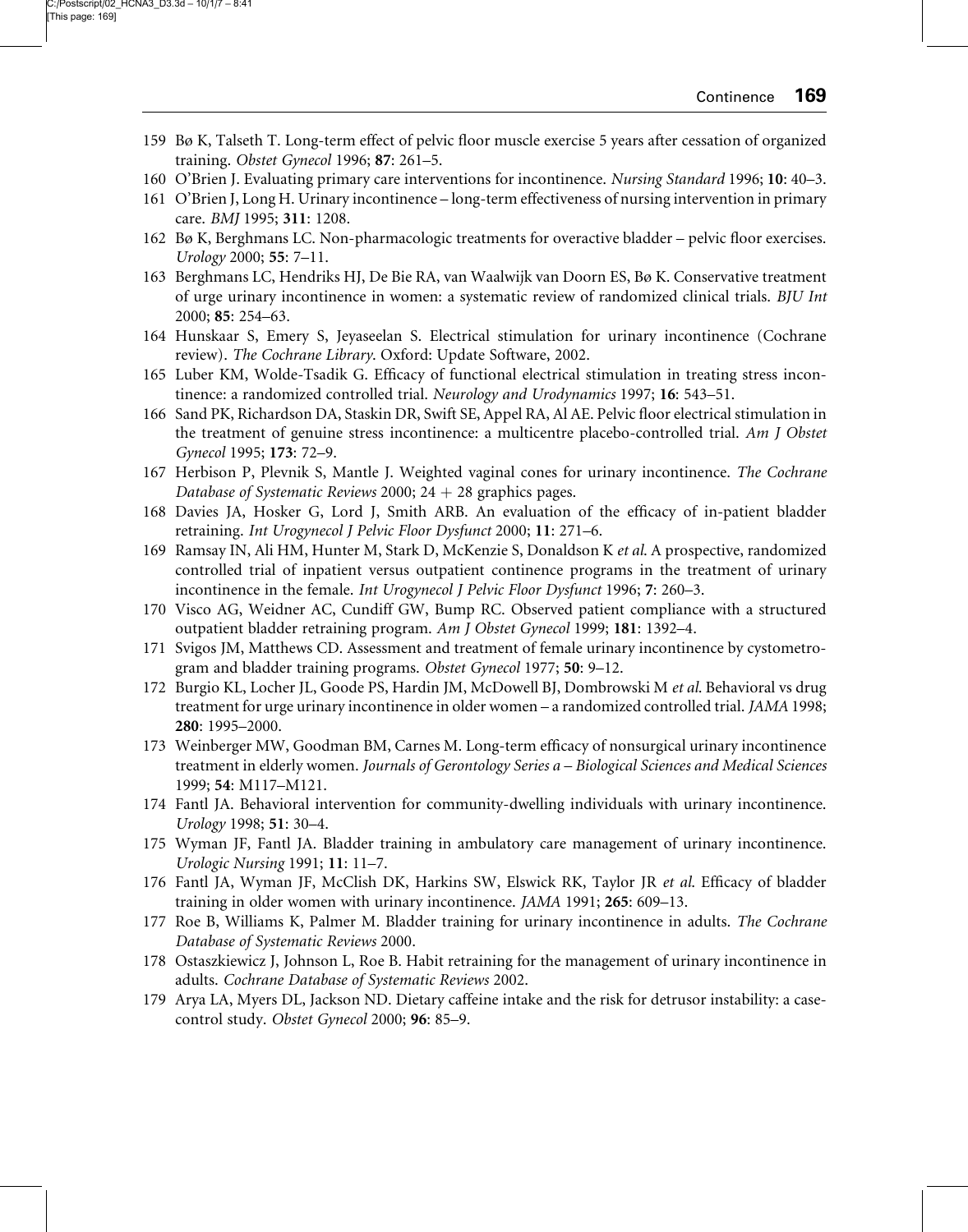- 180 Tomlinson BU, Dougherty MC, Pendergast JF, Boyington AR, Coffman MA, Pickens SA. Dietary caffeine, fluid intake and urinary incontinence in older rural women. Int Urogynecol J Pelvic Floor Dysfunct 1999; 10: 22–8.
- 181 Dowd TT, Campbell JM, Jones JA. Fluid intake and urinary incontinence in older communitydwelling women. Journal of Community Health Nursing 1996; 13: 179–86.
- 182 Brieger G, Korda A. The effect of obesity on the outcome of successful surgery for genuine stress incontinence. Australian & New Zealand Journal of Obstetrics & Gynaecology 1992; 32: 71-2.
- 183 Bump RC, Sugerman HJ, Fantl JA, McClish DK. Obesity and lower urinary-tract function in women – effect of surgically induced weight-loss. Am J Obstet Gynecol 1992; 167: 392–9.
- 184 Deitel M, Stone E, Kassam HA, Wilk EJ, Sutherland DJA. Gynecologic obstetric changes after loss of massive excess weight following bariatric surgery. Journal of the American College of Nutrition 1988; 7: 147–53.
- 185 Chiarelli P, Brown WJ. Leaking urine in Australian women: prevalence and associated conditions. Women & Health 1999; 29: 1-13.
- 186 Dwyer PL, Lee ETC, Hay DM. Obesity and urinary incontinence in women. Br J Obstet Gynaecol 1988; 95: 91–6.
- 187 Lubowski DZ, Swash M, Nicholls RJ, Henry MM. Increase in pudendal nerve-terminal motor latency with defecation straining. Br J Surg 1988; 75: 1095–7.
- 188 Bump RC, McClish DK. Cigarette smoking and urinary incontinence in women. Am J Obstet Gynecol 1992; 167: 1213–8.
- 189 Nygaard I, Bryant C, Dowell C, Wilson PD. Cochrane incontinence group lifestyle interventions for the treatment of urinary incontinence in adults. Cochrane Database of Systematic Reviews. 2002.
- 190 Kobelt G, Jonsson L, Mattiasson A. Cost-effectiveness of new treatments for overactive bladder: the example of tolterodine, a new muscarinic agent: a Markov Model. Neurourol Urodyn 1998; 17: 599–611.
- 191 McGhee M, O'Neill K, Major K. Evaluation of a nurse-led continence service in the south-west of Glasgow, Scotland. Journal of Advanced Nursing 1997; 26: 723–8.
- 192 Simons AM, Dowell CJ, Bryant CM, Prashar S, Moore KH. Use of the Dowell Bryant Incontinence Cost Index as a post-treatment outcome measure after non-surgical therapy. Neurourol Urodyn 2001; 20: 85–93.
- 193 Burgio KL, Locher JL, Goode PS. Combined behavioral and drug therapy for urge incontinence in older women. J Am Geriatr Soc 2000; 48: 370–4.
- 194 Ellis G, Hay-Smith J, Herbison P. Anticholinergic drugs versus non-drug active therapies for urinary urge incontinence in older women. Cochrane Database of Systematic Reviews. 2002.
- 195 Ellis G, Hay-Smith J, Herbison P. Anticholinergic drugs versus other medications for urinary incontinence in adults. Cochrane Database of Systematic Reviews. 2002.
- 196 Ellis G, Hay-Smith J, Herbison P. Anticholinergic drugs versus placebo for urinary incontinence. Cochrane Database of Systematic Reviews. 2002.
- 197 Appell RA, Abrams P, Drutz HP, Van Kerrebroeck P, Millard R, Wein A. Treatment of overactive bladder: long-term tolerability and efficacy of tolterodine. World J Urol 2001; 19: 141–7.
- 198 Kelleher CJ, Cardozo LD, Khullar V, and Salvatore S. A medium-term analysis of the subjective efficacy of treatment for women with detrusor instability and low bladder compliance. Br J Obstet Gynaecol 1997; 104(9): 988–93.
- 199 Versi E, Appell R, Mobley D, Patton W, Saltzstein D. Dry mouth with conventional and controlledrelease oxybutynin in urinary incontinence. Obstet Gynecol 2000; 95: 718–21.
- 200 Birns J, Lukkari E, Malone-Lee JG. A randomized controlled trial comparing the efficacy of controlled-release oxybutynin tablets (10 mg once daily) with conventional oxybutynin tablets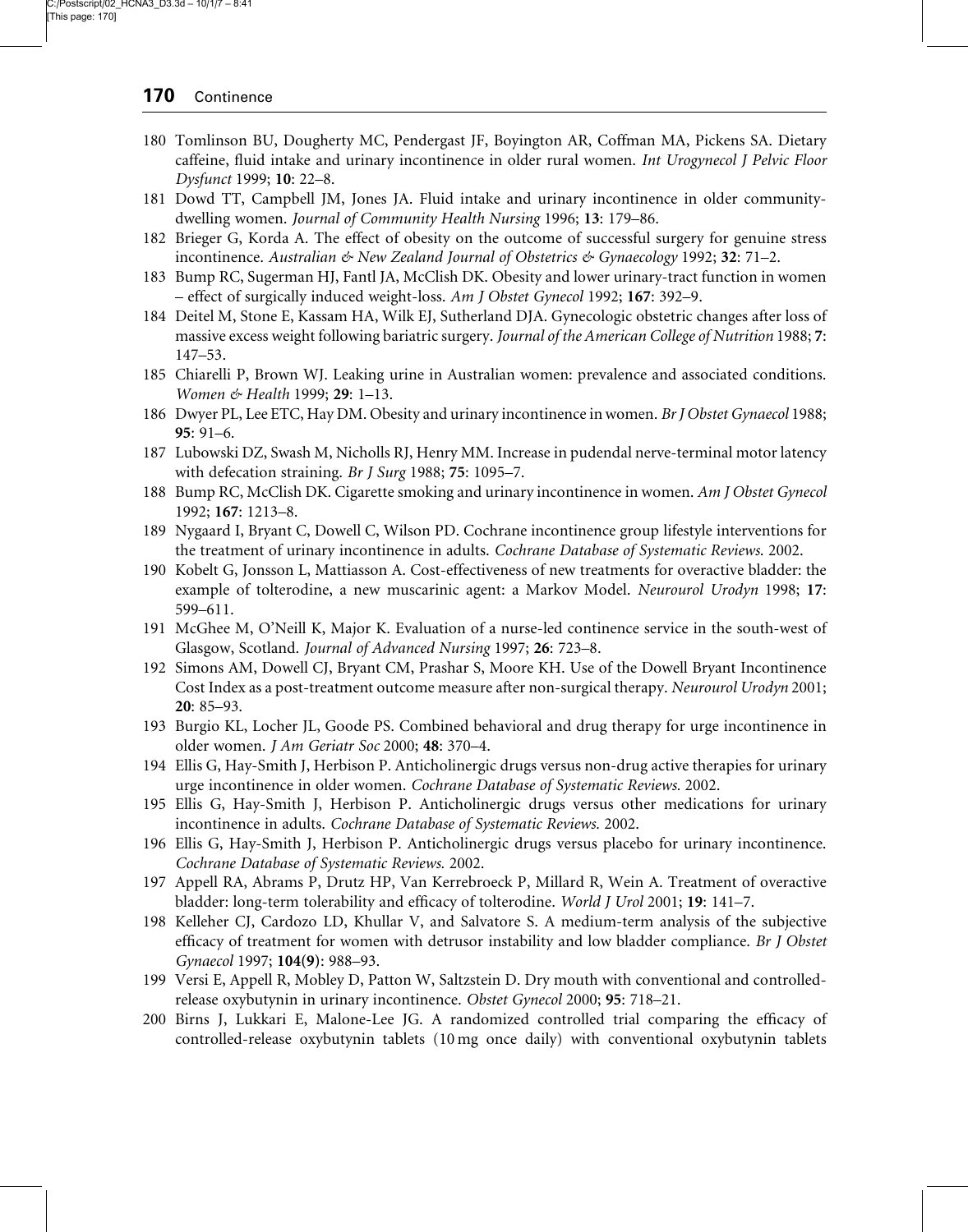(5 mg twice daily) in patients whose symptoms were stabilized on 5 mg twice daily of oxybutynin. BJU Int 2000; 85: 793–8.

- 201 Cardozo L, Chapple CR, Toozs-Hobson P, Grosse-Freese M, Bulitta M, Lehmacher W et al. Efficacy of trospium chloride in patients with detrusor instability: a placebo-controlled, randomized, doubleblind, multicentre clinical trial. BJU Int 2000; 85: 659–64.
- 202 Madersbacher H, Stohrer M, Richter R, Burgdorfer H, Hachen HJ, Murtz G. Trospium chloride versus oxybutynin – a randomized, double-blind, multicenter trial in the treatment of detrusor hyper-reflexia. Br J Urol 1995; 75: 452–6.
- 203 Milani R, Scalambrino S, Milia R, Sambruni I, Riva D, Pulici D et al. Double blind cross-over comparison of flixovate and oxybutynin in women affected by urinary urge syndrome. Int Urogynecol J Pelvic Floor Dysfunct 1993; 4: 3–8.
- 204 Chapple CR, Parkhouse H, Gardener C, Milroy EJG. Double-blind, placebo-controlled, cross-over study of flavoxate in the treatment of idiopathic detrusor instability. Br J Urol 1990; 66: 491–4.
- 205 Glazener CMA, Evans JHC. Tricyclic and related drugs for nocturnal enuresis in children. Cochrane Database of Systematic Reviews. 2002.
- 206 Castleden CM, Duffin HM, Gulati RS. Double blind study of imipramine and placebo for incontinence due to bladder instability. Age and Ageing 1986; 15: 299–303.
- 207 Hilton P, Stanton SL. The use of desmopressin (DDAVP) in nocturnal urinary frequency in the female. Br J Urol 1982; 54: 252–5.
- 208 Fantl JA, Bump RC, Robinson D, McClish DK, Wyman JF, Elser DM et al. Efficacy of estrogen supplementation in the treatment of urinary incontinence. Obstet Gynecol 1996; 88: 745–9.
- 209 Jackson S, Shepherd A, Abrams P. The effect of oestradiol on objective urinary leakage in postmenopausal stress incontinence; a double blind placebo controlled trial. Neurourol Urodyn 1996; 15: 322–23.
- 210 Fantl JA, Cardozo L, McClish DK. Estrogen therapy in the management of urinary incontinence in postmenopausal women – a meta-analysis – first report of the Hormones and Urogenital Therapy Committee. Obstet Gynecol 1994; 83: 12–8.
- 211 Radley SC, Azam U, Collin PG, Richmond DH, Chapple CR. Alpha adrenergic drugs for urinary incontinence in women. Cochrane Database of Systematic Reviews 2002.
- 212 Jarvis GJ. Surgery for genuine stress incontinence. Br J Obstet Gynaecol 1994; 101: 371–4.
- 213 Glazener CMA, Cooper K. Anterior vaginal repair for urinary incontinence in women (Cochrane Review). The Cochrane Library 2001; 4.
- 214 Glazener CMA, Cooper K. Bladder neck needle suspension for the treatment of primary stress urinary incontinence in terms of lower cure rates and higher morbidity. Cochrane Database of Systematic Reviews. 2002.
- 215 Nilsson CG, Kuuva N. The tension-free vaginal tape procedure is successful in the majority of women with indications for surgical treatment of urinary stress incontinence. Br J Obstet Gynaecol 2001; 108: 414–9.
- 216 Rezapour M, Ulmsten U. Tension-free vaginal tape (TVT) in women with recurrent stress urinary incontinence – a long-term follow up. Int Urogynecol J Pelvic Floor Dysfunct 2001; 12: S9–S11.
- 217 Feyereisl J, Dreher E, Haenggi W, Zikmund J, Schneider H. Long-term results after Burch colposuspension. Am J Obstet Gynecol 1994; 171: 647–52.
- 218 Moehrer B, Ellis G, Cary M, Wilson PD. Laparoscopic colposuspension for urinary incontinence in women. Cochrane Database of Sytematic Reviews. 2002.
- 219 Hutchings A, Griffiths J, Black NA. Surgery for stress incontinence: factors associated with a successful outcome. Br J Urol 1998; 82: 634–41.
- 220 Monga AK, Robinson D, Stanton SL. Periurethral collagen injections for genuine stress incontinence: a 2 year follow-up. Br J Urol 1995; 76: 156–60.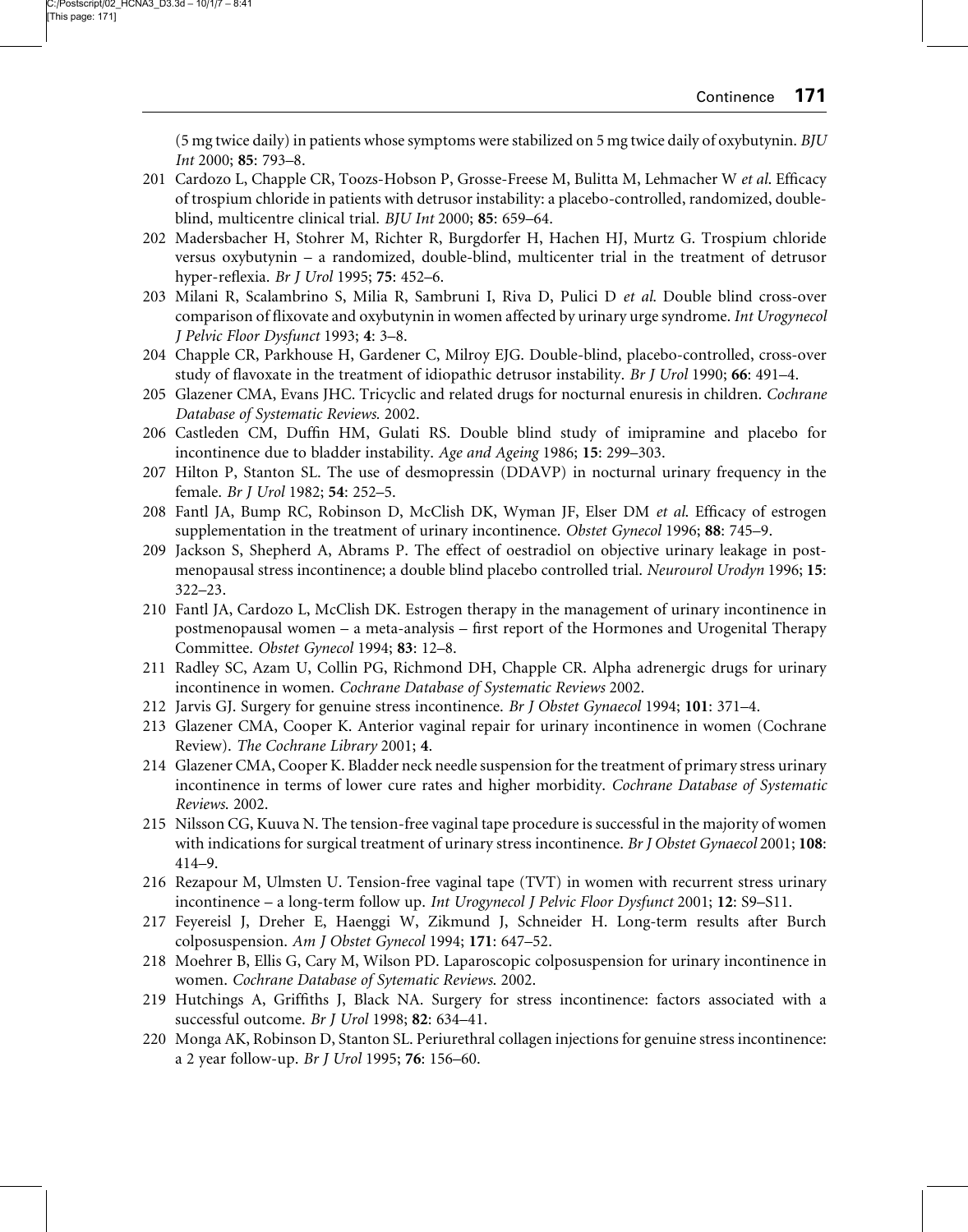- 221 Moore KN, Cody DJ, and Glazener CM. Conservative management for post prostatectomy urinary incontinence (Cochrane review). The Cochrane Library. Oxford: Update Software, 2002.
- 222 Kohli N, Jacobs PA, Sze EHM, Roat TW, Karram MM. Open compared with laparoscopic approach to Burch colposuspension: a cost analysis. Obstet Gynecol 1997; 90: 411–5.
- 223 Kung RC, Lie K, Lee P, Drutz HP. The cost-effectiveness of laparoscopic versus abdominal Burch procedures in women with urinary stress incontinence. Journal of the American Association of Gynecologic Laparoscopists 1996; 3: 537–44.
- 224 Brown JA, Elliott DS, Barrett DM. Postprostatectomy urinary incontinence: a comparison of the cost of conservative versus surgical management. Urology 1998; 51: 715–20.
- 225 Sanchez-Ortiz RF, Broderick GA, Chaikin DC, Malkowicz SB, Vanarsdalen K, Blander DS et al. Collagen injection therapy for post-radical, retropubic prostatectomy incontinence: role of valsalva leak point pressure. Journal of Urology 1997; 158: 2132–6.
- 226 Gomes CM, Broderick GA, Sanchez-Ortiz RF, Preate D, Rovner ES, Wein AJ. Artificial urinary sphincter for post-prostatectomy incontinence: impact of prior collagen injection on cost and clinical outcome. J Urol 2000; 163: 87–90.
- 227 Berman CJ, Kreder KJ. Comparative cost analysis of collagen injection and fascia lata sling cystourethropexy for the treatment of type III incontinence in women. J Urol 1997; 157: 122–4.
- 228 Curtis MR, Gormley EA, Latini JM, Halsted AC, Heaney JA. Prospective development of a costefficient program for the pubovaginal sling. Urology 1997; 49: 41–5.
- 229 Loveridge K, Malouf A, Kennedy C, Edgington A, Lam A. Laparoscopic colposuspension. Is it costeffective? Surg Endosc 1997; 11: 762–5.
- 230 Rhodes P, Jones C, Qureshi H, and Wright K. Feasibility study of costs, services and quality in continence services. York: Social Policy Research Unit, University of York, 1996.
- 231 Clayton J, Smith K, Quershi H, and Ferguson B. Costs of incontinence to individuals and to services, and users' perceptions of quality and effectiveness of services. York: Centre for Health Economics, Social Policy Research Unit, University of York, 1996.
- 232 Williams KS, Assassa RP, Smith NKG, Jagger C, Perry S, Shaw C et al. Development, implementation and evaluation of a new nurse-led continence service: a pilot study. J Clin Nurs 2000; 9: 566–73.
- 233 Shaw C, Williams KS, Assassa RP. Patients' views of a new nurse-led continence service. J Clin Nurs 2000; 9: 574–84.
- 234 Department of Health. The new NHS reference costs 2000. London: Department of Health, 2000.
- 235 British Medical Association and the Royal Pharmaceutical Society. British National Formulary. London: BMJ Books/Pharmaceutical Press, 2000.
- 236 Assassa P, Williams KS, Shaw C, Perry SI, Azam U, Dallosso H, Clarke M, McGrother C, Jagger C, Mayne C, the Leicestershire MRC Incontinence Study Team. Use of health services and treatments for urinary symptoms in the community: a postal survey of 29,268 community residents. Finland, ICS, 28–31 August, 2000. Unpublished work.
- 237 Lucas M, Emery S, and Beynon J. Incontinence. Oxford: Blackwell Science, 1999.
- 238 Jackson S, Donovan J, Brookes S, Eckford S, Swithinbank L, Abrams P. The Bristol Female Lower Urinary Tract Symptoms Questionnaire: development and psychometric testing. Br J Urol 1996; 77: 805–12.
- 239 Lee PS, Reid DW, Saltmarche A, Linton L. Measuring the psychosocial impact of urinary incontinence – the York Incontinence Perceptions Scale (YIPS). J Am Geriatr Soc 1995; 43: 1275–8.
- 240 Kelleher C. Quality of life and urinary incontinence. Best Practice & Research in Clinical Obstetrics & Gynaecology 2000; 14: 363–79.
- 241 Abrams P, Khoury S, Wein A. Incontinence. WHO 1st International Consultation on Incontinence, 1998.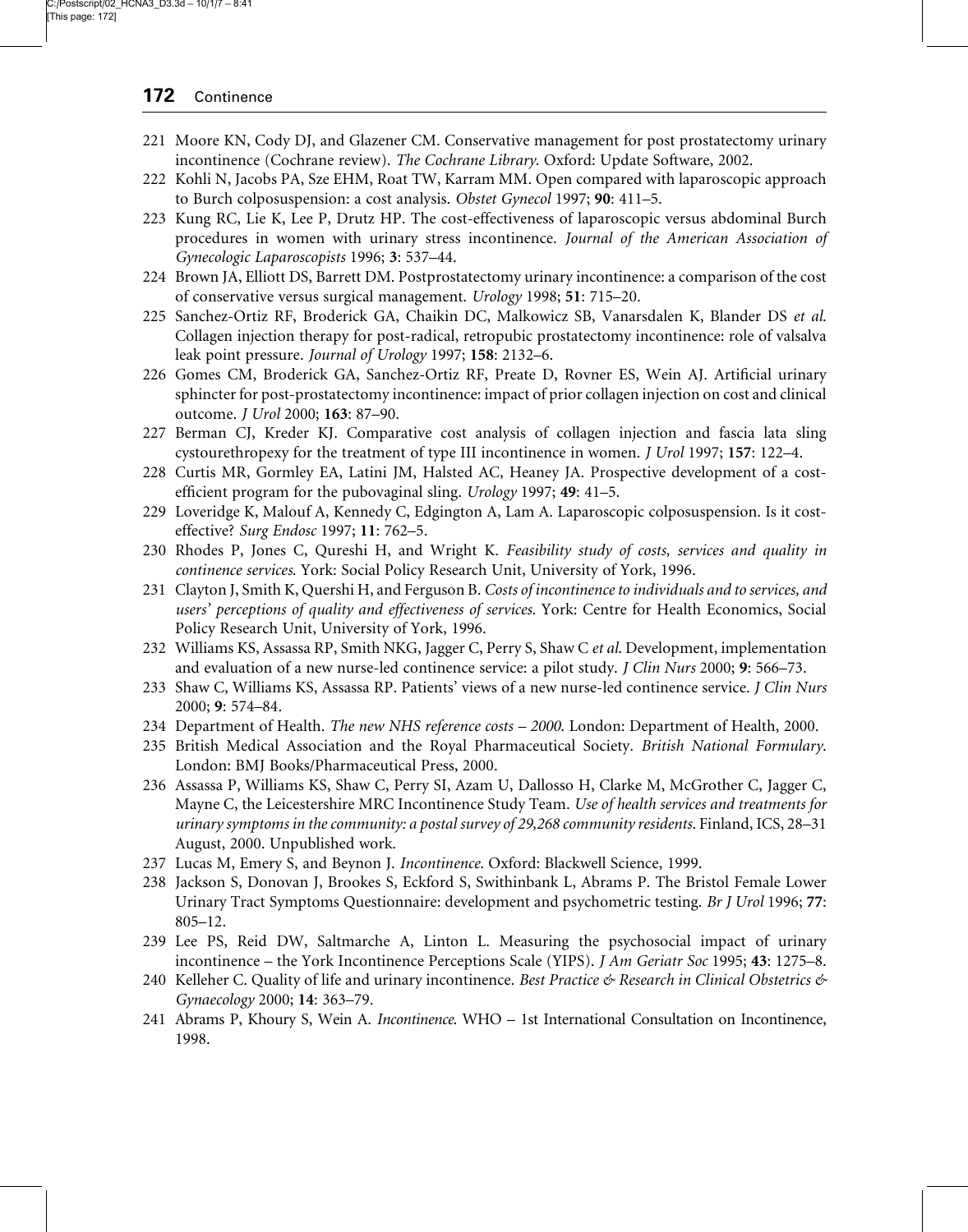- 242 Yu LC. Incontinence stress index: measuring psychological impact. Journal of Gerontological Nursing 1987; 13: 18–25.
- 243 Dubeau CE, Kiely DK, Resnick NM. Quality of life impact of urge incontinence in older persons: a new measure and conceptual structure. J Am Geriatr Soc 1999; 47: 989–94.
- 244 Abrams P, Cardozo L, Khoury S, Wein A. Incontinence. Plymouth: WHO 2nd International Consultation on Incontinence, 2002.
- 245 Brocklehurst JC. Promoting continence: clinical audit scheme for the management of urinary and faecal incontinence. London: Royal College of Physicians, 1998.
- 246 Cheater F, Lakhani M, Cawood C. Assessment of patients with urinary incontinence: evidence-based audit protocol for primary health care teams. Clinical governance research and development. Leicester: University of Leicester, Eli Lilly National Clinical Audit Centre. (Audit protocol; CT15), 1999.
- 247 Semple DM, Maresh MJA. Effective procedures in gynaecology suitable for audit. London: Royal College of Obstetricians and Gynaecologists, 1999.
- 248 Blaivas JG, Appell RA, Fantl JA, Leach G, McGuire EJ, Resnick NM et al. Definition and classification of urinary incontinence: recommendations of the Urodynamic Society. Neurourol Urodyn 1997; 16: 149–51.
- 249 Cheater FM, Castleden CM. Epidemiology and classification of urinary incontinence. Balliere's Clinical Obstetrics and Gynaecology 2000; 14: 183–205.
- 250 The MRC Incontinence Study Team. Incontinence: a population laboratory approach to the epidemiology and evaluation of care-a progress report. Leicester, University of Leicester, 2000.
- 251 Swithinbank LV. The impact of urinary incontinence on the quality of life of women. World J Urol 1999; 17: 225–9.
- 252 Swithinbank LV, Abrams P. A detailed description, by age, of lower urinary tract symptoms in a group of community-dwelling women. BJU Int 2000; 82: 19–24.
- 253 Milne JS, Maule MM, Williamson J. Method of sampling in a study of older people with a comparison of respondents and non-respondents. Brit J Prev Soc Med 1971; 25: 37–41.
- 254 Edwards NI, Jones D. The prevalence of faecal incontinence in older people living at home. Age and Ageing 2001; 30: 503–7.
- 255 Crome P, Smith AE, Withnall A, Lyons RA. Urinary and faecal incontinence: prevalence and health. Clinical Gerontology (reviews) 2001; 11: 109–13.
- 256 McGrother CW, Castleden CM, Duffin H, Clarke M. Do the elderly need better incontinence services? Community Med 1987; 9: 62–7.
- 257 McGrother CW, Castleden CM, Duffin H, Clarke M. A profile of disordered micturition in the elderly at home. Age and Ageing 1987; 16: 105–10.
- 258 Roe B/Doll H. Prevalence of urinary incontinence and its relationship with health status. J Clin Nurs 2000; 9: 178–87.
- 259 Feneley RCL, Shepherd AM, Powell PH, Blannin J. Urinary incontinence: prevalence and needs. Br J Urol 1979; 51: 493–6.
- 260 Akhtar AJ, Brof GA, Crombie A, McLean WMR, Andrews GR, Caird FI. Disability and dependence in the elderly at home. Age and Ageing 1973; 2: 102–11.
- 261 Akhtar AJ. Refusal to participate in a survey of the elderly. Gerontol Clin (Basel) 1972; 14: 205–11.
- 262 Maclennan AH, Taylor AW, Wilson DH, Wilson D. The prevalence of pelvic floor disorders and their relationship to gender, age, parity and mode of delivery. Br J Obstet Gynaecol 2000; 107: 1460–70.
- 263 Lara CNJ. Ethnic differences between Maori, Pacific Island and European New Zealand women in prevalence and attitudes to urinary incontinence. New Zealand Medical Journal (Obq) 1994; 107: 374–6.
- 264 Hagglund D, Olsson H, Leppert J. Urinary Incontinence: an Unexpected Large Problem Among Young Females. Results From a Population-Based Study. Fam Pract 1999; 16: 506–9.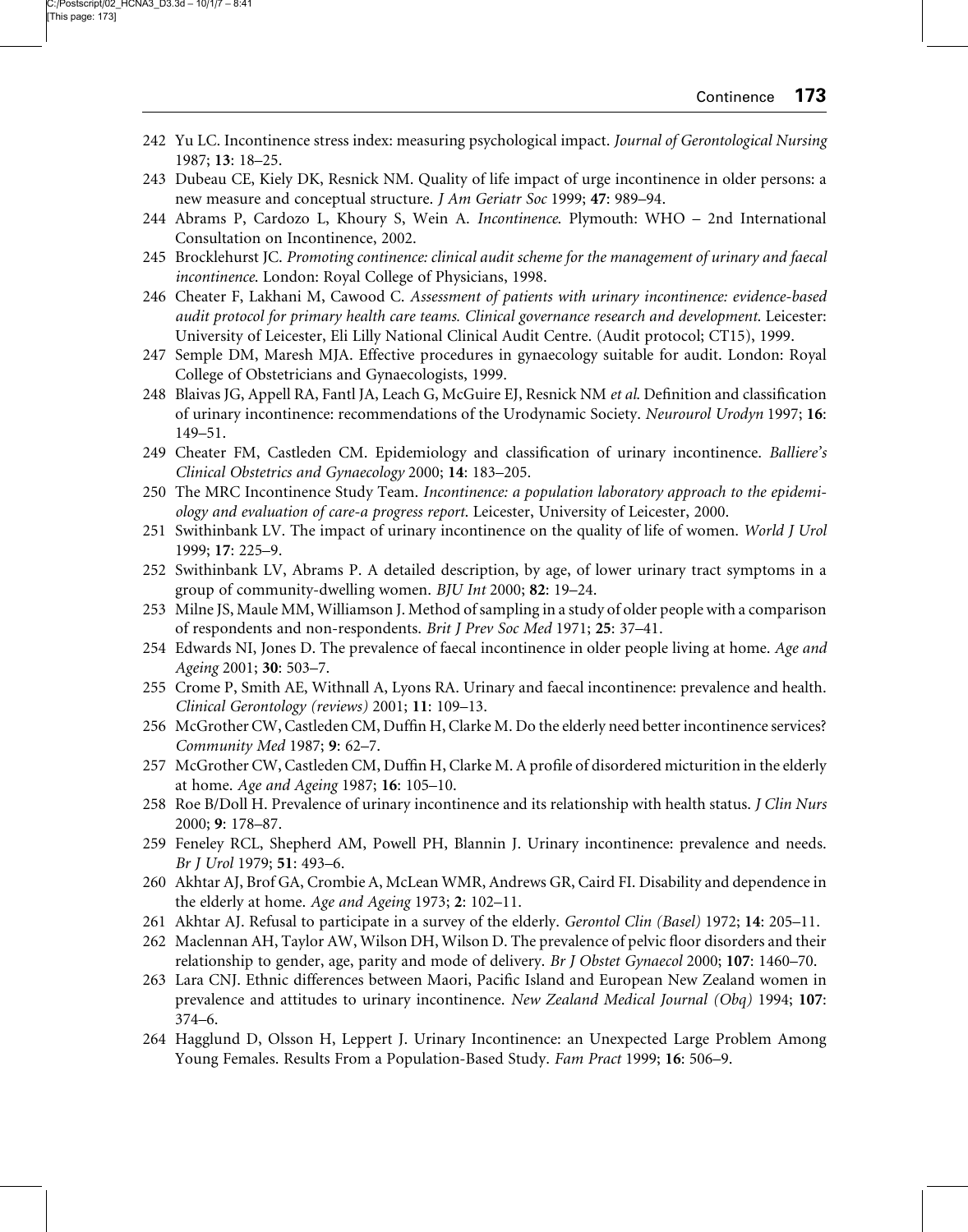- 265 Samuelsson EC, Victor FT and Svardsudd KF. Five-year incidence and remission rates of female urinary incontinence in a Swedish population less than 65 years old. General Obstetrics and Gynecology 2000; 183(3): 568–74.
- 266 Peyrat L, Haillot F, Bruyere F, Boutin JM, Bertrand P, Lanson Y. Prevalence and risk factors of uriinary incontinence in young and middle-aged women. Br J Urol International 2002; 89: 61-6.
- 267 Vinker S, Kaplan B, Nakar S, Samuels G, Shapira G, Kitai E. Urinary incontinence in women: prevalence, characteristics and effect on quality of life. A primary care clinic study. Israel Medical Association Journal 2001; 3: 663–6.
- 268 Fultz NH, Herzog AR. Prevalence of urinary incontinence in middle-aged and older women: a surveybased methodological experiment. Journal of Aging and Health 2000; 12: 459–69.
- 269 Ueda T, Tamaki M, Kageyama S, Yoshimura N, Yoshida O. Urinary incontinence among communitydwelling people aged 40 years or older in Japan: Prevalence, risk factors, knowledge and selfperception. Int J Urol 2000; 7: 95–103.
- 270 Muscatello DJ, Rissel C, Szonyi G. Urinary symptoms and incontinence in an urban community: prevalence and associated factors in older men and women. Internal Medicine Journal 2001; 31: 151–60.
- 271 Hording U, Pedersen KH, Sidenius K, Hedegaard L. Urinary incontinence in 45-year-old women an epidemiologic survey. Scandinavian Journal of Urology and Nephrology 1986; 20: 183–6.
- 272 Malmsten UGH, Milsom I, Molander U, Norlen LJ. Urinary incontinence and lower urinary tract symptoms: an epidemiological study of men aged 45 to 99 years. *J Urol* 1997; 158: 1733–7.
- 273 Milsom I, Ekelund P, Molander U, Arvidsson L, Areskoug B. The influence of age, parity, oral contraception, hysterectomy and menopause on the prevalence of urinary incontinence in women. J Urol 1993; 149: 1459–62.
- 274 Holtedahl K, Hunskaar S. Prevalence, 1-year incidence and factors associated with urinary incontinence: a population based study of women 50–74 years of age in primary care. Maturitas 1998; 28: 205–11.
- 275 Kok ALM, Voorhorst FJ, Burger CW, Vanhouten P, Kenemans P, Janssens J. Urinary and fecal incontinence in community-residing elderly women. Age and Ageing 1992; 21: 211–5.
- 276 Iosif CS and Bekassy Z. Prevalence of genito-urinary symptoms in the late menopause. Acta Obstet Gynecol Scand 63, 257–260. 84.
- 277 Bogren MA, Hvarfwen E, and Fridlund B. Urinary incontinence among a 65-year old Swedish population: medical history and psychosocial consequences. Vard Nord Utveckl Forsk 1997; 17(4): 14–17.
- 278 Tseng IJ, Chen YT, Chen MT, Kou HY, Tseng SF. Prevalence of urinary incontinence and intention to seek treatment in the elderly. Journal of the Formosan Medical Association 2000; 99: 753–8.
- 279 Maggi S, Minicuci N, Langlois J, Pavan M, Enzi G, Crepaldi G. Prevalence rate of urinary incontinence in community-dwelling elderly individuals: the Veneto Study. Journals of Gerontology Series a – Biological Sciences and Medical Sciences 2001; 56: M14–M18.
- 280 Harris T. Aging in the eighties, prevalence and impact of urinary problems in individuals age 65 years and over. U.S. Department of Health and Human Services 1986; 121.
- 281 Tilvis RS, Hakala SM, Valvanne J, Erkinjuntti T. Urinary incontinence as a predictor of death and institutionalization in a general aged population. Arch Gerontol Geriatr 1995; 21: 307–15.
- 282 Jolleys JV, Donovan JL, Nanchahal K, Peters TJ, Abrams P. Urinary symptoms in the community: how bothersome are they? Br J Urol 74, 551–555. 94.
- 283 Hannestad YS, Rortveit G, Sandvik H, Hunskaar S. A community-based epidemiological survey of female urinary incontinence: The Norwegian EPINCONT Study. J Clin Epidemiol 2000; 53: 1150–7.
- 284 Koyama W, Koyanagi A, Mihara S, Kawazu S, Uemura T, Nakano H et al. Prevalence and conditions of urinary incontinence among the elderly. Methods of Information in Medicine 1998; 37: 151–5.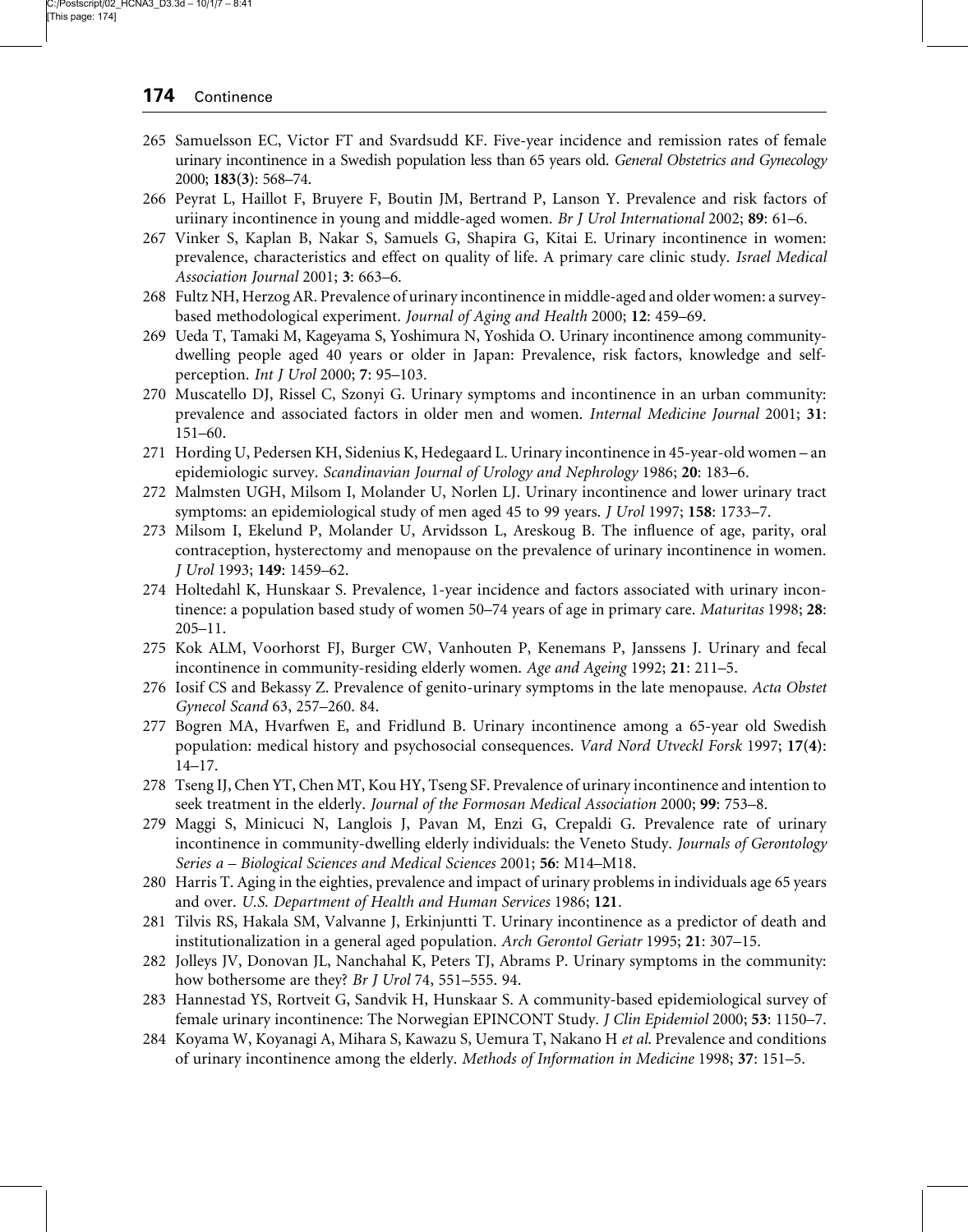- 285 Liu C, Andrews GR. Prevalence and incidence of urinary incontinence in the elderly: a longitudinal study in South Australia. Chinese Medical Journal 2002; 115: 119–22.
- 286 Herzog AR, Fultz N, Brock BM, Brown MB, Diokno AC. Urinary incontinence and psychological distress among older adults. Psychology and Aging 1988; 3: 115–21.
- 287 Szonyi G, Collas DM, Ding YY, Malonelee JG. Oxybutynin with bladder retraining for detrusor instability in elderly people – a randomized controlled trial. Age and Ageing 1995; 24: 287–91.
- 288 Ouslander JG, Schnelle JF, Uman G, Fingold S, Nigam JG, Tuico E, Jensen BB. Does oxybutynin add to the effectiveness of prompted voiding for urinary incontinence among nursing-home residents – a placebo controlled trial. J Am Geriatr Soc 1995; 43: 610–7.
- 289 Jarvis GJ. A controlled trial of bladder drill and drug-therapy in the management of detrusor instability. Br J Urol 1981; 53: 565–6.
- 290 Madersbacher H, Halaska M, Voigt R, Alloussi S, Hofner K. A placebo controlled, multicentre study comparing the tolerability and efficacy of propiverine and oxybutynin in patients with urgency and urge incontinence. BJU Int 1999; 84: 646–51.
- 291 Thuroff JW, Bunke B, Ebner A, Faber P, Degeeter P, Hannappel J et al. Randomized, double-blind, multicenter trial on treatment of frequency, urgency and incontinence related to detrusor hyperactivity – oxybutynin versus propantheline versus placebo. J Urol 1991; 145: 813–7.
- 292 Moore KH, Hay DM, Imrie AE, Watson A, Goldstein M. Oxybutynin hydrochloride (3 mg) in the treatment of women with idiopathic detrusor instability. Br J Urol 1990; 66: 479–85.
- 293 Tapp AJS, Cardozo LD, Versi E, Cooper D. The treatment of detrusor instability in postmenopausal women with oxybutynin chloride – a double-blind placebo-controlled study. Br J Obstet Gynaecol 1990; 97: 521–6.
- 294 Zorzitto ML, Holliday PJ, Jewett MAS, Herschorn S, Fernie GR. Oxybutynin chloride for geriatric urinary dysfunction – a double-blind placebo-controlled study. Age and Ageing 1989; 18: 195–200.
- 295 Anderson RU, Mobley D, Blank B, Saltzstein D, Susset J, Brown JS. Once daily controlled versus immediate release oxybutynin chloride for urge urinary incontinence. J Urol 1999; 161: 1809–12.
- 296 Millard R, Tuttle J, Moore K, Susset J, Clarke B, Dwyer P et al. Clinical efficacy and safety of tolterodine compared to placebo in detrusor overactivity. J Urol 1999; 161: 1551–5.
- 297 Larsson G, Hallen B, Nilvebrant L. Tolterodine in the treatment of overactive bladder: analysis of the pooled phase II efficacy and safety data. Urology 1999; 53: 990–8.
- 298 Abrams P, Freeman R, Anderstrom C, Mattiasson A. Tolterodine, a new antimuscarinic agent: as effective but better tolerated than oxybutynin in patients with an overactive bladder. Br J Urol 1998; 81: 801–10.
- 299 Appell RA. Clinical efficacy and safety of tolterodine in the treatment of overactive bladder: A pooled analysis. Urology 1997; 50: 90–6.
- 300 Van Kerrebroeck P, Kreder K, Jonas U, Zinner N, Wein AN. Tolterodine once-daily: superior efficacy and tolerability in the treatment of the overactive bladder. Urology 2001; 57: 414–21.

#### Acknowledgements

We would like to acknowledge the contribution of Catherine Cawood and Kathryn West for advice on continence advisory care, Colin Hyde for help with literature reviewing and Lesley Harris for preparation of the manuscript.